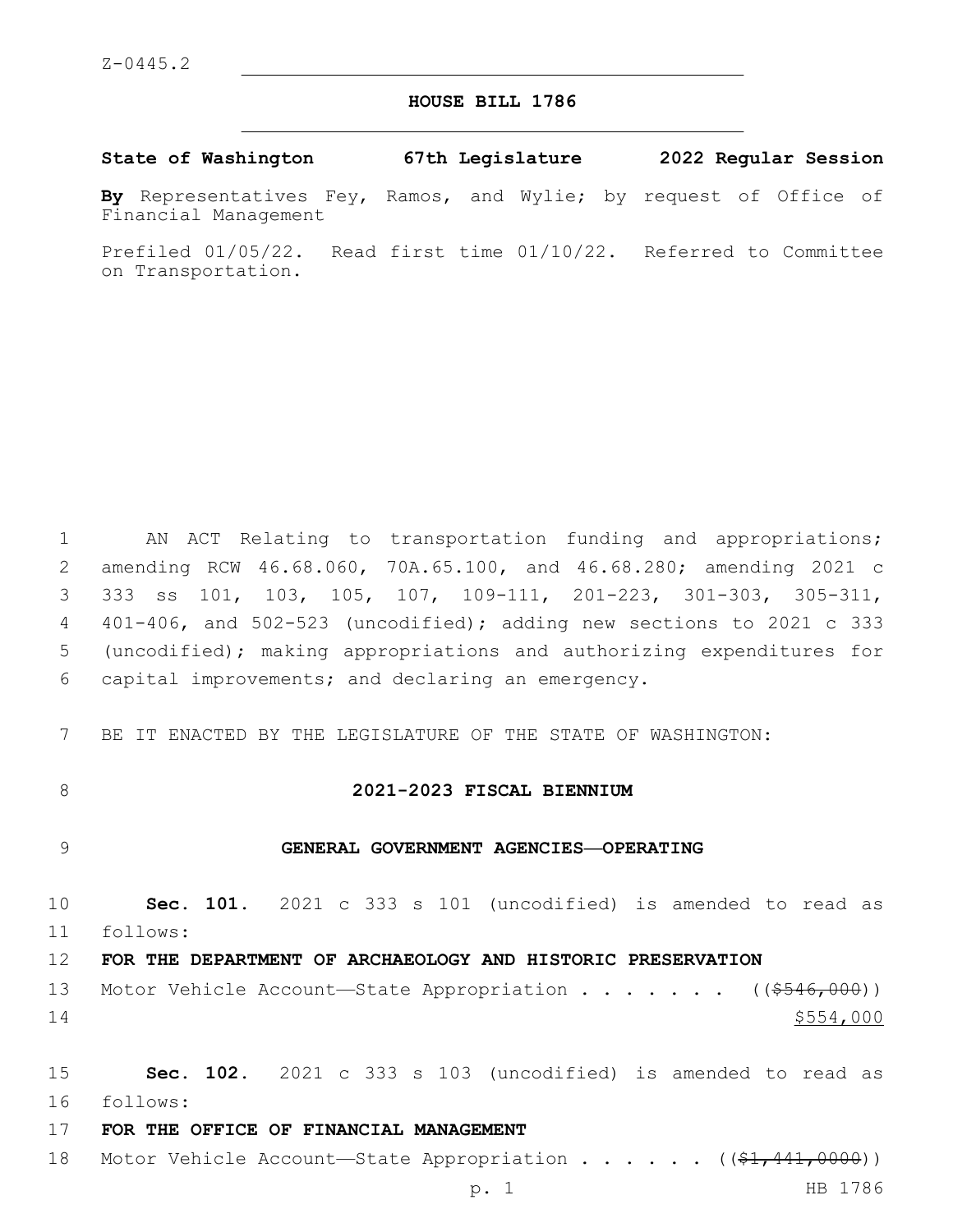$1 \quad$  \$1,515,000

|   | 2 Puget Sound Ferry Operations Account-State Appropriation \$126,000 |
|---|----------------------------------------------------------------------|
|   | 3 Multimodal Transportation Account-State Appropriation. \$250,000   |
| 4 | TOTAL APPROPRIATION. $($ $(\frac{21}{21}, \frac{817}{200})$          |
| 5 | \$1,891,000                                                          |

 The appropriations in this section are subject to the following 7 conditions and limitations:

 \$250,000 of the multimodal transportation account—state appropriation is provided solely for the office of financial management, in collaboration with the Washington department of transportation and the office of the chief information officer, to conduct an evaluation of short term and long term facility and information technology needs. In conducting the evaluation, the office of financial management may contract with an entity with direct expertise in this area. The office of financial management must submit a final report of their evaluation by October 1, 2022. The evaluation must be coordinated with any legislatively directed study regarding leased space. The evaluation must include, but is not 19 limited to:

 (1) Development of a status quo scenario based on current policy and projections and two alternative scenarios of the number of people and percentage of staff in telework status on a permanent basis with one alternative being the minimum feasible level of teleworking and 24 one alternative being the maximum feasible level of teleworking;

 (2) Current and projected facility needs by location and function for the scenarios in subsection (1) of this section;

 (3) The specific number of employees and percentage of the workforce expected to be teleworking by location and function and the anticipated impact on facility space needs for the scenarios in 30 subsection (1) of this section;

 (4) Analysis of opportunities to colocate with other state, local, and other public agencies to reduce costs and improve cost-33 efficiency;

 (5) Detailed information on any increased costs, such as end-user 35 devices, software, technology infrastructure, and other types of assistance needed to meet the teleworking levels in each of the 37 scenarios in subsection (1) of this section;

 (6) Detailed information on any reduced costs, such as leases, facility maintenance, and utilities, resulting from the projected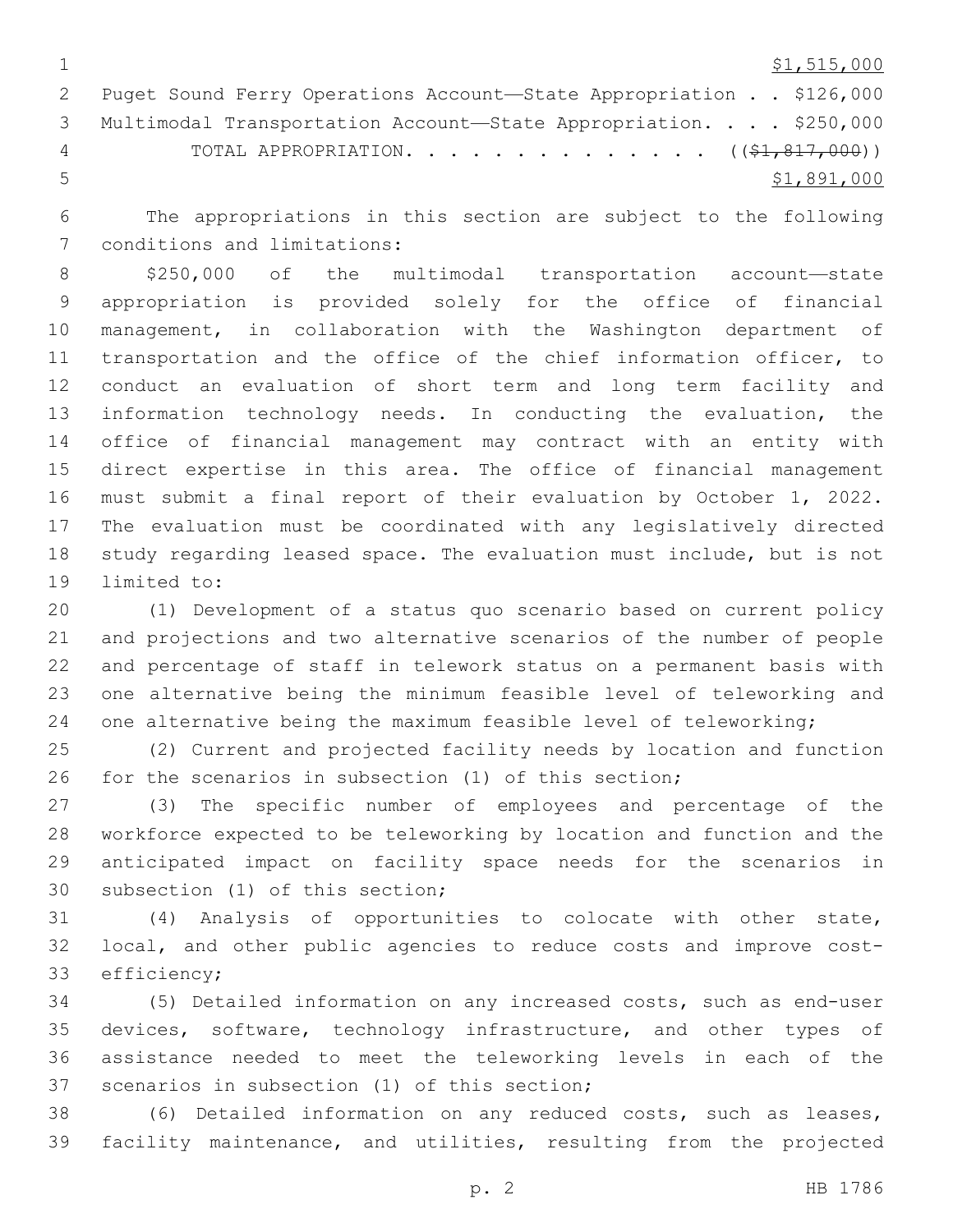teleworking levels for the scenarios in subsection (1) of this 2 section; and

 (7) Cost-benefit analysis detailing the net impact of teleworking on facility and total costs for the scenarios in subsection (1) of 5 this section.

 **Sec. 103.** 2021 c 333 s 105 (uncodified) is amended to read as follows: 7

# **FOR THE DEPARTMENT OF AGRICULTURE**

9 Motor Vehicle Account—State Appropriation . . . . . . ((\$1,346,000)) \$1,403,000

 **Sec. 104.** 2021 c 333 s 107 (uncodified) is amended to read as follows: 12

**FOR THE EVERGREEN STATE COLLEGE**

14 Motor Vehicle Account-State Appropriation . . . . . . . . \$150,000

 The appropriation in this section is subject to the following conditions and limitations: The total appropriation in this section is provided solely for the Washington state institute for public policy to conduct a cost-benefit analysis for an exclusive or partial American steel requirement for future transportation contracts and subcontracts authorized in the transportation budget. This cost- benefit analysis must, to the extent feasible: (1) Compare existing types and uses of steel to made in America steel alternatives including evaluation of quality; (2) examine benefits to Washington workers and the Washington economy; (3) examine lifecycle and embodied carbon greenhouse gas emissions; (4) identify requirements for purchasing American steel that minimize costs and maximize benefits; and (5) evaluate American steel requirements or preferences in other states. The Washington state institute for public policy may solicit input for the analysis from representatives of interested parties to include, but not be limited to, the construction and manufacturing sectors, organized labor in the construction and manufacturing sectors, cities, counties, American steel manufacturing companies, environmental advocacy organizations, and appropriate state agencies. A final report is due to the legislature by December 35 1, ((<del>2021</del>)) 2022.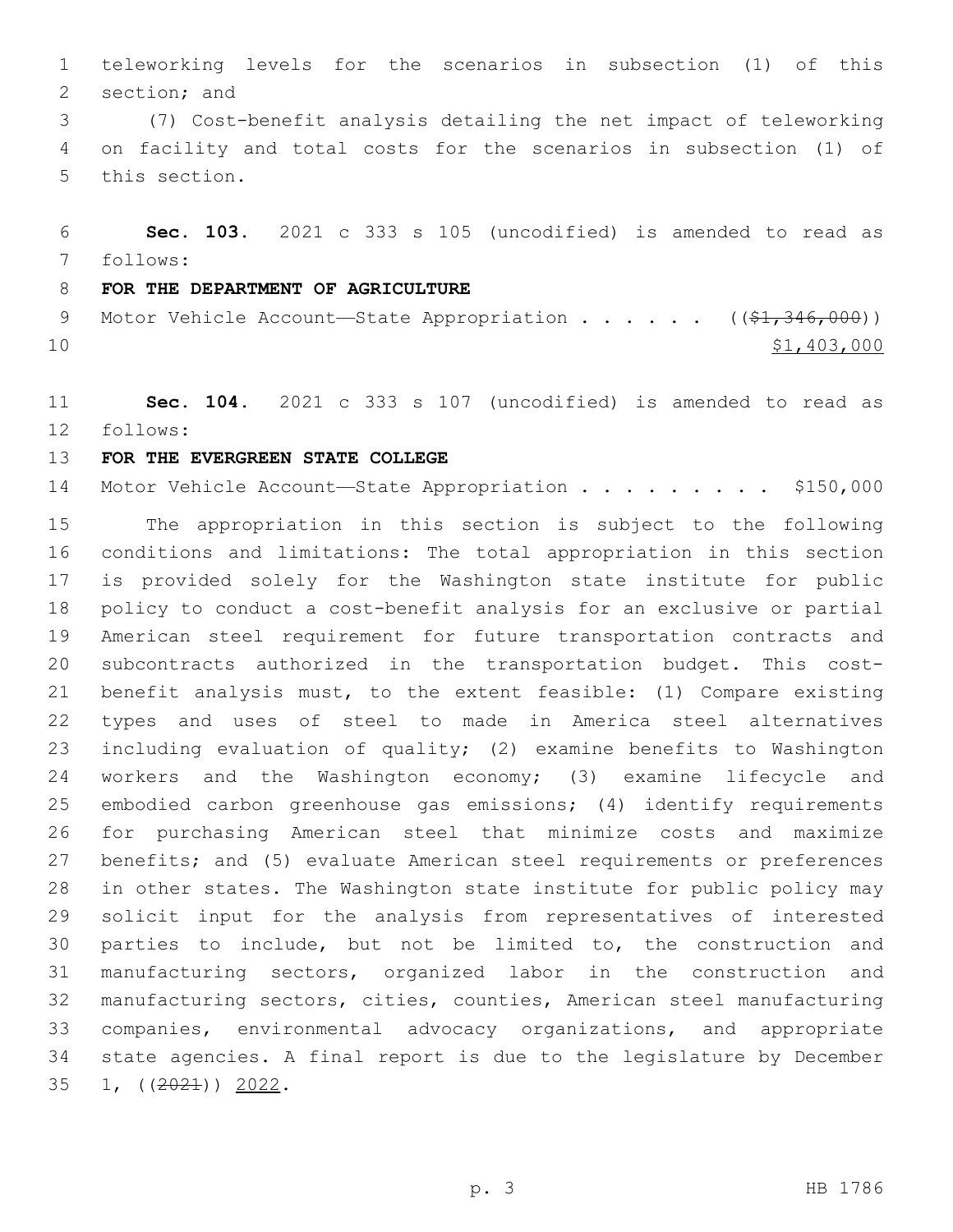NEW SECTION. **Sec. 105.** A new section is added to 2021 c 333 (uncodified) to read as follows: 2

### **FOR WESTERN WASHINGTON UNIVERSITY**

4 Multimodal Transportation Account-State Appropriation. . . . \$400,000

 The appropriation in this section is subject to the following conditions and limitations: The appropriation in this section is provided solely to conduct a study to determine how many nondrivers are in Washington state and the demographics of this population. Western Washington University is directed to conduct a survey, conduct research, develop a dataset and conduct analysis on the nondriving population of Washington state. The analysis must include, but is not limited to: (1) Reasons for not driving; (2) demographics 13 of who is not driving to include age, disability status, rural or urban residence, and other available demographic information; and (3) availability of transportation options for nondrivers and the impact those options have on their access to services, economic opportunity, recreation, education, and other aspects of community life. Western Washington University shall provide a report to the transportation committees of the legislature by February 1, 2023.

 **Sec. 106.** 2021 c 333 s 109 (uncodified) is amended to read as follows: 21

# **FOR THE BOARD OF PILOTAGE COMMISSIONERS**

23 Pilotage Account—State Appropriation . . . . . . . . ((\$5,777,000)) \$6,395,000

 The appropriation in this section is subject to the following 26 conditions and limitations:

 (1) \$2,926,000 of the pilotage account—state appropriation is provided solely for self-insurance liability premium expenditures; however, this appropriation is contingent upon the board:

 (a) Annually depositing the first \$150,000 collected through Puget Sound pilotage district pilotage tariffs into the pilotage 32 account; and

 (b) Assessing a self-insurance premium surcharge of \$16 per pilotage assignment on vessels requiring pilotage in the Puget Sound 35 pilotage district.

 (2) The board of pilotage commissioners shall file the annual report to the governor and chairs of the transportation committees required under RCW 88.16.035(1)(f) by September 1, 2021, and annually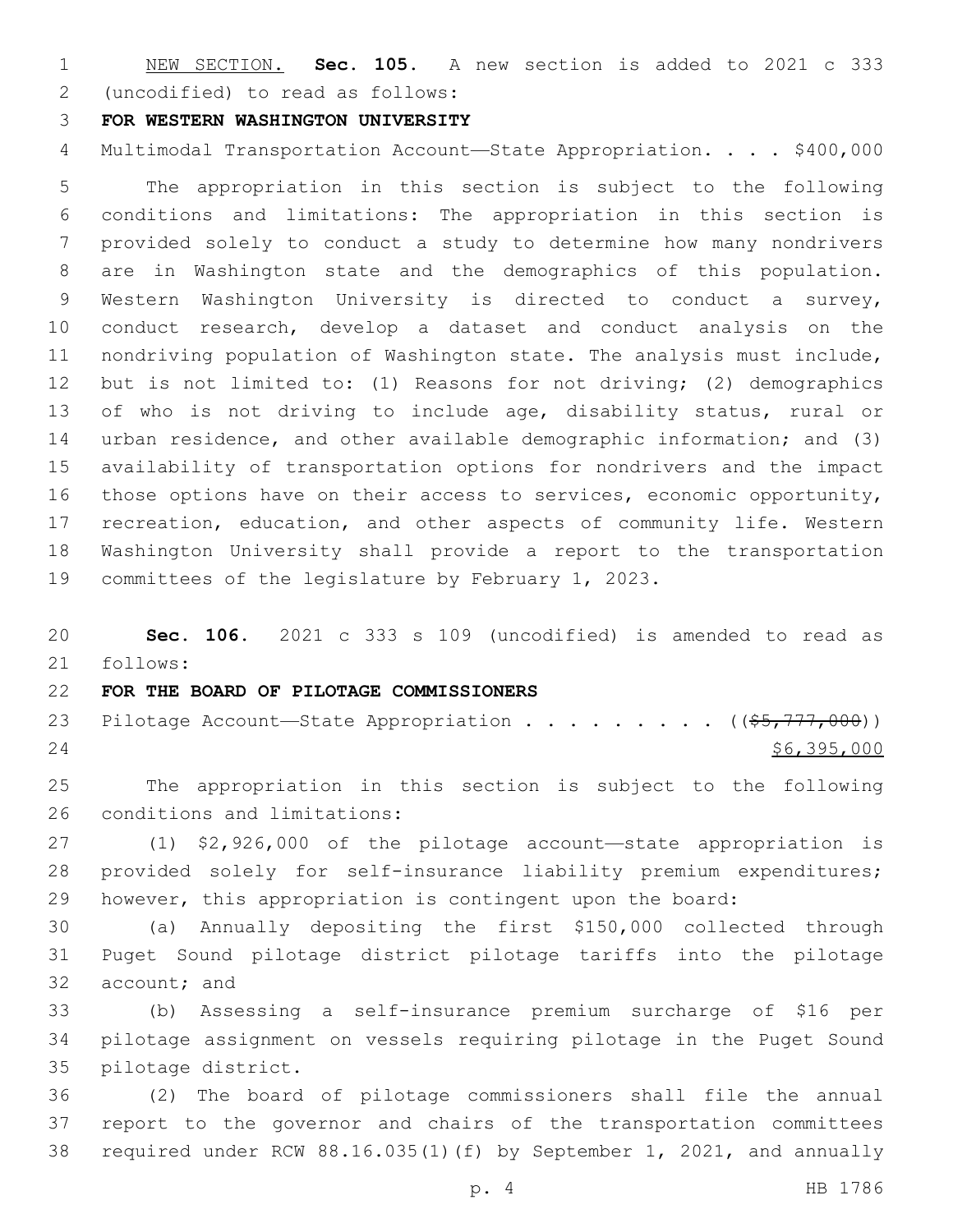thereafter. The report must include the continuation of policies and procedures necessary to increase the diversity of pilots, trainees, and applicants, including a diversity action plan. The diversity action plan must articulate a comprehensive vision of the board's diversity goals and the steps it will take to reach those goals. **Sec. 107.** 2021 c 333 s 110 (uncodified) is amended to read as follows: 7 **FOR THE HOUSE OF REPRESENTATIVES** 9 Motor Vehicle Account—State Appropriation . . . . . . ((\$3,210,000)) 10 \$3,215,000 **Sec. 108.** 2021 c 333 s 111 (uncodified) is amended to read as follows: 12 **FOR THE SENATE** 14 Motor Vehicle Account—State Appropriation . . . . . ((\$3,085,000)) **\$3,088,000 TRANSPORTATION AGENCIES—OPERATING Sec. 201.** 2021 c 333 s 201 (uncodified) is amended to read as 18 follows: **FOR THE WASHINGTON TRAFFIC SAFETY COMMISSION** 20 Highway Safety Account—State Appropriation . . . . . ((\$4,625,000))  $\frac{1}{2}$   $\frac{1}{2}$   $\frac{1}{2}$   $\frac{1}{2}$   $\frac{1}{2}$   $\frac{1}{2}$   $\frac{1}{2}$   $\frac{1}{2}$   $\frac{1}{2}$   $\frac{1}{2}$   $\frac{1}{2}$   $\frac{1}{2}$   $\frac{1}{2}$   $\frac{1}{2}$   $\frac{1}{2}$   $\frac{1}{2}$   $\frac{1}{2}$   $\frac{1}{2}$   $\frac{1}{2}$   $\frac{1}{2}$   $\frac{1}{2}$   $\frac{1}{2}$ 22 Highway Safety Account—Federal Appropriation . . . ((\$27,202,000))  $527,275,000$ 24 Highway Safety Account—Private/Local Appropriation . . . . \$60,000 Cooper Jones Active Transportation Safety Account—State Appropriation. . . . . . . . . . . . . . . . . . . . . . \$400,000 27 School Zone Safety Account-State Appropriation . . . . . . \$850,000 28 TOTAL APPROPRIATION. . . . . . . . . . . . ((<del>\$32,737,000</del>)) \$33,258,000 The appropriations in this section are subject to the following 31 conditions and limitations: (1) The Washington traffic safety commission may oversee a demonstration project in one county, coordinating with a public transportation benefit area (PTBA) and the department of

transportation, to test the feasibility and accuracy of the use of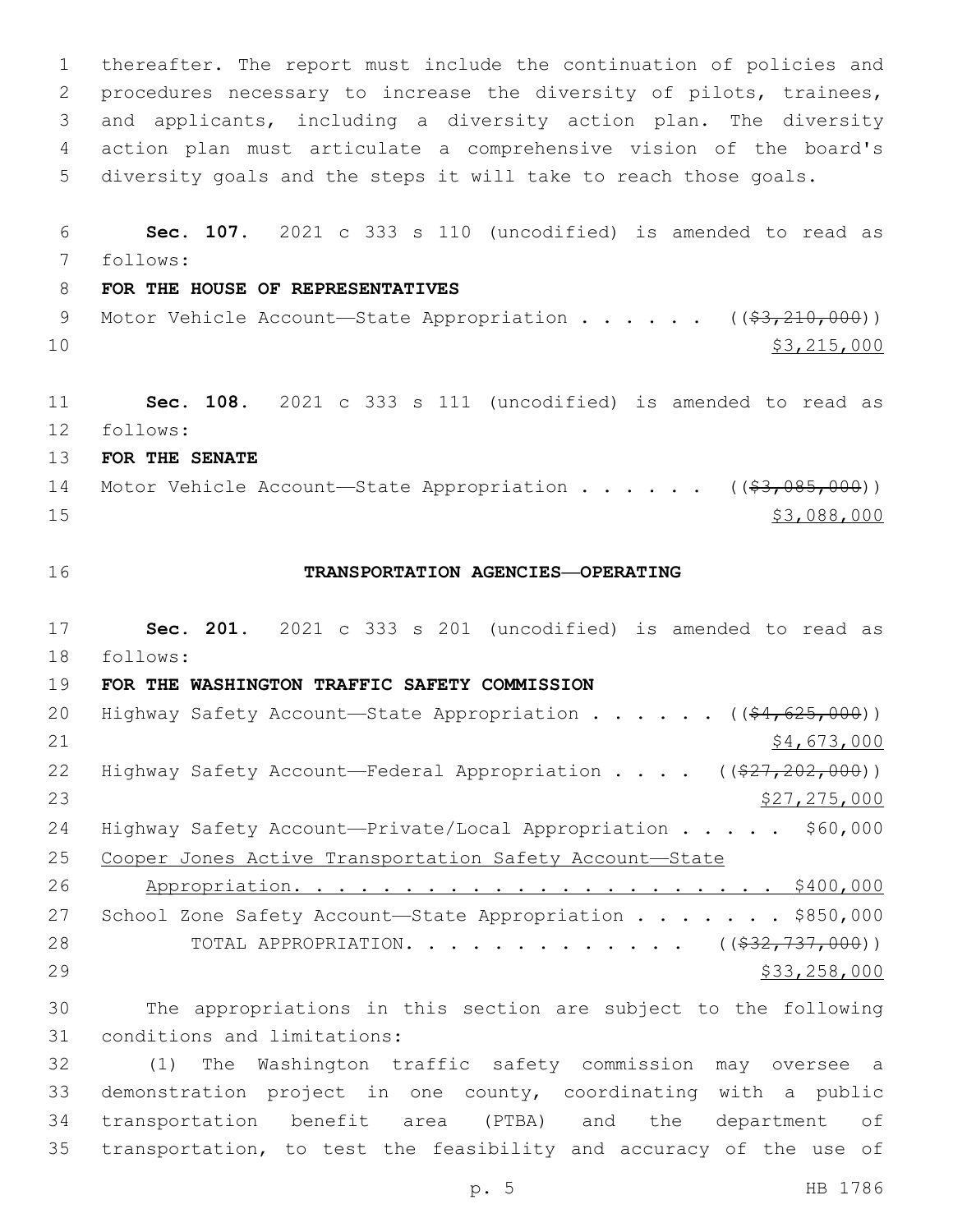automated enforcement technology for high occupancy vehicle (HOV) lane passenger compliance. All costs associated with the demonstration project must be borne by the participating public transportation benefit area. Any photograph, microphotograph, or electronic images of a driver or passengers are for the exclusive use of the PTBA in the determination of whether an HOV passenger violation has occurred to test the feasibility and accuracy of automated enforcement under this subsection and are not open to the public and may not be used in a court in a pending action or proceeding. All photographs, microphotographs, and electronic images must be destroyed after determining a passenger count and no later than the completion of the demonstration project. No warnings or notices of infraction may be issued under the demonstration project.

 For purposes of the demonstration project, an automated enforcement technology device may record an image of a driver and passenger of a motor vehicle. The county and PTBA must erect signs marking the locations where the automated enforcement for HOV 18 passenger requirements is occurring.

 The PTBA, in consultation with the Washington traffic safety commission, must provide a report to the transportation committees of the legislature with the number of violations detected during the demonstration project, whether the technology used was accurate and any recommendations for future use of automated enforcement technology for HOV lane enforcement by June 30, 2022.

 (2) The Washington traffic safety commission may oversee a pilot program in up to three cities implementing the use of automated vehicle noise enforcement cameras in zones that have been designated 28 by ordinance as "Stay Out of Areas of Racing."

 (a) Any programs authorized by the commission must be authorized 30 by December 31, 2022.

 (b) If a city has established an authorized automated vehicle noise enforcement camera pilot program under this section, the compensation paid to the manufacturer or vendor of the equipment used must be based upon the value of the equipment and services provided 35 or rendered in support of the system.

 (c) Any city administering a pilot program overseen by the traffic safety commission shall use the following guidelines to 38 administer the program:

 (i) Automated vehicle noise enforcement camera may record photographs or audio of the vehicle and vehicle license plate only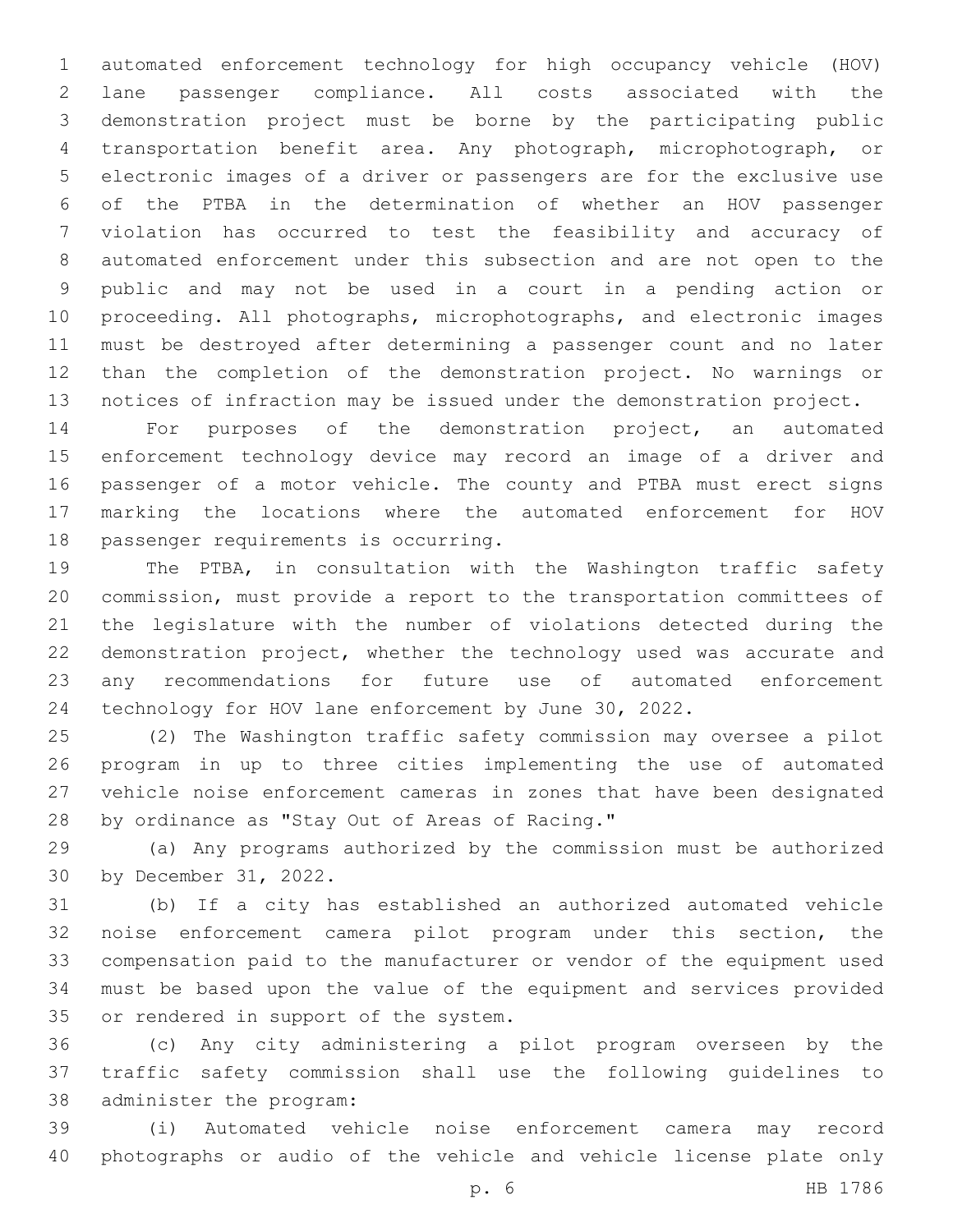while a violation is occurring. The picture must not reveal the face 2 of the driver or of passengers in the vehicle;

 (ii) The law enforcement agency of the city or county government shall install two signs facing opposite directions within 200 feet, or otherwise consistent with the uniform manual on traffic control devices, where the automated vehicle noise enforcement camera is used that state "Street Racing Noise Pilot Program in Progress";

 (iii) Cities testing the use of automated vehicle noise enforcement cameras must post information on the city website and notify local media outlets indicating the zones in which the automated vehicle noise enforcement cameras will be used;

 (iv) A city may only issue a warning notice with no penalty for a violation detected by automated vehicle noise enforcement cameras in a Stay Out of Areas of Racing zone. Warning notices must be mailed to the registered owner of a vehicle within fourteen days of the 16 detected violation;

 (v) A violation detected through the use of automated vehicle noise enforcement cameras is not part of the registered owner's 19 driving record under RCW 46.52.101 and 46.52.120;

 (vi) Notwithstanding any other provision of law, all photographs, videos, microphotographs, audio recordings, or electronic images prepared under this section are for the exclusive use of law enforcement in the discharge of duties under this section and are not open to the public and may not be used in a court in a pending action or proceeding. No photograph, microphotograph, audio recording, or electronic image may be used for any purpose other than the issuance of warnings for violations under this section or retained longer than necessary to issue a warning notice as required under this subsection  $(2);$  and

 (vii) By June 30, 2023, the participating cities shall provide a report to the commission and appropriate committees of the legislature regarding the use, public acceptance, outcomes, warnings issued, data retention and use, and other relevant issues regarding automated vehicle noise enforcement cameras demonstrated by the pilot 35 projects.

 (3) The Washington traffic safety commission shall coordinate with each city that implements a pilot program as authorized in RCW 46.63.170, chapter 224, Laws of 2020 to provide the transportation committees of the legislature with the following information by June 30, 2023:40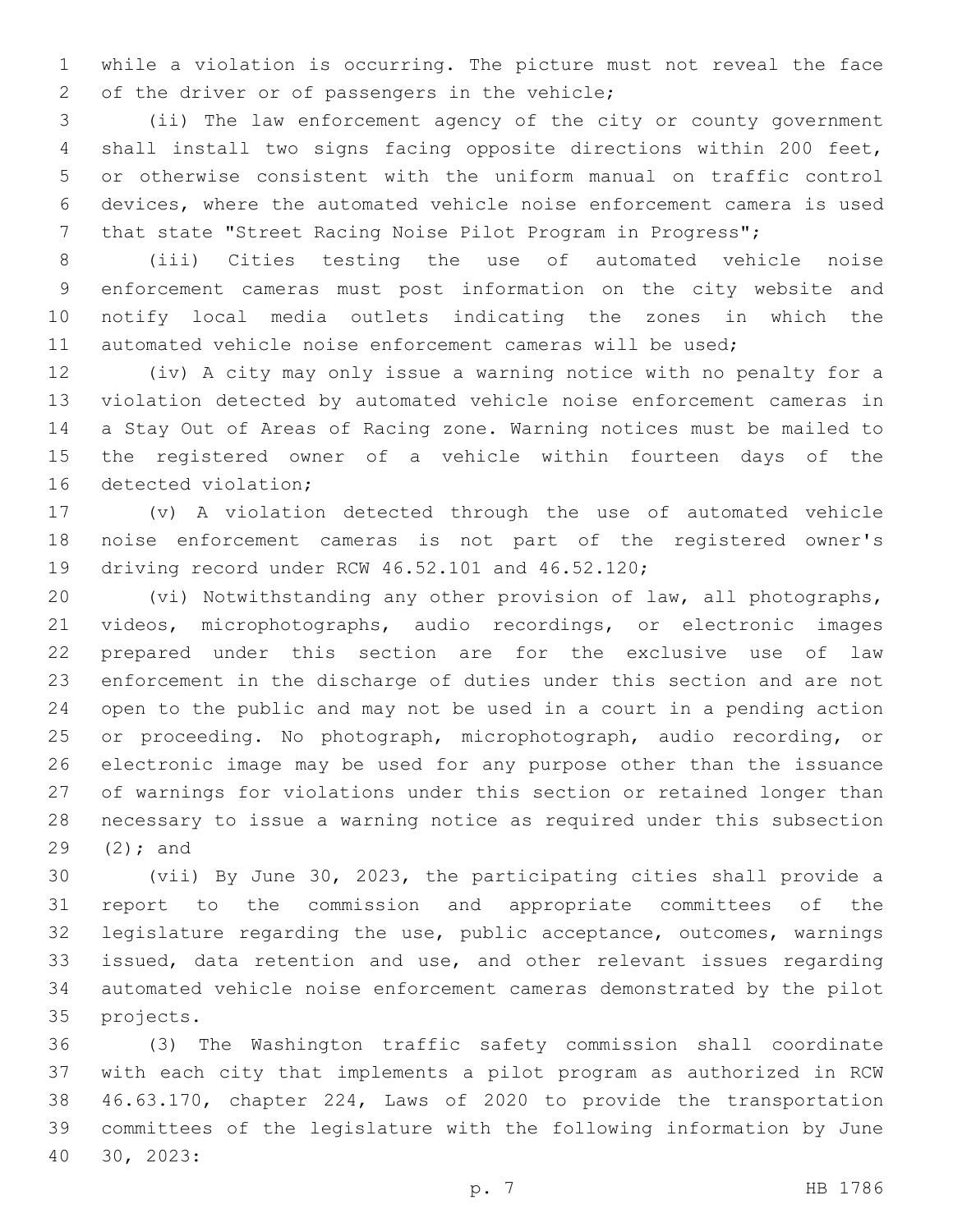1 (a) The number of warnings and infractions issued to first-time 2 violators under the pilot program;

3 (b) The number of warnings and infractions issued to the 4 registered owners of vehicles that are not registered with an address 5 located in the city conducting the pilot program; and

6 (c) The frequency with which warnings and infractions are issued 7 on weekdays versus weekend days.

8 **Sec. 202.** 2021 c 333 s 202 (uncodified) is amended to read as follows: 9

10 **FOR THE COUNTY ROAD ADMINISTRATION BOARD**

| 11 | Rural Arterial Trust Account-State Appropriation ((\$1,134,000))                  |             |
|----|-----------------------------------------------------------------------------------|-------------|
| 12 |                                                                                   | \$1,155,000 |
| 13 | Motor Vehicle Account—State Appropriation ( $(\frac{64}{7760}, \frac{000}{00})$ ) |             |
| 14 |                                                                                   | \$4,846,000 |
| 15 | County Arterial Preservation Account-State                                        |             |
| 16 | Appropriation $($ $($ $\frac{1}{6}$ $)$ , $($ $\frac{69}{7}$ , $000$ $))$         |             |
| 17 |                                                                                   | \$1,693,000 |
| 18 | TOTAL APPROPRIATION. $($ $($ $\frac{27}{7},$ 563, 000) $)$                        |             |
| 19 |                                                                                   | \$7,694,000 |

 The appropriations in this section are subject to the following conditions and limitations: \$2,000,000 of the motor vehicle account— state appropriation is provided solely for deposit into the county road administration board emergency loan account—state account.

24 **Sec. 203.** 2021 c 333 s 203 (uncodified) is amended to read as follows: 25

26 **FOR THE TRANSPORTATION IMPROVEMENT BOARD**

27 Transportation Improvement Account-State 28 Appropriation . . . . . . . . . . . . . . . . (  $(\frac{24}{510},000)$  )  $29$   $\frac{$4,591,000}{2}$ 

30 **Sec. 204.** 2021 c 333 s 204 (uncodified) is amended to read as follows: 31

32 **FOR THE JOINT TRANSPORTATION COMMITTEE**

|     | 33 Motor Vehicle Account—State Appropriation ((\$2,679,000))        |             |
|-----|---------------------------------------------------------------------|-------------|
| .34 |                                                                     | \$2,685,000 |
|     | 35 Multimodal Transportation Account-State Appropriation. \$420,000 |             |
| 36  | TOTAL APPROPRIATION. $($ $(*3,099,000))$                            |             |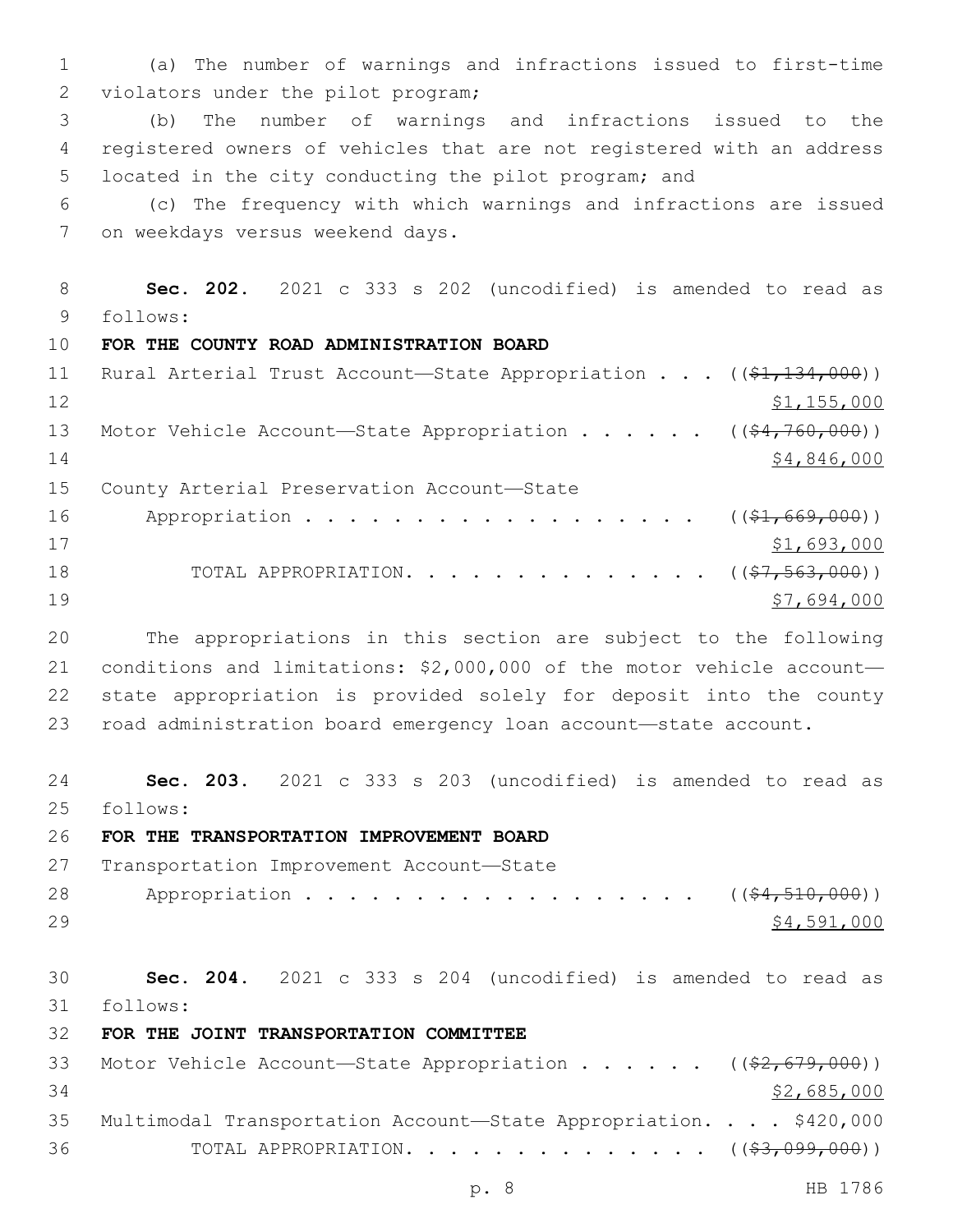The appropriations in this section are subject to the following 3 conditions and limitations:

 (1)(a) \$250,000 of the motor vehicle account—state appropriation is for the joint transportation committee to convene a vehicle registration payment work group to study and recommend new options for payment of vehicle fees or taxes due at the time of application 8 for vehicle registration.

 (b) The work group must consist of, but is not limited to, the following members: A representative of the department of licensing, a representative of county auditors, a representative of subagents, a representative of local taxing authorities imposing a fee or tax due at the time of application for vehicle registration, a representative of a city offering or considering a rebate program for vehicle fees or taxes due at the time of application for vehicle registration, a representative of vehicle owners subject to a motor vehicle excise tax, a representative of vehicle owners subject to an electric car or transportation electrification fee, and an advocate for multimodal transportation options. Work group members are eligible for reimbursement or allowance for expenses pursuant to RCW 43.03.220.

 (c) The work group must engage with members of the public who are interested in new options for payment of fees or taxes due at the time of application for vehicle registration, including persons from communities of color, low-income households, vulnerable populations, and displaced communities. Input from members of the public must inform the work group's recommendations. The work group must notify members of the public of opportunities to engage through a variety of communication channels including, but not limited to, the following: Outreach through community organizations, print and broadcast media, 30 and social media.

 (d) The work group's recommendations must include, but are not 32 limited to, the following:

 (i) Options to provide or encourage rebates to vehicle owners who pay taxes and fees due at the time of application for vehicle 35 registration;

 (ii) An agreed upon service fee structure for vehicle 37 registration payment plans;

(iii) An agreed upon service fee revenue allocation method;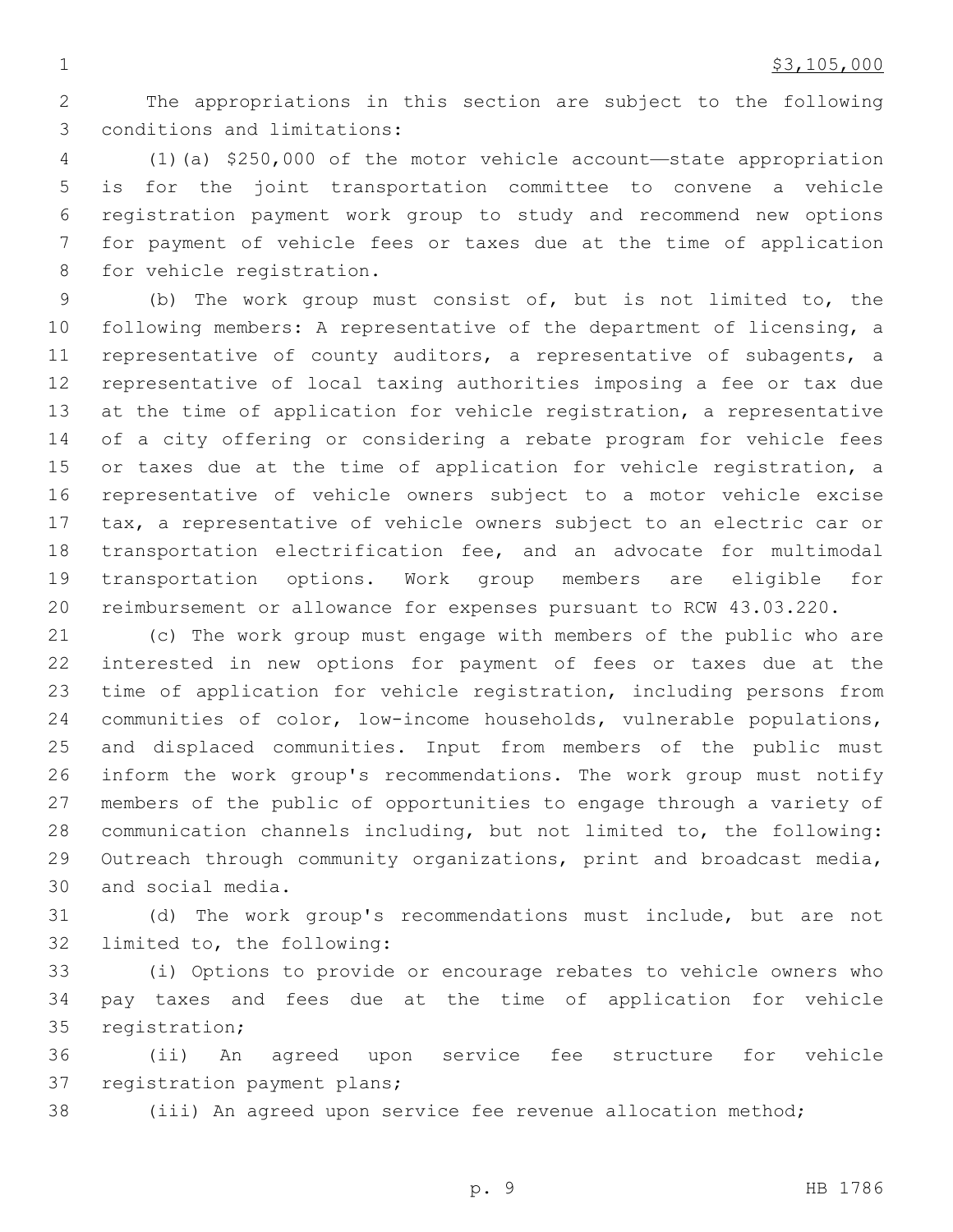(iv) A process to allow agents and subagents to determine if a vehicle owner has paid all taxes and fees due prior to renewal of a 3 vehicle registration;

 (v) Options for reducing revenue loss due to missed payments, transfer of the certificate of title, or registration of a vehicle 6 out of state; and

 (vi) Options to reduce impacts to communities of color, low-income households, vulnerable populations, and displaced communities.

 (e) A report of the work group's findings and recommendations is due to the transportation committees of the legislature by September 11 30, 2022.

 (2) \$50,000 of the motor vehicle account—state appropriation is for the joint transportation committee to contract for a legal consultant to analyze and recommend options for the formation of a bistate bridge authority for the purpose of constructing, financing, operating and maintaining a new replacement bridge over the Columbia River near Hood River connecting Klickitat county in Washington to Hood River county in Oregon. The consultant may confer with the Hood River Bistate Working Group to understand the work and analysis that 20 has been completed.

 The Washington interlocal cooperation act, chapter 39.34 RCW, authorizes public agencies to contract with other public agencies via interlocal agreements that enable cooperation among the agencies to perform governmental activities and deliver public services, including agreements with public entities in other states. Such interstate agreements are deemed interstate compacts. The legal analysis must identify and recommend alternative and/or additional statutory authority that would be necessary to allow for the formation of a local government bistate bridge authority or governance structure for the Hood River Bridge replacement that at a 31 minimum may:

32 (a) Issue bonds for bridge construction;

33 (b) Collect tolls; and

(c) Secure and administer state or federal grants and loans.

 The legal analysis must be presented to the transportation committees of the legislature by September 30, 2021.

 (3) \$220,000 of the multimodal transportation account—state appropriation is for overseeing a consultant study to provide recommendations related to the Washington state department of transportation's role in broadband service expansion efforts as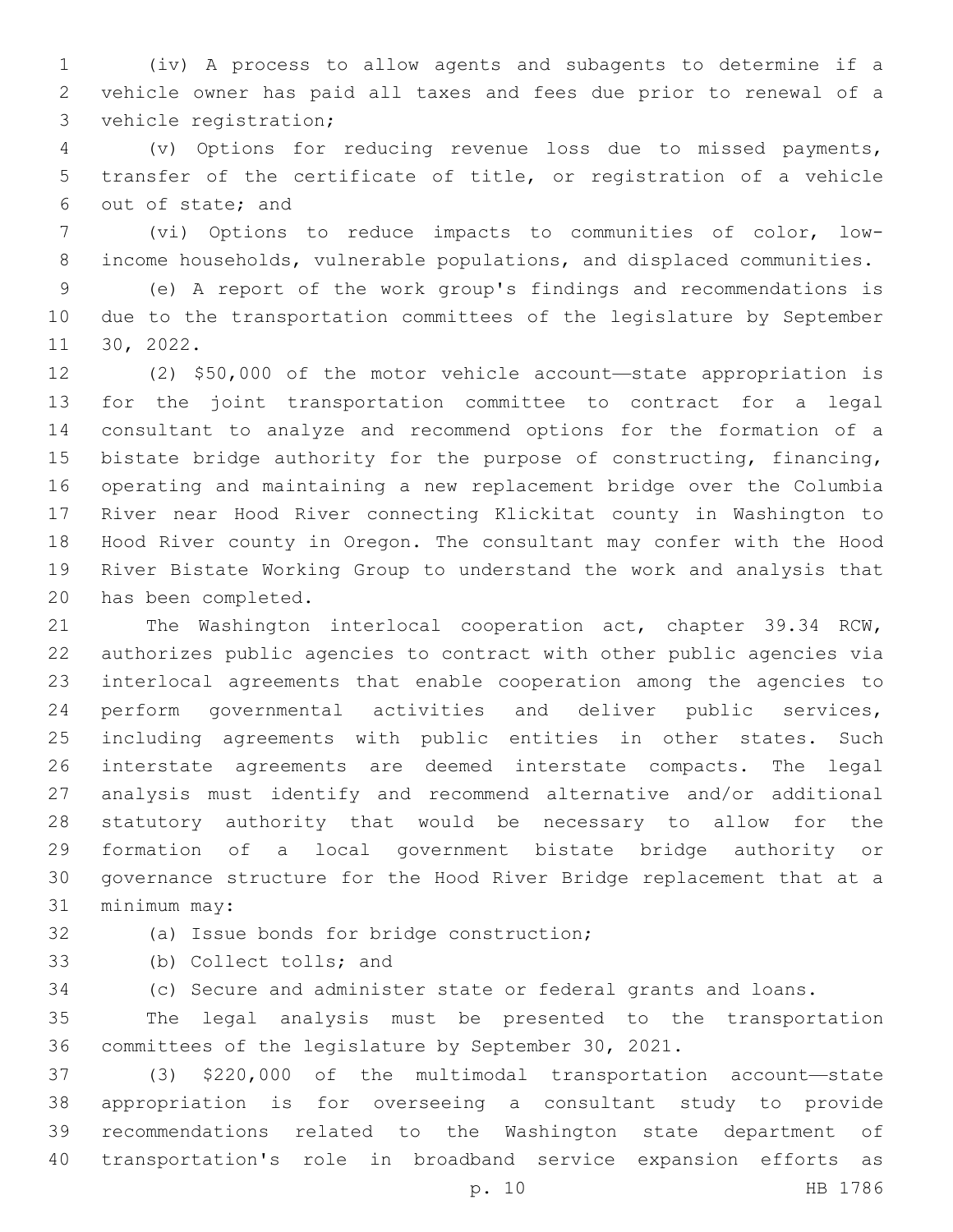directed in chapter 258, Laws of 2021 (broadband along state 2 highways). ((If chapter . . . (Engrossed Substitute House Bill No. 1457), Laws of 2021 (broadband along state highways) is not enacted 4 by June 30, 2021, the amount provided in this subsection lapses.))

 (4) \$215,000 of the motor vehicle account—state appropriation is provided solely for the joint transportation committee, from amounts set aside out of statewide fuel taxes distributed to cities according to RCW 46.68.110(2), to convene a study on the impacts of current and historical city transportation investments on designated populations, including communities of color, low-income households, vulnerable populations, and displaced communities. The study must identify and measure the true costs of underinvestment of accessible transportation for designated populations, including the secondary 14 impacts to public health, economic opportunity, educational access, and environmental risk factors. The assessment must include specific approaches to addressing existing inequities within cities, as well as recommendations to develop best practices to improve, diversify, and expand city transportation investments. A report must be provided to the office of financial management and the transportation committees of the legislature by December 20, 2022.

 (5) \$400,000 of the motor vehicle account—state appropriation is for the development of a workforce plan for the Washington state ferries which addresses recruitment, retention, diversity, training needs, leadership development, succession planning and other elements needed to ensure sufficient and cost-effective crewing and staffing of the ferry system. In developing the scope of work for the plan and throughout plan development, the joint transportation committee must solicit input from representatives of the Washington state ferries division and the human resources division of the Washington state department of transportation. Represented employee groups must also be consulted as part of plan development. The plan must include a roadmap for Washington state ferries to comprehensively address persistent staffing challenges and strategically position itself for its future workforce needs. The joint transportation committee must issue an interim report identifying short-term strategies to reduce reliance on overtime for staffing day-to-day ferry service. The interim report is due to the transportation committees of the legislature by January 1, 2022. The final report is due to the transportation committees of the legislature by December 20, 2022.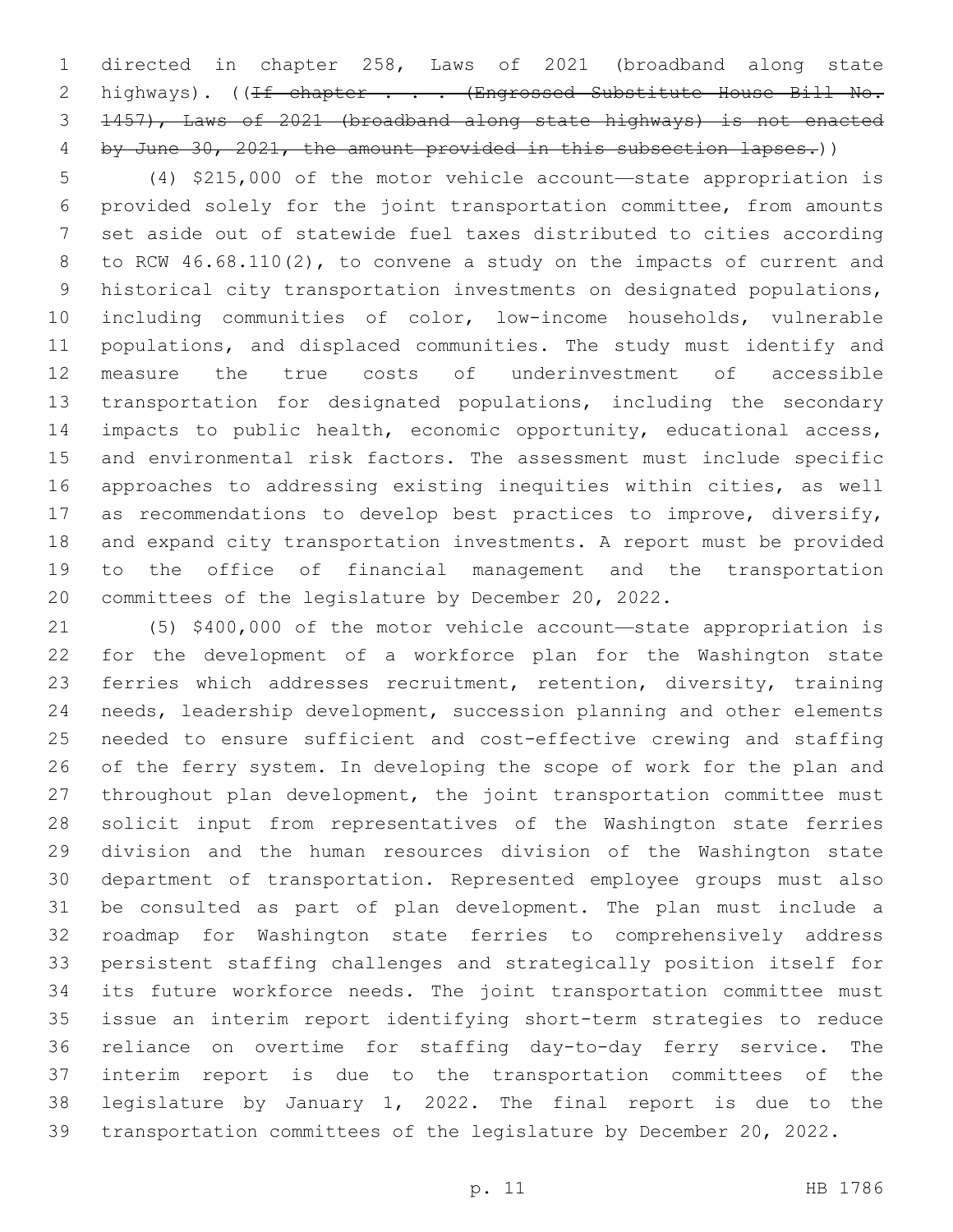(6) \$200,000 of the multimodal transportation account—state appropriation is for the joint transportation committee to update the Washington State Short Line Rail Inventory and Needs Assessment, prepared in 2015, and to facilitate a stakeholder process to assess the effectiveness of state support for short line rail infrastructure based on current and future short line rail infrastructure needs. This assessment must include consideration of current state grant and loan programs, including state investment in nonstate owned short lines, the state's role and investments in the Palouse River and Coulee City (PCC) rail system, and any other ongoing state activities related to short line rail infrastructure. The joint transportation committee must solicit input from all regions of the state from representatives of: Short line rail infrastructure owners, short line rail operators, short line rail customers from representative 15 industries, ports served by short line rail infrastructure, the Washington state department of transportation, the utilities and transportation commission, and other relevant stakeholders as identified by the joint transportation committee. A report with recommendations to enhance the state's support for short line rail infrastructure is due to the transportation committees of the 21 legislature by January 1, 2022.

 (7)(a) \$200,000 of the motor vehicle account—state appropriation is for the joint transportation committee to develop a truck parking action plan with recommendations for immediate next steps for near- term and lasting change in the availability of truck parking for short-haul and long-distance commercial vehicle drivers who require reasonable accommodations for parking commercial motor vehicles, 28 obtaining adequate services, and complying with federal rest requirements. For each opportunity identified, the action plan must:

30 (i) Assess the magnitude of potential impact;

(ii) Assess the potential difficulty level of implementation; and

 (iii) Explain barriers to success and specific steps required to 33 overcome them.

 (b) The action plan must focus on approaches that would be most impactful and feasible and may include, but not be limited to:

(i) Specific cooperative private sector and government actions;

 (ii) Legal and regulatory frameworks at the state level to drive 38 private and/or public-sector action;

 (iii) Incentive-based government programs to spur private sector 40 innovation and investment; and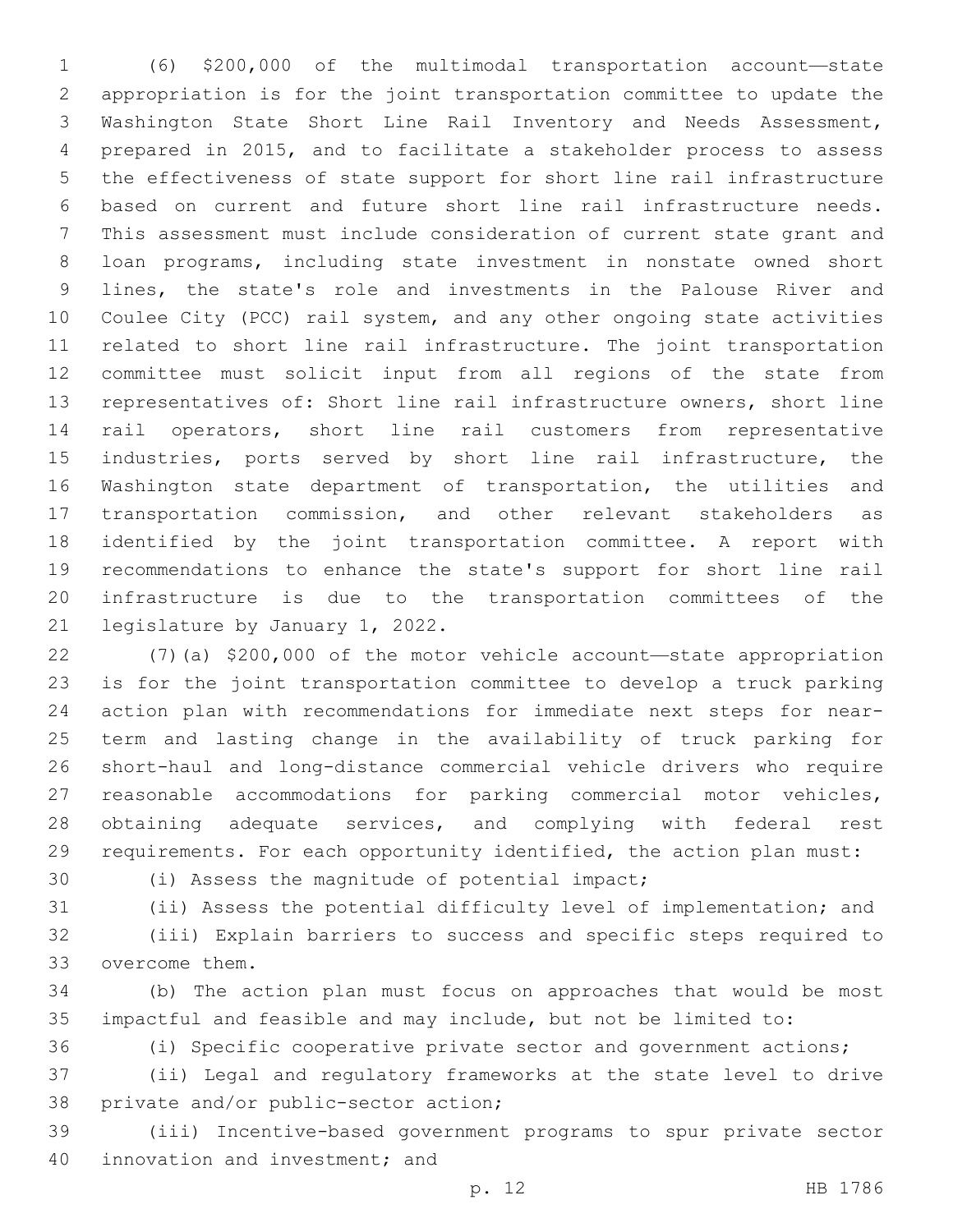(iv) Direct government action at the state, regional, and/or 2 local level.

 (c) The action plan must identify specific, promising projects and approaches, and provide a clear roadmap to what is needed to drive real, substantial improvements in truck parking.

 (d) Outreach for action plan input, including on the feasibility of each opportunity evaluated, must include outreach to 8 representatives of: The trucking industry; truck labor organizations; the shipping industry; truck stop owners; commercial freight delivery recipients, including warehouse and retail recipients; the association of Washington cities; the Washington state association of 12 counties; the Washington state department of transportation; the Washington state patrol; and an academic or research institution that can provide input on technical components of the plan.

 (e) A concise action plan with specific recommended next steps is due to the transportation committees of the legislature by January 1, 2022.17

 **Sec. 205.** 2021 c 333 s 205 (uncodified) is amended to read as follows: 19

## **FOR THE TRANSPORTATION COMMISSION**

| 21 | Motor Vehicle Account—State Appropriation ( $(\frac{2}{2}, 438, 000)$ ) |
|----|-------------------------------------------------------------------------|
| 22 | \$2,753,000                                                             |
| 23 | Interstate 405 and State Route Number 167 Express Toll Lanes            |
| 24 | Account-State Appropriation. \$127,000                                  |
| 25 | State Route Number 520 Corridor Account-State                           |
| 26 |                                                                         |
| 27 | Tacoma Narrows Toll Bridge Account-State                                |
| 28 |                                                                         |
| 29 | Alaskan Way Viaduct Replacement Project                                 |
| 30 | Account-State Appropriation. \$172,000                                  |
| 31 | TOTAL APPROPRIATION. $($ $(*3,193,000))$                                |
| 32 | \$3,508,000                                                             |

 The appropriations in this section are subject to the following 34 conditions and limitations:

 (1) The commission shall reconvene the road usage charge steering committee, with the same membership described in chapter 297, Laws of 2018, and shall periodically report to the steering committee with updates on activities undertaken in accordance with the federal grant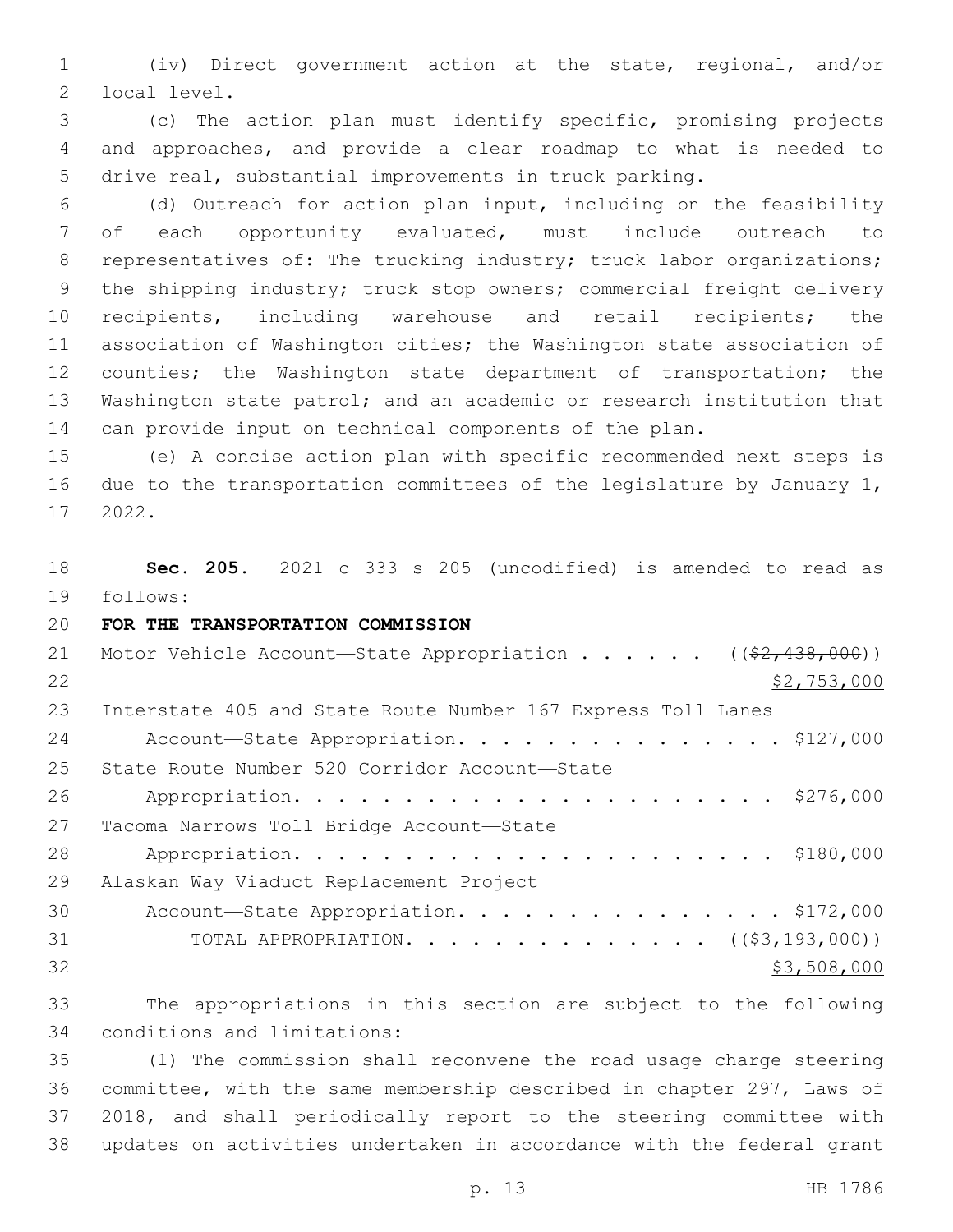awarded July 2020 ("Forward Drive"). A year-end update on the status of any federally-funded project for which federal funding is secured must be provided to the governor's office and the transportation committees of the legislature by January 1, 2022, and by January 1, 2023. Any legislative vacancies on the steering committee must be appointed by the speaker of the house of representatives for a house of representatives member vacancy, and by the president of the senate 8 for a senate member vacancy.

 $((\overline{3}))(2)$  \$127,000 of the Interstate 405 and state route number 167 express toll lanes account—state appropriation, \$276,000 of the state route number 520 corridor account—state appropriation, \$180,000 12 of the Tacoma Narrows toll bridge account—state appropriation, and \$172,000 of the Alaskan Way viaduct replacement project account—state appropriation are provided solely for the transportation commission's proportional share of time spent supporting tolling operations for 16 the respective tolling facilities.

17 **Sec. 206.** 2021 c 333 s 206 (uncodified) is amended to read as follows: 18

19 **FOR THE FREIGHT MOBILITY STRATEGIC INVESTMENT BOARD**

|    | 20 Freight Mobility Investment Account-State |           |
|----|----------------------------------------------|-----------|
|    | 21 Appropriation (( <del>\$831,000</del> ))  |           |
| 22 |                                              | \$845,000 |

23 **Sec. 207.** 2021 c 333 s 207 (uncodified) is amended to read as follows: 24

25 **FOR THE WASHINGTON STATE PATROL**

26 State Patrol Highway Account-State Appropriation . . ((\$517,391,000))  $27$   $$550,965,000$ 28 State Patrol Highway Account—Federal Appropriation . ((\$15,838,000)) 29 \$16,431,000 30 State Patrol Highway Account-Private/Local 31 Appropriation . . . . . . . . . . . . . . . .  $($   $(*4, 267, 000))$  $\frac{1}{2}$   $\frac{1}{2}$   $\frac{1}{2}$   $\frac{1}{2}$   $\frac{1}{2}$   $\frac{1}{2}$   $\frac{1}{2}$   $\frac{1}{2}$   $\frac{1}{2}$   $\frac{1}{2}$   $\frac{1}{2}$   $\frac{1}{2}$   $\frac{1}{2}$   $\frac{1}{2}$   $\frac{1}{2}$   $\frac{1}{2}$   $\frac{1}{2}$   $\frac{1}{2}$   $\frac{1}{2}$   $\frac{1}{2}$   $\frac{1}{2}$   $\frac{1}{2}$  33 Highway Safety Account—State Appropriation . . . . . ((\$1,214,000)) 34 \$1,292,000 35 Ignition Interlock Device Revolving Account-State 36 Appropriation . . . . . . . . . . . . . . . . (  $(\frac{25}{1000})$  )  $37$   $\frac{$2,243,000}{2}$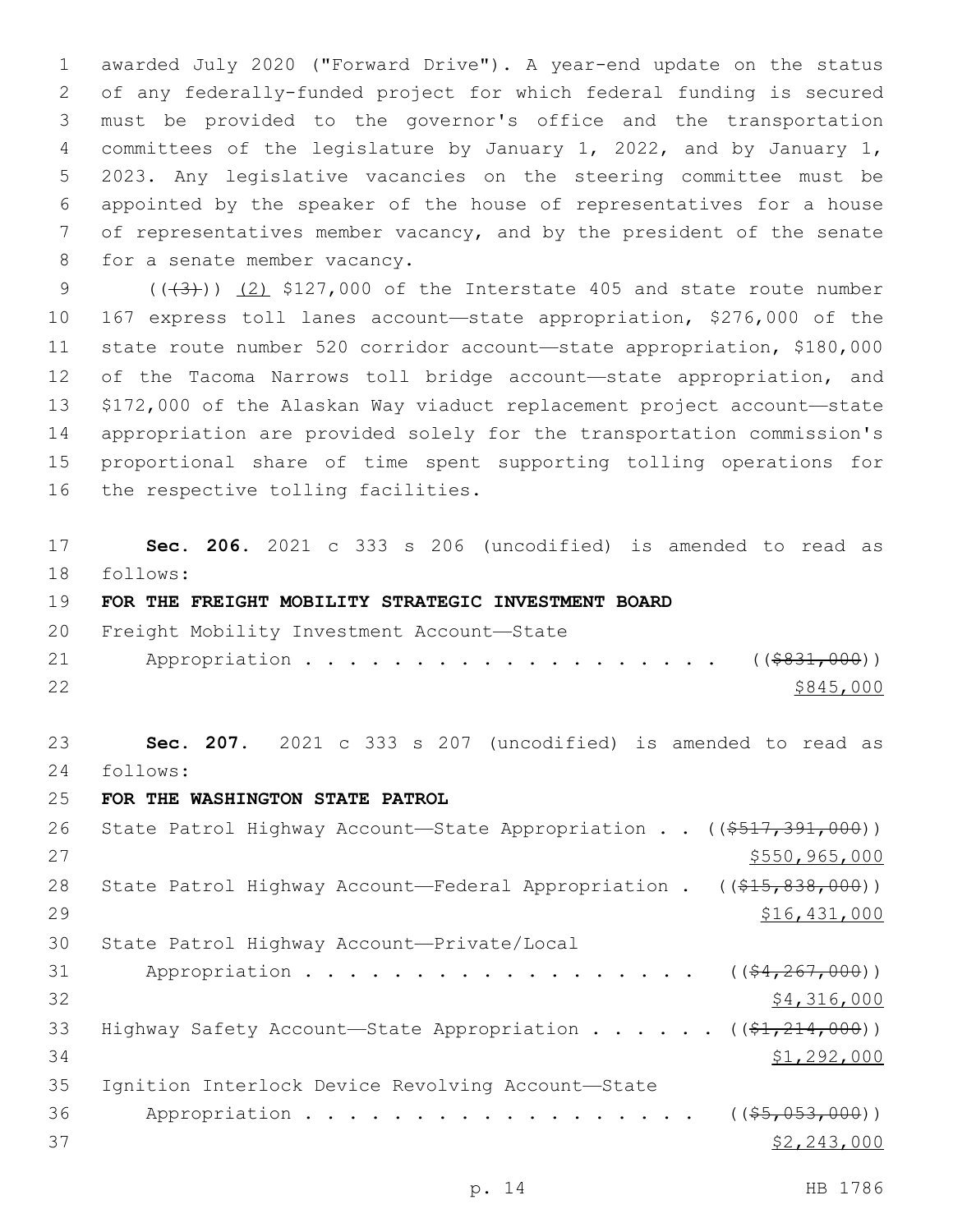Multimodal Transportation Account—State Appropriation . ((\$288,000)) 2  $\frac{$293,000}{ }$ 3 State Route Number 520 Corridor Account-State Appropriation. . . . . . . . . . . . . . . . . . . . . . \$433,000 5 Tacoma Narrows Toll Bridge Account-State Appropriation. . . . . . . . . . . . . . . . . . . . . . \$77,000 7 I-405 and SR 167 Express Toll Lanes Account-State Appropriation. . . . . . . . . . . . . . . . . . . . . \$1,348,000 9 TOTAL APPROPRIATION. . . . . . . . . . . . . ((\$545,909,000))  $10 \hspace{2.5cm}$  \$577,398,000

 The appropriations in this section are subject to the following 12 conditions and limitations:

 (1) Washington state patrol officers engaged in off-duty uniformed employment providing traffic control services to the department of transportation or other state agencies may use state patrol vehicles for the purpose of that employment, subject to guidelines adopted by the chief of the Washington state patrol. The Washington state patrol must be reimbursed for the use of the vehicle 19 at the prevailing state employee rate for mileage and hours of usage, subject to guidelines developed by the chief of the Washington state 21 patrol.

 (2) \$580,000 of the state patrol highway account—state appropriation is provided solely for the operation of and administrative support to the license investigation unit to enforce vehicle registration laws in southwestern Washington. The Washington state patrol, in consultation with the department of revenue, shall maintain a running estimate of the additional vehicle registration fees, sales and use taxes, and local vehicle fees remitted to the state pursuant to activity conducted by the license investigation unit. Beginning October 1, 2021, and quarterly thereafter, the Washington state patrol shall submit a report detailing the additional revenue amounts generated since January 1, 2021, to the director of the office of financial management and the transportation committees of the legislature. At the end of the calendar quarter in which it is estimated that more than \$625,000 in state sales and use taxes have been remitted to the state since January 1, 2021, the Washington state patrol shall notify the state treasurer and the 38 state treasurer shall transfer funds pursuant to section 406 ( $(ef)$  $\frac{1}{2021}$ , chapter 333, Laws of 2021.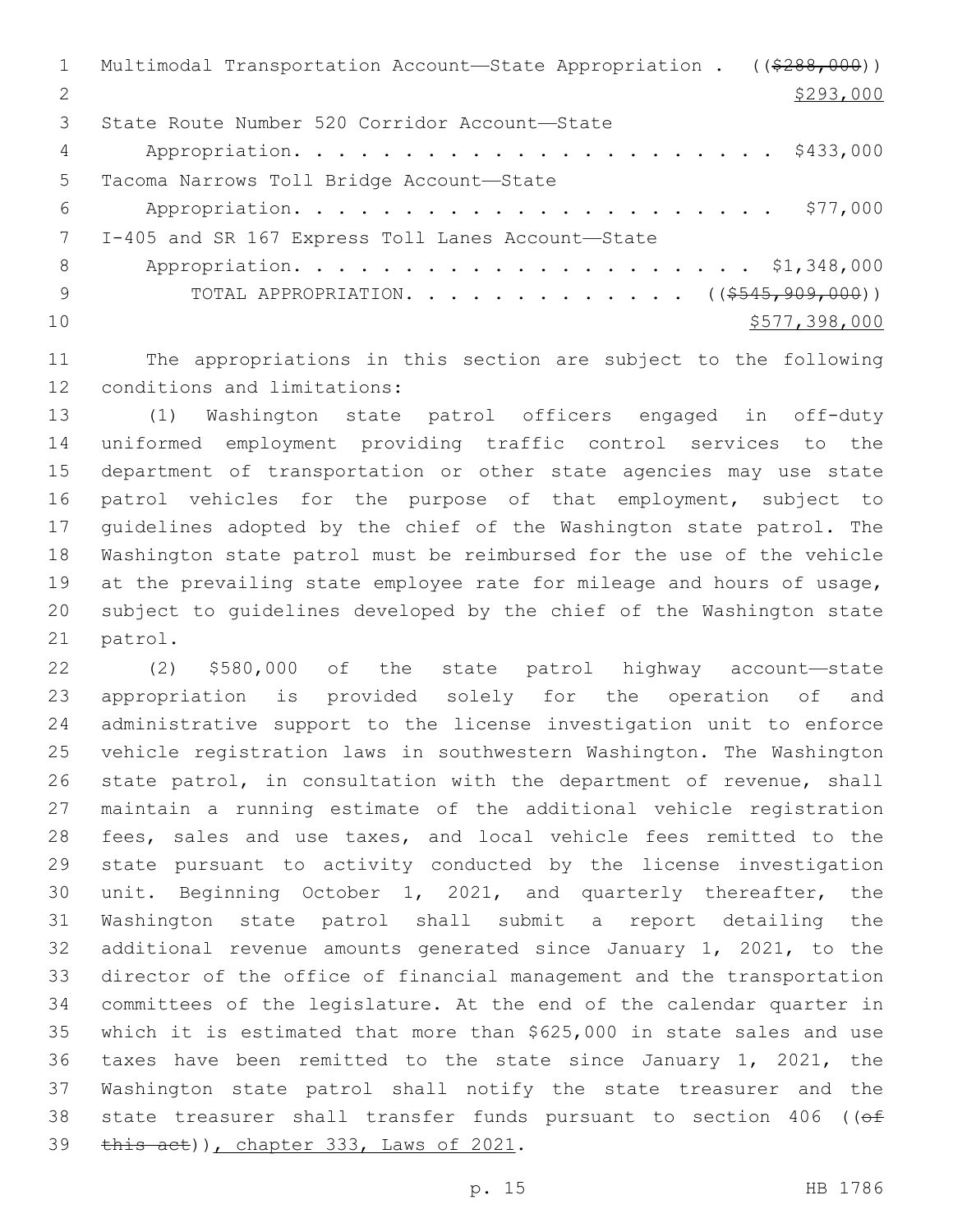(3) \$4,000,000 of the state patrol highway account—state appropriation is provided solely for a third arming and a third trooper basic training class. The cadet class is expected to graduate in June 2023.4

 (4) By December 1st of each year during the 2021-2023 biennium**,**  the Washington state patrol must report to the house and senate transportation committees on the status of recruitment and retention 8 activities as follows:

(a) A summary of recruitment and retention strategies;

 (b) The number of transportation funded staff vacancies by major 11 category;

 (c) The number of applicants for each of the positions by these 13 categories;

14 (d) The composition of workforce;

 (e) Other relevant outcome measures with comparative information 16 with recent comparable months in prior years; and

 (f) Activities related to the implementation of the agency's workforce diversity plan, including short-term and long-term, specific comprehensive outreach and recruitment strategies to increase populations underrepresented within both commissioned and 21 noncommissioned employee groups.

 (5) \$493,000 of the state patrol highway account—state appropriation is provided solely for aerial criminal investigation tools, including software licensing and maintenance, and annual 25 certification, and is subject to the conditions, limitations, and 26 review requirements of section 701 ((of this act)), chapter 333, Laws 27 of 2021.

 (6) \$7,962,000 of the state patrol highway account—state appropriation is provided solely for the land mobile radio system replacement, upgrade, and other related activities. Beginning January 1, 2022, the Washington state patrol must report semiannually to the office of the state chief information officer on the progress related to the projects and activities associated with the land mobile radio system, including the governance structure, outcomes achieved in the prior six month time period, and how the activities are being managed holistically as recommended by the office of the chief information officer. At the time of submittal to the office of the state chief information officer, this report shall be transmitted to the office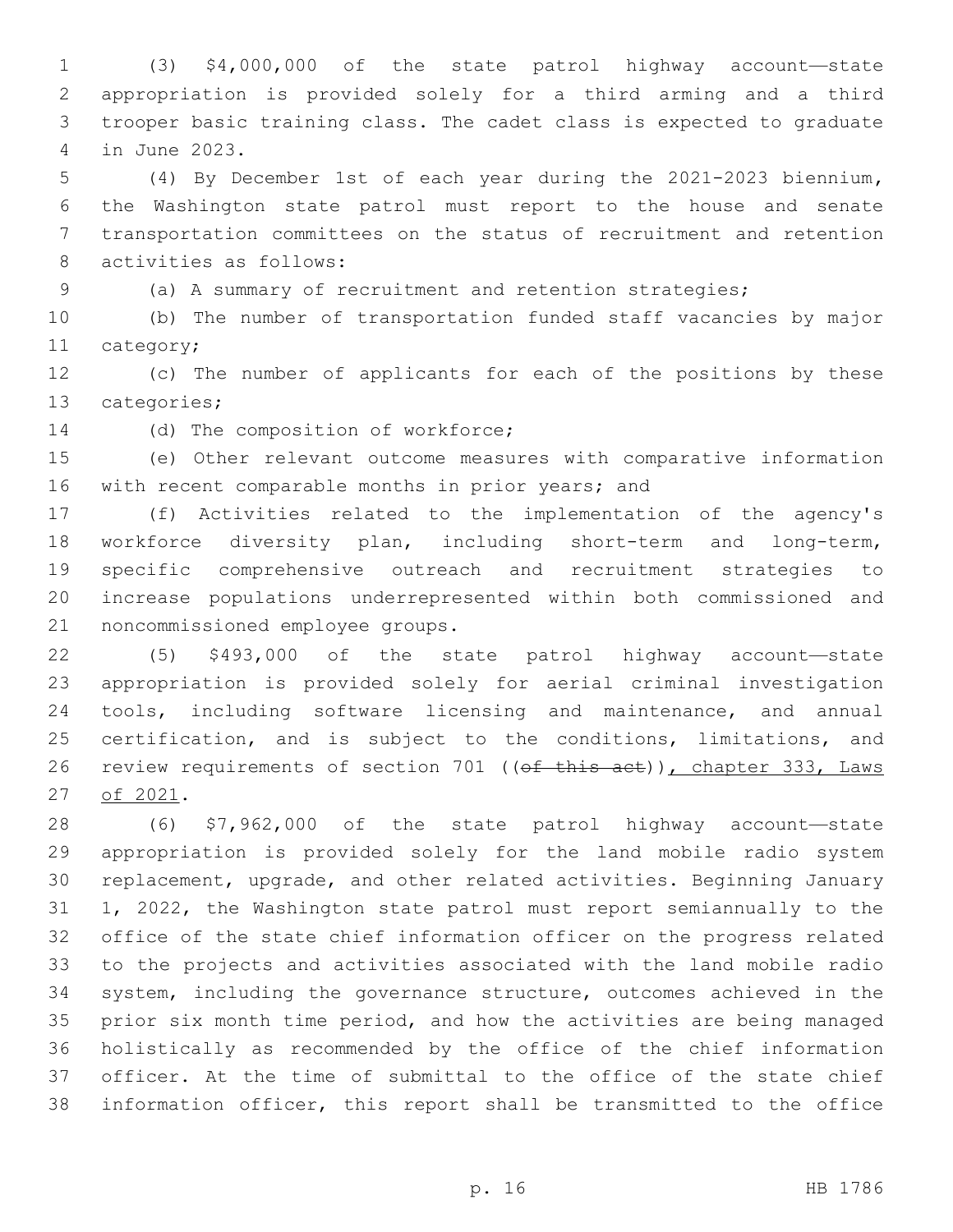of financial management and the house and senate transportation 2 committees.

 (7) \$510,000 of the ignition interlock device revolving account— state appropriation is provided solely for the ignition interlock program at the Washington state patrol to provide funding for two staff to work and provide support for the program in working with manufacturers, service centers, technicians, and participants in the 8 program.

 (8) \$1,348,000 of the Interstate 405 and state route number 167 express toll lanes account—state appropriation, \$433,000 of the state route number 520 corridor account—state appropriation, and \$77,000 of the Tacoma Narrows toll bridge account—state appropriation are provided solely for the Washington state patrol's proportional share of time spent supporting tolling operations and enforcement for the 15 respective tolling facilities.

 (9) \$289,000 of the state patrol highway account—state appropriation is provided solely for the replacement of 911 18 workstations.

 (10) \$35,000 of the state patrol highway account—state appropriation is provided solely for the replacement of bomb response 21 equipment.

 (11) \$713,000 of the state patrol highway account—state appropriation is provided solely for information technology 24 infrastructure maintenance.

 (12) The Washington state patrol must provide a report to the office of financial management and the house and senate transportation committees on its plan for implementing a transition to cloud computing and storage with its 2023-2025 budget submittal.

 (13) \$945,000 of the state patrol highway account—state appropriation is provided solely for implementation of chapter 329, 31 Laws of 2021 (custodial interrogations).  $(\sqrt{1}f - chapter - f)$  (Substitute House Bill No. 1223), Laws of 2021 (custodial interrogations) is not enacted by June 30, 2021, the amount provided 34 in this subsection lapses.))

 (14) \$46,000 of the state patrol highway account—state appropriation is provided solely for implementation of chapter 320, 37 Laws of 2021 (peace officer tactics). ((If chapter . . . (Engrossed Substitute House Bill No. 1054), Laws of 2021 (peace officer tactics)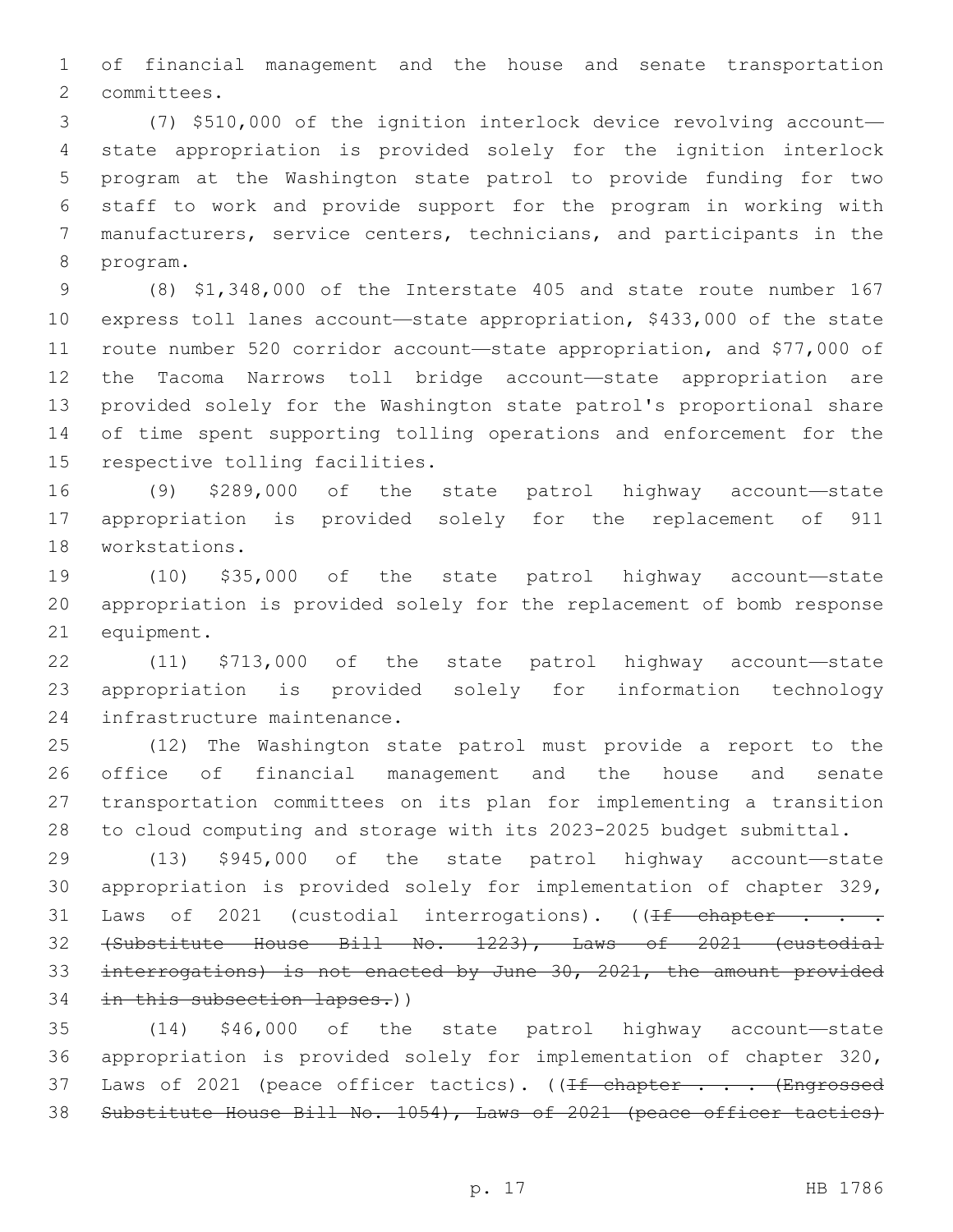is not enacted by June 30, 2021, the amount provided in this subsection lapses.))

 (15) \$46,000 of the state patrol highway account—state appropriation is provided solely for implementation of chapter 324, 5 Laws of 2021 (use of force by officers). ((If chapter . . . (Engrossed Second Substitute House Bill No. 1310), Laws of 2021 (use of force by officers) is not enacted by June 30, 2021, the amount 8 provided in this subsection lapses.))

 (16)(a) The legislature finds that the water connection extension constructed by the Washington state patrol from the city of Shelton's water facilities to the Washington state patrol academy was necessary to meet the water supply needs of the academy. The legislature also finds that the water connection provides an ongoing water supply that is necessary to the operation of the training facility, that the state is making use of the water connection for these public activities, and that any future incidental use of the municipal infrastructure put in place to support these activities will not impede the Washington state patrol's ongoing use of the water 19 connection extension.

 (b) \$2,220,000 of the transfer from the waste tire removal account to the motor vehicle fund, as required under RCW 70A.205.425, reimburses the motor vehicle fund for the portion of the water project costs assigned by the agreement to properties, other than the Washington state patrol academy, that make use of the water connection while the agreement remains in effect. This reimbursement to the motor vehicle fund is intended to address any possibility that the termination of this agreement could be determined to result in the unconstitutional use of 18th amendment designated funds for nonhighway purposes under the constitution of the state of Washington; however, this transfer is not intended to indicate that the incidental use of this infrastructure by these properties necessarily requires such reimbursement under the state Constitution. Immediately following the transfer of funds, Washington state patrol and the city of Shelton shall meet to formally update the terms of their "Agreement for Utility Connection and Reimbursement of Water Extension Expenses" executed on June 12, 2017, to reflect the intent 37 of the proviso.

 (17) The appropriations in this section provide sufficient funding for state patrol staffing assuming vacancy savings which may change over time. Funding for staffing will be monitored and adjusted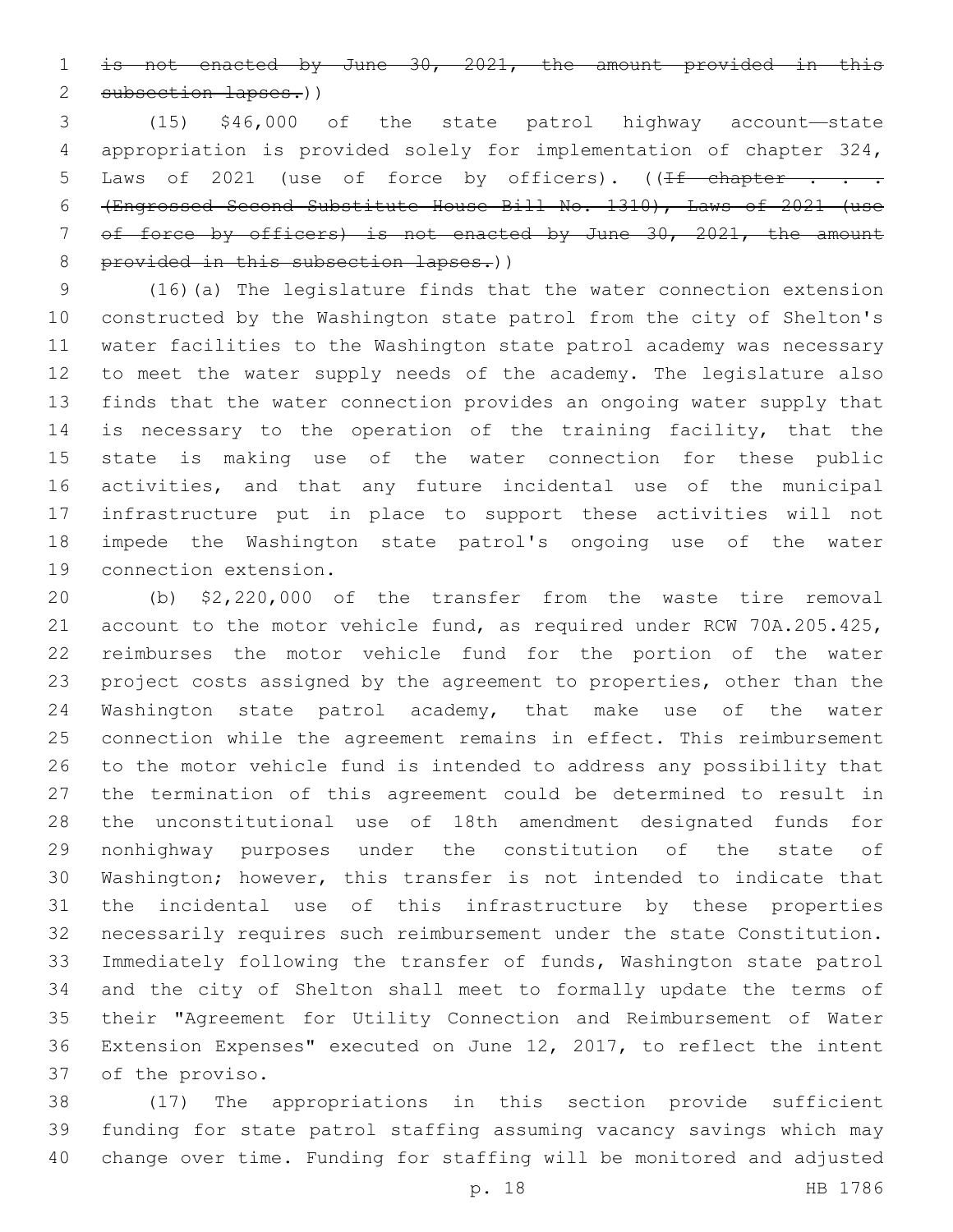in the 2022 supplemental budget to restore funding as authorized 2 staffing levels are achieved. (18) \$250,000 of the state patrol highway account—state appropriation is provided solely for a third-party consultant, in collaboration with the Washington state patrol and department of licensing, to conduct a study of the vehicle identification number inspection program. The study shall: (a) Review current underlying statutes and compare with best practices of other states; (b) Recommend changes to the existing program to increase 11 financial sustainability and customer satisfaction of the program; and (c) Identify staffing and technology needs to optimize service delivery. A report of the study findings and recommendations are due to the governor and the transportation committees of the legislature by November 1, 2022. (19)(a) \$1,110,000 of the state patrol highway account—state 19 appropriation is provided solely for diversity, equity and inclusion (DEI) efforts within the Washington state patrol. (b) The amount appropriated is for the state patrol to achieve the following objectives: (i) Staffing positions within the state patrol's DEI program. (ii) Conduct a study to analyze existing state barriers to hiring commissioned officers. The study shall make recommendations to amend current state patrol hiring practices and underlying statutes that 27 may need revision. Recommendations are due to the governor and appropriate committees of the legislature by November 1, 2022. (iii) Contract with a social media and marketing consultant to standardize messaging and recruitment efforts to diverse audiences across media platforms. (iv) Contract with an external psychologist to perform exams. **Sec. 208.** 2021 c 333 s 208 (uncodified) is amended to read as follows: 34 **FOR THE DEPARTMENT OF LICENSING** Marine Fuel Tax Refund Account—State Appropriation . . . . . \$34,000 37 Motorcycle Safety Education Account-State 38 Appropriation . . . . . . . . . . . . . . . . (  $(\frac{64,894,000}{5})$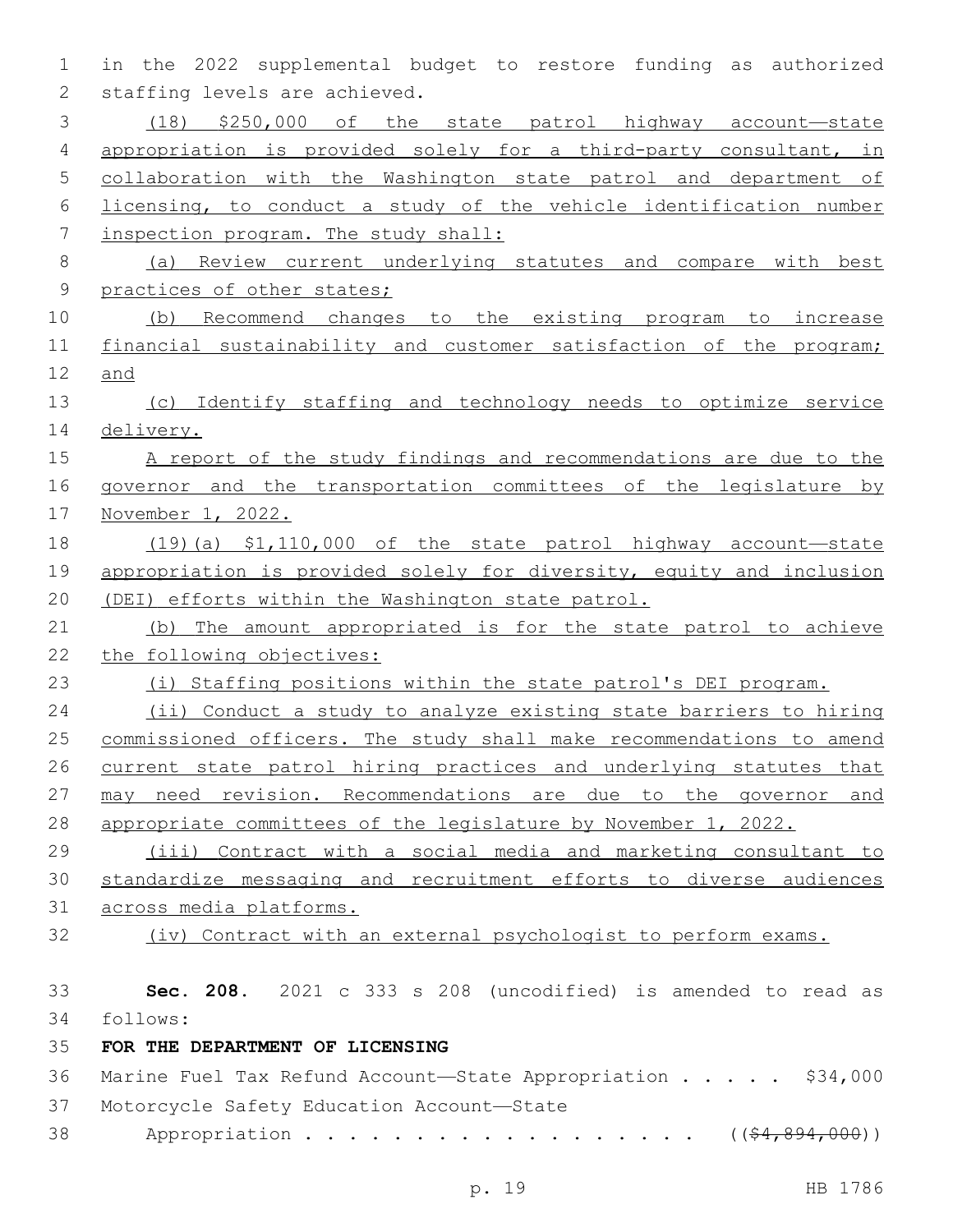$1$  \$5,035,000

2 Limited Fish and Wildlife Account-State 3 Appropriation . . . . . . . . . . . . . . . . . . (  $(\frac{2917,000}{100})$ 4 \$925,000 5 Highway Safety Account—State Appropriation . . . . ((\$241,868,000))  $\frac{1}{257}$ , 718,000 7 Highway Safety Account—Federal Appropriation . . . . . . \$1,294,000 8 Motor Vehicle Account—State Appropriation . . . . . ((\$73,327,000))  $9 \hspace{3.5cm}$ \$83,432,000 10 Motor Vehicle Account—Federal Appropriation. . . . . . ((\$150,000))  $11$  \$400,000 12 Motor Vehicle Account—Private/Local Appropriation . . ((\$6,600,000)) 13 \$1,336,000 14 Ignition Interlock Device Revolving Account-State 15 Appropriation . . . . . . . . . . . . . . . . (  $(\frac{26}{1000})$  )  $16$   $$6,130,000$ 17 Department of Licensing Services Account-State 18 Appropriation . . . . . . . . . . . . . . . . ((\$8,157,000))  $19$  \$8,280,000 20 License Plate Technology Account-State 21 Appropriation . . . . . . . . . . . . . . . . . . . . \$4,250,000 22 Abandoned Recreational Vehicle Account-State 23 Appropriation. . . . . . . . . . . . . . . . . . ((\$3,066,000)) 24 \$3,078,000 \$3,078,000 \$3,078,000 \$3,078,000 \$3,078,000 \$3,078,000 \$3,078,000 \$5,078 25 Limousine Carriers Account—State Appropriation. . . . . . \$110,000 26 Electric Vehicle Account—State Appropriation. . . . . ((\$405,000))  $27$  \$425,000 28 DOL Technology Improvement & Data Management 29 Account—State Appropriation. . . . . . . . . . . .  $($  $($ \$748,000))  $30 \frac{$874,000}{ }$ 31 Agency Financial Transaction Account-State 32 Appropriation. . . . . . . . . . . . . . . . . . . . \$21,257,000 33 ((Driver Licensing Technology Support 34 Account State Appropriation. . . . . . . . . . . . \$1,373,000)) 35 TOTAL APPROPRIATION. . . . . . . . . . . . . ((\$374,521,000)) 36 \$394,578,000 37 The appropriations in this section are subject to the following conditions and limitations:38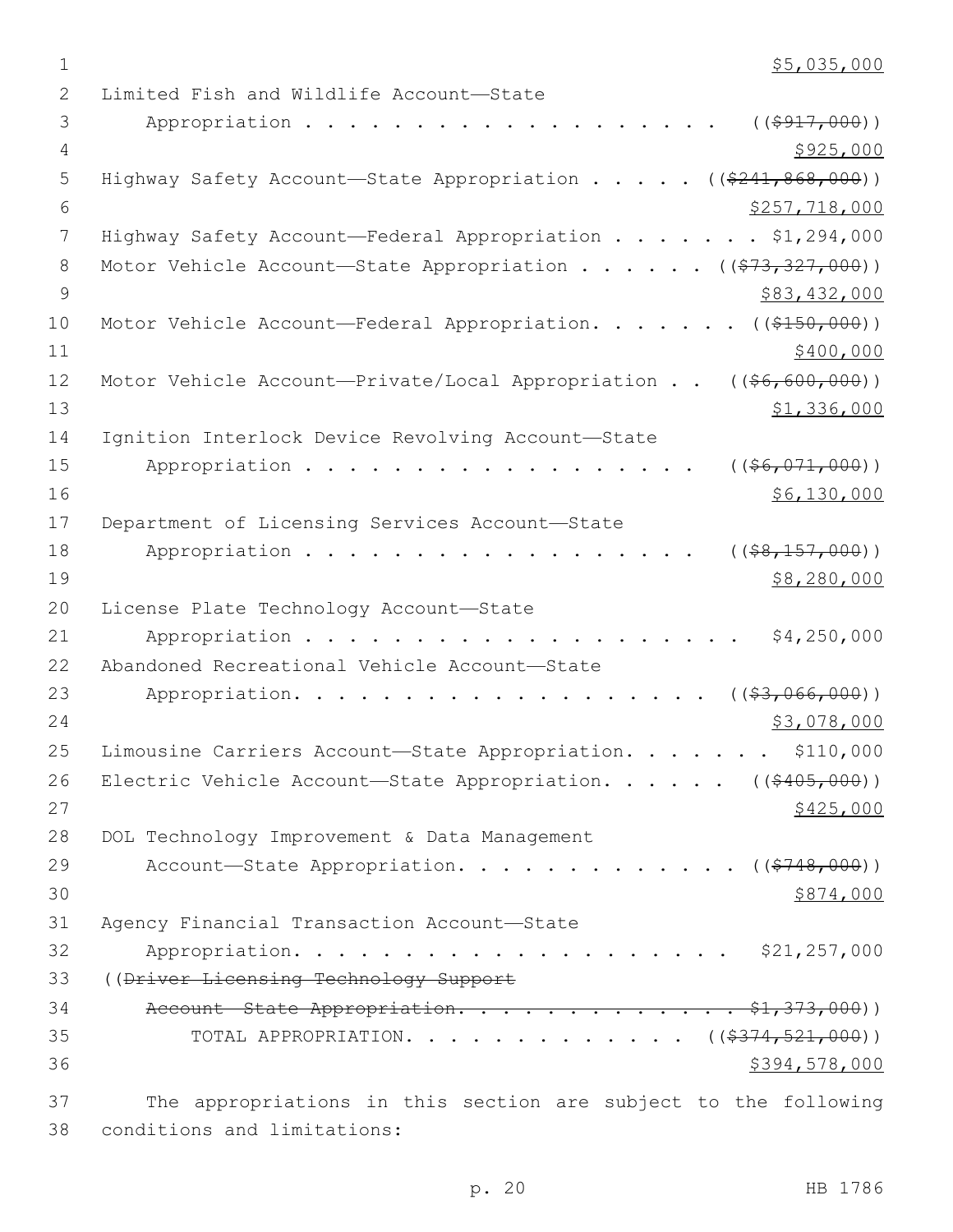(1) \$1,100,000 of the highway safety account—state appropriation is provided solely for the department to provide an interagency transfer to the department of social and health services, children's administration division for the purpose of providing driver's license support to a larger population of foster youth than is already served within existing resources. Support services include reimbursement of driver's license issuance costs, fees for driver training education, 8 and motor vehicle liability insurance costs.

 (2) The appropriations in this section assume implementation by the department of cost recovery mechanisms to recoup at least \$21,257,000 during the 2021-2023 biennium in credit card and other financial transaction costs as part of charges imposed for driver and vehicle fee transactions. During the 2021-2023 fiscal biennium, the department must report any amounts recovered to the office of financial management and appropriate committees of the legislature on 16 a quarterly basis.

 (3)(a) For the 2021-2023 biennium, the department shall charge 18 ((\$6,600,000)) \$1,336,000 for the administration and collection of a motor vehicle excise tax on behalf of a regional transit authority, as authorized under RCW 82.44.135. The amount in this subsection must be deducted before distributing any revenues to a regional transit 22 authority.

 (b) \$100,000 of the motor vehicle account—state appropriation is provided solely for the department to work with the regional transit authority imposing a motor vehicle excise tax pursuant to RCW 81.104.160 and transportation benefit districts imposing vehicle fees pursuant to RCW 82.80.140, and other relevant parties, to determine cost recovery options for the administration and collection of the 29 taxes and fees. The options must include:

 (i) Full cost recovery for the direct and indirect expenses by the department of licensing, subagents, and counties;

 (ii) Marginal cost recovery for the direct and indirect expenses 33 by the department of licensing, subagents, and counties;

 (iii) The estimated costs if the regional transit authority or transportation benefit districts had to contract out the entire collection and administrative activity with a nongovernmental entity.

 (4) \$12,000 of the motorcycle safety education account—state appropriation, \$2,000 of the limited fish and wildlife account—state appropriation, \$728,000 of the highway safety account—state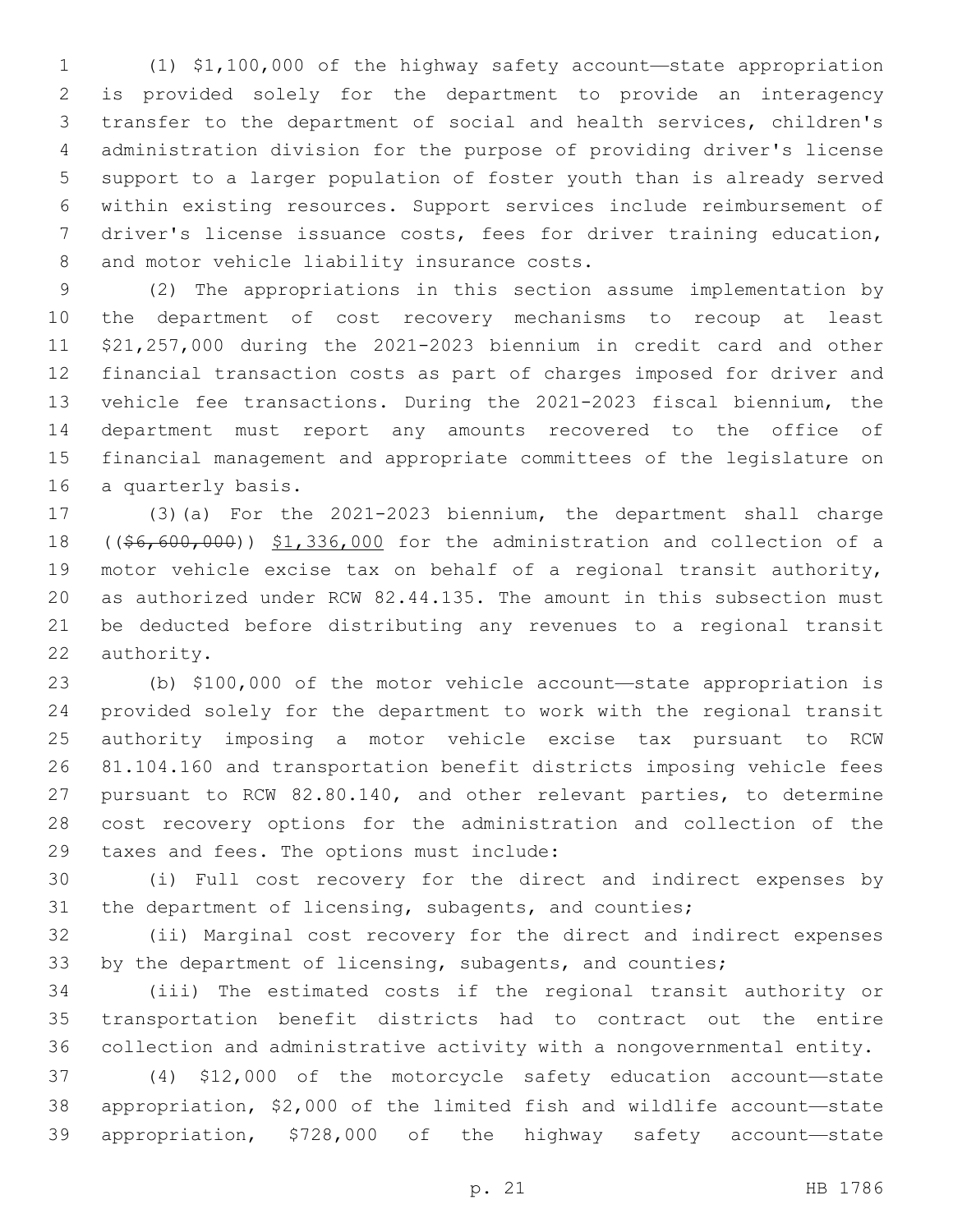appropriation, \$238,000 of the motor vehicle account—state appropriation, \$10,000 of the ignition interlock device revolving account—state appropriation, and \$10,000 of the department of licensing services account—state appropriation are provided solely for the department to redesign and improve its online services and website, and are subject to the conditions, limitations, and review 7 requirements of section 701 ((of this act)), chapter 333, Laws of 2021.8

 (5) \$28,636,000 of the highway safety account—state appropriation is provided solely for costs necessary to accommodate increased demand for enhanced drivers' licenses and enhanced identicards. The department shall report on a quarterly basis on the use of these funds, associated workload, and information with comparative information with recent comparable months in prior years. The report must include detailed statewide and by licensing service office information on staffing levels, average monthly wait times, the number of enhanced drivers' licenses and enhanced identicards issued/ renewed, and the number of primary drivers' licenses and identicards issued/renewed. Within the amounts provided in this subsection, the department shall implement efficiency measures to reduce the time for licensing transactions and wait times including, but not limited to, the installation of additional cameras at licensing service offices that reduce bottlenecks and align with the "keep your customer" 24 initiative.

 (6) \$500,000 of the highway safety account—state appropriation is provided solely for communication and outreach activities necessary to inform the public of federally acceptable identification options including, but not limited to, enhanced drivers' licenses and enhanced identicards. The department shall continue the outreach plan that includes informational material that can be effectively communicated to all communities and populations in Washington. To accomplish this work, the department shall contract with an external vendor with demonstrated experience and expertise in outreach and marketing to underrepresented communities in a culturally responsive 35 fashion.

 (7) \$523,000 of the highway safety account—state appropriation is provided solely for the implementation of chapter 158, Laws of 2021 38 (DOL issued documents). ((If chapter . . . (Substitute House Bill No.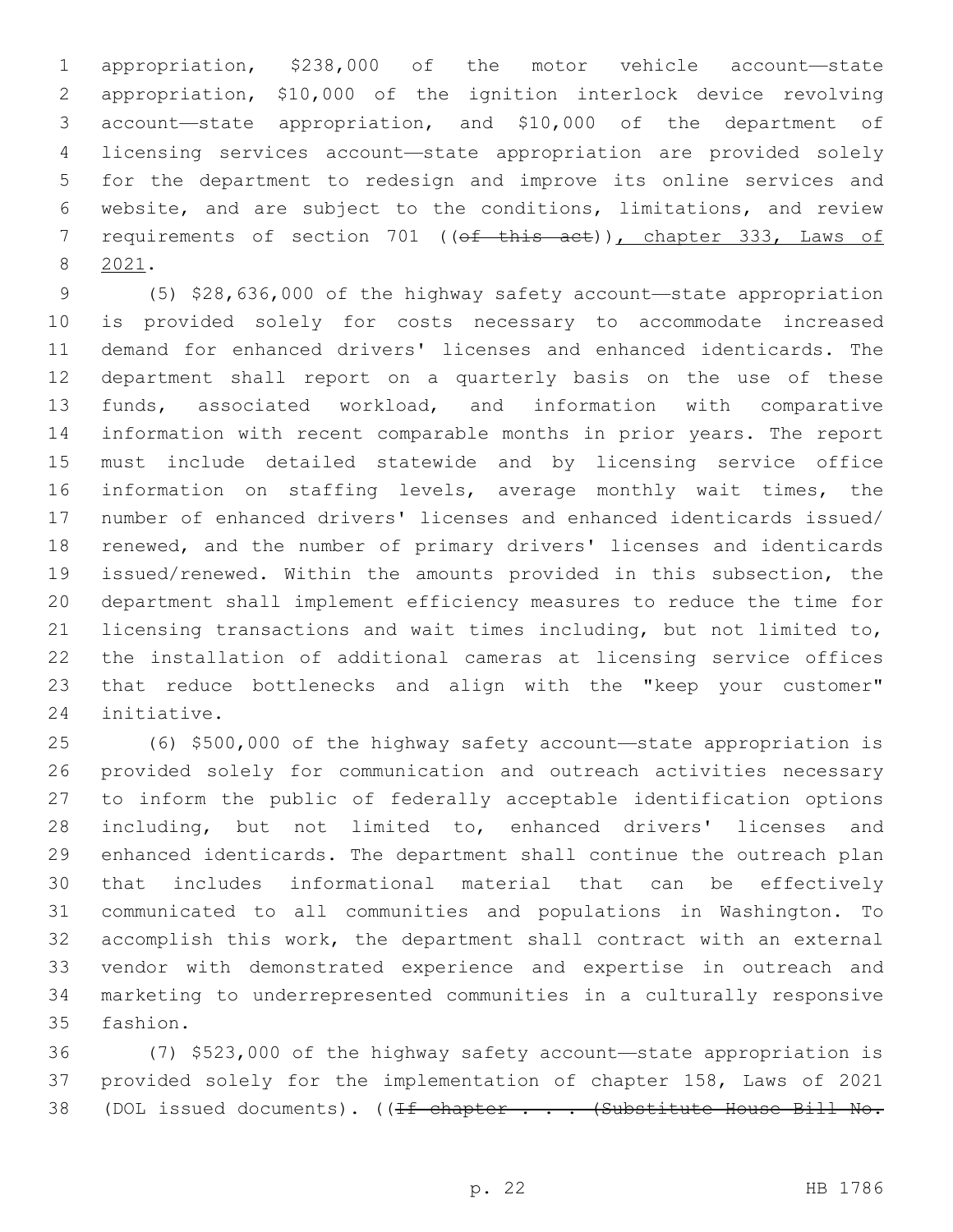1207), Laws of 2021 is not enacted by June 30, 2021, the amount

2 provided in this subsection lapses.))

 (8) ((\$1,373,000)) \$929,000 of the ((driver licensing technology support)) highway safety account—state appropriation is provided solely for the implementation of chapter 240, Laws of 2021 6 (suspension of licenses for traffic infractions). ( $\sqrt{1+f}$  chapter . . . (Engrossed Substitute Senate Bill No. 5226), Laws of 2021 is not 8 enacted by June 30, 2021, the amount provided in this subsection  $\frac{1}{2}$   $\frac{1}{2}$   $\frac{1}{2}$   $\frac{1}{2}$   $\frac{1}{2}$   $\frac{1}{2}$   $\frac{1}{2}$   $\frac{1}{2}$   $\frac{1}{2}$   $\frac{1}{2}$   $\frac{1}{2}$   $\frac{1}{2}$   $\frac{1}{2}$   $\frac{1}{2}$   $\frac{1}{2}$   $\frac{1}{2}$   $\frac{1}{2}$   $\frac{1}{2}$   $\frac{1}{2}$   $\frac{1}{2}$   $\frac{1}{2}$   $\frac{1}{2}$ 

 (9) \$434,000 of the highway safety account—state appropriation is for the implementation of the Thurston county superior court order in *Pierce et al v. Department of Licensing*.

 (10) \$23,000 of the highway safety account—state appropriation is 14 provided solely for the implementation of chapter 10 (((Engrossed 15 Substitute House Bill No. 1078))), Laws of 2021 (restoring voter 16 eligibility after felony conviction).

 $(17$  ( $(410)$ ) (11) \$3,074,000 of the abandoned recreational vehicle disposal account—state appropriation is provided solely for providing reimbursements in accordance with the department's abandoned recreational vehicle disposal reimbursement program. It is the intent of the legislature that the department prioritize this funding for allowable and approved reimbursements and not to build a reserve of funds within the account. During the 2021-2023 fiscal biennium, the department must report any amounts recovered to the office of financial management and appropriate committees of the legislature on 26 a quarterly basis.

 $((+11))$  (12)(a) \$54,000 of the motor vehicle account—state appropriation is provided solely for the issuance of nonemergency medical transportation vehicle decals to implement the high occupancy 30 vehicle lane access pilot program established in section 216 ((of 31 this act)), chapter 333, Laws of 2021. A for hire nonemergency medical transportation vehicle is a vehicle that is a "for hire vehicle" under RCW 46.04.190 that provides nonemergency medical transportation, including for life-sustaining transportation purposes, to meet the medical transportation needs of individuals traveling to medical practices and clinics, cancer centers, dialysis 37 facilities, hospitals, and other care providers.

 (b) As part of this pilot program, the owner of a for hire nonemergency medical transportation vehicle may apply to the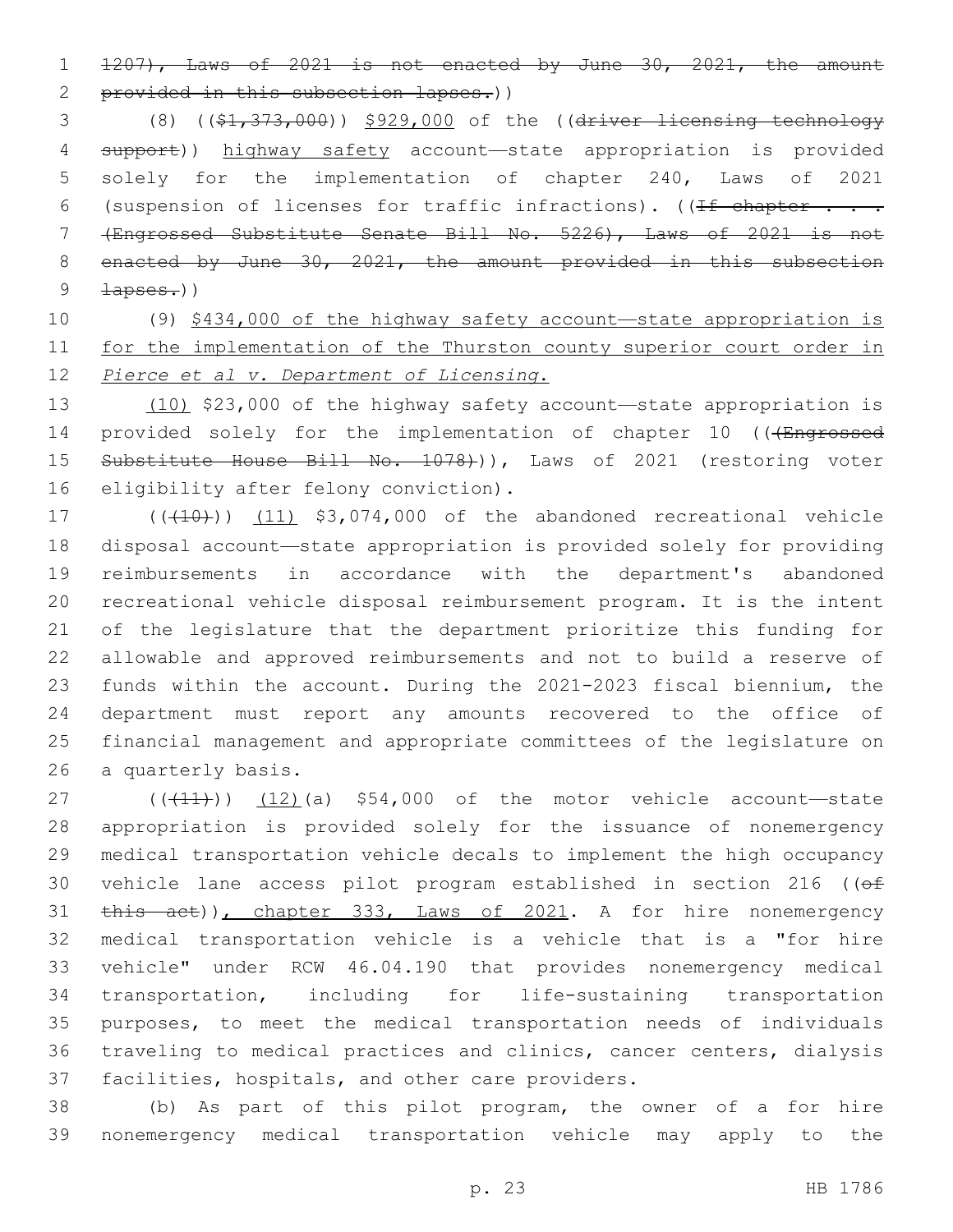department, county auditor or other agent, or subagent appointed by the director, for a high occupancy vehicle exempt decal for a for hire nonemergency medical transportation vehicle. The high occupancy vehicle exempt decal allows the for hire nonemergency medical transportation vehicle to use a high occupancy vehicle lane as specified in RCW 46.61.165 and 47.52.025 during the 2021-2023 fiscal biennium.7

 (c) For the exemption in this subsection to apply to a for hire nonemergency medical transportation vehicle, the decal:

 (i) Must be displayed on the vehicle so that it is clearly 11 visible from outside the vehicle;

 (ii) Must identify that the vehicle is exempt from the high 13 occupancy vehicle requirements; and

(iii) Must be visible from the rear of the vehicle.

 (d) The owner of a for hire nonemergency medical transportation vehicle or the owner's representative must apply for a high occupancy vehicle exempt decal on a form provided or approved by the 18 department. The application must include:

 (i) The name and address of the person who is the owner of the 20 vehicle;

 (ii) A full description of the vehicle, including its make, model, year, and the vehicle identification number;

(iii) The purpose for which the vehicle is principally used;

 (iv) An attestation signed by the vehicle's owner or the owner's representative that the vehicle's owner has a minimum of one contract or service agreement to provide for hire transportation services for medical purposes with one or more of the following entities: A health insurance company; a hospital, clinic, dialysis center, or other medical institution; a day care center, retirement home, or group home; a federal, state, or local agency or jurisdiction; or a broker who negotiates these services on behalf of one or more of these 32 entities; and

 (v) Other information as required by the department upon application.34

 (e) The department, county auditor or other agent, or subagent appointed by the director shall collect the fee required under (f) of this subsection when issuing a high occupancy vehicle exempt decal.

 (f) The department, county auditor or other agent, or subagent, is required to collect a \$5 fee when issuing a decal under this subsection, in addition to any other fees and taxes required by law.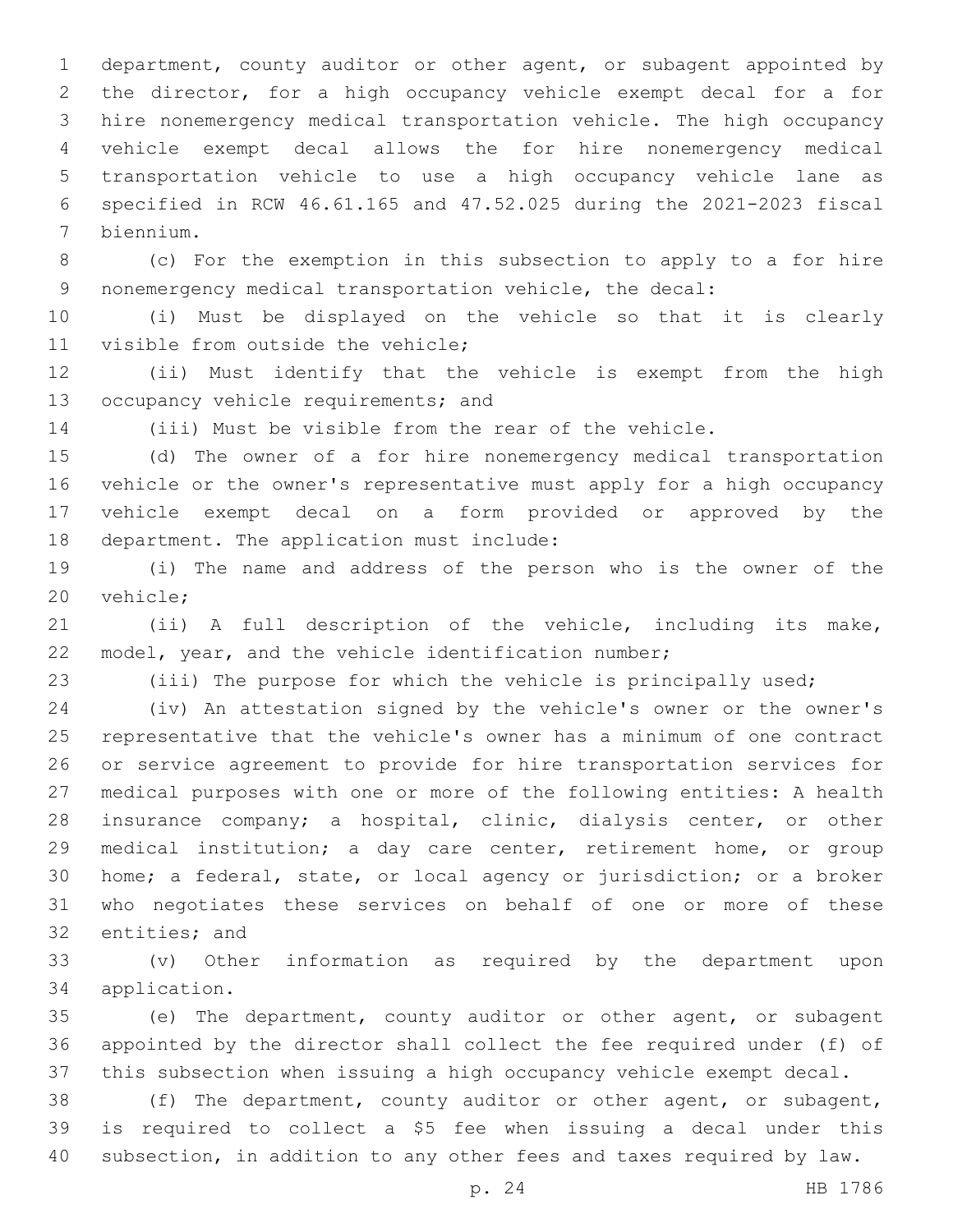(g) A high occupancy vehicle exempt decal expires June 30, 2023, and must be marked to indicate its expiration date. The decal may be renewed if the pilot program is continued past the date of a decal's expiration. The status as an exempt vehicle continues until the high occupancy vehicle exempt decal is suspended or revoked for misuse, the vehicle is no longer used as a for hire nonemergency medical transportation vehicle, or the pilot program established in section 8 216 ((of this act)), chapter 333, Laws of 2021 is terminated.

 (h) The department may adopt rules to implement this subsection. (13) \$100,000 of the highway safety account—state appropriation is provided solely for the department to lead a study on the potential impacts that current licensing requirements, including 13 required training hours, and testing requirements may have on the shortage of commercial drivers, and whether adjustments to these 15 requirements may be warranted to help alleviate the shortage. In completing the study, the department must consult with the workforce 17 training board, state board for community and technical colleges, organizations representing commercial drivers, and organizations representing businesses or government entities that rely on commercial drivers.

 (14) The department must consult with the department of corrections and state board for community and technical colleges to develop a pilot program that allows incarcerated individuals to participate in a prerelease commercial driver training program.

 **Sec. 209.** 2021 c 333 s 209 (uncodified) is amended to read as follows: 26

 **FOR THE DEPARTMENT OF TRANSPORTATION—TOLL OPERATIONS AND MAINTENANCE —PROGRAM B**

29 State Route Number 520 Corridor Account-State 30 Appropriation . . . . . . . . . . . . . . . . (  $(\frac{253,689,000}{53}, \frac{2000}{100})$   $$58,036,000$  State Route Number 520 Civil Penalties Account—State 33 Appropriation . . . . . . . . . . . . . . . .  $($   $($   $\frac{22}{000})$  \$4,163,000 35 Tacoma Narrows Toll Bridge Account-State 36 Appropriation . . . . . . . . . . . . . . . . ((<del>\$29,809,000</del>)) \$30,952,000 Alaskan Way Viaduct Replacement Project Account—State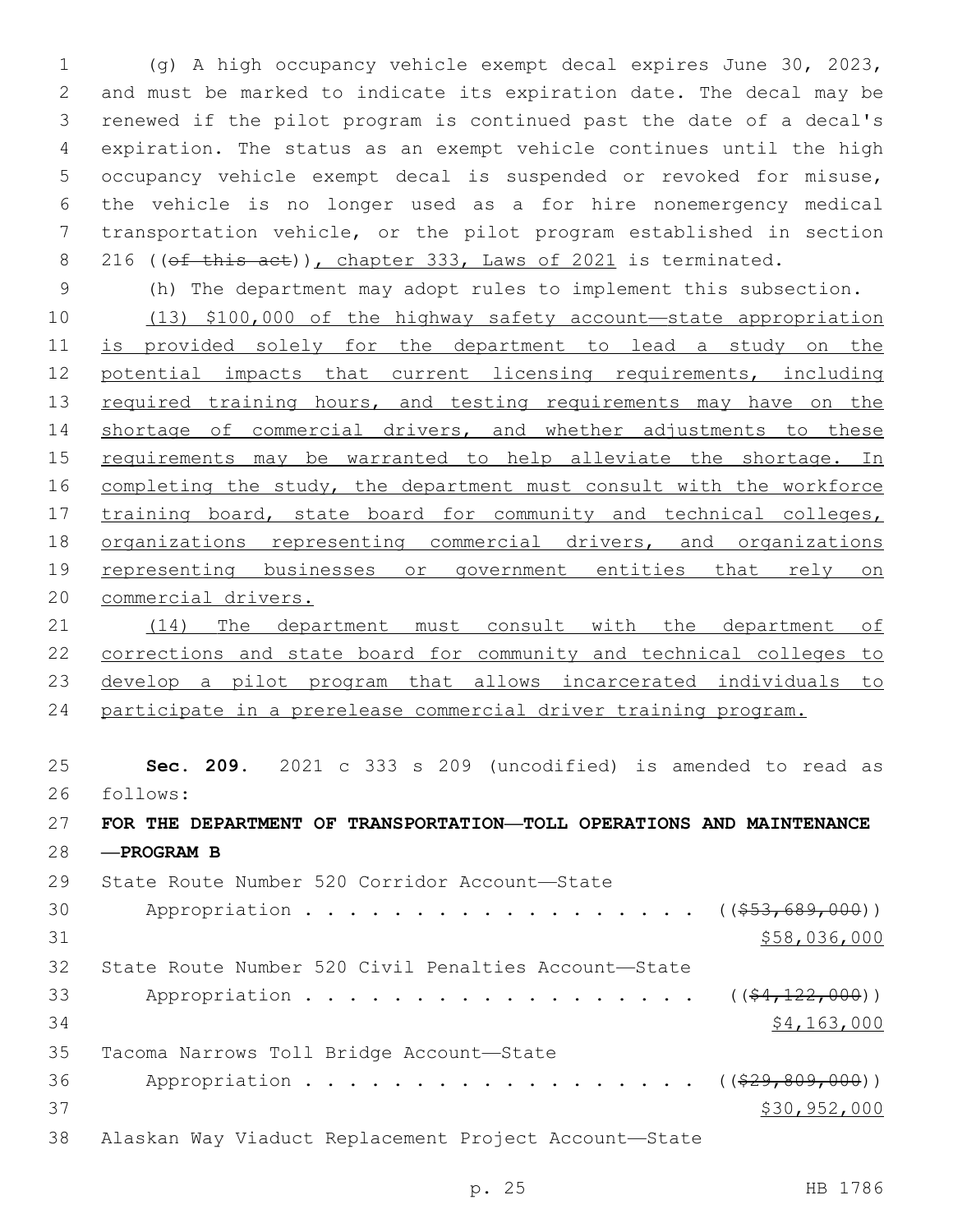|    | Appropriation. ( $(\frac{20}{620}, \frac{840}{600})$ )                     |
|----|----------------------------------------------------------------------------|
|    | \$21,616,000                                                               |
|    | Interstate 405 and State Route Number 167 Express                          |
| 4  | Toll Lanes Account-State Appropriation. ( $(\frac{23}{7}\cdot 910, 000)$ ) |
| .5 | \$24,511,000                                                               |
| 6  | Motor Vehicle Account-State Appropriation. \$700,000                       |
|    | TOTAL APPROPRIATION. ( $(\frac{2132}{707}, \frac{370}{900})$ )             |
| 8  | \$139,978,000                                                              |
|    |                                                                            |

 The appropriations in this section are subject to the following 10 conditions and limitations:

 (1) \$1,300,000 of the Tacoma Narrows toll bridge account—state appropriation and \$12,484,000 of the state route number 520 corridor account—state appropriation are provided solely for the purposes of addressing unforeseen operations and maintenance costs on the Tacoma Narrows bridge and the state route number 520 bridge, respectively. The office of financial management shall place the amounts provided in this subsection, which represent a portion of the required minimum fund balance under the policy of the state treasurer, in unallotted status. The office may release the funds only when it determines that all other funds designated for operations and maintenance purposes 21 have been exhausted.

 (2) As long as the facility is tolled, the department must provide annual reports to the transportation committees of the legislature on the Interstate 405 express toll lane project performance measures listed in RCW 47.56.880(4). These reports must 26 include:

 (a) Information on the travel times and travel time reliability (at a minimum, average and 90th percentile travel times) maintained during peak and nonpeak periods in the express toll lanes and general purpose lanes for both the entire corridor and commonly made trips in the corridor including, but not limited to, northbound from Bellevue to Rose Hill, state route number 520 at NE 148th to Interstate 405 at state route number 522, Bellevue to Bothell (both NE 8th to state route number 522 and NE 8th to state route number 527), and a trip internal to the corridor (such as NE 85th to NE 160th) and similar 36 southbound trips;

 (b) A month-to-month comparison of travel times and travel time reliability for the entire corridor and commonly made trips in the corridor as specified in (a) of this subsection since implementation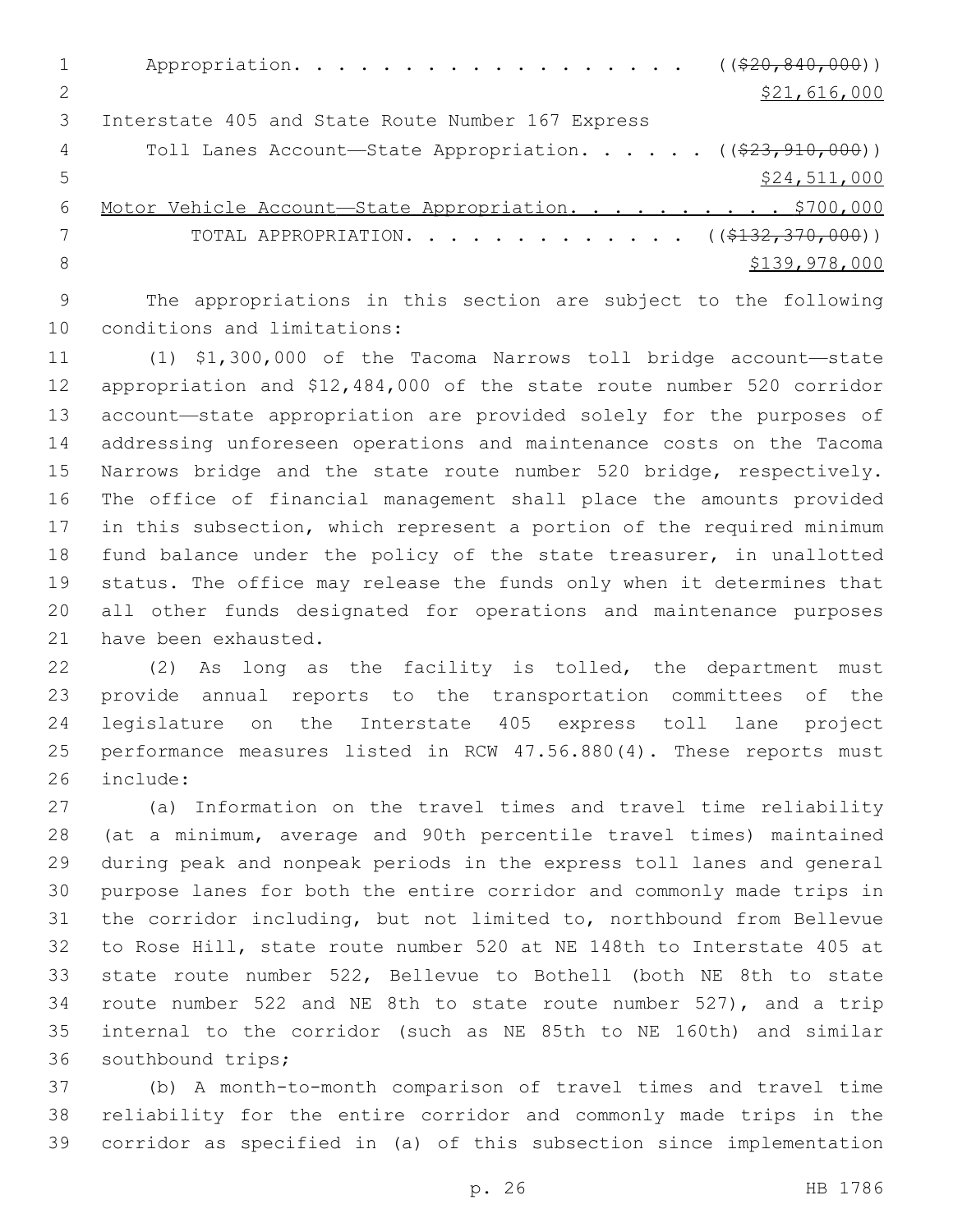of the express toll lanes and, to the extent available, a comparison to the travel times and travel time reliability prior to 3 implementation of the express toll lanes;

 (c) Total express toll lane and total general purpose lane traffic volumes, as well as per lane traffic volumes for each type of lane (i) compared to total express toll lane and total general purpose lane traffic volumes, as well as per lane traffic volumes for each type of lane, on this segment of Interstate 405 prior to implementation of the express toll lanes and (ii) compared to total express toll lane and total general purpose lane traffic volumes, as well as per lane traffic volumes for each type of lane, from month to month since implementation of the express toll lanes; and

 (d) Underlying congestion measurements, that is, speeds, that are being used to generate the summary graphs provided, to be made 15 available in a digital file format.

16 (3)(a) ((\$708,000)) \$481,000 of the Interstate 405 and state route number 167 express toll lanes account—state appropriation, ((\$1,651,000)) \$1,132,000 of the state route number 520 corridor 19 account—state appropriation, ((\$709,000)) \$509,000 of the Tacoma 20 Narrows toll bridge account—state appropriation, and ((\$932,000)) 21 \$636,000 of the Alaskan Way viaduct replacement project account-state appropriation are provided solely for the reappropriation of unspent funds on the new tolling back office system from the 2019-2021 biennium, and are subject to the conditions, limitations, and review 25 provided in section 701 ((of this act)), chapter 333, Laws of 2021.

 (b) The department shall continue to work with the office of 27 financial management, office of the chief information officer, and the transportation committees of the legislature on the project management plan that includes a provision for independent verification and validation of contract deliverables from the successful bidder and a provision for quality assurance that includes reporting independently to the office of the chief information officer on an ongoing basis during system implementation.

 (c) The office of financial management shall place the amounts provided in this subsection in unallotted status until the department submits a detailed progress report on the progress of the new tolling back office system. The director of the office of financial management or their designee shall consult with the chairs and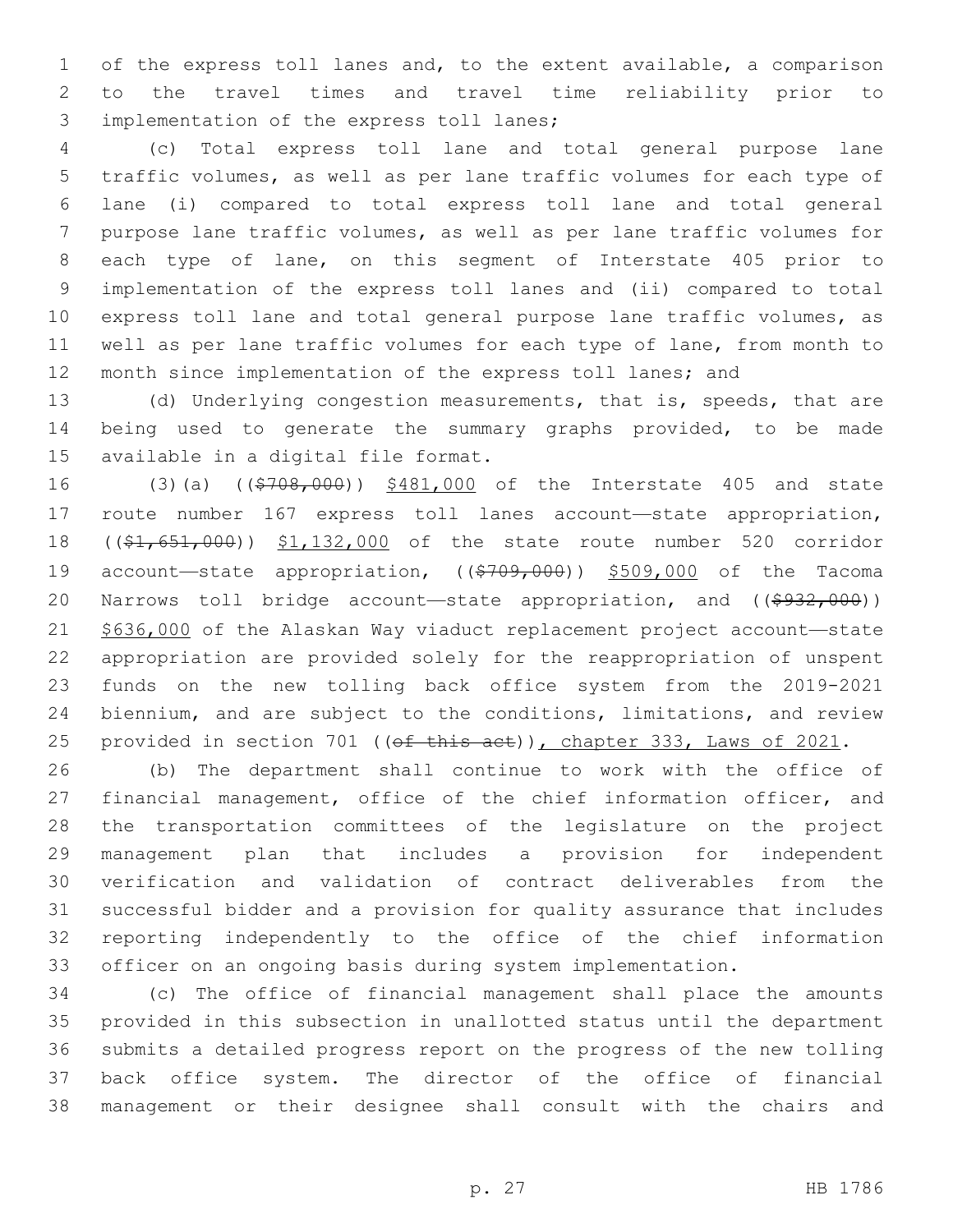ranking members of the transportation committees of the legislature 2 prior to making a decision to allot these funds.

 (4) ((Out of funding appropriated in this section,)) \$700,000 of the motor vehicle account—state appropriation is provided solely for 5 the department ((shall)) to contract with the state auditor's office for a performance audit of the department's project to replace its electronic toll collection system. The audit should include an evaluation of the department's project planning, vendor procurement, contract management and project oversight. The final report is to be issued by December 31, 2022. The state auditor will transmit copies of the report to the jurisdictional committees of the legislature and 12 the department.

 (5) The department shall make detailed annual reports to the transportation committees of the legislature and the public on the 15 department's web site on the following:

 (a) The use of consultants in the tolling program, including the 17 name of the contractor, the scope of work, the type of contract, timelines, deliverables, any new task orders, and any extensions to 19 existing consultant contracts;

 (b) The nonvendor costs of administering toll operations, including the costs of staffing the division, consultants, and other personal service contracts required for technical oversight and management assistance, insurance, payments related to credit card processing, transponder purchases and inventory management, facility 25 operations and maintenance, and other miscellaneous nonvendor costs;

 (c) The vendor-related costs of operating tolled facilities, including the costs of the customer service center, cash collections on the Tacoma Narrows bridge, electronic payment processing, and toll 29 collection equipment maintenance, renewal, and replacement;

 (d) The toll adjudication process, including a summary table for 31 each toll facility that includes:

(i) The number of notices of civil penalty issued;

 (ii) The number of recipients who pay before the notice becomes a 34 penalty;

 (iii) The number of recipients who request a hearing and the 36 number who do not respond;

37 (iv) Workload costs related to hearings;

(v) The cost and effectiveness of debt collection activities; and

(vi) Revenues generated from notices of civil penalty; and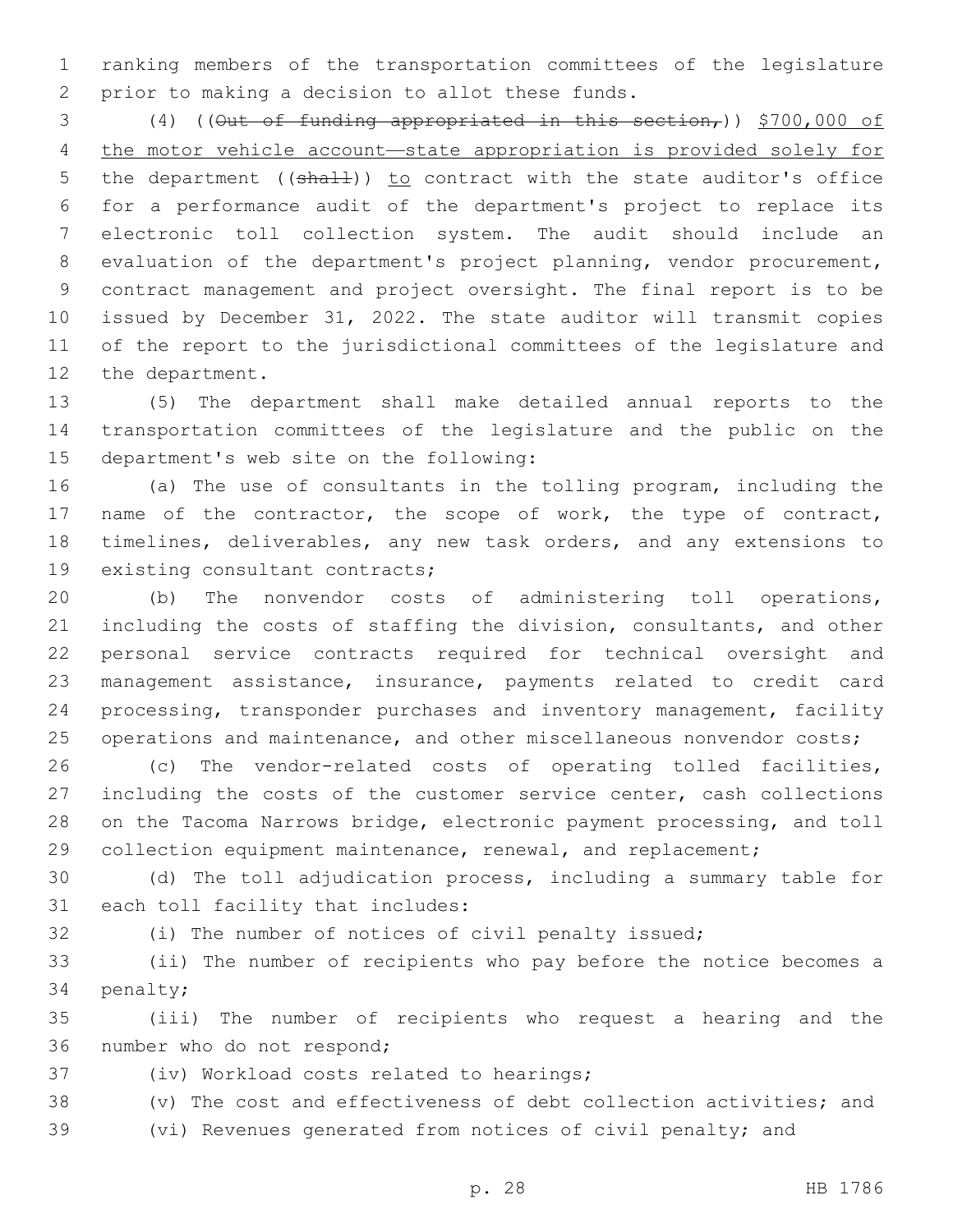(e) A summary of toll revenue by facility on all operating toll facilities and express toll lane systems, and an itemized depiction 3 of the use of that revenue.

 (6) During the 2021-2023 fiscal biennium, the department plans to issue a request for proposals as the first stage of a competitive procurement process that will replace the toll equipment and select a new tolling operator for the Tacoma Narrows Bridge. The request for proposals and subsequent competitive procurement must incorporate elements that prioritize the overall goal of lowering costs per transaction for the facility, such as incentives for innovative approaches which result in lower transactional costs, requests for efficiencies on the part of the bidder that lower operational costs, and incorporation of technologies such as self-serve credit card machines or other point-of-payment technologies that lower costs or 15 improve operational efficiencies.

 (7) \$19,908,000 of the Alaskan Way viaduct replacement project account—state appropriation is provided solely for the new state route number 99 tunnel toll facility's expected share of collecting toll revenues, operating customer services, and maintaining toll collection systems. The legislature expects to see appropriate reductions to the other toll facility accounts once tolling on the new state route number 99 tunnel toll facility stabilizes and any previously incurred costs for start-up of the new facility are charged back to the Alaskan Way viaduct replacement project account. The office of financial management shall closely monitor the application of the cost allocation model and ensure that the new state route number 99 tunnel toll facility is adequately sharing costs and the other toll facility accounts are not being overspent or subsidizing the new state route number 99 tunnel toll facility.

 (8) The department shall submit a plan to the legislature for the Interstate 405 and state route number 167 express toll lanes account detailing how bond proceeds can cover the proposed construction plan on the Interstate 405 and state route number 167 express toll lane corridor outlined on LEAP Transportation Document 2021-1 as developed 35 April 23, 2021, by January 1, 2022.

36 (9) ((\$1,516,000)) \$3,038,000 of the state route number 520 37 corridor account—state appropriation  $((\frac{1}{18}))$  and \$580,000 of the Tacoma Narrows toll bridge account—state appropriation are provided solely for the increased costs of insurance for the state route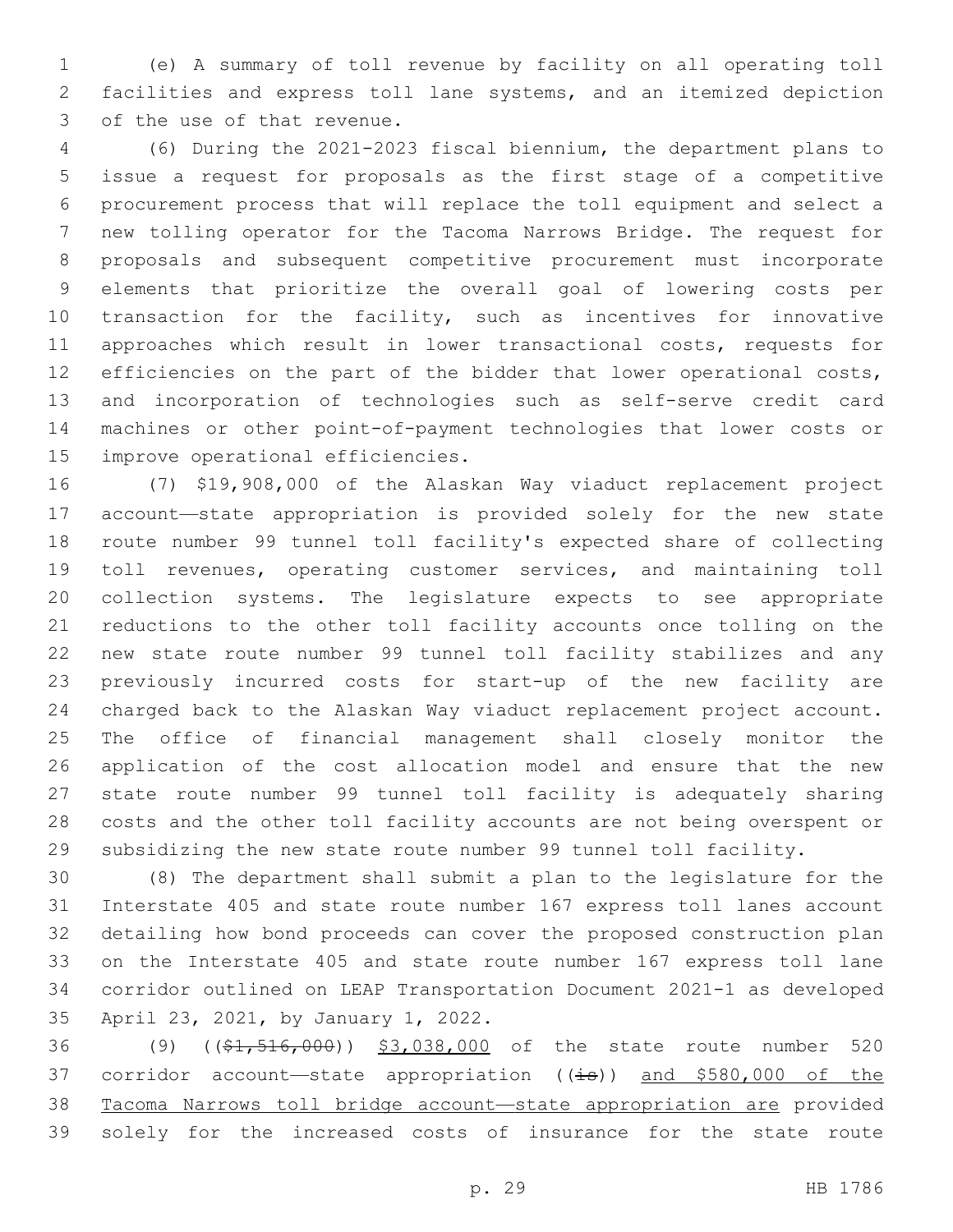number 520 floating bridge. The department shall conduct an evaluation of the short and long-term costs and benefits including risk mitigation of self-insurance as compared to the commercial insurance option for the state route number 520 floating bridge, as allowed under the terms of the state route number 520 master bond resolution. By December 15, 2021, the department shall report to the 7 legislature on the results of this evaluation.

 (10) As part of the department's 2023-2025 biennial budget request, the department shall update the cost allocation recommendations that assign appropriate costs to each of the toll funds for services provided by relevant Washington state department 12 of transportation programs, the Washington state patrol, and the transportation commission. The recommendations shall be based on updated traffic and toll transaction patterns and other relevant 15 factors.

 (11) All amounts provided for operations and maintenance expenses on the SR 520 facility from the state route number 520 corridor account during the 2021-2023 fiscal biennium in this act, up to a maximum of \$59,567,000, are derived from the receipt of federal American rescue plan act of 2021 funds and not toll revenues.

 **Sec. 210.** 2021 c 333 s 210 (uncodified) is amended to read as follows: 22 **FOR THE DEPARTMENT OF TRANSPORTATION—INFORMATION TECHNOLOGY—PROGRAM C** 25 Transportation Partnership Account—State Appropriation ((\$1,377,000)) \$1,461,000 27 Motor Vehicle Account—State Appropriation . . . . . ((\$97,026,000))  $$109,085,000$ 29 Puget Sound Ferry Operations Account-State 30 Appropriation . . . . . . . . . . . . . . . . . ((\$263,000))  $$401,000$ 32 Multimodal Transportation Account-State 33 Appropriation . . . . . . . . . . . . . . . . (  $(\frac{66,986,000}{60,000})$   $\frac{$7,268,000}{ }$  Transportation 2003 Account (Nickel Account)—State 36 Appropriation . . . . . . . . . . . . . . . . (  $(\frac{21}{21}, \frac{393}{100})$  )  $$1,461,000$ 38 TOTAL APPROPRIATION. . . . . . . . . . . . . ((\$107,045,000))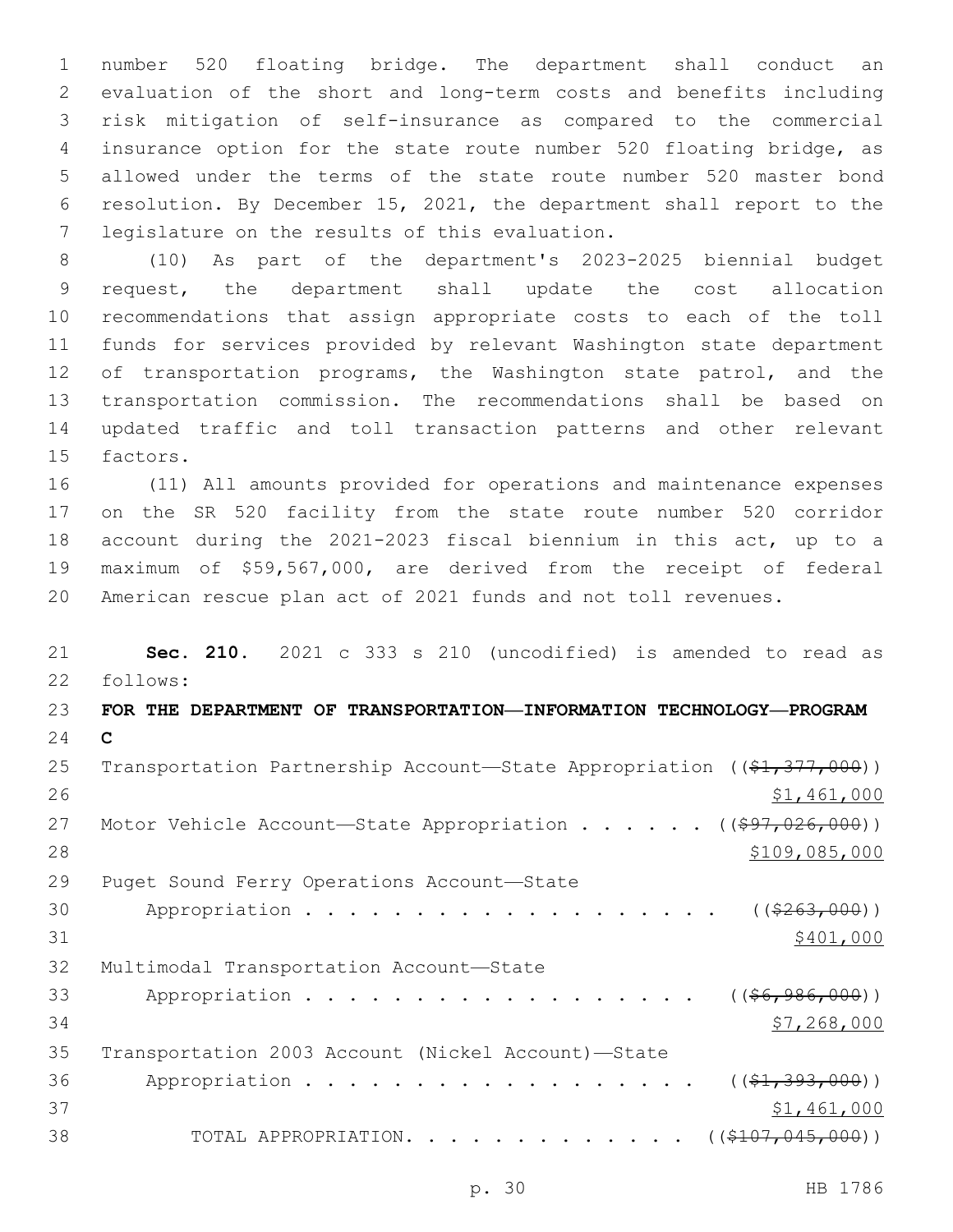### $\frac{$119,676,000}{2}$

 The appropriations in this section are subject to the following conditions and limitations: \$4,273,000 of the multimodal transportation account—state appropriation and \$4,273,000 of the motor vehicle account—state appropriation are provided solely for the department's cost related to the one Washington project, and is subject to the conditions, limitations, and review requirements of 8 section 701 ((of this act)), chapter 333, Laws of 2021.

 **Sec. 211.** 2021 c 333 s 211 (uncodified) is amended to read as follows: 10

**FOR THE DEPARTMENT OF TRANSPORTATION—FACILITY MAINTENANCE,** 

### **OPERATIONS, AND CONSTRUCTION—PROGRAM D—OPERATING**

|    | 13 Motor Vehicle Account-State Appropriation ((\$35,574,000)) |
|----|---------------------------------------------------------------|
| 14 | \$38,756,000                                                  |
|    | 15 State Route Number 520 Corridor Account-State              |
|    |                                                               |
| 17 | TOTAL APPROPRIATION. ( $(\frac{235}{608}, 608, 000)$ )        |

- \$38,790,000
- NEW SECTION. **Sec. 212.** A new section is added to 2021 c 333 (uncodified) to read as follows: 20

**FOR THE DEPARTMENT OF TRANSPORTATION—TRANSPORTATION EQUIPMENT FUND—**

**PROGRAM E**

23 Motor Vehicle Account—State Appropriation. . . . . . . \$12,396,000

 The appropriation in this section is subject to the following condition and limitation: \$12,396,000 of the motor vehicle account— state appropriation is provided solely for the department's cost related to replacing obsolete transportation equipment.

 **Sec. 213.** 2021 c 333 s 212 (uncodified) is amended to read as follows: 29

# **FOR THE DEPARTMENT OF TRANSPORTATION—AVIATION—PROGRAM F**

| 31 | Aeronautics Account—State Appropriation ((\$8,055,000))                |  |  |             |
|----|------------------------------------------------------------------------|--|--|-------------|
| 32 |                                                                        |  |  | \$8,125,000 |
| 33 | Aeronautics Account—Federal Appropriation (( <del>\$3,916,000</del> )) |  |  |             |
| 34 |                                                                        |  |  | \$3,916,000 |
| 35 | Aeronautics Account—Private/Local Appropriation \$60,000               |  |  |             |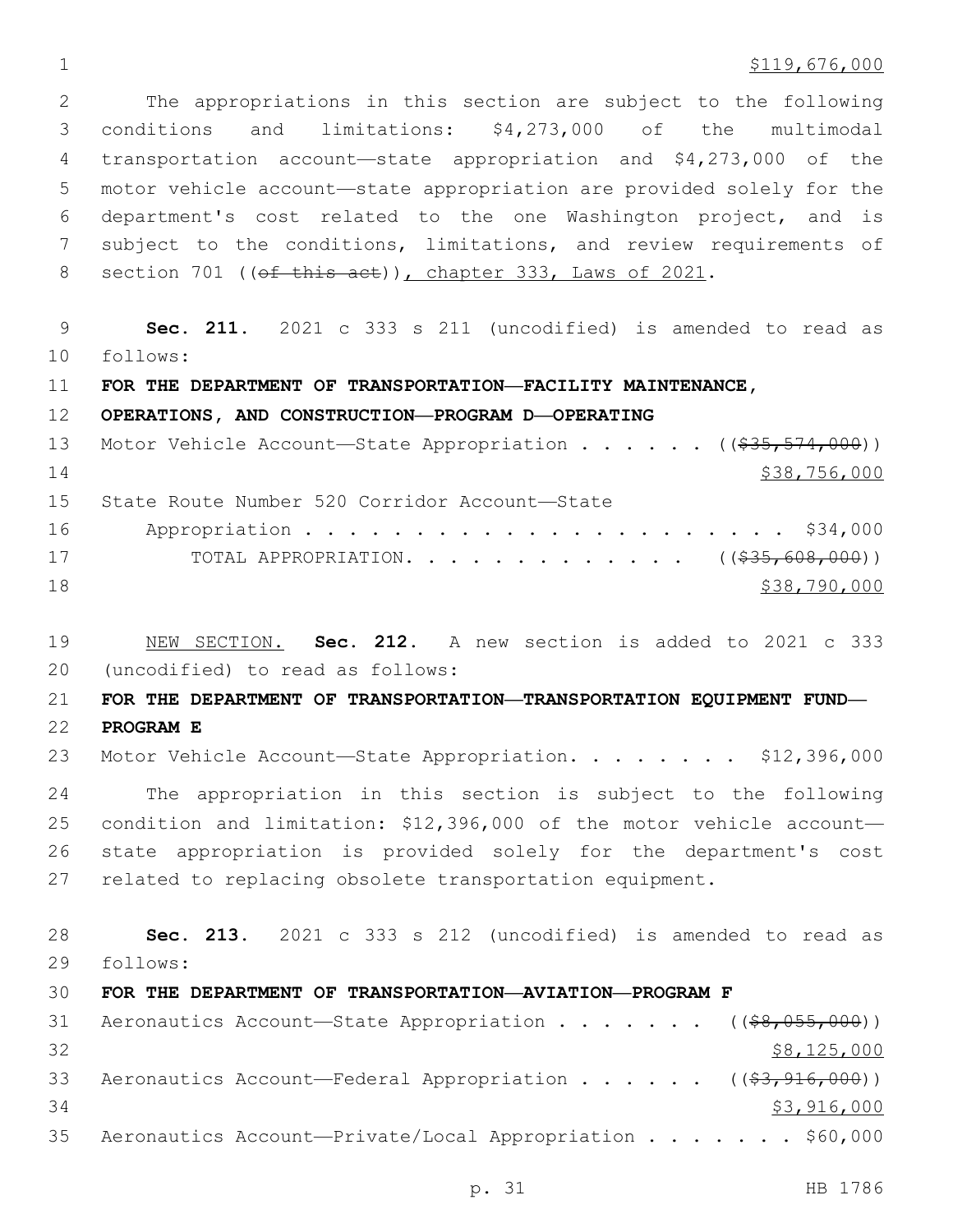1 TOTAL APPROPRIATION. . . . . . . . . . . . ((\$12,031,000)) 2  $\frac{$12,101,000}{2}$ 

 The appropriations in this section are subject to the following conditions and limitations:4

 (1) \$2,888,000 of the aeronautics account—state appropriation is provided solely for the airport aid grant program, which provides competitive grants to public use airports for pavement, safety, 8 maintenance, planning, and security.

 (2) \$257,000 of the aeronautics account—state appropriation is provided solely for supporting the commercial aviation coordinating 11 commission, pursuant to section 718 ((of this act)), chapter 333, 12 Laws of 2021.

 (3) \$280,000 of the aeronautics account—state appropriation is provided solely for the implementation of chapter 131, Laws of 2021 15 (unpiloted aircraft system state coordinator). ( $\sqrt{1+f}$  chapter . . . (Substitute House Bill No. 1379), Laws of 2021 is not enacted by June 17 30, 2021, the amount provided in this subsection lapses.))

 **Sec. 214.** 2021 c 333 s 213 (uncodified) is amended to read as follows: 19

# **FOR THE DEPARTMENT OF TRANSPORTATION—PROGRAM DELIVERY MANAGEMENT AND SUPPORT—PROGRAM H**

22 Motor Vehicle Account—State Appropriation . . . . . ((\$59,138,000)) \$61,864,000 24 Motor Vehicle Account—Federal Appropriation . . . . . . . \$500,000 Multimodal Transportation Account—State Appropriation . . . \$758,000 26 TOTAL APPROPRIATION. . . . . . . . . . . . . ((\$60,396,000)) \$63,122,000

 The appropriations in this section are subject to the following 29 conditions and limitations:

 (1) The legislature recognizes that the trail known as the Rocky Reach Trail, and its extensions, serve to separate motor vehicle traffic from pedestrians and bicyclists, increasing motor vehicle safety on state route number 2 and the coincident section of state route number 97. Consistent with chapter 47.30 RCW and pursuant to RCW 47.12.080, the legislature declares that transferring portions of WSDOT Inventory Control (IC) No. 2-09-04686 containing the trail and associated buffer areas to the Washington state parks and recreation commission is consistent with the public interest. The legislature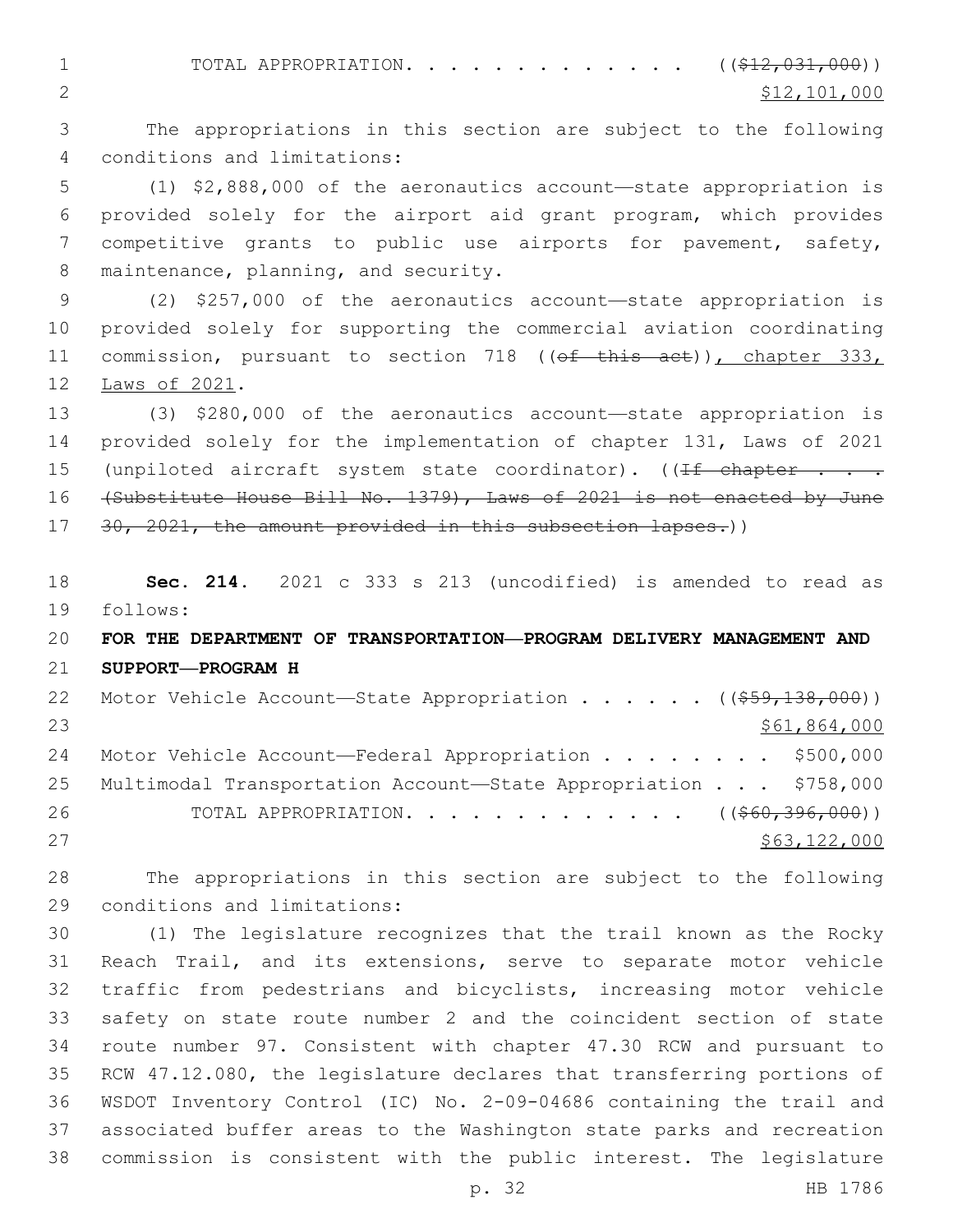directs the department to transfer the property to the Washington 2 state parks and recreation commission.

 (a) The department must be paid fair market value for any portions of the transferred real property that is later abandoned, vacated, or ceases to be publicly maintained for trail purposes.

 (b) Prior to completing the transfer in this subsection (1), the department must ensure that provisions are made to accommodate private and public utilities and any facilities that predate the department's acquisition of the property, at no cost to those entities. Prior to completing the transfer, the department shall also ensure that provisions, by fair market assessment, are made to accommodate other private and public utilities and any facilities that have been legally allowed by permit or other instrument.

 (c) The department may sell any adjoining property that is not necessary to support the Rocky Reach Trail and adjacent buffer areas only after the transfer of trail-related property to the Washington state parks and recreation commission is complete. Adjoining property owners must be given the first opportunity to acquire such property that abuts their property, and applicable boundary line or other adjustments must be made to the legal descriptions for recording 21 purposes.

 (2) With respect to Parcel 12 of the real property conveyed by the state of Washington to the city of Mercer Island under that certain quitclaim deed, dated April 19, 2000, recorded in King county under recording no. 20000425001234, the requirement in the deed that the property be used for road/street purposes only will be deemed satisfied by the department of transportation so long as commuter parking, as part of the vertical development of the property, is one 29 of the significant uses of the property.

 (3) \$1,600,000 of the motor vehicle account—state appropriation is provided solely for real estate services activities. Consistent with RCW 47.12.120 and during the 2021-2023 fiscal biennium, when initiating, extending, or renewing any rent or lease agreements with a regional transit authority, consideration of value must be equivalent to one hundred percent of economic or market rent.

 (4) The department shall report to the transportation committees of the legislature by December 1, 2021, on the status of its efforts to consolidate franchises for broadband facilities across the state, including plans for increasing the number of consolidated franchises 40 in the future.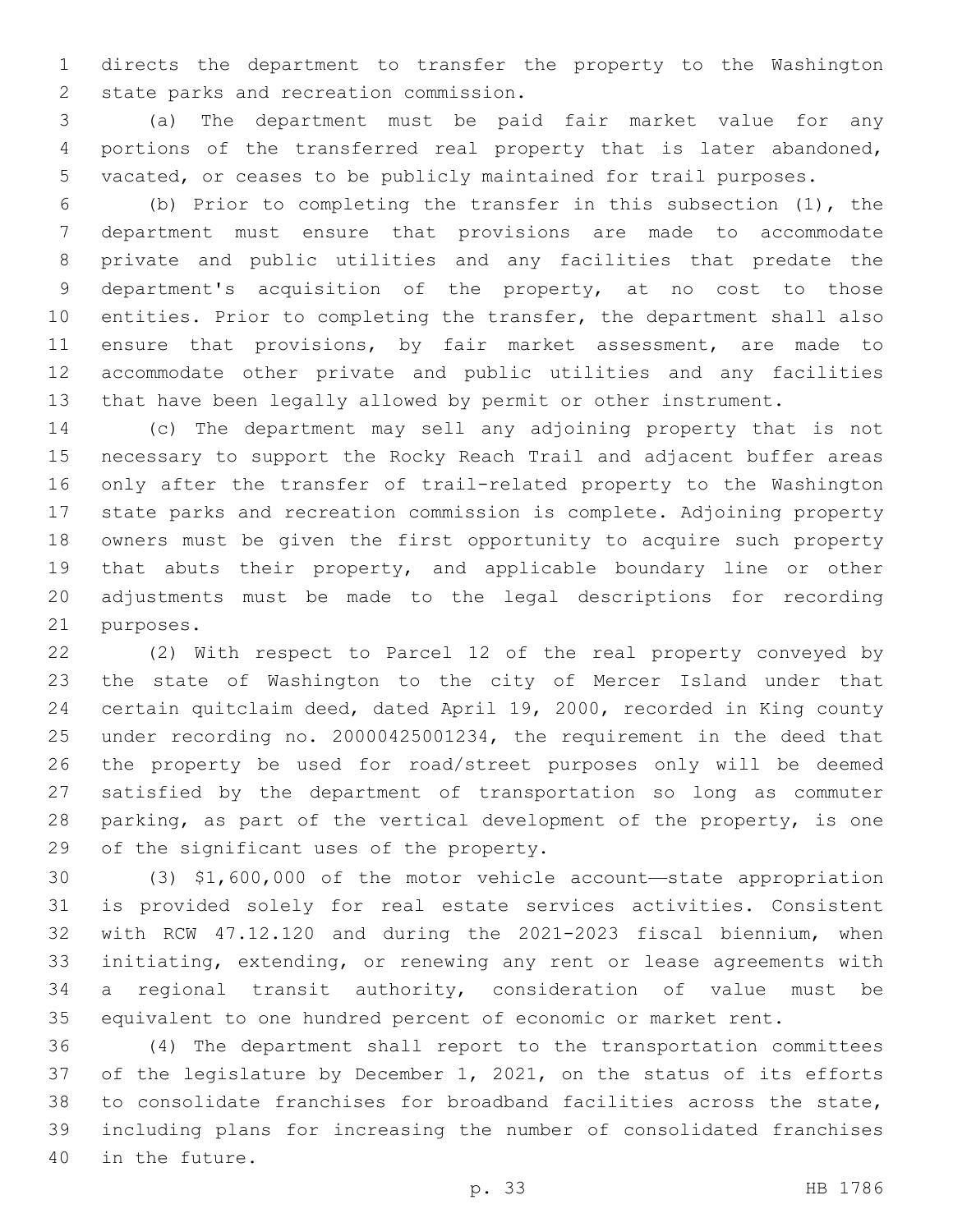(5) During the 2021-2023 biennium, if the department takes possession of the property situated in the city of Edmonds for which a purchase agreement was executed between Unocal and the department in 2005 (Tax Parcel Number 262703-2-003-0009), and if the department confirms that the property is still no longer needed for transportation purposes, the department shall provide the city of Edmonds with the right of first purchase at fair market value in accordance with RCW 47.12.063(3) for the city's intended use of the property to rehabilitate near-shore habitat for salmon and related 10 species.

11 (6) ((\$300,000)) \$535,000 of the motor vehicle account—state 12 appropriation is provided solely for the implementation of chapter 13 217, Laws of 2021 (noxious weeds). ((If chapter . . . (Substitute 14 House Bill No. 1355), Laws of 2021 (noxious weeds) is not enacted by 15 June 30, 2021, the amount provided in this subsection lapses.))

16 (7) ((\$500,000)) \$1,026,000 of the multimodal transportation 17 account—state appropriation is provided solely for the implementation 18 of chapter 314, Laws of 2021 (environmental justice task force). ( $\sqrt{1+f}$ 19 chapter . . . (Engrossed Second Substitute Senate Bill No. 5141), 20 Laws of 2021 (environmental justice task force) is not enacted by 21 June 30, 2021, the amount provided in this subsection lapses.))

22 **Sec. 215.** 2021 c 333 s 214 (uncodified) is amended to read as follows: 23 24 **FOR THE DEPARTMENT OF TRANSPORTATION—PUBLIC-PRIVATE PARTNERSHIPS—** 25 **PROGRAM K** 26 Motor Vehicle Account-State Appropriation . . . . . . ((\$675,000))

 $27$  \$685,000 28 Electric Vehicle Account-State Appropriation. . . . . . \$9,900,000 29 Multimodal Transportation Account—State Appropriation. ((\$3,290,000))  $30$   $\frac{1}{27,090,000}$ 31 Multimodal Transportation Account—Federal Appropriation. \$14,100,000 32 Carbon Emissions Reduction Account-State Appropriation. . \$5,000,000 33 TOTAL APPROPRIATION. . . . . . . . . . . . . ((\$13,865,000)) 34 \$36,775,000 35 The appropriations in this section are subject to the following

36 conditions and limitations: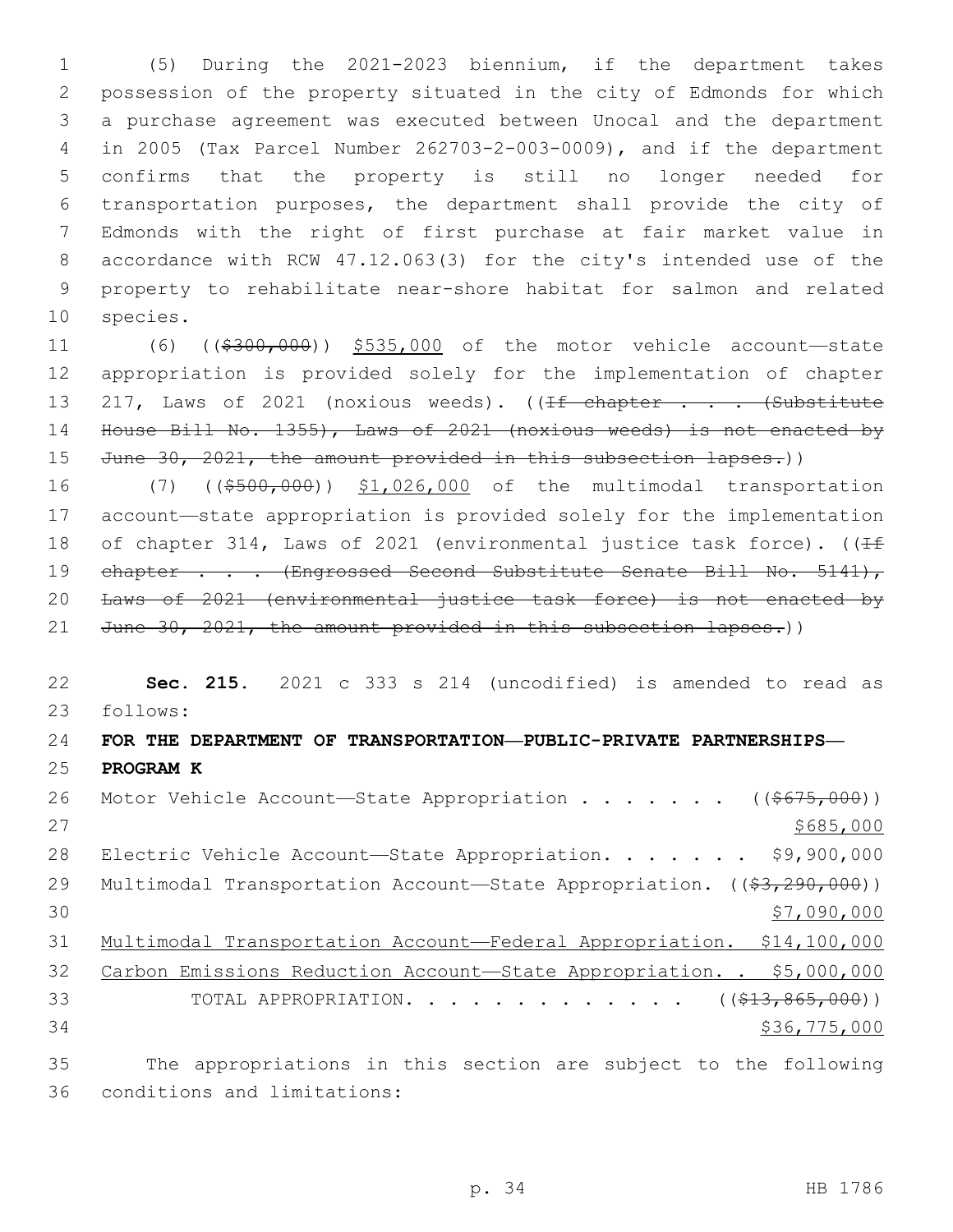(1) The public-private partnerships program must continue to explore retail partnerships at state-owned park and ride facilities, 3 as authorized in RCW 47.04.295.

 (2) \$8,900,000 of the electric vehicle account—state 5 appropriation ((is)) and \$5,000,000 of the carbon emissions reduction account—state appropriation are provided solely for the clean alternative fuel vehicle charging and refueling infrastructure program in chapter 287, Laws of 2019 (advancing green transportation adoption). The carbon emissions reduction account appropriation in this subsection is provided to support nonprofit organizations, local 11 government agencies, tribes, and transit agencies who partner with the private sector to install publicly accessible zero emissions vehicle infrastructure. No more than 10 percent of the funds may be used by the department to administer the program. Expenditure of the amount provided in the carbon emissions reduction account appropriation is contingent upon: (a) The availability of revenue deposited in the account for expenditure; and (b) enactment of 18 request legislation brought forth by the department of ecology, as required by RCW 70A.65.230. If such legislation is not enacted by April 1, 2023, the amount provided in this subsection shall lapse. At least 50 percent of the funds provided must be used in overburdened communities as defined by RCW 70A.02.010.

 (3) \$2,400,000 of the multimodal transportation account—state appropriation is provided solely for the pilot program established under chapter 287, Laws of 2019 (advancing green transportation adoption) to provide clean alternative fuel vehicle use opportunities to underserved communities and low to moderate income members of the workforce not readily served by transit or located in transportation corridors with emissions that exceed federal or state emissions standards. Consistent with the geographical diversity element described in RCW 47.04.355(4), the legislature strongly encourages the department to consider implementing the pilot in both urban and rural communities if possible, to obtain valuable information on the needs of underserved communities located in different geographical 35 locations in Washington.

 (4) \$1,000,000 of the electric vehicle account—state appropriation and \$500,000 of the multimodal transportation account— state appropriation are provided solely for a colocated DC fast charging and hydrogen fueling station near the Wenatchee or East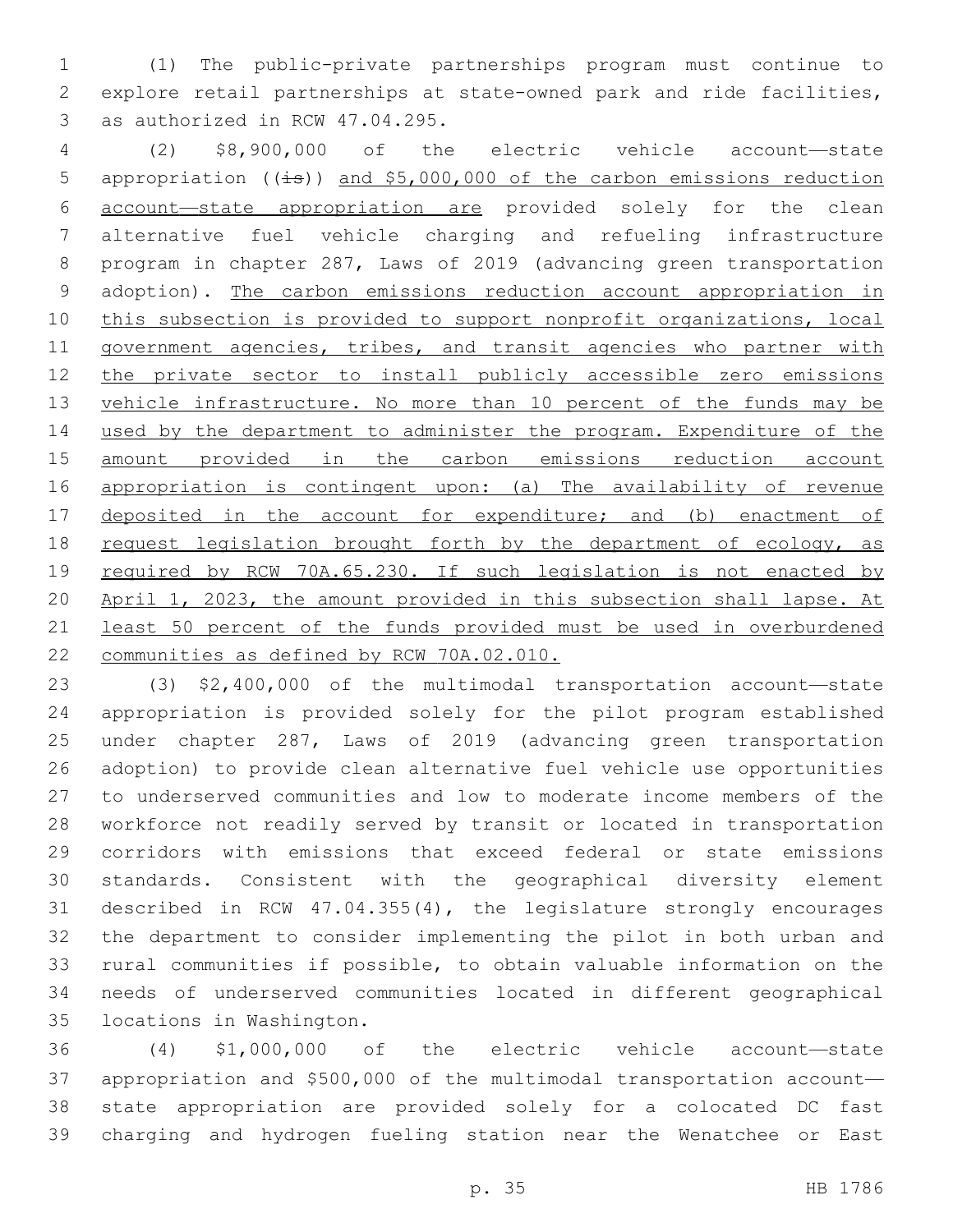Wenatchee area near a state route or near or on a publicly owned facility to service passenger, light-duty and heavy-duty vehicles. The hydrogen fueling station must include a DC fast charging station colocated at the hydrogen fueling station site. Funds may be used for one or more fuel cell electric vehicles that would utilize the fueling stations. The department must contract with a public utility district that produces hydrogen in the area to own and/or manage and provide technical assistance for the design, planning, permitting, construction, maintenance and operation of the hydrogen fueling station. The department and public utility district are encouraged to collaborate with and seek contributions from additional public and 12 private partners for the fueling station.

 (5) \$140,000 of the multimodal transportation account—state appropriation is provided solely for the purpose of conducting an assessment of options for the development, including potential features and costs, for a publicly available mapping and forecasting tool that provides locations and essential information of charging and refueling infrastructure to support forecasted levels of electric vehicle adoption, travel, and usage across Washington state as described in chapter 300, Laws of 2021 (preparedness for a zero 21 emissions transportation future).

 (6) \$250,000 of the multimodal transportation account—state appropriation is provided solely to fund the design of an electric charging mega-site project at Mount Vernon library commons.

 (7) \$1,000,000 of the multimodal transportation account—state appropriation is provided solely for an electric vehicle education and promotion program that encourages electric vehicle purchases and raises awareness about electric vehicle incentives including, but not limited to, the state electric vehicle rebate program.

30 In conducting education and outreach activities, the department shall provide customized outreach to overburdened communities as defined by RCW 70A.02.010 to increase consumer awareness about electric vehicles and available incentives.

 (8)(a) \$14,100,000 of multimodal transportation account—federal appropriation and \$2,800,000 of the multimodal transportation account —state appropriation is provided to implement the national electric vehicle program established in the infrastructure investment and jobs 38 act. As directed in the infrastructure investment and jobs act, the department shall develop and submit a plan to the secretary of the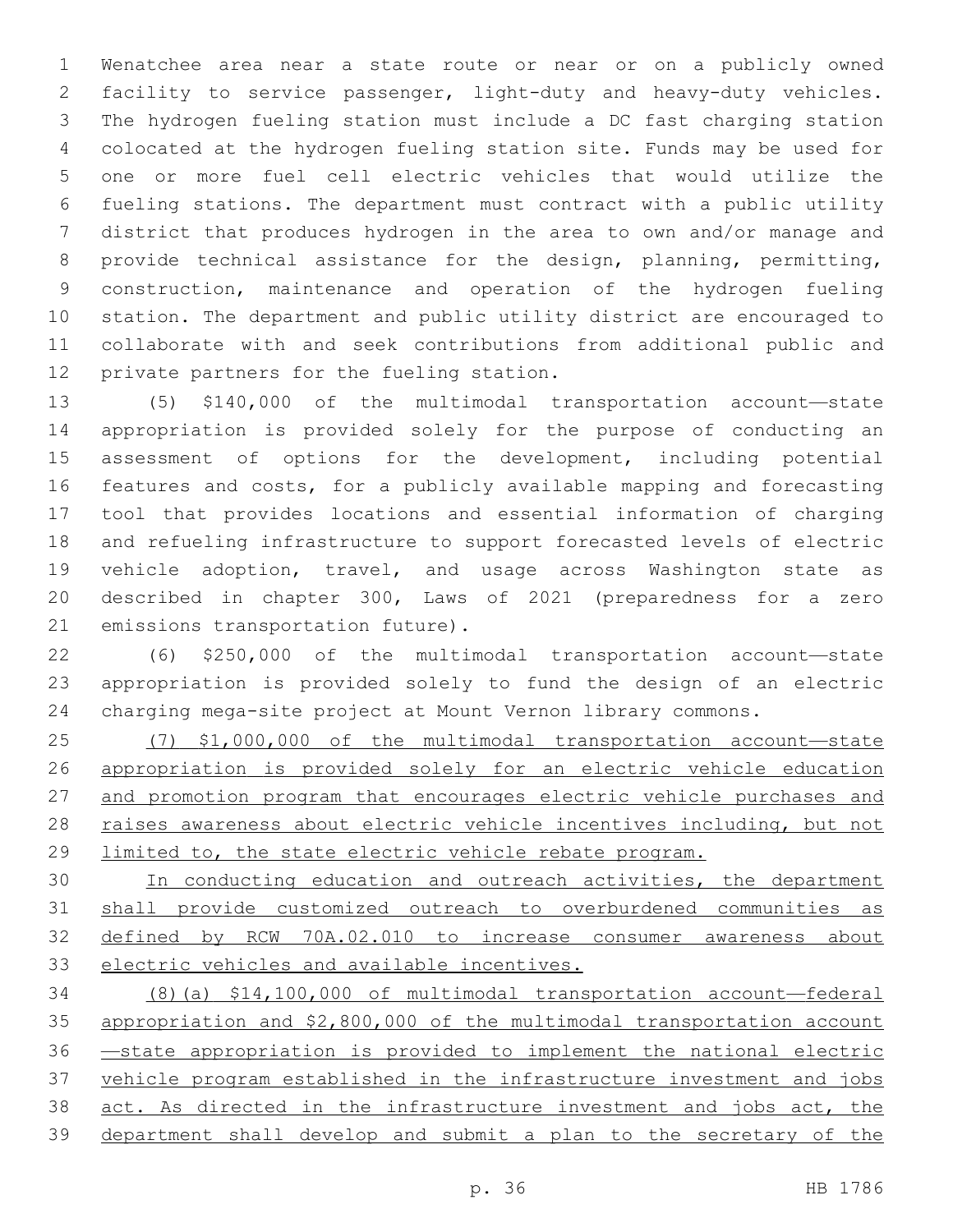United States department of transportation and in developing the plan, the department must consider providing publicly accessible 3 electric vehicle supply equipment across the state highway network including eliminating electric vehicle charging deserts, providing charging infrastructure to rural areas as well as low-income communities, and providing redundancy in high travel corridors. (b) In developing the plan the department must: (i) Include opportunities to provide highway electric vehicle 9 infrastructure for light, medium and heavy-duty vehicles; (ii) Identify opportunities to support local electric vehicle infrastructure when doing so meets the criteria of the national electric vehicle program; and (iii) Support publicly available electric vehicle charging infrastructure on federally designated alternative fuel corridors as set forth in the national electric vehicle program plan. (c) Funds provided in this subsection are also provided for the department to develop and update the required mapping and forecasting tool set forth in RCW 47.01.520 that provides locations and essential information of charging and refueling infrastructure to support forecasted levels of electric vehicle adoption, travel, and use. The department may use up to 10 percent of the multimodal transportation account state funds to administer this program. **Sec. 216.** 2021 c 333 s 215 (uncodified) is amended to read as follows: 24 **FOR THE DEPARTMENT OF TRANSPORTATION—HIGHWAY MAINTENANCE—PROGRAM M** 26 Motor Vehicle Account—State Appropriation . . . . ((\$496,925,000))  $$521,655,000$ 28 Motor Vehicle Account—Federal Appropriation . . . . . . \$7,000,000 29 State Route Number 520 Corridor Account-State

30 Appropriation . . . . . . . . . . . . . . . . (  $(\frac{64,082,000}{1})$  \$4,986,000 32 Tacoma Narrows Toll Bridge Account-State 33 Appropriation . . . . . . . . . . . . . . . . (  $(\frac{21}{79}, 000)$  ) \$1,560,000 35 Alaskan Way Viaduct Replacement Project

36 Account—State Appropriation  $\ldots$  . . . . . . . . ( $(\frac{68,157,000}{2})$ ) \$8,611,000 38 Interstate 405 and State Route Number 167 Express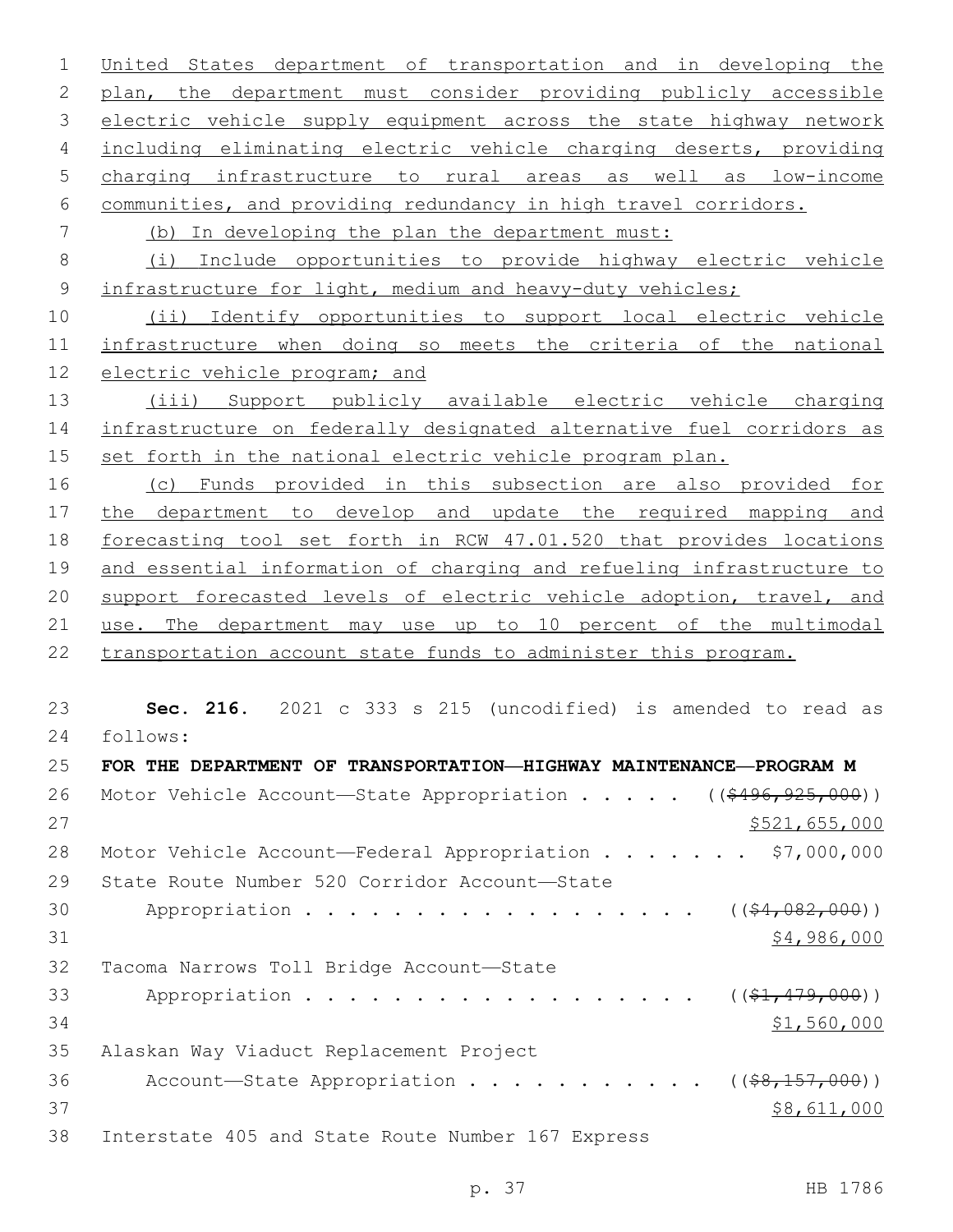1 Toll Lanes Account—State Appropriation. . . . . ((\$2,545,000)) \$2,599,000 3 TOTAL APPROPRIATION. . . . . . . . . . . . . ((\$520,188,000)) \$546,411,000

 The appropriations in this section are subject to the following conditions and limitations:6

 (1) \$7,529,000 of the motor vehicle account—state appropriation is provided solely for utility fees assessed by local governments as authorized under RCW 90.03.525 for the mitigation of stormwater runoff from state highways. Plan and reporting requirements as required in chapter 435, Laws of 2019 (Local Stormwater Charges) shall be consistent with the January 2012 findings of the Joint Transportation Committee Report for Effective Cost Recovery Structure for WSDOT, Jurisdictions, and Efficiencies in Stormwater Management.

 (2) \$5,000,000 of the motor vehicle account—state appropriation is provided solely for a contingency pool for snow and ice removal. The department must notify the office of financial management and the transportation committees of the legislature when they have spent the base budget for snow and ice removal and will begin using the 20 contingency pool funding.

 (3) \$1,025,000 of the motor vehicle account—state appropriation is provided solely for the department to implement safety improvements and debris clean up on department-owned rights-of-way in the city of Seattle at levels above that being implemented as of January 1, 2019, to be administered in conjunction with subsection (9) of this section. The department must maintain a crew dedicated solely to collecting and disposing of garbage, clearing debris or hazardous material, and implementing safety improvements where hazards exist to the traveling public, department employees, or people encamped upon department-owned rights-of-way. The department may request assistance from the Washington state patrol as necessary in order for both agencies to provide enhanced safety-related activities regarding the emergency hazards along state highway 34 rights-of-way in the Seattle area.

 (4) \$1,015,000 of the motor vehicle account—state appropriation is provided solely for a partnership program between the department and the city of Tacoma, to be administered in conjunction with subsection (9) of this section. The program shall address the safety and public health problems created by homeless encampments on the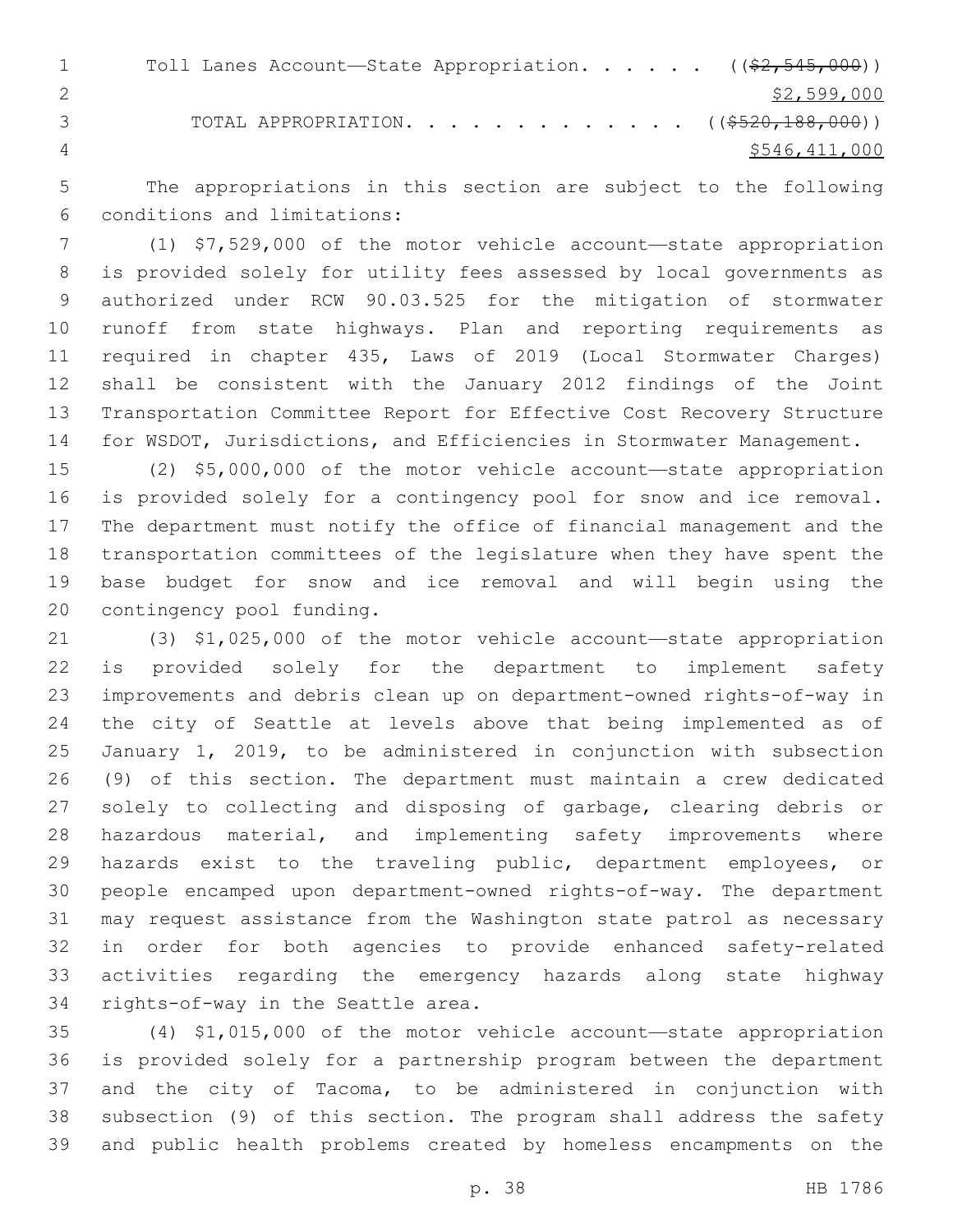department's property along state highways within the city limits. \$570,000 is for dedicated department maintenance staff and associated clean-up costs. The department and the city of Tacoma shall enter into a reimbursable agreement to cover up to \$445,000 of the city's 5 expenses for clean-up crews and landfill costs.

 (5) The department must continue a pilot program for the 2021-2023 fiscal biennium at the four highest demand safety rest areas to create and maintain an online calendar for volunteer groups to check availability of weekends for the free coffee program. The calendar must be updated at least weekly and show dates and times that are, or are not, available to participate in the free coffee program. The department must submit a report to the legislature on the ongoing pilot by December 1, 2022, outlining the costs and benefits of the online calendar pilot, and including surveys from the 15 volunteer groups and agency staff to determine its effectiveness.

 (6) \$686,000 of the motor vehicle account—state appropriation is provided solely for reimbursing the Oregon department of transportation (ODOT) for the department's share of increased maintenance costs of six highway bridges over the Columbia River that 20 are maintained by ODOT.

 (7) \$8,290,000 of the motor vehicle account—state appropriation is provided solely for increased costs of highway maintenance 23 materials.

 (8) \$5,816,000 of the motor vehicle account—state appropriation is provided solely for a contingency pool for repairing damages to highways caused by known and unknown third parties. The department must notify the office of financial management and the transportation committees of the legislature when they have spent the base budget for third-party damage repair and will begin using the contingency pool funding.30

31 (9)(a) ((\$3,000,000)) \$8,000,000 of the motor vehicle account- state appropriation is provided solely for the department to address the risks to safety and public health associated with homeless encampments on department owned rights-of-way. The department must coordinate and work with local government officials and social service organizations who provide services and direct people to housing alternatives that are not in highway rights-of-way to help prevent future encampments from forming on highway rights-of-way, and may reimburse the organizations doing this outreach assistance who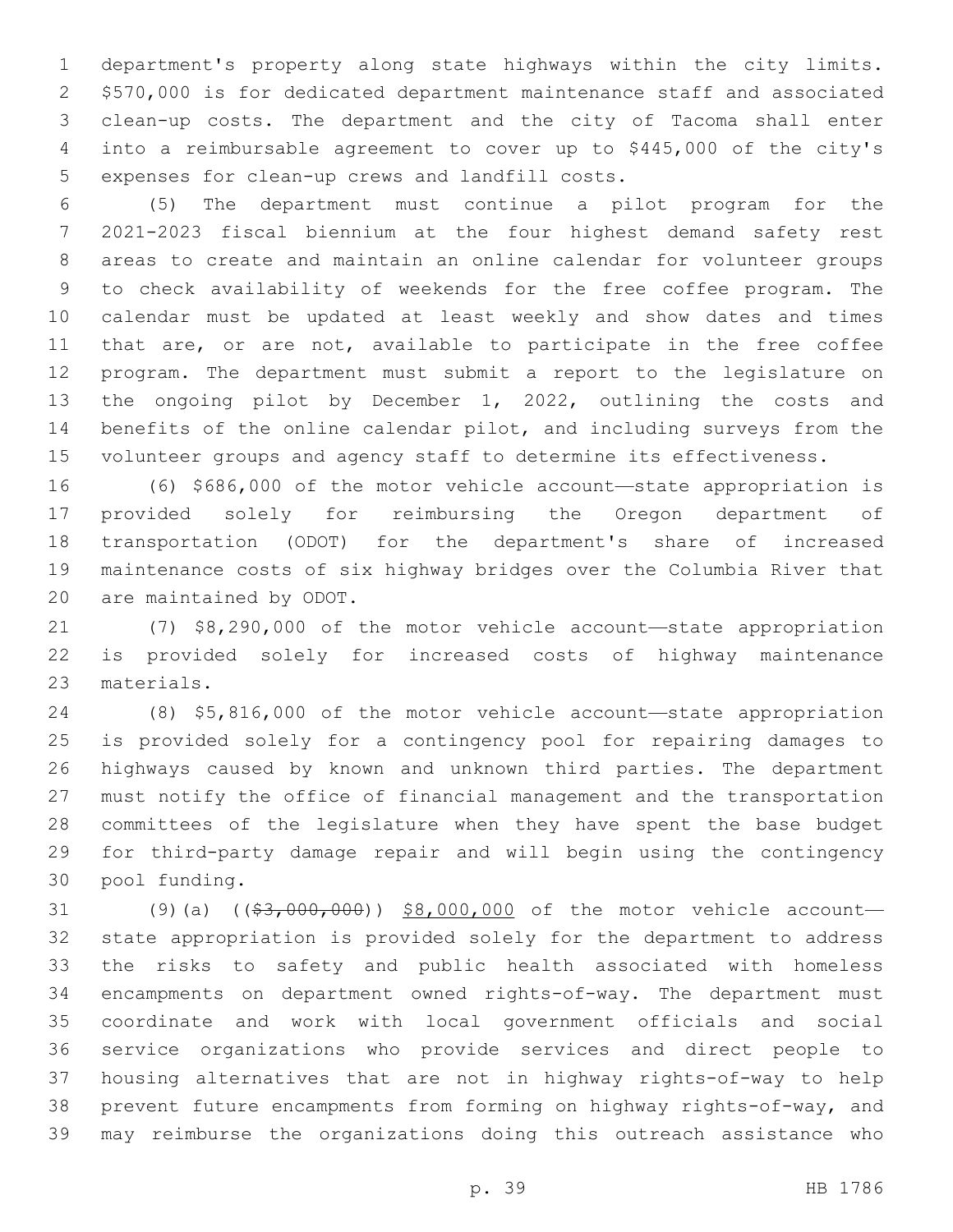1 transition people into treatment or housing that is not on the 2 rights-of-way or for debris clean up on highway rights-of-way. The 3 department may hire crews specializing in collecting and disposing of 4 garbage, clearing debris or hazardous material, and implementing 5 safety improvements where hazards exist to the traveling public and 6 department employees. The department may use these funds to 7 ((either)) reimburse local law enforcement costs or the Washington 8 state patrol if they are ((participating as part of a state or local 9 government agreement to provide)) providing enhanced safety ((related 10 activities along state)) to department staff during debris cleanup or 11 during efforts to prevent future encampments from forming on highway 12 rights-of-way.

 (b) Beginning October 1, 2021, and semiannually thereafter, the Washington state patrol and the department of transportation must jointly submit a report to the governor and the house and senate transportation committees of the legislature on the status of these 17 efforts, including  $($ :

18 (i) A detailed breakout of the size, location, risk level 19 categorization, and number of encampments on or near department-owned 20 rights-of-way, compared to the levels during the quarter being 21 reported;

 $(iii)$  A)) a summary of the activities in that quarter related to addressing these encampments, including information on arrangements with local governments or other entities related to these 25 activities ( $\left( \div \right)$ 

26 (iii) A description of the planned activities in the ensuing 27 quarter to further address the emergency hazards and risks along 28 state highway rights-of-way; and

29 (iv) Recommendations for executive branch or legislative action 30 to achieve the desired outcome of reduced emergency hazards and risks 31 along state highway rights-of-way)).

32 **Sec. 217.** 2021 c 333 s 216 (uncodified) is amended to read as follows: 33

34 **FOR THE DEPARTMENT OF TRANSPORTATION—TRAFFIC OPERATIONS—PROGRAM Q—** 35 **OPERATING**

36 Motor Vehicle Account—State Appropriation . . . . . ((\$74,406,000)) 37 \$77,759,000 38 Motor Vehicle Account—Federal Appropriation . . . . . . \$2,050,000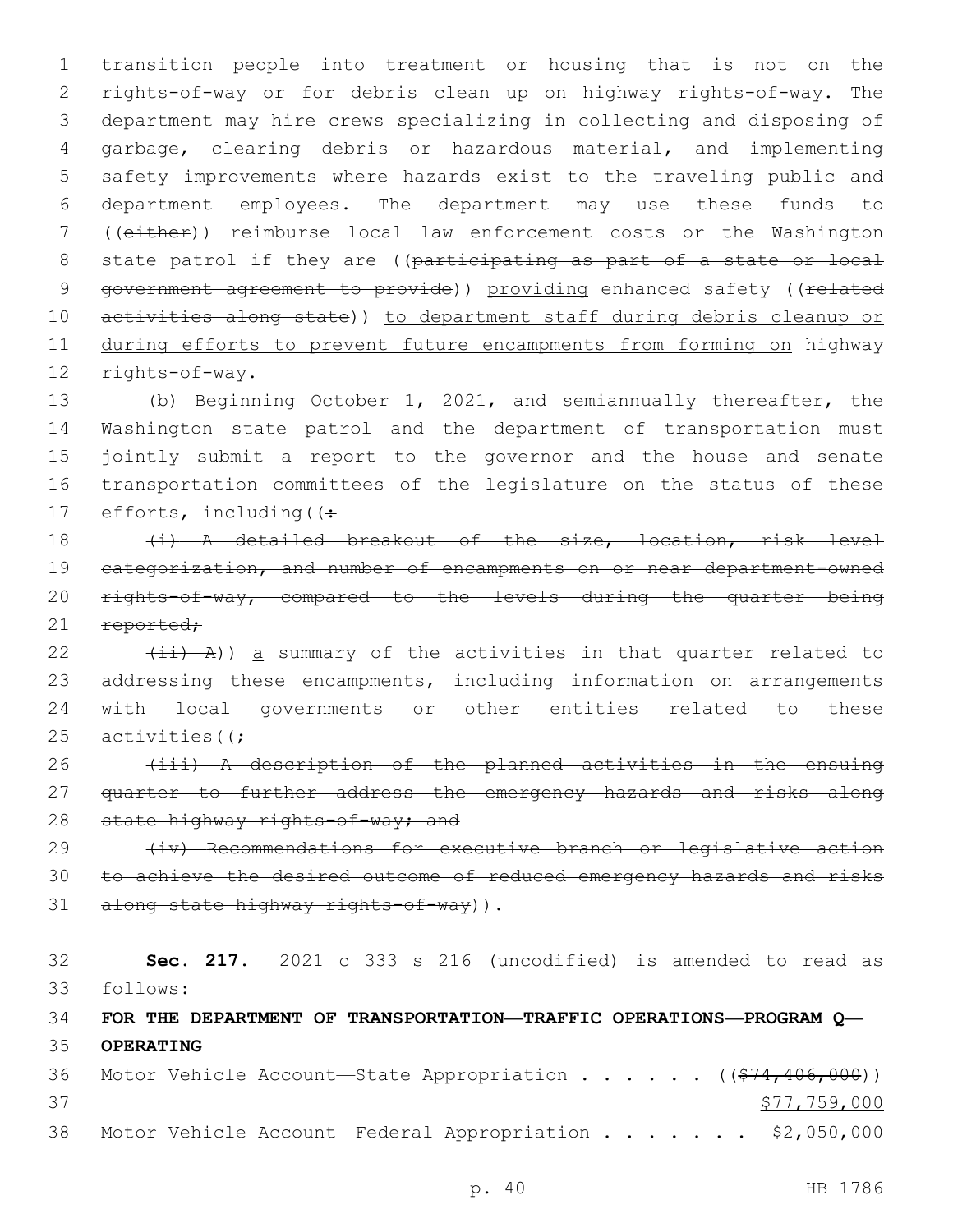| $\mathbf{1}$  | Motor Vehicle Account-Private/Local Appropriation $($ $($ $\frac{250}{100})$ |
|---------------|------------------------------------------------------------------------------|
| $\mathcal{L}$ | \$295,000                                                                    |
| 3             | State Route Number 520 Corridor Account-State                                |
| 4             |                                                                              |
| 5             | Tacoma Narrows Toll Bridge Account-State                                     |
| 6             | \$40,000                                                                     |
| 7             | Alaskan Way Viaduct Replacement Project Account-                             |
| 8             | State Appropriation. \$1,112,000                                             |
| 9             | Interstate 405 and State Route Number 167 Express                            |
| 10            | Toll Lanes Account-State Appropriation \$20,000                              |
| 11            | TOTAL APPROPRIATION. ( $(\frac{278}{103},000)$ )                             |
| 12            | \$81,501,000                                                                 |
|               |                                                                              |

 The appropriations in this section are subject to the following 14 conditions and limitations:

 (1) \$6,000,000 of the motor vehicle account—state appropriation is provided solely for low-cost enhancements. The department shall give priority to low-cost enhancement projects that improve safety or provide congestion relief. By December 15th of each odd-numbered year, the department shall provide a report to the legislature listing all low-cost enhancement projects completed in the prior 21 fiscal biennium.

 (2)(a) During the 2021-2023 fiscal biennium, the department shall continue a pilot program that expands private transportation providers' access to high occupancy vehicle lanes. Under the pilot program, when the department reserves a portion of a highway based on the number of passengers in a vehicle, the following vehicles must be authorized to use the reserved portion of the highway if the vehicle has the capacity to carry eight or more passengers, regardless of the number of passengers in the vehicle: (i) Auto transportation company vehicles regulated under chapter 81.68 RCW; (ii) passenger charter carrier vehicles regulated under chapter 81.70 RCW, except marked or unmarked stretch limousines and stretch sport utility vehicles as defined under department of licensing rules; (iii) private nonprofit transportation provider vehicles regulated under chapter 81.66 RCW; and (iv) private employer transportation service vehicles. For purposes of this subsection, "private employer transportation service" means regularly scheduled, fixed-route transportation service that is offered by an employer for the benefit of its employees. Nothing in this subsection is intended to authorize the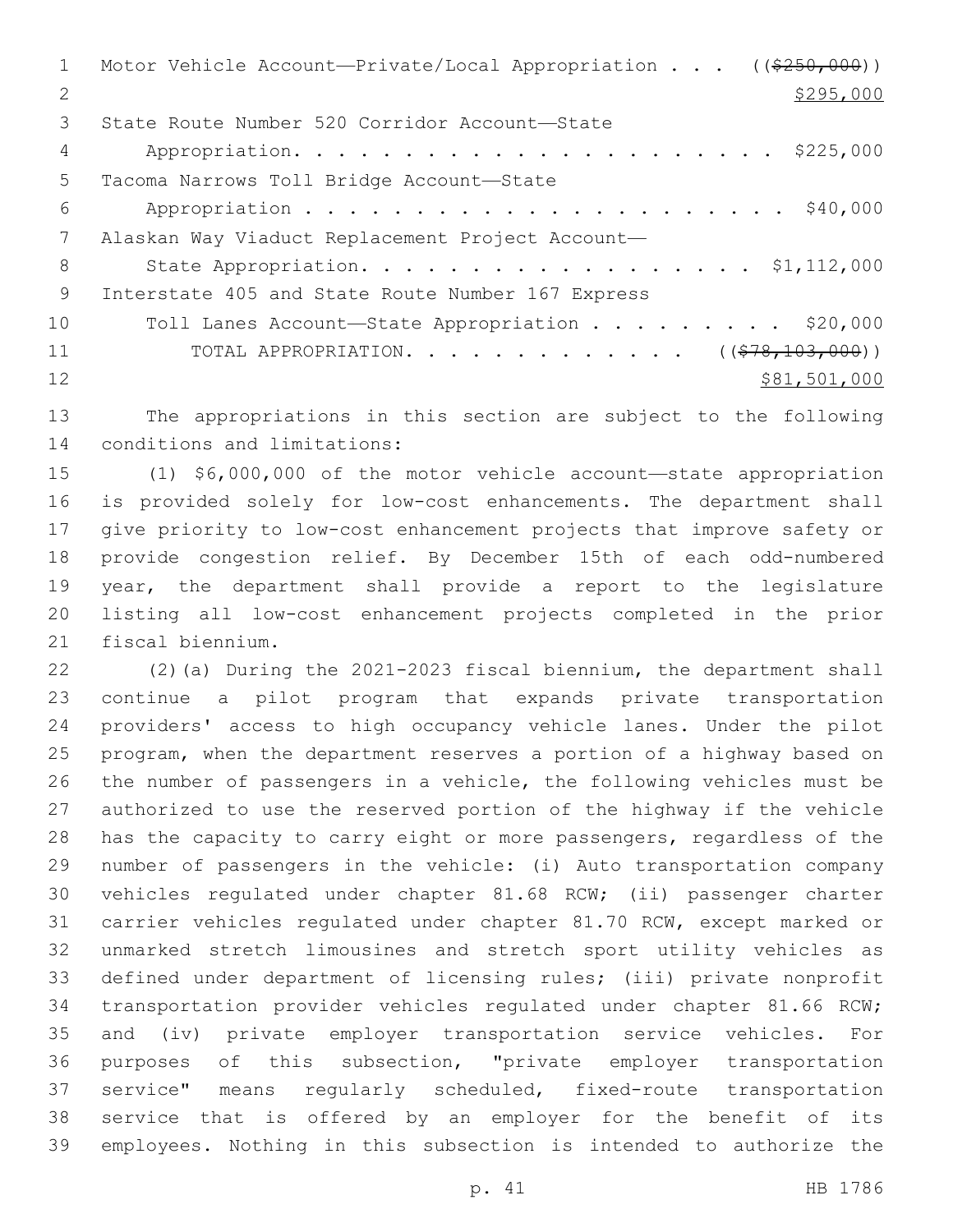conversion of public infrastructure to private, for-profit purposes or to otherwise create an entitlement or other claim by private users 3 to public infrastructure.

 (b) The department shall expand the high occupancy vehicle lane access pilot program to vehicles that deliver or collect blood, tissue, or blood components for a blood-collecting or distributing establishment regulated under chapter 70.335 RCW. Under the pilot program, when the department reserves a portion of a highway based on the number of passengers in a vehicle, blood-collecting or distributing establishment vehicles that are clearly and identifiably marked as such on all sides of the vehicle are considered emergency vehicles and must be authorized to use the reserved portion of the 13 highway.

 (c) The department shall expand the high occupancy vehicle lane access pilot program to organ transport vehicles transporting a time urgent organ for an organ procurement organization as defined in RCW 68.64.010. Under the pilot program, when the department reserves a portion of a highway based on the number of passengers in a vehicle, organ transport vehicles that are clearly and identifiably marked as such on all sides of the vehicle are considered emergency vehicles and must be authorized to use the reserved portion of the highway.

 (d) The department shall expand the high occupancy vehicle lane access pilot program to private, for hire vehicles regulated under chapter 81.72 RCW that have been specially manufactured, designed, or modified for the transportation of a person who has a mobility disability and uses a wheelchair or other assistive device. Under the pilot program, when the department reserves a portion of a highway based on the number of passengers in a vehicle, wheelchair-accessible taxicabs that are clearly and identifiably marked as such on all sides of the vehicle are considered public transportation vehicles and must be authorized to use the reserved portion of the highway.

 (e) The department shall expand the high occupancy vehicle lane access pilot program to for hire nonemergency medical transportation vehicles, when in use for medical purposes, as described in section 208 ((of this act)), chapter 333, Laws of 2021. Under the pilot program, when the department reserves a portion of a highway based on the number of passengers in a vehicle, nonemergency medical transportation vehicles that meet the requirements identified in 39 section 208 ((of this act)), chapter 333, Laws of 2021 must be authorized to use the reserved portion of the highway.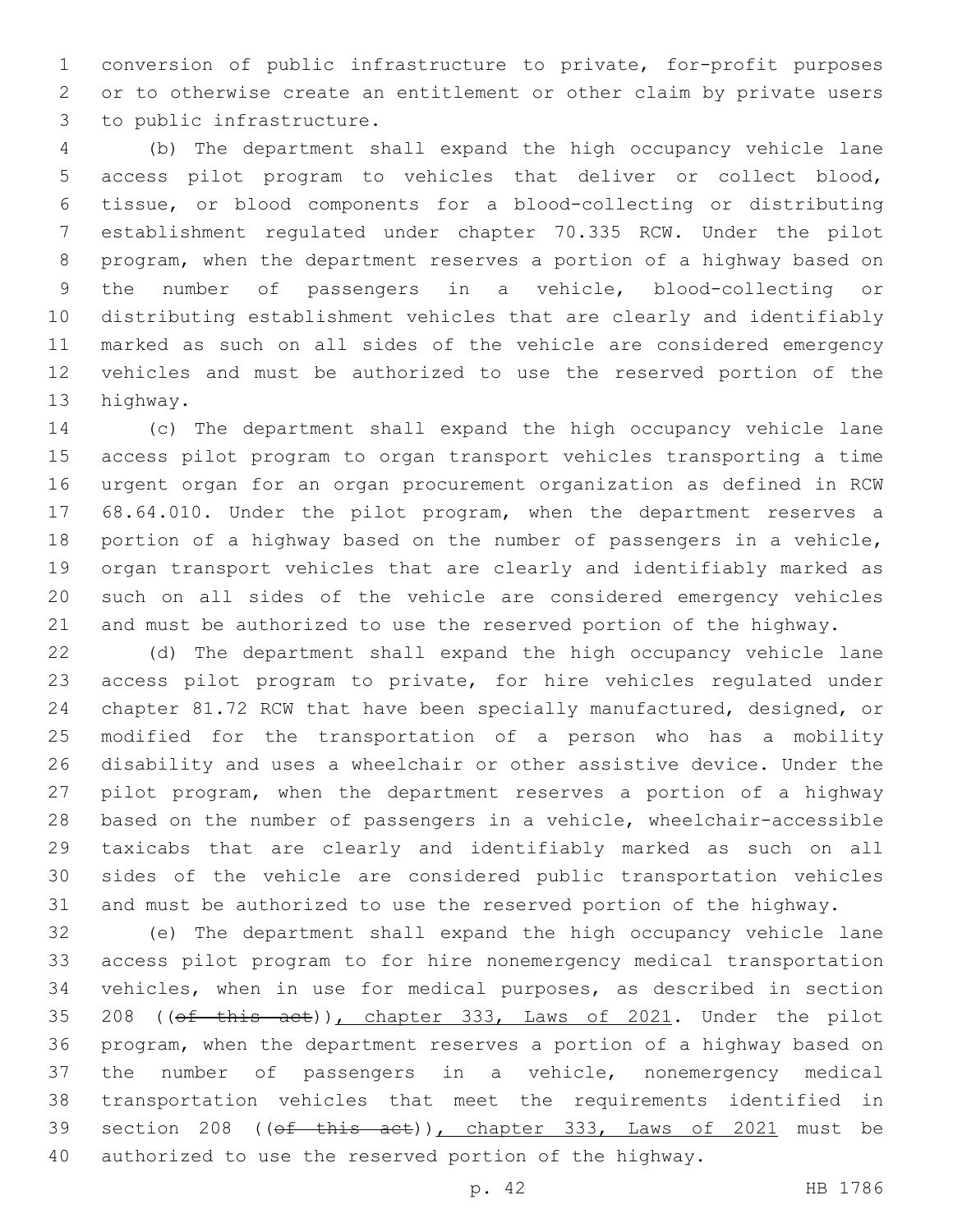1 (f) Nothing in this subsection (2) is intended to exempt these 2 vehicles from paying tolls when they do not meet the occupancy 3 requirements established by the department for express toll lanes. 4 **Sec. 218.** 2021 c 333 s 217 (uncodified) is amended to read as follows: 5 6 **FOR THE DEPARTMENT OF TRANSPORTATION—TRANSPORTATION MANAGEMENT AND**  7 **SUPPORT—PROGRAM S** 8 Motor Vehicle Account—State Appropriation . . . . . ((\$37,361,000)) 9 \$39,938,000 10 Motor Vehicle Account—Federal Appropriation . . . . . . . \$780,000 11 Motor Vehicle Account—Private/Local Appropriation . . . . . \$500,000 12 Puget Sound Ferry Operations Account—State Appropriation. . \$266,000 13 Multimodal Transportation Account-State 14 Appropriation . . . . . . . . . . . . . . . . (  $(\frac{25}{129},000)$  )  $15$  \$6,629,000 16 State Route Number 520 Corridor Account-State 17 Appropriation. . . . . . . . . . . . . . . . . . . . . . \$186,000 18 Tacoma Narrows Toll Bridge Account-State 19 Appropriation. . . . . . . . . . . . . . . . . . . . . . \$150,000 20 Alaskan Way Viaduct Replacement Project Account— 21 State Appropriation. . . . . . . . . . . . . . . . . . \$121,000 22 Interstate 405 and State Route Number 167 Express 23 Toll Lanes Account—State Appropriation. . . . . . . . . \$77,000 24 TOTAL APPROPRIATION. . . . . . . . . . . . . ((\$44,304,000)) 25 \$48,647,000 26 The appropriations in this section are subject to the following 27 conditions and limitations: 28 ((\$4,000,000)) (1) \$5,500,000 of the multimodal transportation 29 account—state appropriation is provided solely for efforts to 30 increase diversity in the transportation construction and maritime 31 workforce  $((\text{through: } (1))$ . 32 (a) \$4,000,000 of the total appropriation in this subsection is 33 provided solely for: (i) The preapprenticeship support services 34 (PASS) program, which aims to increase diversity in the highway 35 construction workforce and prepare individuals interested in entering 36 the highway construction workforce. In addition to the services 37 allowed by RCW 47.01.435, the PASS program may provide housing 38 assistance for youth aging out of the foster care and juvenile

p. 43 HB 1786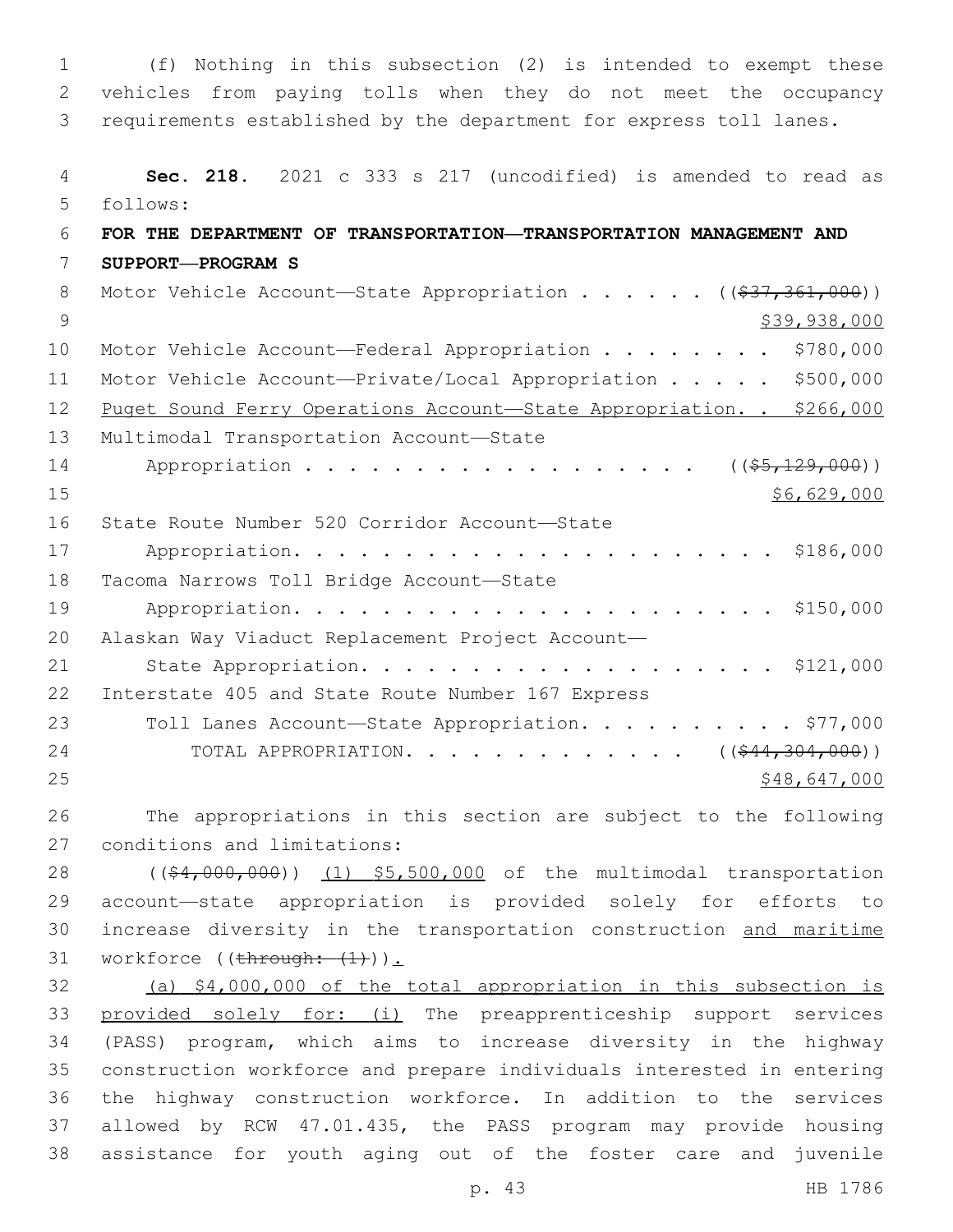rehabilitation systems in order to support the participation of these 2 youth in a transportation-related preapprenticeship program;  $((+2+))$  and (ii) assisting minority and women-owned businesses to perform work in the highway construction industry. This assistance shall include technical assistance, business training, counseling, guidance, prime to subcontractor relationship building, and a capacity building mentorship program. At a minimum, \$1,000,000 of the total appropriation in this subsection shall be directed toward the 9 efforts outlined in  $(a)$  (ii) of this subsection ( $(2)$  of this 10 section)).

 (b) \$1,500,000 of the total appropriation in this subsection is provided solely for expansion of the PASS program to support 13 apprenticeships and workforce development in the maritime industry through preapprenticeship training for inland waterways trades and support services to obtain necessary coast guard certification.

16 (c) The provider(s) chosen to complete the work in this subsection shall be selected through a competitive bidding process. The program shall be administered by the Washington state department 19 of transportation's office of equal opportunity.

 (2) \$1,164,000 of the motor vehicle account—state appropriation and \$266,000 of the Puget Sound ferry operations account—state appropriation is provided solely for the department to hire a 23 workforce development consultant to develop, track, and monitor the progress of community workforce agreements, and to hire staff to 25 assist with the development and implementation of internal diversity, equity and inclusion efforts and serve as subject matter experts on federal and state civil rights provisions. The department shall provide a progress report on the implementation of efforts under this subsection to the transportation committees of the legislature and 30 the governor by December 1, 2022.

 **Sec. 219.** 2021 c 333 s 218 (uncodified) is amended to read as follows: 32 **FOR THE DEPARTMENT OF TRANSPORTATION—TRANSPORTATION PLANNING, DATA, AND RESEARCH—PROGRAM T** 35 Motor Vehicle Account-State Appropriation . . . . . ((\$27,057,000))  $\frac{$28,586,000}{20}$ 

37 Motor Vehicle Account—Federal Appropriation . . . . . . \$34,865,000 38 Motor Vehicle Account-Private/Local Appropriation. . . . . \$400,000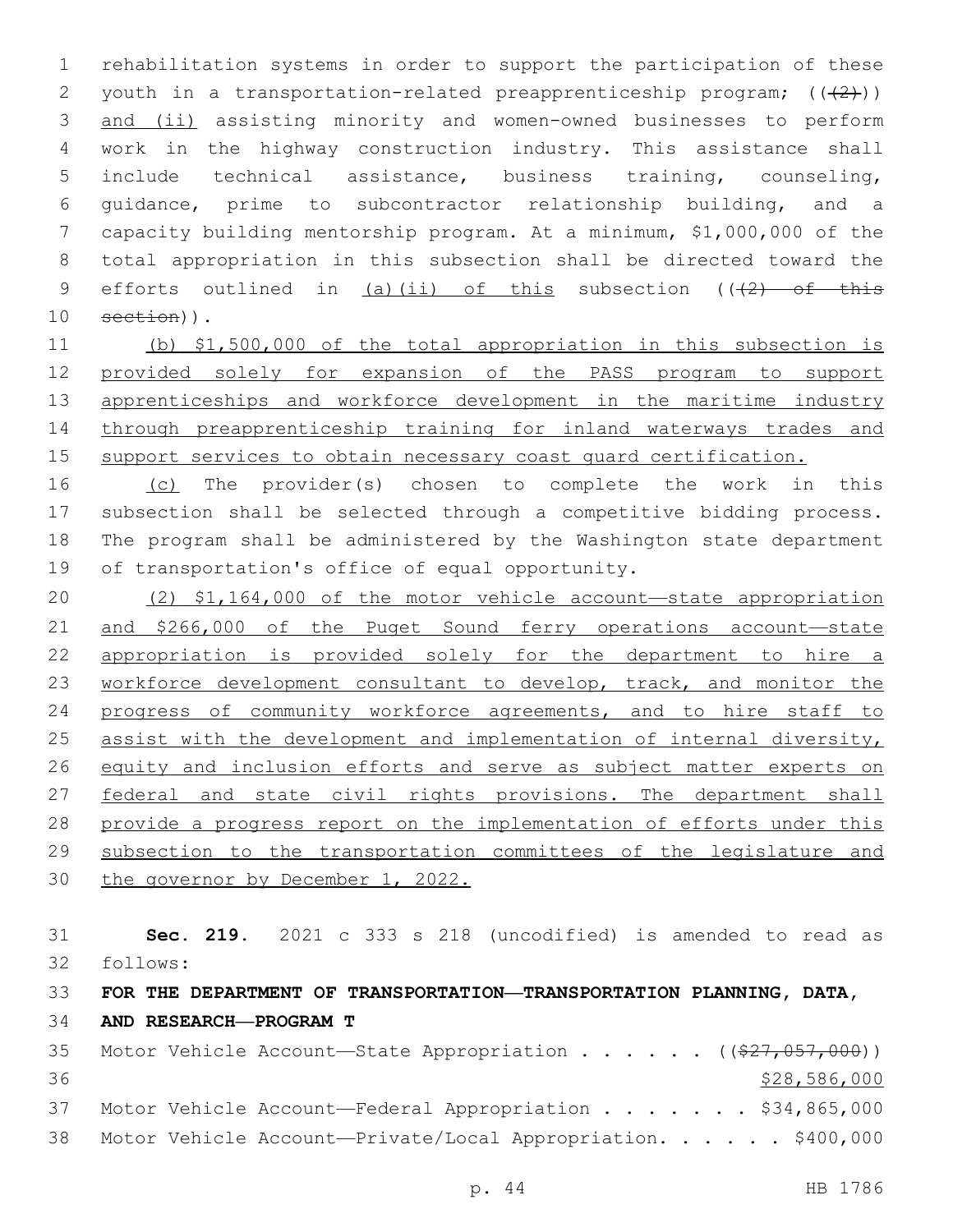Multimodal Transportation Account—State Appropriation . ((\$919,000)) \$1,212,000 3 Multimodal Transportation Account-Federal Appropriation . . . . . . . . . . . . . . . . . . . . \$2,809,000 Multimodal Transportation Account—Private/Local5 Appropriation . . . . . . . . . . . . . . . . . . . . . \$100,000 7 State Route Number 520 Corridor Account-State 8 Appropriation. . . . . . . . . . . . . . . . . . (  $(\frac{2406,000}{1})$  $9 \frac{$451,000}{ }$  Interstate 405 and State Route Number 167 Express Toll Lanes 11 Account-State Appropriation. . . . . . . . . . . . . \$2,879,000 12 TOTAL APPROPRIATION. . . . . . . . . . . . . ((<del>\$69,435,000</del>)) \$71,302,000

 The appropriations in this section are subject to the following 15 conditions and limitations:

 (1) \$4,080,000 of the motor vehicle account—federal appropriation is provided solely for the Forward Drive road usage charge research project overseen by the transportation commission using a portion of the amount of the federal grant award. The purpose of the Forward Drive road usage charge research project is to advance research in key policy areas related to road usage charge including assessing impacts of future mobility shifts on road usage charge revenues, conducting an equity analysis, updating and assessing emerging mileage reporting methods, determining opportunities to reduce cost of collection, conducting small-scale pilot tests, and identifying a 26 long-term, detailed phase-in plan.

 (2) \$2,879,000 of the Interstate 405 and state route number 167 express toll lanes account—state appropriation is provided solely for completion of updating the state route number 167 master plan.

30 (3) ((\$250,000)) \$500,000 of the multimodal transportation account—state appropriation is provided solely for the department to partner with the department of commerce in developing vehicle miles traveled targets ((for the counties in Washington state with (a) a population density of at least 100 people per square mile and a population of at least 200,000; or (b) a population density of at least 75 people per square mile and an annual growth rate of at least 37 1.75 percent as determined by the office of financial management)). Given land use patterns are key factors in travel demand and should be taken into consideration when developing the targets, the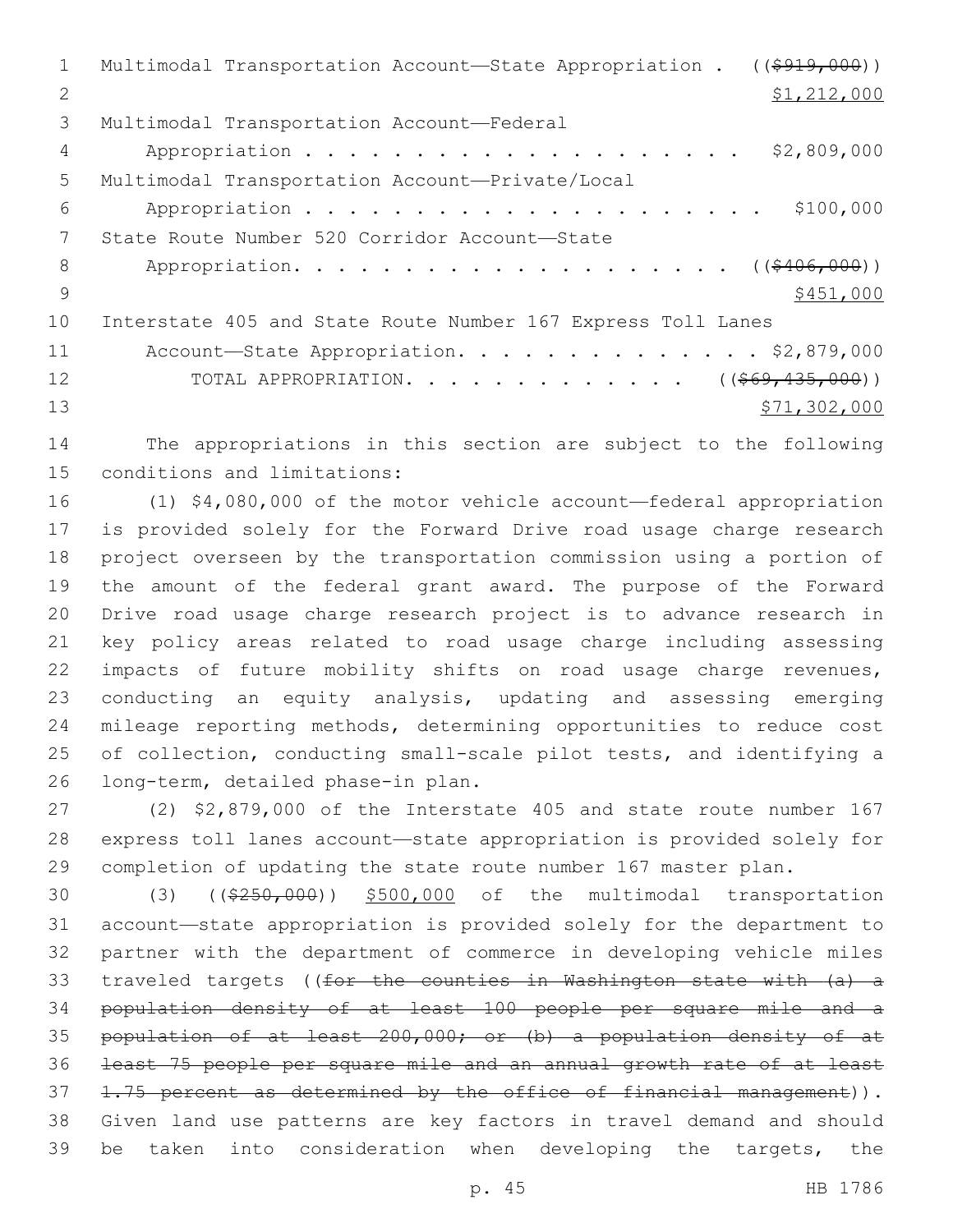department and the department of commerce shall partner with local jurisdictions, regional transportation planning organizations and other stakeholders to inventory existing laws and rules that promote transportation and land use, identify gaps and make recommendations for changes in laws, rules and agency guidance, and establish a framework for considering underserved and rural communities in the evaluation. The department and the department of commerce shall provide an initial technical report by December 31, 2021, an interim report by June 22, 2022, and a final report to the governor and appropriate committees of the legislature by June 30, 2023, that includes a process for establishing vehicle miles traveled reduction targets, a recommended suite of options for local jurisdictions to 13 achieve the targets, and funding requirements for state and local 14 jurisdictions.

15 (4) ((\$406,000)) \$451,000 of the state route number 520 corridor account—state appropriation is provided solely for the department to contract with the University of Washington department of mechanical engineering, to study measures to reduce noise impacts from the state route number 520 bridge expansion joints. The field testing shall be scheduled during existing construction, maintenance, or other scheduled closures to minimize impacts. The testing must also ensure safety of the traveling public. The study shall examine testing 23 methodologies and project timelines and costs. A ((final)) draft report must be submitted to the transportation committees of the legislature and the governor by March 1, 2022. A final report must be submitted to the transportation committees of the legislature and the governor by June 30, 2022.

 (5) \$5,900,000 of the motor vehicle account—federal appropriation and \$400,000 of the motor vehicle account—private/local appropriation are provided solely for delivery of the department's state planning and research work program and pooled fund research projects, provided that the department may not expend any amounts provided in this section on a long-range plan or corridor scenario analysis for I-5 from Tumwater to Marysville. This is not intended to reference or impact: The existing I-5 corridor from Mounts road to Tumwater design and operations alternatives analysis; design studies related to HOV lanes or operations; or where it is necessary to continue design and operations analysis related to projects already under development.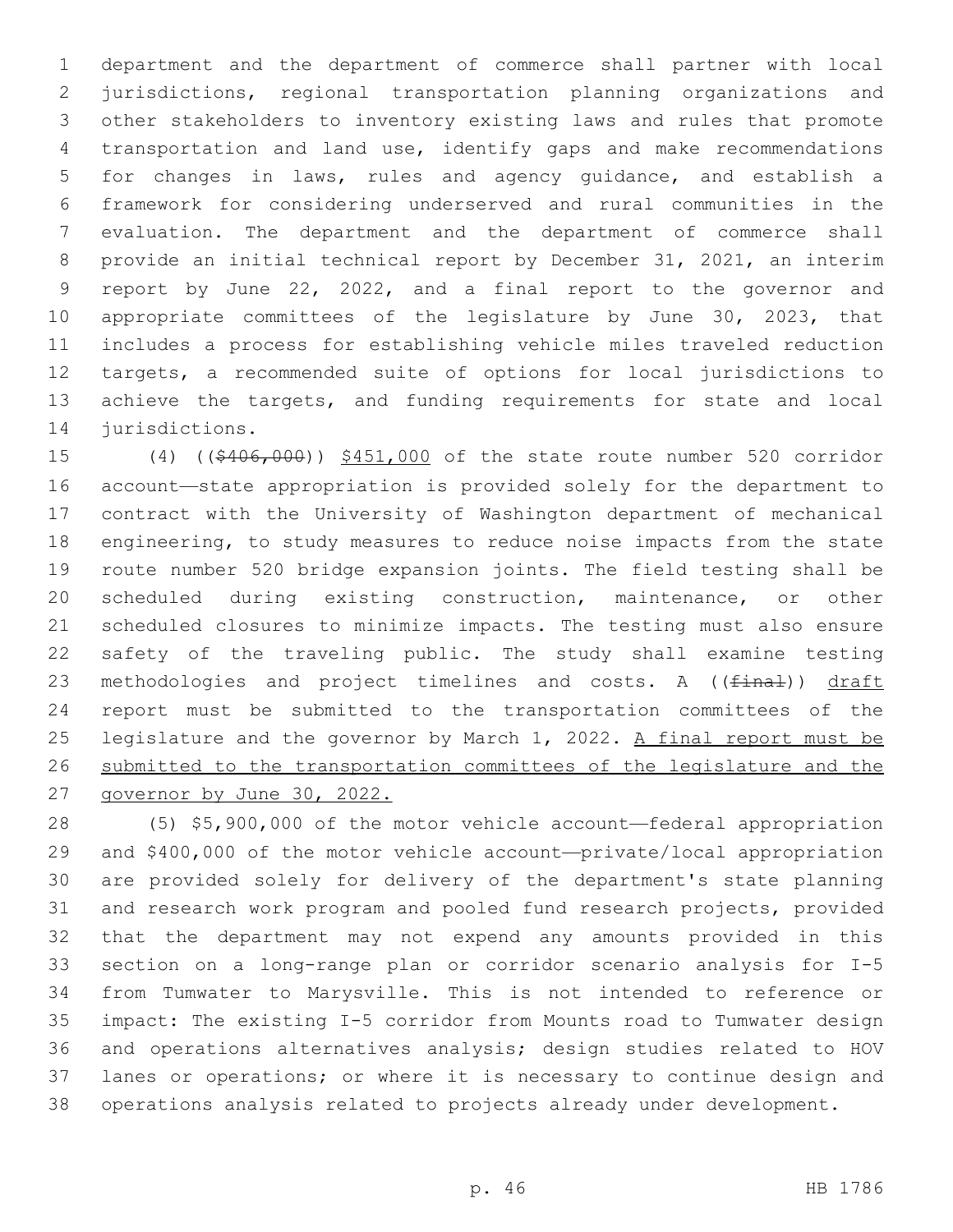(6) \$800,000 of the motor vehicle account—state appropriation is provided solely for WSDOT to do a corridor study of SR 302 (Victor Area) to recommend safety and infrastructure improvements to address current damage and prevent future roadway collapse and landslides 5 that have caused road closures.

 (7) \$1,000,000 of the motor vehicle account—state appropriation is provided solely for a study on the need for additional connectivity in the area between SR 161, SR 7, SR 507, and I-5 in 9 South Pierce County.

 **Sec. 220.** 2021 c 333 s 219 (uncodified) is amended to read as follows: 11

- **FOR THE DEPARTMENT OF TRANSPORTATION—CHARGES FROM OTHER AGENCIES— PROGRAM U**
- 14 Aeronautics Account-State Appropriation. . . . . . . . . . . \$1,000 Transportation Partnership Account—State Appropriation. . . . \$23,000 16 Motor Vehicle Account—State Appropriation . . . . . ((\$99,515,000)) \$110,359,000 Puget Sound Ferry Operations Account—State Appropriation. . \$220,000 State Route Number 520 Corridor Account—State Appropriation. \$26,000 20 Connecting Washington Account-State Appropriation. . . . . \$184,000 21 Multimodal Transportation Account-State 22 Appropriation . . . . . . . . . . . . . . . . (  $(\frac{24}{795},000)$  )  $$5,734,000$  Tacoma Narrows Toll Bridge Account—State Appropriation. . . . \$19,000 Alaskan Way Viaduct Replacement Project Account—State Appropriation. . . . . . . . . . . . . . . . . . . . . . \$14,000 27 Interstate 405 and State Route Number 167 Express 28 Toll Lanes Account—State Appropriation. . . . . . . . . \$15,000 29 TOTAL APPROPRIATION. . . . . . . . . . . . ((\$104,812,000))  $30 \overline{\smash{\big)}\,}$   $30 \overline{\smash{\big)}\,}$   $30 \overline{\smash{\big)}\,}$   $30 \overline{\smash{\big)}\,}$
- The appropriations in this section are subject to the following 32 conditions and limitations:

 (1) Consistent with existing protocol and practices, for any negotiated settlement of a claim against the state for the department that exceeds five million dollars, the department, in conjunction with the attorney general and the department of enterprise services, shall notify the director of the office of financial management and 38 the transportation committees of the legislature.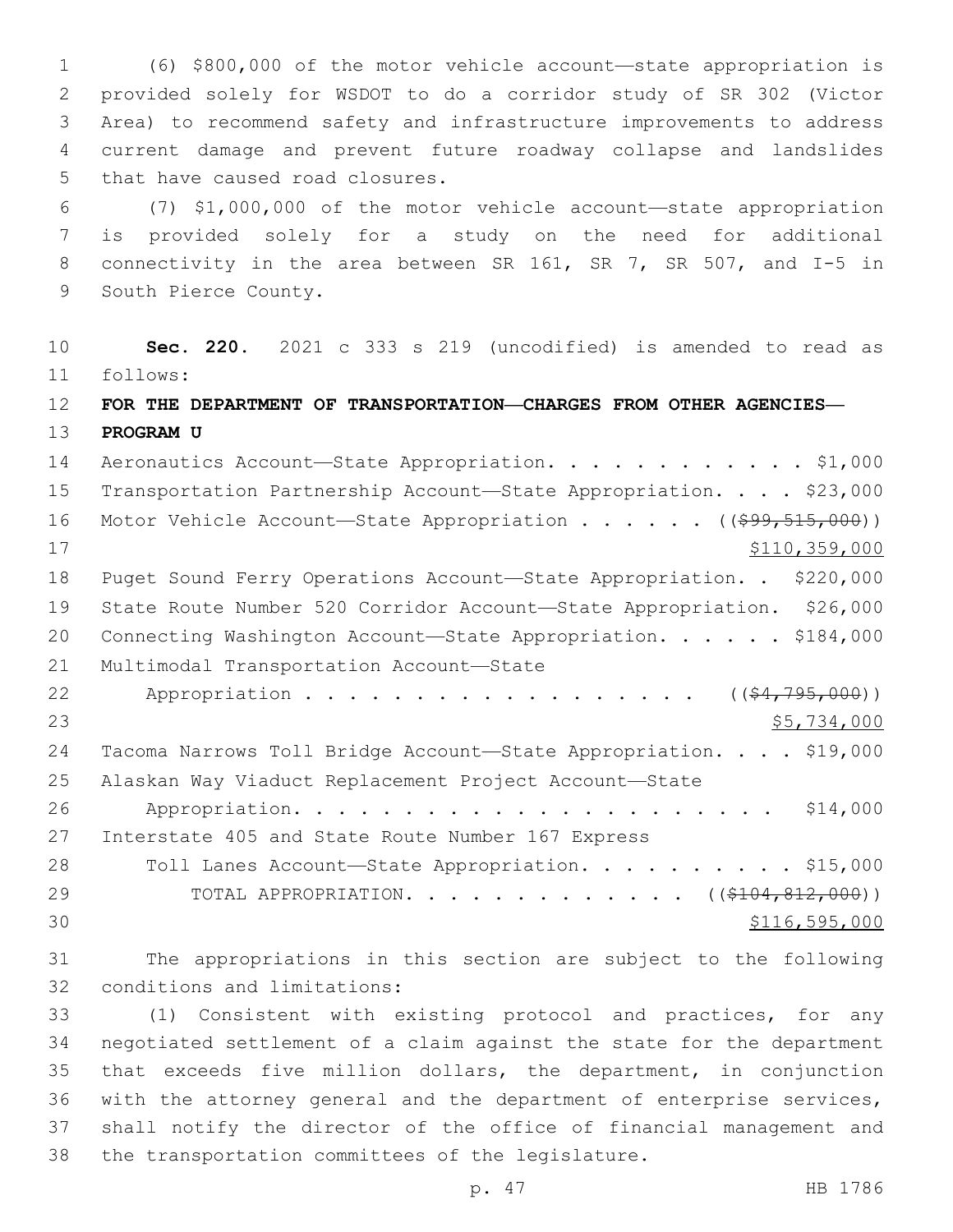(2) Beginning October 1, 2021, and semiannually thereafter, the department, in conjunction with the attorney general and the department of enterprise services, shall provide a report with judgments and settlements dealing with the Washington state ferry system to the director of the office of financial management and the transportation committees of the legislature. The report must include information on: (a) The number of claims and settlements by type; (b) the average claim and settlement by type; (c) defense costs associated with those claims and settlements; and (d) information on the impacts of moving legal costs associated with the Washington state ferry system into the statewide self-insurance pool.

 (3) Beginning October 1, 2021, and semiannually thereafter, the department, in conjunction with the attorney general and the department of enterprise services, shall provide a report with judgments and settlements dealing with the nonferry operations of the department to the director of the office of financial management and the transportation committees of the legislature. The report must include information on: (a) The number of claims and settlements by type; (b) the average claim and settlement by type; and (c) defense costs associated with those claims and settlements.

 (4) When the department identifies significant legal issues that have potential transportation budget implications, the department must initiate a briefing for appropriate legislative members or staff through the office of the attorney general and its legislative 25 briefing protocol.

 **Sec. 221.** 2021 c 333 s 220 (uncodified) is amended to read as follows: 27 **FOR THE DEPARTMENT OF TRANSPORTATION—PUBLIC TRANSPORTATION—PROGRAM V** 29 State Vehicle Parking Account—State Appropriation . . . . . \$784,000 30 Regional Mobility Grant Program Account-State 31 Appropriation . . . . . . . . . . . . . . . ((\$104,478,000)) \$115,488,000 33 Rural Mobility Grant Program Account-State 34 Appropriation . . . . . . . . . . . . . . . . ((\$33,168,000)) \$33,283,000 \$33,283,000 \$33,283,000 \$33,283,000 \$33,283,000 \$33,283,000 \$33,283,000 \$ 36 Multimodal Transportation Account-State 37 Appropriation . . . . . . . . . . . . . . . (  $(\frac{1331,150,000}{s})$  $$134,005,000$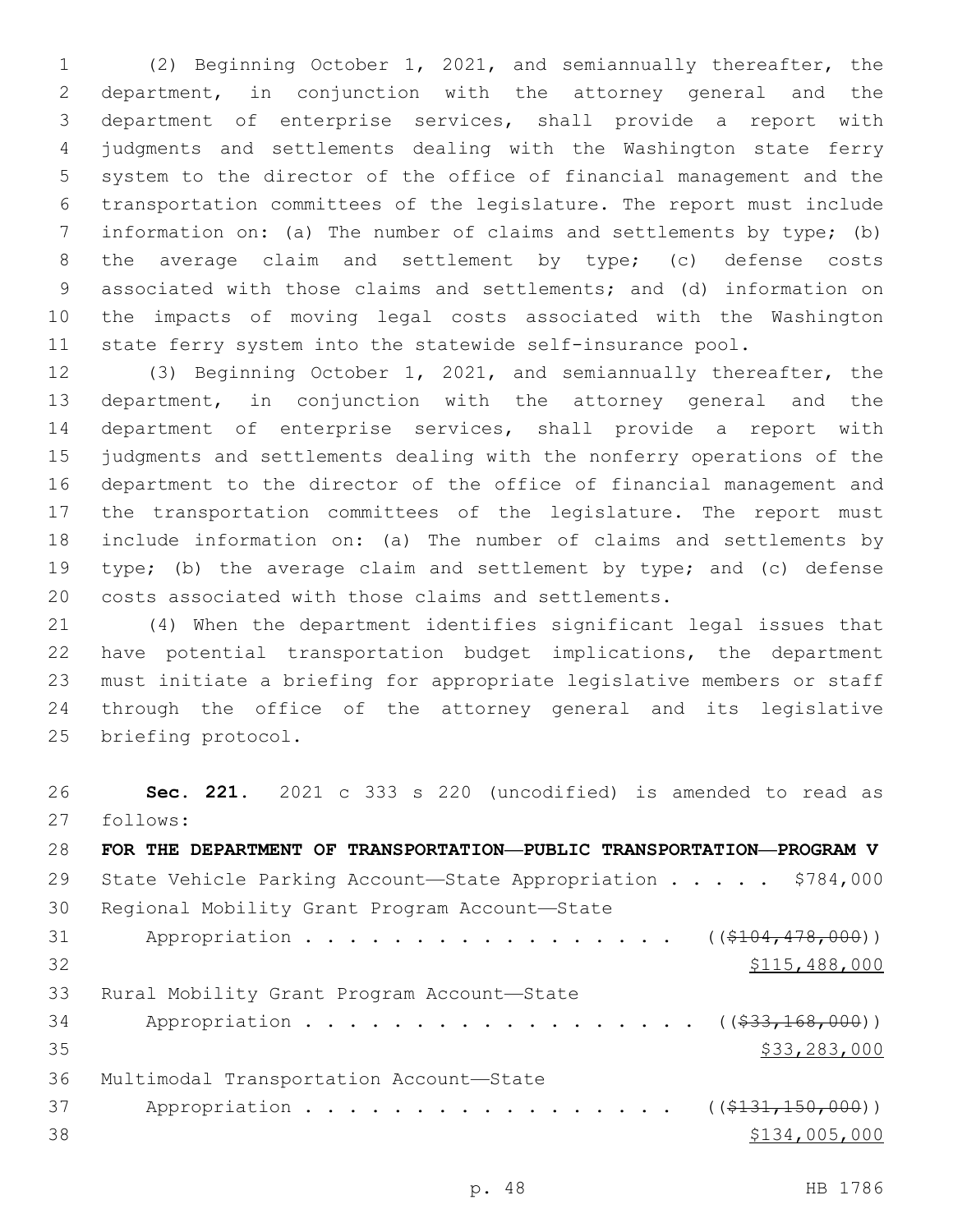|                | 1 Multimodal Transportation Account-Federal                     |
|----------------|-----------------------------------------------------------------|
| $\overline{2}$ |                                                                 |
|                | 3 Multimodal Transportation Account-Local                       |
| $4\degree$     |                                                                 |
| .5             | Carbon Emissions Reduction Account-State. \$73,000,000          |
| - 6            | TOTAL APPROPRIATION. ( $(\frac{2773}{2732})$ , $254$ , $000)$ ) |
|                | \$360,234,000                                                   |
|                |                                                                 |

 The appropriations in this section are subject to the following 9 conditions and limitations:

 (1) \$67,821,000 of the multimodal transportation account—state appropriation is provided solely for a grant program for special needs transportation provided by transit agencies and nonprofit 13 providers of transportation. Of this amount:

 (a) \$15,568,000 of the multimodal transportation account—state appropriation is provided solely for grants to nonprofit providers of special needs transportation. Grants for nonprofit providers must be based on need, including the availability of other providers of service in the area, efforts to coordinate trips among providers and 19 riders, and the cost effectiveness of trips provided.

 (b) \$52,253,000 of the multimodal transportation account—state appropriation is provided solely for grants to transit agencies to transport persons with special transportation needs. To receive a 23 grant, the transit agency must, to the greatest extent practicable, have a maintenance of effort for special needs transportation that is no less than the previous year's maintenance of effort for special needs transportation. Grants for transit agencies must be prorated based on the amount expended for demand response service and route deviated service in calendar year 2019 as reported in the "Summary of Public Transportation - 2019" published by the department of transportation. No transit agency may receive more than thirty 31 percent of these distributions.

32 (2) ((\$33,168,000)) \$33,283,000 of the rural mobility grant program account—state appropriation is provided solely for grants to aid small cities in rural areas as prescribed in RCW 47.66.100.

 (3) \$30,000,000 of the carbon emissions reduction account—state appropriation is provided solely for expansion of the special needs transportation grant program. Expenditure of the amount provided in this subsection is contingent upon: (a) The availability of revenue deposited in the account for expenditure; and (b) enactment of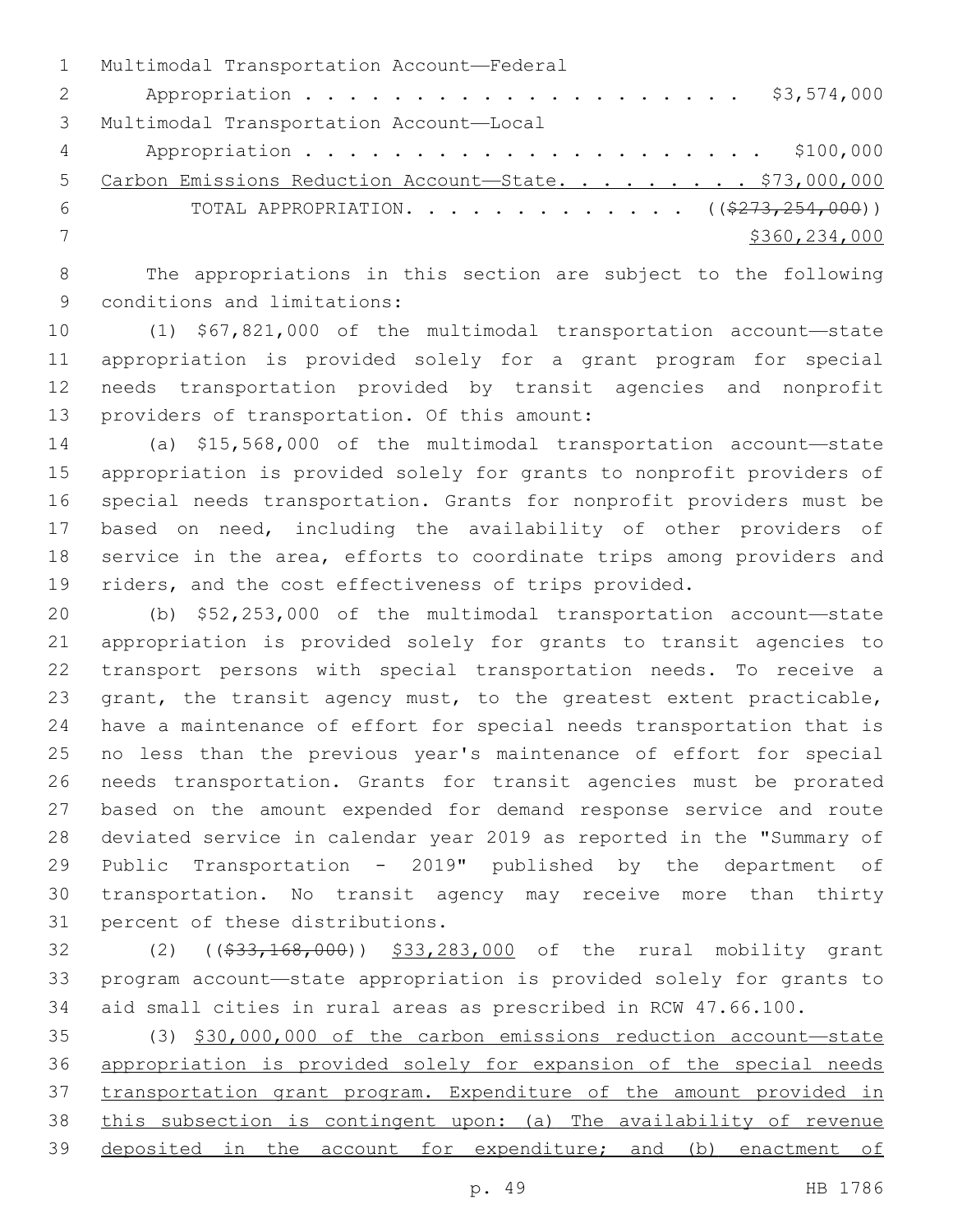1 request legislation brought forth by the department of ecology, as required by RCW 70A.65.230. If such legislation is not enacted by April 1, 2023, the amount provided in this subsection shall lapse. At least 50 percent of the funds provided must be used in overburdened 5 communities as defined by RCW 70A.02.010.

 (4) \$3,000,000 of the carbon emissions reduction account—state appropriation is provided solely for development of a program to assist rural and small transit agencies with conversion planning to zero emissions fleets. Expenditure of the amount provided in this subsection is contingent upon: (a) The availability of revenue 11 deposited in the account for expenditure; and (b) enactment of 12 request legislation brought forth by the department of ecology, as 13 required by RCW 70A.65.230. If such legislation is not enacted by April 1, 2023, the amount provided in this subsection shall lapse. At least 50 percent of the funds provided must be used in overburdened communities as defined by RCW 70A.02.010.

 (5) \$2,000,000 of the multimodal transportation account—state appropriation is provided solely for a vanpool grant program for: (a) 19 Public transit agencies to add vanpools or replace  $((\text{trans}))$  vehicles; 20 and (b) incentives ((for employers)) to increase ((employee vanpool)) rideshare use. The grant program for public transit agencies may cover capital costs only; operating costs for public transit agencies are not eligible for funding under this grant program. Additional employees may not be hired from the funds provided in this section 25 for the vanpool grant program, and supplanting of transit funds currently funding vanpools is not allowed. The department shall encourage grant applicants and recipients to leverage funds other 28 than state funds.

29 ((44)  $$26,800,000$ ) (6) \$37,809,000 of the regional mobility grant program account—state appropriation is reappropriated and provided solely for the regional mobility grant projects identified in LEAP Transportation Document 2021-2 ALL PROJECTS as developed April 23, 2021, Program - Public Transportation Program (V).

 $(1)(34)$  ( $(1)(45)$ ))  $(7)(a)$  \$77,679,000 of the regional mobility grant program account—state appropriation is provided solely for the regional mobility grant projects identified in LEAP Transportation Document 2021-2 ALL PROJECTS as developed April 23, 2021, Program - Public Transportation Program (V). The department shall review all projects receiving grant awards under this program at least semiannually to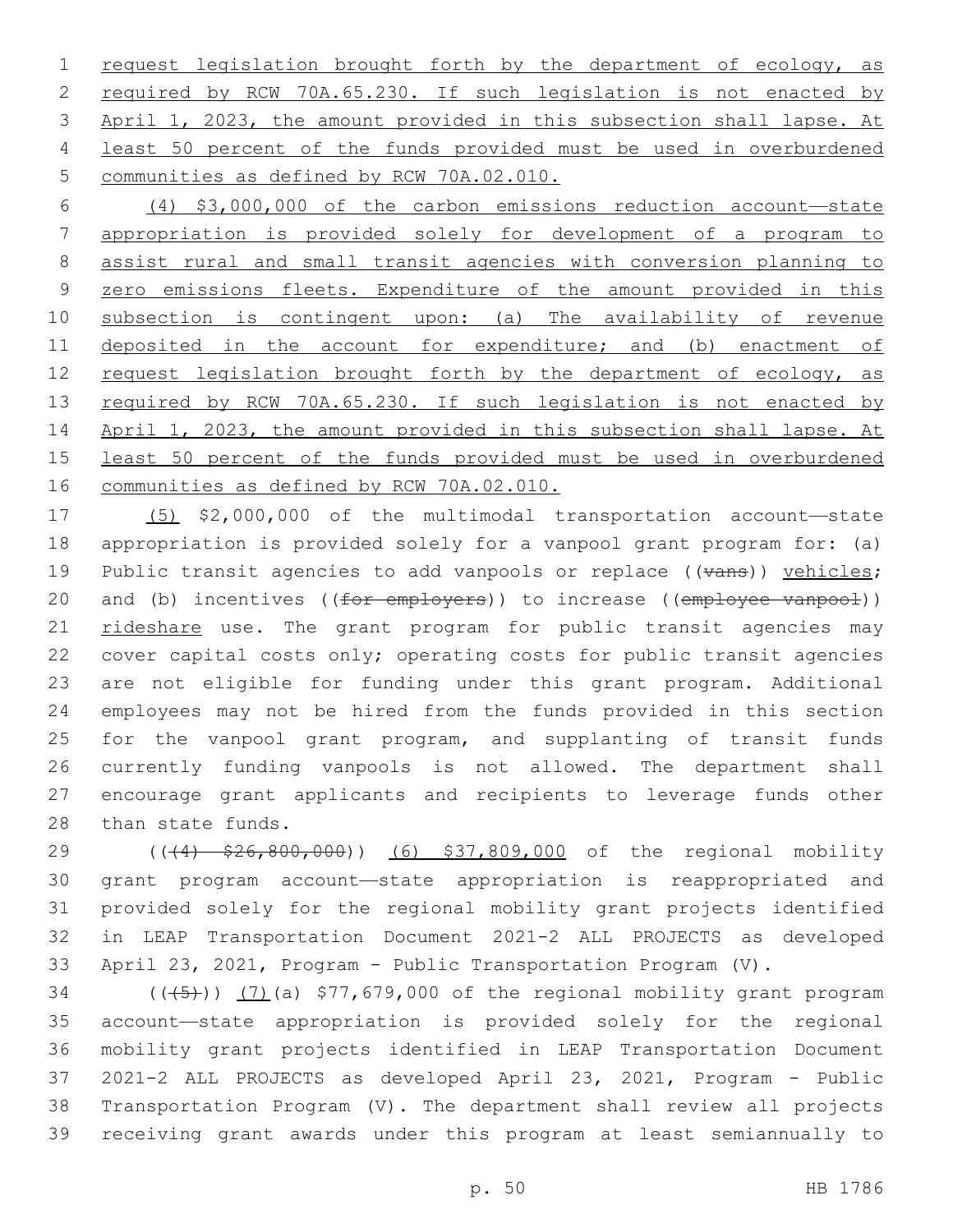determine whether the projects are making satisfactory progress. Any project that has been awarded funds, but does not report activity on the project within one year of the grant award, must be reviewed by the department to determine whether the grant should be terminated. The department shall promptly close out grants when projects have been completed, and any remaining funds must be used only to fund projects identified in the LEAP transportation document referenced in this subsection. The department shall provide annual status reports on December 15, 2021, and December 15, 2022, to the office of financial management and the transportation committees of the legislature regarding the projects receiving the grants. It is the intent of the legislature to appropriate funds through the regional mobility grant program only for projects that will be completed on schedule. A grantee may not receive more than twenty-five percent of 15 the amount appropriated in this subsection. Additionally, when allocating funding for the 2023-2025 biennium, no more than thirty percent of the total grant program may directly benefit or support one grantee. The department shall not approve any increases or changes to the scope of a project for the purpose of a grantee 20 expending remaining funds on an awarded grant.

 (b) In order to be eligible to receive a grant under (a) of this subsection during the 2021-2023 fiscal biennium, a transit agency must establish a process for private transportation providers to apply for the use of park and ride facilities. For purposes of this subsection, (i) "private transportation provider" means: An auto transportation company regulated under chapter 81.68 RCW; a passenger charter carrier regulated under chapter 81.70 RCW, except marked or unmarked stretch limousines and stretch sport utility vehicles as defined under department of licensing rules; a private nonprofit transportation provider regulated under chapter 81.66 RCW; or a private employer transportation service provider; and (ii) "private employer transportation service" means regularly scheduled, fixed- route transportation service that is offered by an employer for the 34 benefit of its employees.

 $(1 + 6)$ ) (8) Funds provided for the commute trip reduction (CTR) program may also be used for the growth and transportation efficiency 37 center program.

38  $((+7)$ ) (9) \$6,500,000 of the multimodal transportation account— state appropriation and \$784,000 of the state vehicle parking account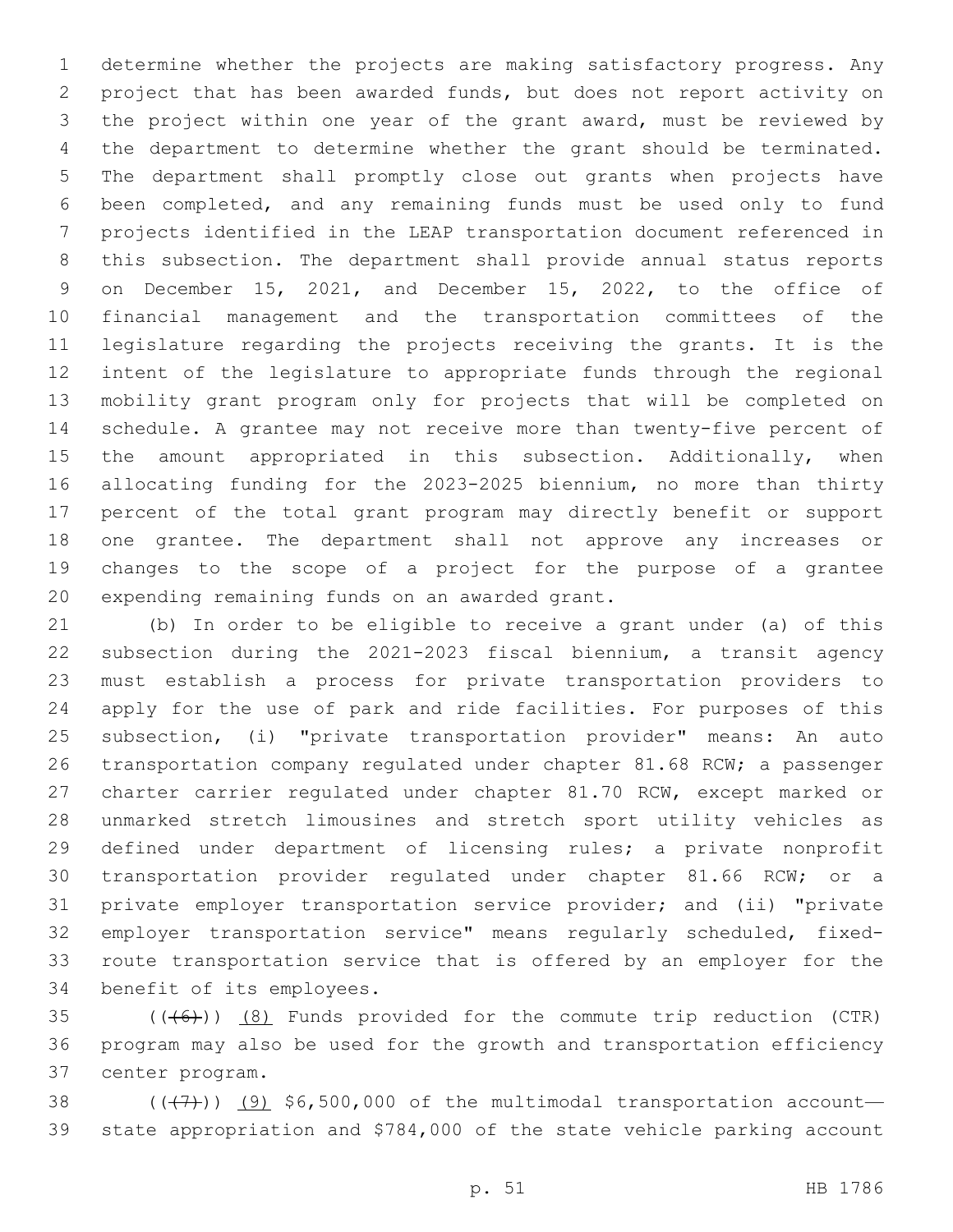—state appropriation are provided solely for CTR grants and 2 activities. Of this amount:

 (a) \$30,000 of the state vehicle parking account—state appropriation is provided solely for the STAR pass program for state employees residing in Mason and Grays Harbor Counties. Use of the pass is for public transportation between Mason County and Thurston County, and Grays Harbor and Thurston County. The pass may also be used within Grays Harbor County. The STAR pass commute trip reduction program is open to any state employee who expresses intent to commute to his or her assigned state worksite using a public transit system 11 currently participating in the STAR pass program.

 (b) \$800,000 of the multimodal transportation account—state appropriation is provided solely for continuation of the first mile/ last mile connections grant program. Eligible grant recipients include cities, businesses, nonprofits, and transportation network companies with first mile/last mile solution proposals. Transit agencies are not eligible. The commute trip reduction board shall develop grant parameters, evaluation criteria, and evaluate grant proposals. The commute trip reduction board shall provide the transportation committees of the legislature a report on the effectiveness of this grant program and best practices for continuing 22 the program.

 $((48))$  (10) Except as provided otherwise in this subsection, 24 ((\$28,263,000)) \$28,680,000 of the multimodal transportation account- state appropriation is provided solely for connecting Washington transit projects identified in LEAP Transportation Document 2021-2 ALL PROJECTS as developed April 23, 2021. It is the intent of the legislature that entities identified to receive funding in the LEAP document referenced in this subsection receive the amounts specified in the time frame specified in that LEAP document. If an entity has already completed a project in the LEAP document referenced in this subsection before the time frame identified, the entity may substitute another transit project or projects that cost a similar or 34 lesser amount.

 $(1)$   $(1)$   $(1)$  The department shall not require more than a ten percent match from nonprofit transportation providers for state 37 grants.

38 ((+10)  $\frac{21}{858}$ ,000)) (12) \$23,349,000 of the multimodal transportation account—state appropriation is provided solely for the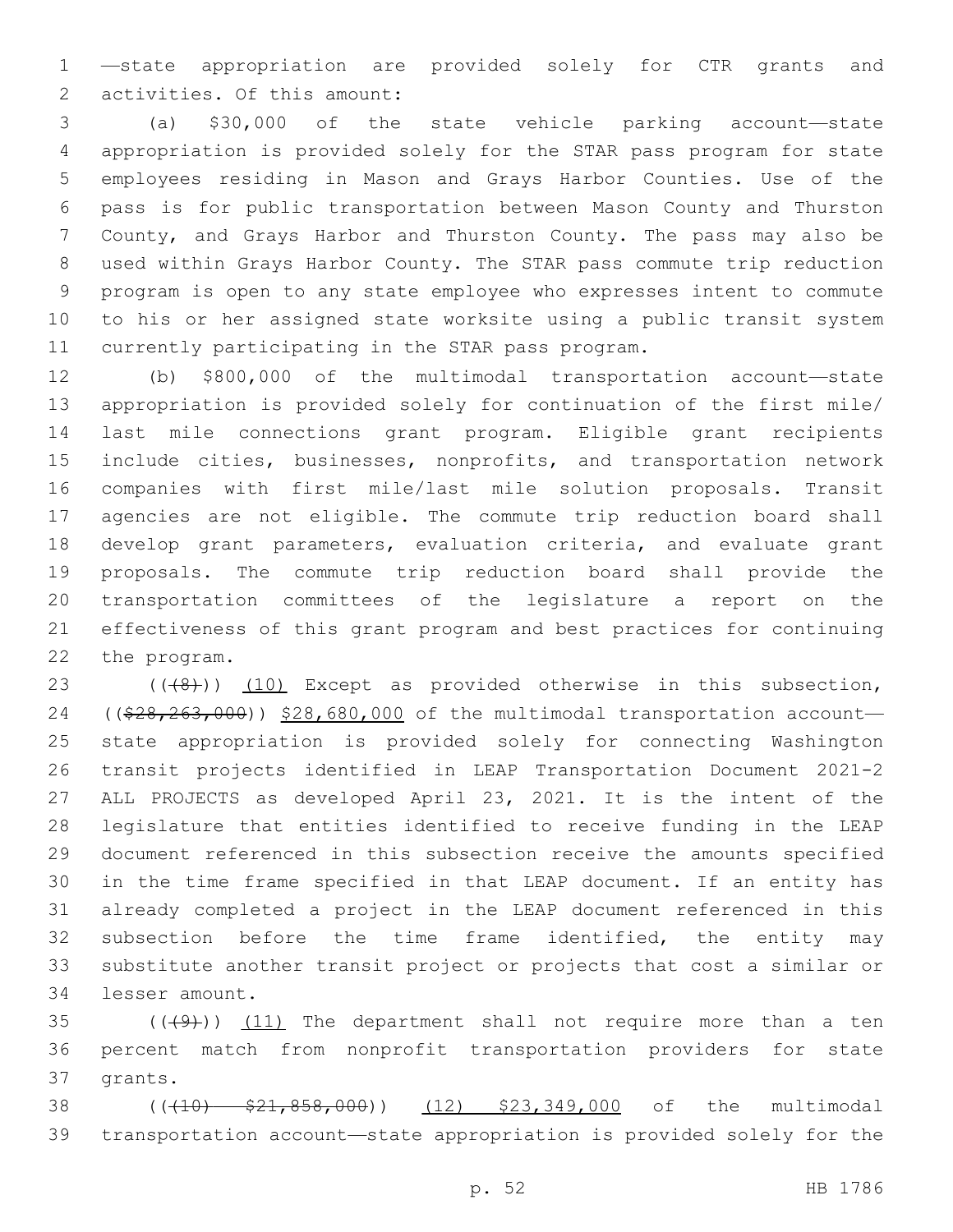green transportation capital grant program established in chapter 287, Laws of 2019 (advancing green transportation adoption).

 (13) \$30,000,000 of the carbon emissions reduction account—state appropriation is provided solely for expansion of the green transportation capital grant program. Expenditure of the amount provided in this subsection is contingent upon: (a) The availability of revenue deposited in the account for expenditure; and (b) 8 enactment of request legislation brought forth by the department of ecology, as required by RCW 70A.65.230. If such legislation is not enacted by April 1, 2023, the amount provided in this subsection shall lapse. At least 50 percent of the funds provided must be used in overburdened communities as defined by RCW 70A.02.010.

 $((+11))$  (14) \$555,000 of the multimodal transportation account- state appropriation is provided solely for an interagency transfer to the Washington State University extension energy program to establish and administer a technical assistance and education program for public agencies on the use of alternative fuel vehicles. The Washington State University extension energy program shall prepare a report regarding the utilization of the program and provide this report to the transportation committees of the legislature by 21 November 15, 2021.

 $(1, 1, 2)$  ( $(1, 1, 2)$ ) (15) The department must provide telework assistance to employers as part of its CTR activities. The objectives of telework assistance include improving transportation system performance, 25 supporting economic vitality, and increasing equity and access to 26 opportunity.

 $(1)$  ( $(13)$ )) (16) \$150,000 of the multimodal transportation account— state appropriation is provided solely for Intercity Transit for the 29 Dash shuttle program.

 (17) \$10,000,000 of the carbon emissions reduction account—state appropriation is provided solely for adding public transportation access during nontraditional working hours and weekends.

 (a) Funding can be used for: (i) Establishment or expansion of operating service hours during the evening and/or weekend hours; or (ii) purchase of vehicles required to provide the service. Grants should prioritize inclusion and target historically disadvantaged populations.

 (b) Expenditure of the amount provided in this subsection is contingent upon: (i) The availability of revenue deposited in the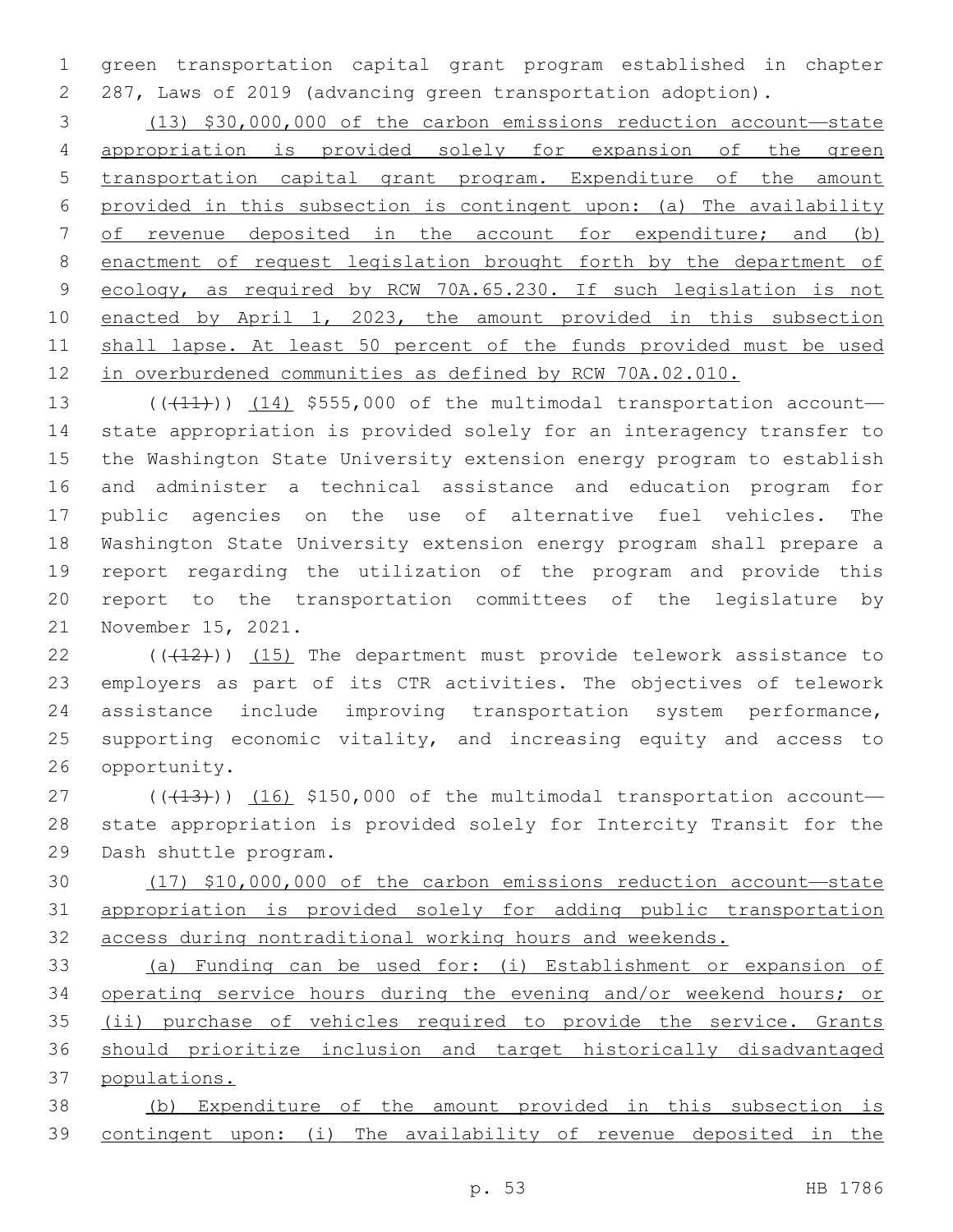account for expenditure; and (ii) enactment of request legislation brought forth by the department of ecology, as required by RCW 70A.65.230. If such legislation is not enacted by April 1, 2023, the amount provided in this subsection shall lapse. At least 50 percent of the funds provided must be used in overburdened communities as defined by RCW 70A.02.010. The department is encouraged to form an advisory committee and conduct the necessary planning and outreach to ensure grant funding supports inclusion and access for people with 9 special needs and the general public.

 **Sec. 222.** 2021 c 333 s 221 (uncodified) is amended to read as follows: 11

**FOR THE DEPARTMENT OF TRANSPORTATION—MARINE—PROGRAM X**

13 Puget Sound Ferry Operations Account-State

| 14 | Appropriation ( $(\frac{2416,614,000}{s})$              |               |
|----|---------------------------------------------------------|---------------|
| 15 |                                                         | \$463,893,000 |
| 16 | Puget Sound Ferry Operations Account-Federal            |               |
| 17 | Appropriation \$124,000,000                             |               |
| 18 | Puget Sound Ferry Operations Account-Private/Local      |               |
| 19 |                                                         |               |
| 20 | TOTAL APPROPRIATION. ( $(\frac{\$540, 735, 000}{\$})$ ) |               |
| 21 |                                                         | \$588,014,000 |

 The appropriations in this section are subject to the following 23 conditions and limitations:

 (1) The office of financial management budget instructions require agencies to recast enacted budgets into activities. The Washington state ferries shall include a greater level of detail in its 2021-2023 supplemental and 2023-2025 omnibus transportation appropriations act requests, as determined jointly by the office of financial management, the Washington state ferries, and the transportation committees of the legislature. This level of detail must include the administrative functions in the operating as well as capital programs. The data in the tables in the report must be 33 supplied in a digital file format.

 (2) For the 2021-2023 fiscal biennium, the department may enter into a distributor controlled fuel hedging program and other methods of hedging approved by the fuel hedging committee, which must include a representative of the department of enterprise services.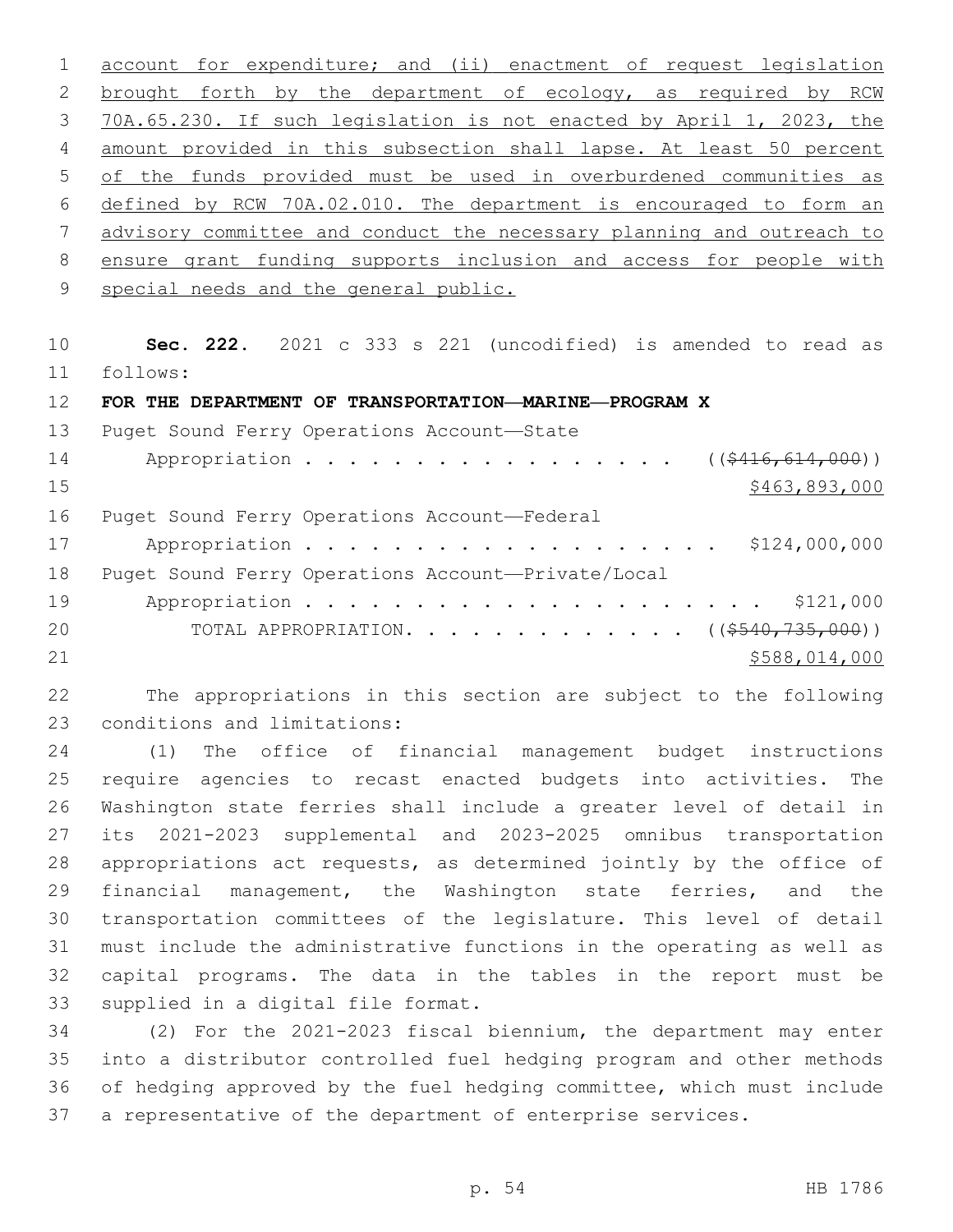(3) \$17,000,000 of the Puget Sound ferry operations account— 2 federal appropriation and  $($   $($   $\frac{53}{7}$ ,  $794$ ,  $000$ ) )  $\frac{558}{100}$ ,  $000$  of the Puget Sound ferry operations account—state appropriation are provided solely for auto ferry vessel operating fuel in the 2021-2023 fiscal biennium, which reflect cost savings from a reduced biodiesel fuel requirement and, therefore, is contingent upon the enactment of 7 section 703 ((of this act)), chapter 333, Laws of 2021. The amount provided in this subsection represents the fuel budget for the purposes of calculating any ferry fare fuel surcharge. The department shall review future use of alternative fuels and dual fuel 11 configurations, including hydrogen.

 (4) \$500,000 of the Puget Sound ferry operations account—state appropriation is provided solely for operating costs related to moving vessels for emergency capital repairs. Funds may only be spent 15 after approval by the office of financial management.

 (5) \$2,400,000 of the Puget Sound ferry operations account—state appropriation is provided solely for staffing and overtime expenses incurred by engine and deck crewmembers. The department must provide updated staffing cost estimates for fiscal years 2022 and 2023 with its annual budget submittal and updated estimates by January 1, 2022.

21 (6) ((\$688,000)) \$1,385,000 of the Puget Sound ferry operations account—state appropriation is provided solely for new employee training. The department must work to increase its outreach and recruitment of populations underrepresented in maritime careers and continue working to expand apprenticeship and internship programs, with an emphasis on programs that are shown to improve recruitment 27 for positions with the state ferry system.

 (7) The department must request reimbursement from the federal transit administration for the maximum amount of ferry operating expenses eligible for reimbursement under federal law.

 (8) \$1,978,000 of the Puget Sound ferry operations account—state appropriation is provided solely for restoration of service to reflect increased ridership, availability of crewing and available revenues. Expenditures may be made to resume service to Sidney, British Columbia, including any service to the San Juans; to provide Saturday service on the Fauntleroy-Vashon-Southworth route; and to resume late night service on other routes in the system.

38 (9) ((Within amounts provided in this section,))  $484,000$  of the Puget Sound ferry operations account—state is provided solely for the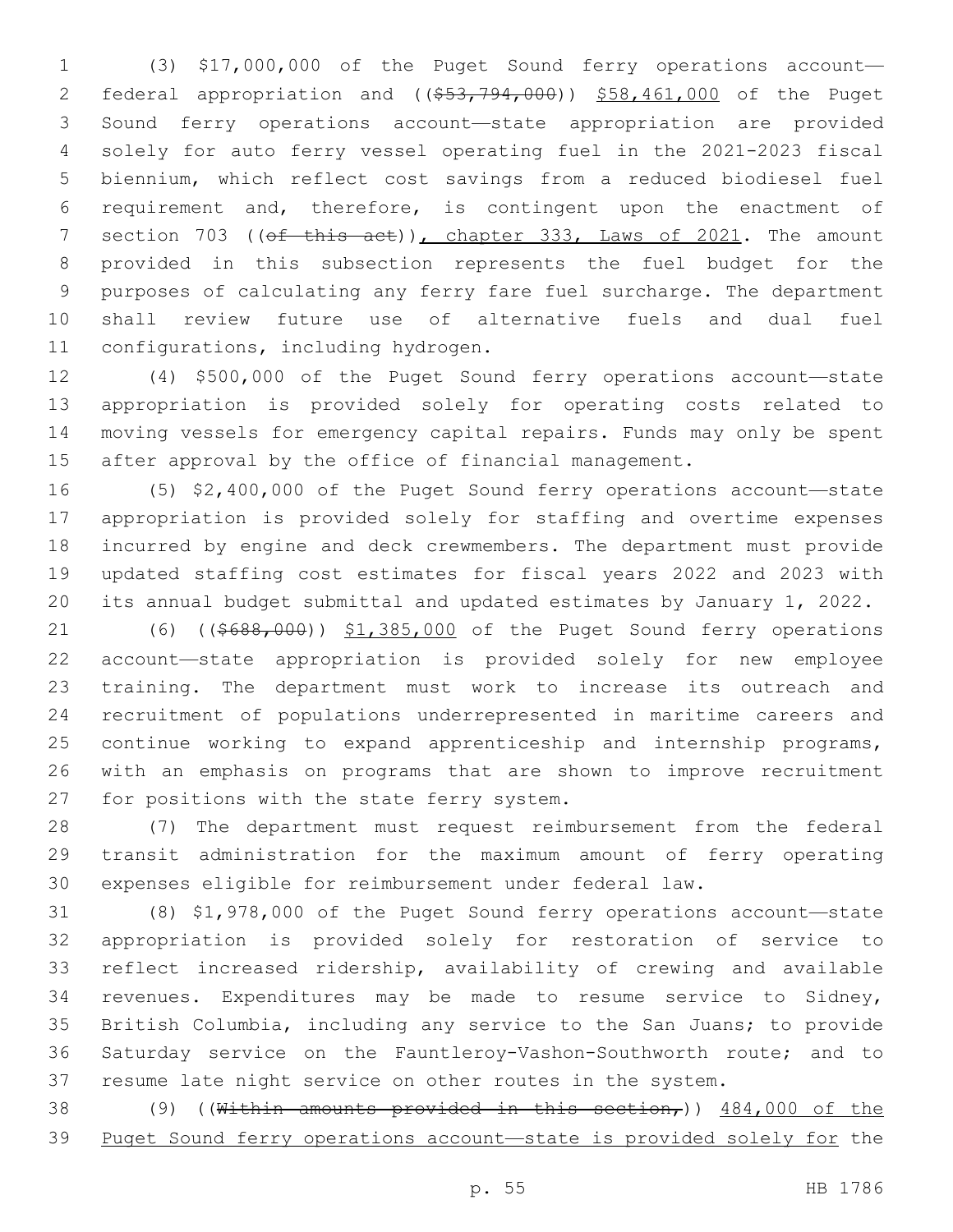1 department ((shall)) to contract with uniformed officers for additional traffic control assistance at the Kingston ferry terminal during peak ferry travel times, with a particular focus on Sundays and holiday weekends. Traffic control methods should include, but not be limited to, holding traffic on the shoulder at Lindvog Road until space opens for cars at the tollbooths and dock, and management of traffic on Highway 104 in order to ensure Kingston residents and business owners have access to businesses, roads, and driveways.

 (10) \$336,000 of the Puget Sound ferry operations account—state appropriation is provided solely for evacuation slide training.

 (11) \$336,000 of the Puget Sound ferry operations account—state appropriation is provided solely for fall restraint labor and 13 industries inspections.

 (12) \$735,000 of the Puget Sound ferry operations account—state appropriation is provided solely for familiarization for new 16 assignments of engine crew and terminal staff.

 (13) \$160,000 of the Puget Sound ferry operations account—state appropriation is provided solely for electronic navigation training.

 (14) \$8,766,000 of the Puget Sound ferry operations account—state appropriation is provided solely for Washington state ferries to:

 (a) Continuously recruit and hire deck, engine, and terminal 22 staff;

 (b) Contract with an external recruitment firm to increase 24 recruitment efforts both locally and nationally with an emphasis on attracting maritime workers from communities underrepresented in the 26 ferry system;

 (c) Enhance employee retention by standardizing on-call worker 28 schedules;

29 (d) Increase training and development opportunities for employees; and

 (e) Make improvements to hiring processes by establishing additional positions to support timely hiring of employees.

 **Sec. 223.** 2021 c 333 s 222 (uncodified) is amended to read as follows: 34

**FOR THE DEPARTMENT OF TRANSPORTATION—RAIL—PROGRAM Y—OPERATING**

36 Multimodal Transportation Account-State

37 Appropriation . . . . . . . . . . . . . . . . ((\$80,704,000)) 38 \$118,579,000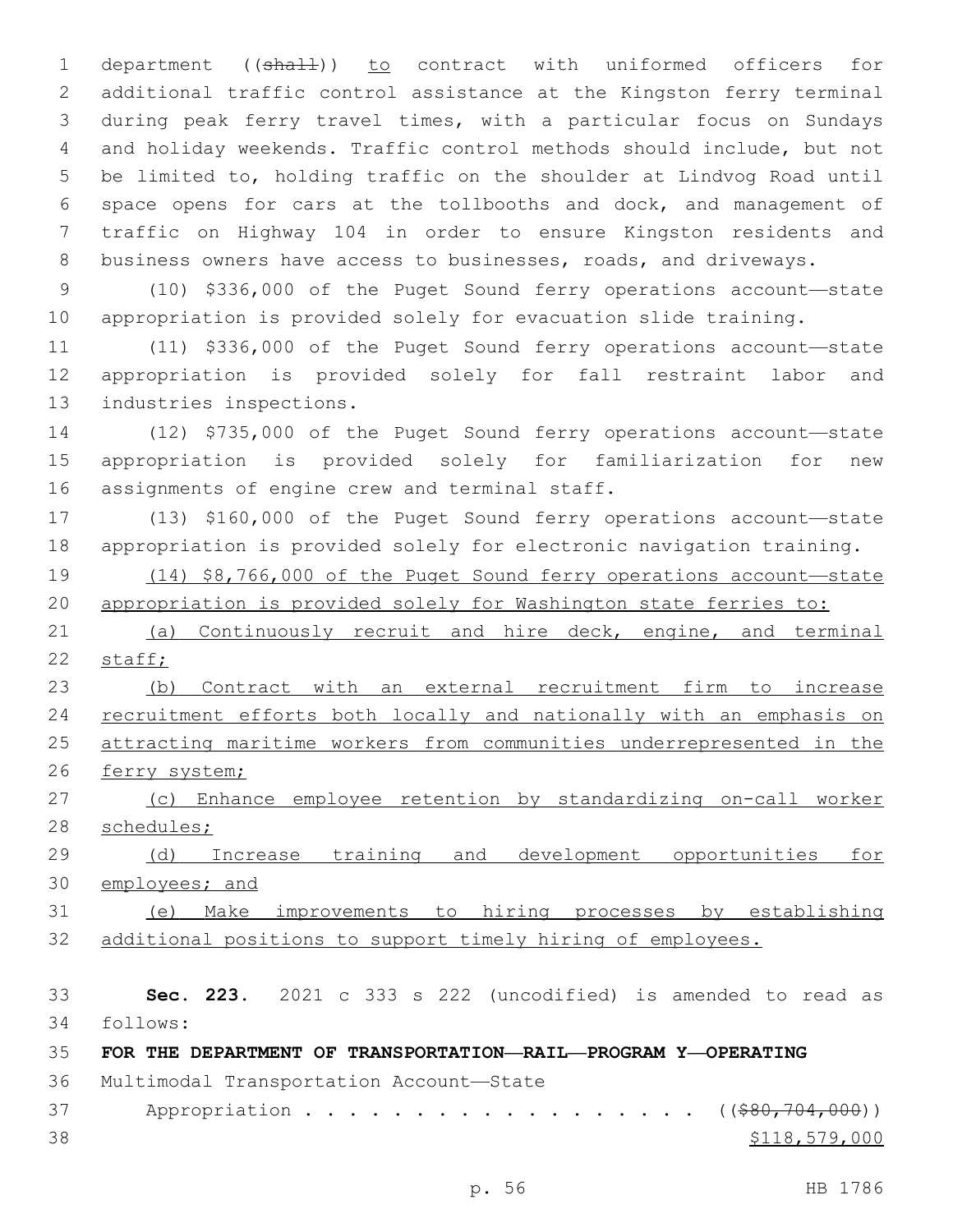|                | 1 Multimodal Transportation Account-Private/Local |
|----------------|---------------------------------------------------|
| $\overline{2}$ |                                                   |
| 3              | Multimodal Transportation Account-Federal         |
| $4\degree$     |                                                   |
| 5              | TOTAL APPROPRIATION. ( $(\frac{281}{250},000)$ )  |
| - 6            | \$119,125,000                                     |

 The appropriations in this section are subject to the following 8 conditions and limitations:

 (1) The department is directed to continue to pursue efforts to reduce costs, increase ridership, and review Amtrak Cascades fares and fare schedules. Within thirty days of each annual cost/revenue 12 reconciliation under the Amtrak service contract, the department shall report annual credits to the office of financial management and the legislative transportation committees. Annual credits from Amtrak to the department including, but not limited to, credits due to higher ridership, reduced level of service, and fare or fare schedule adjustments, must be used to offset corresponding amounts of the multimodal transportation account—state appropriation, which must be 19 placed in reserve.

 (2) Consistent with the ongoing planning and service improvement for the intercity passenger rail program, \$500,000 of the multimodal transportation account—state is provided solely for the Cascades service development plan. This funding is to be used to analyze current and future market conditions and to develop a structured assessment of service options and goals based on anticipated demand and the results of the state and federally required 2019 state rail plan, including identifying implementation alternatives to meet the future service goals for the Amtrak Cascades route. The work must be consistent with federal railroad administration guidance and direction on developing service development plans. It must also leverage the \$500,000 in federal funding appropriated for development of a service development plan and comply with the planning and grant award obligations of the consolidated rail infrastructure and safety improvements (CRISI) program. A status report must be provided to the transportation committees of the legislature by June 30, 2022.

 (3) \$150,000 of the multimodal transportation account—state appropriation is provided solely for evaluating options to pursue 38 rail banking of inactive state-owned rail corridors for use as trails. The department must develop a report and submit it to the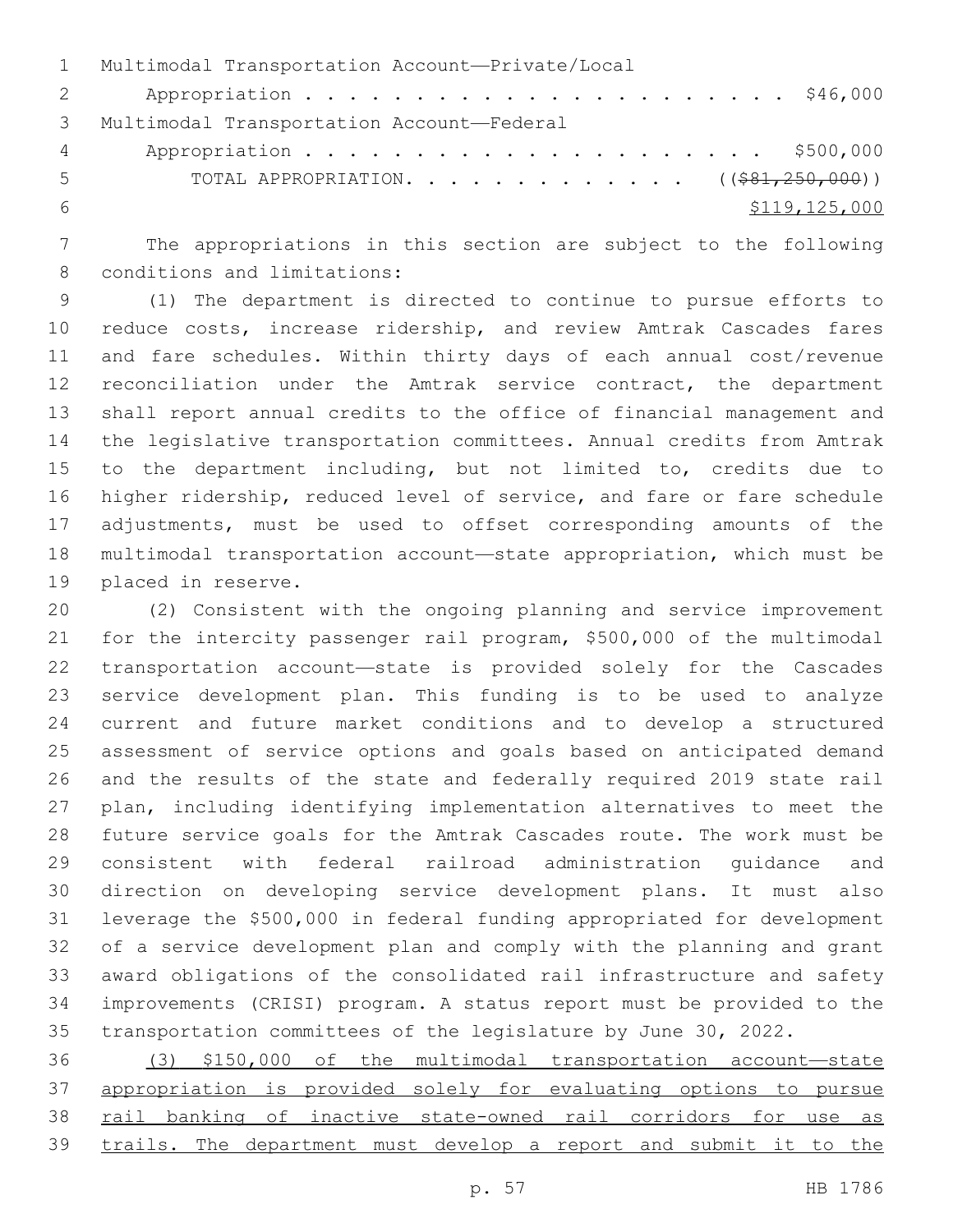| 1  | governor and transportation committees of the legislature by June 30, |
|----|-----------------------------------------------------------------------|
| 2  | 2023. The report must include:                                        |
| 3  | (a) An inventory of portions of the state-owned Palouse River and     |
| 4  | Coulee City railroad that may be eligible for rail banking, including |
| 5  | the current status of those portions;                                 |
| 6  | (b) The current costs and liabilities of the portions inventoried     |
| 7  | in (a) of this subsection if they are not railbanked;                 |
| 8  | (c) The costs and benefits of removing rails identified in (a) of     |
| 9  | this subsection for use in other parts of state-owned railway;        |
| 10 | (d) The estimated department costs and liabilities associated         |
| 11 | with rail banking;                                                    |
| 12 | (e) A preliminary cost estimate for trail development;                |
| 13 | (f) Identification of interested trail sponsors, including the        |
| 14 | known underlying ownership interests;                                 |
| 15 | (q) Identification of access rights of landowners to cross the        |
| 16 | right-of-way; and                                                     |
| 17 | (h) The surface transportation board process for abandonment and      |
| 18 | rail banking.                                                         |
| 19 | $(4)$ \$4,000,000 of the multimodal transportation account-state      |
| 20 | appropriation is provided solely for the continued coordination,      |
| 21 | engagement, and planning for a new ultra high-speed ground            |
| 22 | transportation corridor with participation from Washington, Oregon,   |
| 23 | and British Columbia. "Ultra high-speed" means a maximum testing      |
| 24 | speed of at least 250 miles per hour. These efforts are to support    |
| 25 | and advance activities and must abide by the memorandum of            |
| 26 | understanding signed by the governors of Washington and Oregon, and   |
| 27 | the premier of the province of British Columbia in November 2021.     |
| 28 | The department shall establish a policy committee with participation  |
| 29 | from Washington, Oregon, and British Columbia and coordinate the      |
| 30 | activities of the policy committee to include:                        |
| 31 | (a) Develop an organizational framework that facilitates input in     |
| 32 | decision making from all parties;                                     |
| 33 | (b) Develop a public engagement approach with a focus on equity,      |
| 34 | inclusion, and meaningful engagement with communities, businesses,    |
| 35 | federal, state, provincial, and local governments including           |
| 36 | indigenous communities;                                               |
| 37 | (c) Develop and lead a collaborative approach to prepare and          |
| 38 | apply for potential future federal, state, and provincial funding     |
| 39 | opportunities, including development of strategies for incorporating  |
| 40 | private sector participation;                                         |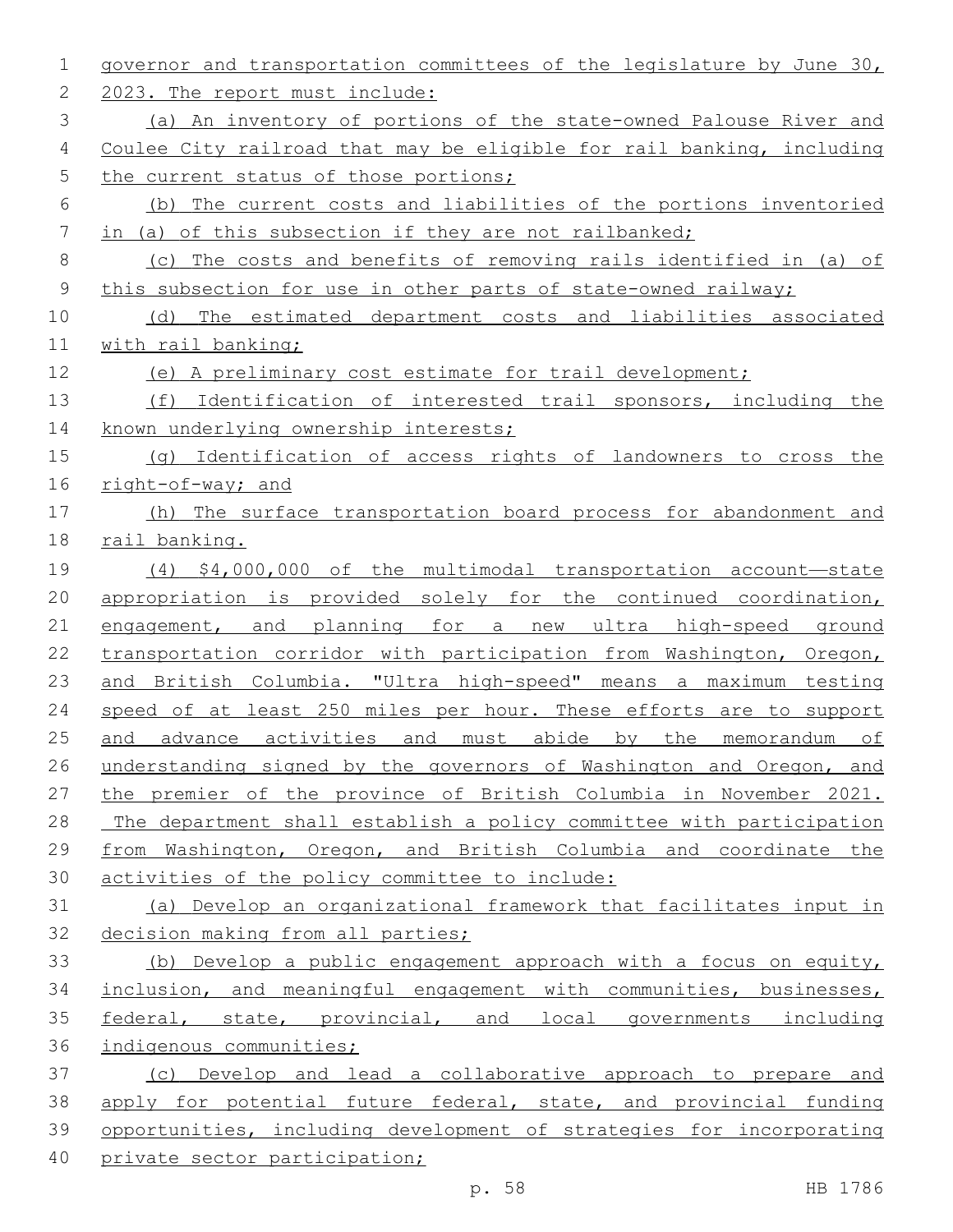(d) Begin work on scenario analysis addressing advanced 2 transportation technologies, land use and growth assumptions; and an agreed to and defined corridor vision statement; and

 (e) Develop a recommendation on the structure and membership of a formal coordinating entity that will be responsible for advancing the project through the project initiation stage to project development and pursue establishment of the coordinating entity.

 By June 30, 2023, the department shall provide to the governor and the transportation committees of the legislature an update on the work conducted by the policy committee and progress on establishing a 11 coordinating entity. The report must also include current activities 12 and results relating to stakeholder engagement, planning, and any 13 federal funding application. As applicable, the assessment should also be sent to the executive and legislative branches of government in Oregon state and appropriate government bodies in the province of British Columbia.

 (5) \$50,000,000 of the multimodal transportation account—state appropriation is provided solely for state match contributions to support the department's application for pending federal grant opportunities. These funds are to remain in unallotted status and are available only upon receipt of federal funds.

 **Sec. 224.** 2021 c 333 s 223 (uncodified) is amended to read as follows: 23 **FOR THE DEPARTMENT OF TRANSPORTATION—LOCAL PROGRAMS—PROGRAM Z— OPERATING** 26 Motor Vehicle Account—State Appropriation . . . . . ((\$11,954,000)) \$12,651,000 28 Motor Vehicle Account—Federal Appropriation . . . . . . \$2,567,000 29 Multimodal Transportation Account-State Appropriation. . . . \$250,000

 Multiuse Roadway Safety Account—State Appropriation . . . . \$900,000 31 TOTAL APPROPRIATION. . . . . . . . . . . . . ((\$15,421,000)) \$16,368,000

 The appropriations in this section are subject to the following 34 conditions and limitations:

 (1) The entire multiuse roadway safety account—state appropriation is provided solely for grants under RCW 46.09.540, 37 subject to the following limitations: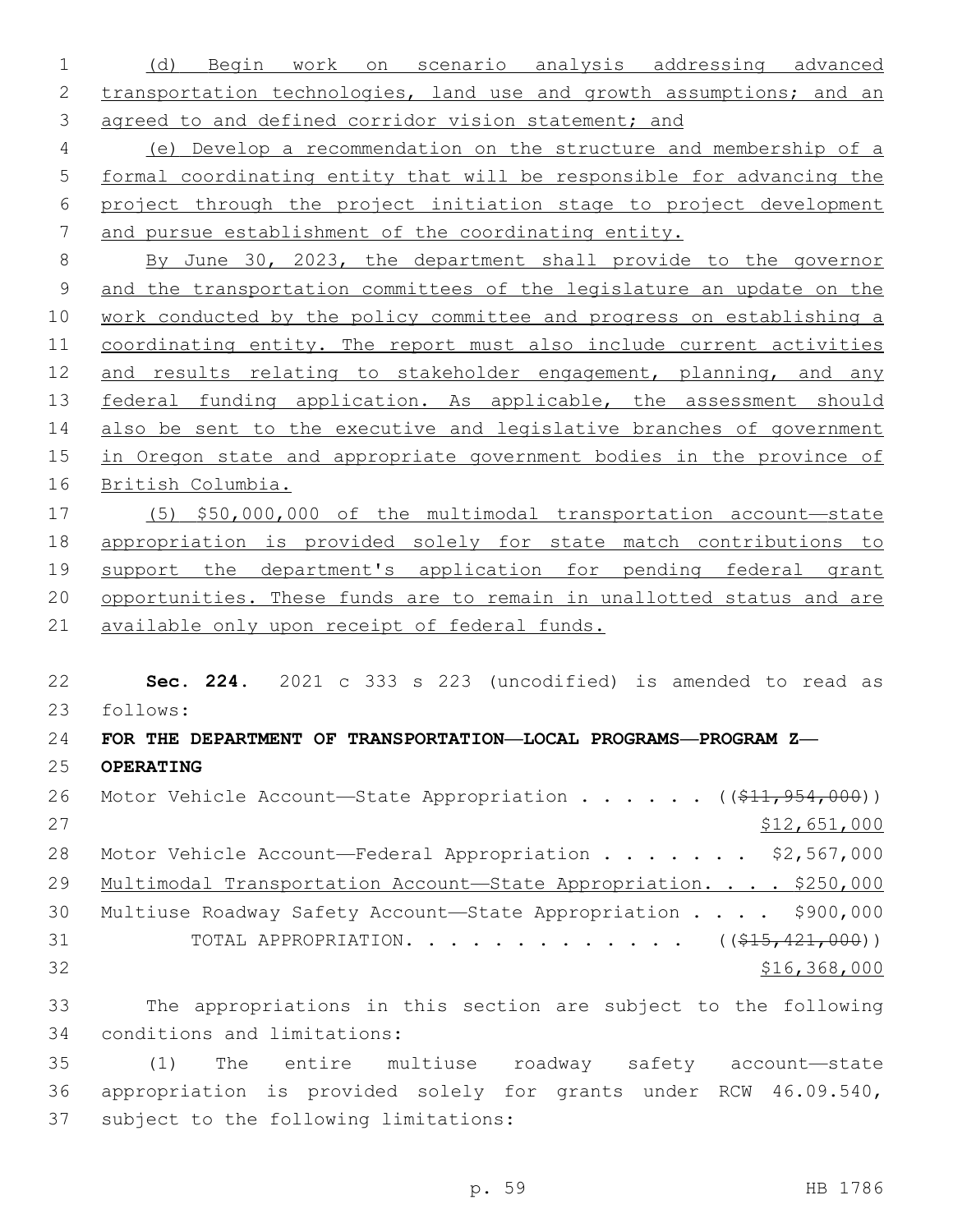(a) Twenty-five percent of the amounts provided are reserved for counties that each have a population of fifteen thousand persons or 3 less; and

 (b)(i) Seventy-five percent of the amounts provided are reserved for counties that each have a population exceeding fifteen thousand 6 persons; and

 (ii) No county that receives a grant or grants under (a) of this subsection may receive more than sixty thousand dollars in total 9 qrants.

 (2) \$1,023,000 of the motor vehicle account—state appropriation is provided solely for the department, from amounts set aside out of statewide fuel taxes distributed to counties according to RCW 46.68.120(3), to contract with the Washington state association of 14 counties to:

 (a) In coordination with stakeholders, identify county-owned fish passage barriers, and assess which barriers share the same stream 17 system as state-owned fish passage barriers;

 (b) Streamline and update the county road administration board's data dashboard, county reporting systems, and program management software to provide a more detailed, more transparent, and user- friendly platform for data management, reporting, and research by the 22 public and other interested parties; and

 (c) Conduct a study of the use of county road right-of-way as a potential source of revenue for county road operating and maintenance needs with recommendations on their feasibility statewide.

26 (3)(a) ((By October 1, 2021, the department must report)) \$200,000 of the motor vehicle account—state appropriation is provided solely for the department to complete and submit a report to the 29 office of financial management and the transportation committees by 30 October 31, 2022, with recommendations regarding:

 (i) Modifications to the agreement with Wahkiakum county regarding future state reimbursement for the Wahkiakum ferry 33 operating and maintenance deficit; and

 (ii) Cost-sharing models for operating and maintenance costs, which recognize the benefit of the ferry route to both Washington and 36 Oregon.

 (b) The reimbursement recommendations must reflect a mutual agreement with Wahkiakum county, which considers future county ferry operating loss projections. The report may address the importance of the ferry route to the state highway system and whether there is a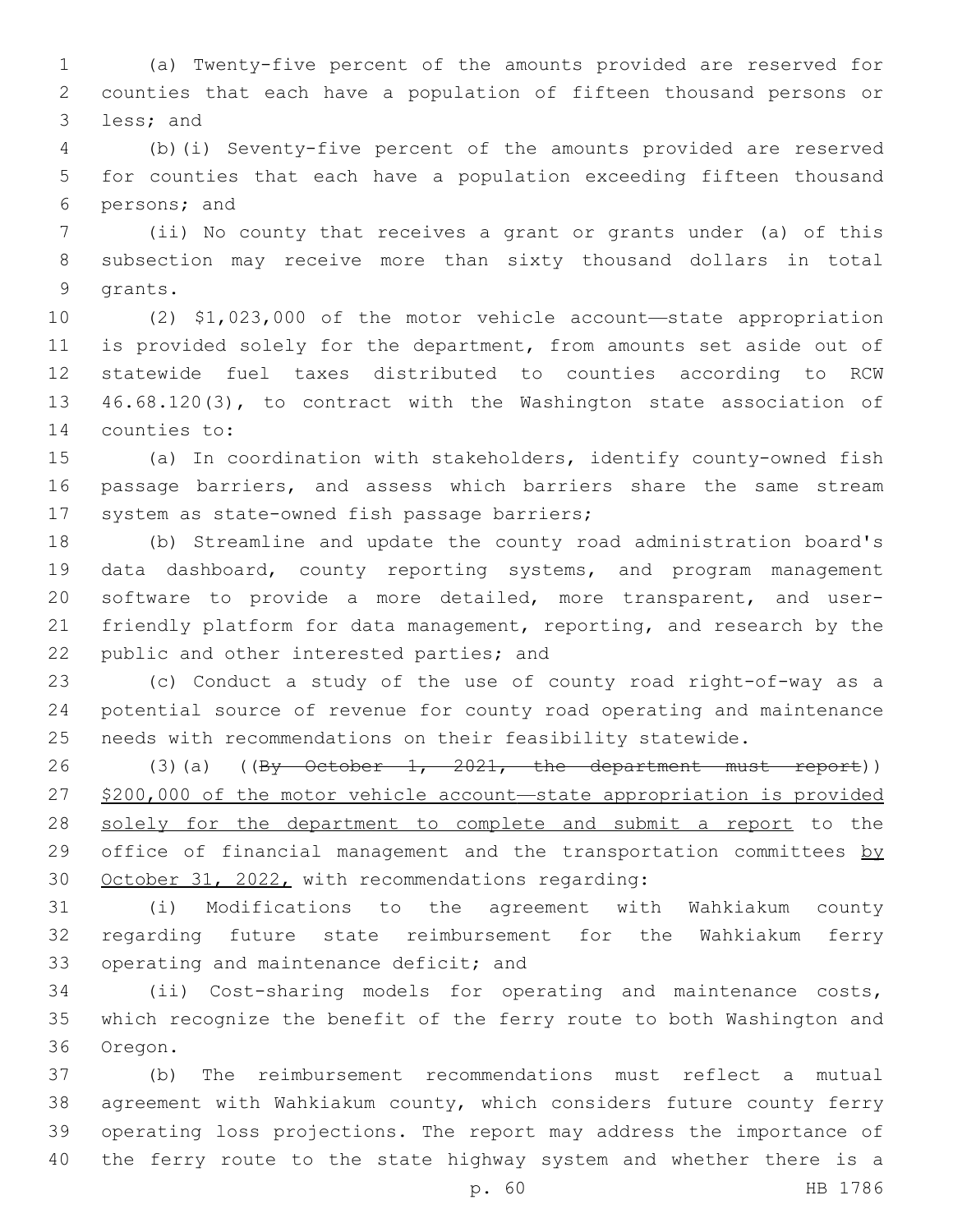1 need for an increased role for the state department of transportation 2 in the finance or operation of the ferry route.

## 3 **TRANSPORTATION AGENCIES—CAPITAL**

4 **Sec. 301.** 2021 c 333 s 301 (uncodified) is amended to read as follows: 5 6 **FOR THE FREIGHT MOBILITY STRATEGIC INVESTMENT BOARD** 7 Freight Mobility Investment Account-State 8 Appropriation . . . . . . . . . . . . . . . . . (  $(\frac{16}{16}, \frac{577}{1000})$  ) 9  $$17,769,000$ 10 Freight Mobility Multimodal Account-State 11 Appropriation. . . . . . . . . . . . . . . . . (  $(*15, 195, 000)$  )  $12$  \$16,140,000 13 TOTAL APPROPRIATION. . . . . . . . . . . . . ((\$31,772,000)) 14 \$33,909,000

15 The appropriations in this section are subject to the following 16 conditions and limitations:

17 (1) Except as otherwise provided in this section, the entire 18 appropriations in this section are provided solely for the projects 19 by amount, as listed in the ((LEAP Transportation Document 2021-2 ALL 20 PROJECTS as developed April  $23<sub>r</sub>$ )) OFM Transportation Document 2022-2 21 as developed December 16, 2021, Freight Mobility Strategic Investment Board (FMSIB).22

23 (2) Until directed by the legislature, the board may not initiate 24 a new call for projects.

 (3) It is the intent of the legislature to continue to make strategic investments in a statewide freight mobility transportation system with the help of the freight mobility strategic investment board, including projects that mitigate the impact of freight movement on local communities. To that end, and in coordination with WSDOT as it updates its federally-compliant freight plan, the board is directed to identify the highest priority freight investments for 32 the state, across freight modes, state and local jurisdictions, and regions of the state. By December 1, 2021, the board must submit a preliminary report providing a status update on the process and methodology for identifying and prioritizing investments. By December 1, 2022, the board must submit a prioritized list of freight investments that are geographically balanced across the state and can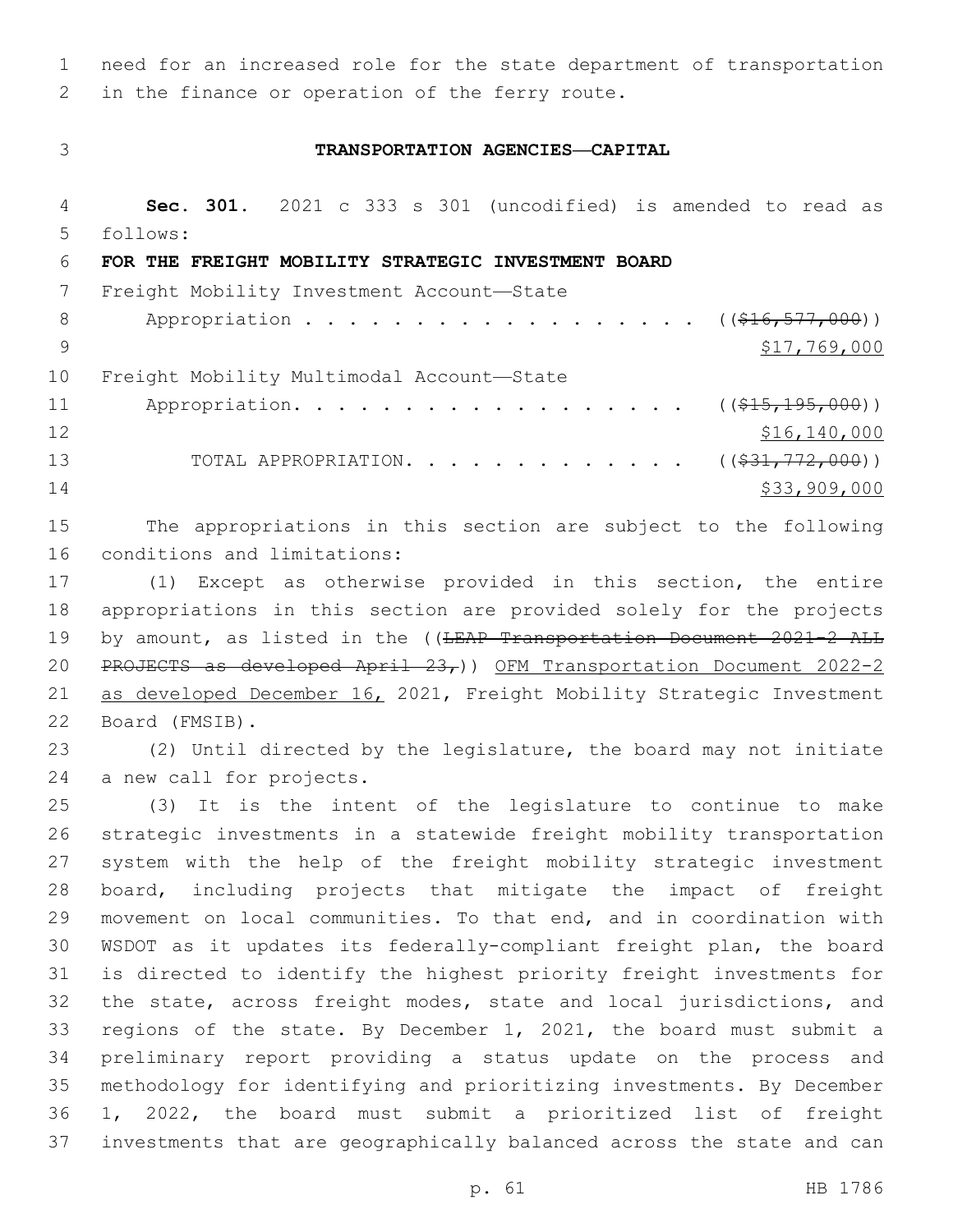proceed to construction in a timely manner. The prioritized freight project list for the state portion of national highway freight program funds must first address shortfalls in funding for connecting 4 Washington act projects.

 (4)(a) For the 2021-2023 project appropriations, unless otherwise provided in this act, the director of the office of financial management may authorize a transfer of appropriation authority between projects managed by the freight mobility strategic investment board in order for the board to manage project spending and support the efficient and timely delivery of all projects in the program. The office of financial management may authorize a transfer of appropriation authority between projects under the following 13 conditions and limitations:

 (i) Transfers from a project may not be made as a result of the reduction of the scope of a project or be made to support increases 16 in the scope of a project;

 (ii) Each transfer between projects may only occur if the director of the office of financial management finds that any resulting change will not hinder the completion of the projects on 20 the ((LEAP Transportation Document 2021-2 ALL PROJECT list)) OFM 21 Transportation Document 2022-1;

 (iii) Transfers between projects may be made by the board without 23 the formal written approval provided under this subsection (3)(a), provided that the transfer amount does not exceed \$250,000 or 10 25 percent of the total project, whichever is less. These transfers must be reported to the director of the office of financial management and the chairs of the house of representatives and senate transportation 28 committees; and

 (iv) Except for transfers made under (a)(iii) of this subsection, 30 transfers may only be made in fiscal year 2023.

 (b) At the time the board submits a request to transfer funds under this section, a copy of the request must be submitted to the chairs and ranking members of the transportation committees of the 34 legislature.

 (c) Before approval, the office of financial management shall work with legislative staff of the house of representatives and senate transportation committees to review the requested transfers in a timely manner and consider any concerns raised by the chairs and 39 ranking members of the transportation committees.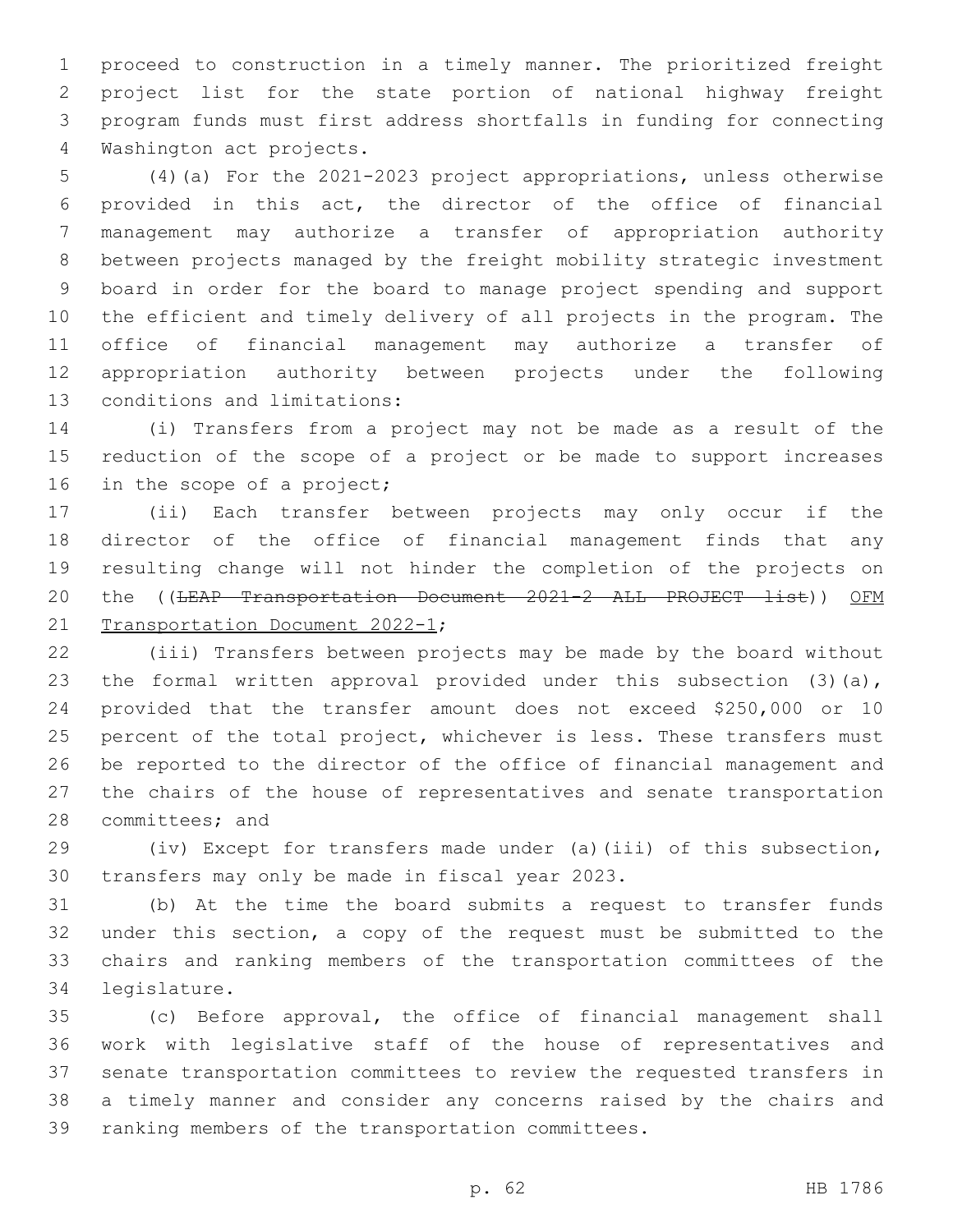(d) No fewer than 10 days after the receipt of a project transfer request, the director of the office of financial management must provide written notification to the board of any decision regarding project transfers, with copies submitted to the transportation 5 committees of the legislature.

 **Sec. 302.** 2021 c 333 s 302 (uncodified) is amended to read as follows: 7

## **FOR THE WASHINGTON STATE PATROL**

9 State Patrol Highway Account—State Appropriation . . . ((\$4,196,000))  $\frac{10}{74,803,000}$ 

 The appropriation in this section is subject to the following 12 conditions and limitations:

 (1) \$695,000 of the state patrol highway account—state appropriation is provided solely for roof replacement.

15 (2) ((\$3,501,000)) \$4,108,000 of the state patrol highway account —state appropriation is provided solely for the following projects:

- 17 (a) \$250,000 for emergency repairs;
- (b) \$350,000 for fuel tank decommissioning;18
- (c) \$750,000 for generator and electrical replacement;
- (d) \$195,000 for the exterior envelope of the Yakima office;
- 21 (e) \$466,000 for equipment shelters;
- 22 (f) \$650,000 for the weatherization projects;
- (g) \$200,000 for roof replacements reappropriation; and

 (h) \$640,000 for water and fire suppression systems reappropriation and \$607,000 for additional water and fire 26 suppression systems.

 (3) The Washington state patrol may transfer funds between projects specified in this subsection to address cash flow requirements. If a project specified in this subsection is completed for less than the amount provided, the remainder may be transferred to another project specified in this subsection not to exceed the 32 total appropriation provided in this subsection.

 **Sec. 303.** 2021 c 333 s 303 (uncodified) is amended to read as follows: 34

## **FOR THE COUNTY ROAD ADMINISTRATION BOARD**

 Rural Arterial Trust Account—State Appropriation . . . . \$55,028,000 37 Motor Vehicle Account—State Appropriation . . . . . . . \$1,456,000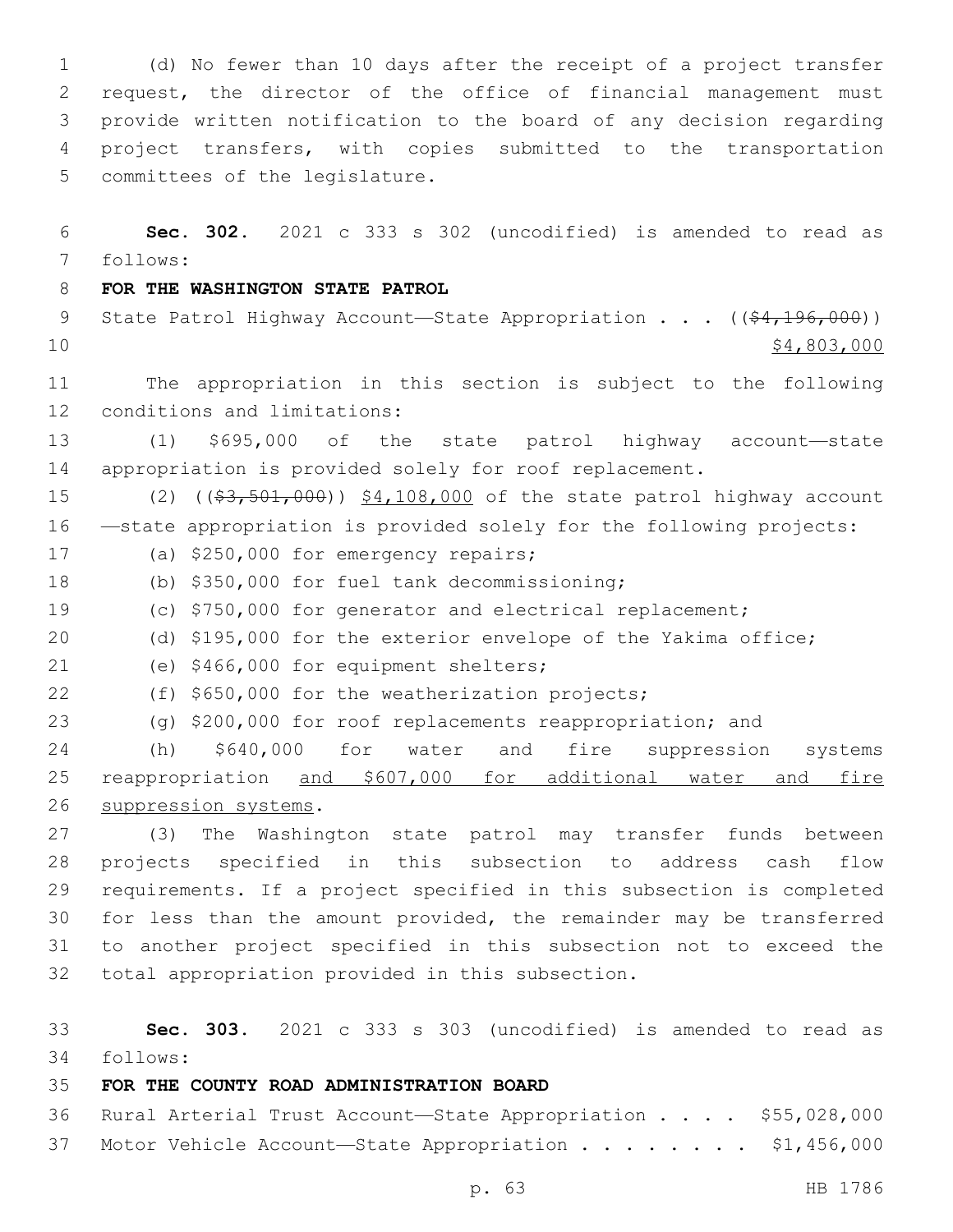1 County Arterial Preservation Account-State 2 Appropriation . . . . . . . . . . . . . . . . . (  $(\frac{237}{1379}000)$  ) 3 \$44,653,000 4 TOTAL APPROPRIATION. . . . . . . . . . . . . ((\$93,863,000)) 5 \$101,137,000 6 **Sec. 304.** 2021 c 333 s 305 (uncodified) is amended to read as follows: 7 8 **FOR THE DEPARTMENT OF TRANSPORTATION—FACILITIES—PROGRAM D—** 9 **(DEPARTMENT OF TRANSPORTATION-ONLY PROJECTS)—CAPITAL** 10 Motor Vehicle Account—State Appropriation . . . . . ((\$10,852,000))  $11$  \$17,526,000 12 Connecting Washington Account—State Appropriation . . ((\$3,289,000))  $13$  \$3,667,000 14 TOTAL APPROPRIATION. . . . . . . . . . . . ((\$14,141,000))  $\frac{15}{21,193,000}$ 16 The appropriations in this section are subject to the following 17 conditions and limitations: 18 (1) ((\$3,289,000)) \$3,667,000 of the connecting Washington 19 account—state appropriation is provided solely for a new Olympic 20 region maintenance and administration facility to be located on the 21 department-owned site at the intersection of Marvin Road and 32nd 22 Avenue in Lacey, Washington. 23 (2)(a) \$4,325,000 of the motor vehicle account—state 24 appropriation is provided solely for payments of a financing contract 25 issued pursuant to chapter 39.94 RCW for the department facility 26 located at 15700 Dayton Ave N in Shoreline. 27 (b) Payments from the department of ecology pursuant to the 28 agreement with the department to pay a share of the financing 29 contract in (a) of this subsection must be deposited into the motor 30 vehicle account. 31 **Sec. 305.** 2021 c 333 s 306 (uncodified) is amended to read as follows: 32 33 **FOR THE DEPARTMENT OF TRANSPORTATION—IMPROVEMENTS—PROGRAM I** 34 Transportation 2003 Account (Nickel Account)—State 35 Appropriation . . . . . . . . . . . . . . . . . (  $(*149,000)$  )  $36$   $\frac{$482,000}{9}$ 37 Transportation Partnership Account—State

p. 64 HB 1786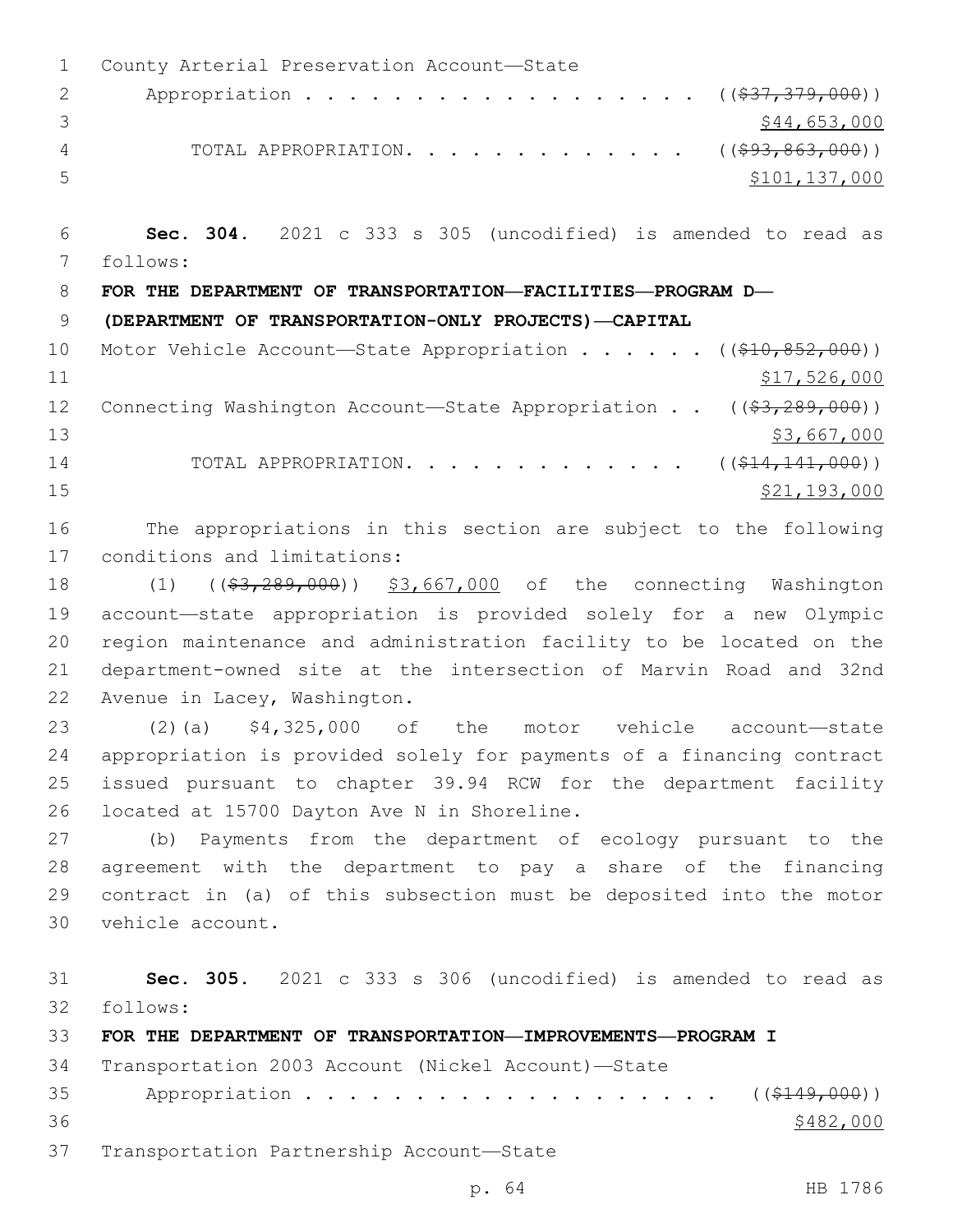1 Appropriation . . . . . . . . . . . . . . . (  $(\frac{2119.053.000}{s})$ 2  $\frac{$232,568,000}{2}$ 3 Motor Vehicle Account—State Appropriation . . . . . ((\$89,717,000)) 4 \$110,394,000 5 Motor Vehicle Account—Federal Appropriation . . . . ((\$388,903,000))  $6$   $$395,906,000$ 7 Coronavirus State Fiscal Recovery Fund-Federal 8 Appropriation. . . . . . . . . . . . . . . . . . \$400,000,000 9 Motor Vehicle Account—Private/Local Appropriation . . ((\$48,628,000))  $10 \hspace{2.5cm}$  \$65,921,000 11 Connecting Washington Account-State 12 Appropriation . . . . . . . . . . . . . . . ( $(\frac{2}{2}, \frac{881}{0.33}, 000)$ )  $\frac{13}{2}$   $\frac{13}{2}$   $\frac{22}{000}$ 14 Special Category C Account—State Appropriation . . . ((\$105,363,000)) 15 \$80,176,000 16 Multimodal Transportation Account-State 17 Appropriation . . . . . . . . . . . . . . . . (  $(\frac{10}{784}, \frac{784}{100})$  ) 18 \$10,792,000 19 Multimodal Transportation Account—Federal 20 Appropriation. . . . . . . . . . . . . . . . . . . . . \$7,200,000 21 State Route Number 520 Corridor 22 Account-State Appropriation. . . . . . . . . . ((\$15,940,000)) 23 \$215,940,000 24 Interstate 405 and State Route Number 167 Express 25 Toll Lanes Account-State Appropriation. . . . . ((\$30,308,000)) 26 \$217,282,000 27 Puget Sound Gateway Facility—State Appropriation. . . . . \$8,400,000 28 TOTAL APPROPRIATION. . . . . . . . . . . ((\$4,089,878,000))  $29$   $53,778,438,000$ 30 The appropriations in this section are subject to the following 31 conditions and limitations: 32 (1) Except as provided otherwise in this section, the entire 33 connecting Washington account—state appropriation and the entire 34 transportation partnership account—state appropriation are provided 35 solely for the projects and activities as listed by fund, project, 36 and amount in ((LEAP Transportation Document 2021-1 as developed

37 April 23,)) OFM Transportation Document 2022-1 as developed December 38 16, 2021, Program - Highway Improvements Program (I). However, 39 limited transfers of specific line-item project appropriations may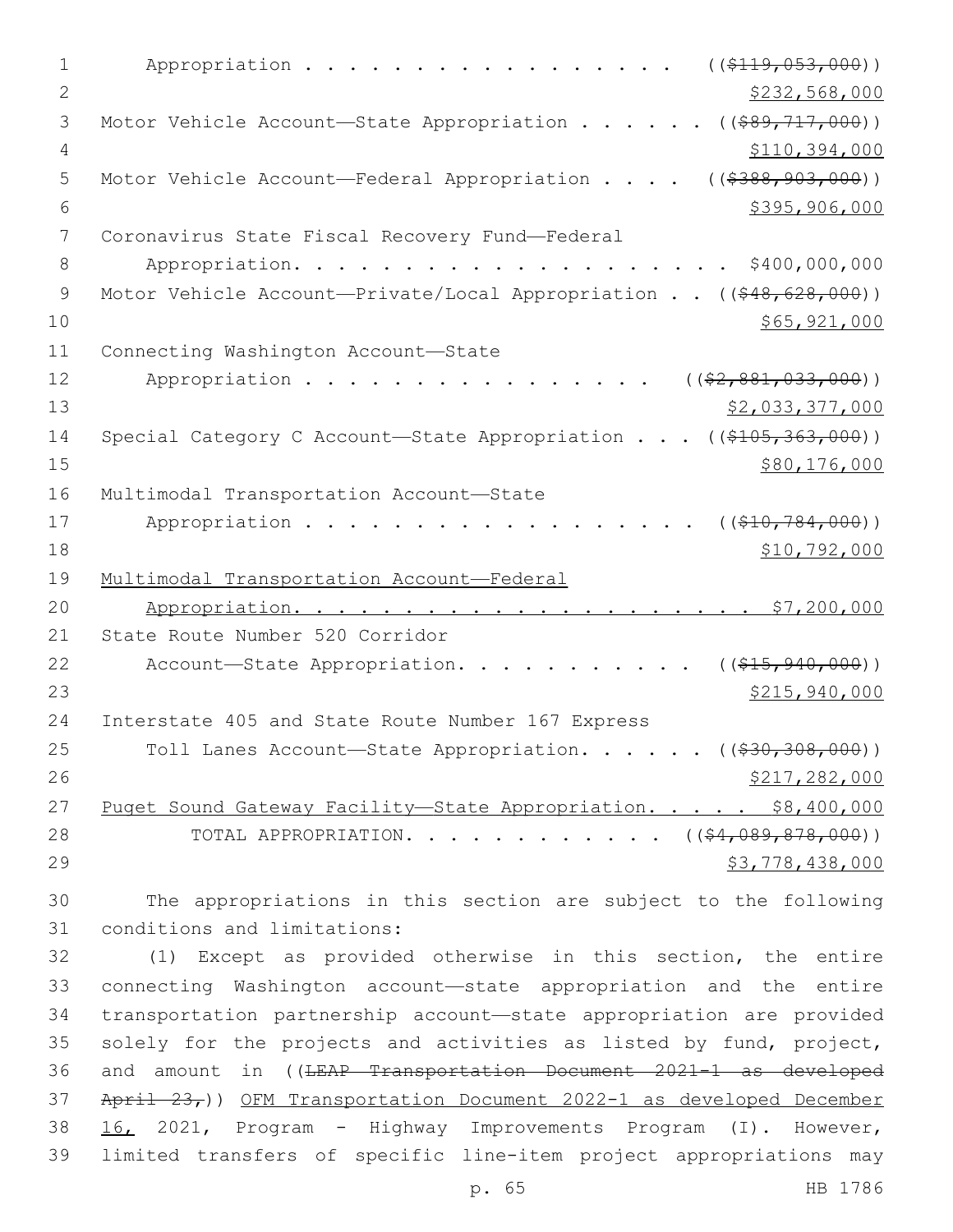1 occur between projects for those amounts listed subject to the 2 conditions and limitations in section 601 ((of this act)), chapter 3 333, Laws of 2021.

 (2) Except as provided otherwise in this section, the entire motor vehicle account—state appropriation and motor vehicle account— federal appropriation are provided solely for the projects and 7 activities listed in ((<del>LEAP Transportation Document 2021-2 ALL</del> 8 PROJECTS as developed April 23,)) OFM Transportation Document 2022-1 9 as developed December 16, 2021, Program - Highway Improvements Program (I). Any federal funds gained through efficiencies, adjustments to the federal funds forecast, or the federal funds redistribution process must then be applied to highway and bridge preservation activities or fish passage barrier corrections 14 (0BI4001).

 (3) Within the motor vehicle account—state appropriation, connecting Washington account—state appropriation and motor vehicle account—federal appropriation, the department may transfer funds between programs I and P, except for funds that are otherwise 19 restricted in this act. Ten days prior to any transfer, the department must submit its request to the office of financial management and the transportation committees of the legislature and consider any concerns raised. The department shall submit a report on fiscal year funds transferred in the prior fiscal year using this 24 subsection as part of the department's annual budget submittal. This 25 transfer authority allows the department to most efficiently manage 26 the appropriation capacity between the I and P programs consistent with the 601 process.

28 (4) The connecting Washington account—state appropriation 29 includes up to ((\$2,230,636,000)) \$1,067,781,000 in proceeds from the 30 sale of bonds authorized in RCW 47.10.889.

31 (5) The special category C account—state appropriation includes 32 up to ((\$82,475,000)) \$53,843,000 in proceeds from the sale of bonds 33 authorized in RCW 47.10.812.

34 (6) The transportation partnership account—state appropriation 35 includes up to  $($   $(*28, 411, 000)$   $*174, 151, 000$  in proceeds from the sale 36 of bonds authorized in RCW 47.10.873.

37 (7) ((\$60,450,000)) \$161,792,000 of the transportation 38 partnership account—state appropriation, ((\$2,258,000)) \$3,882,000 of 39 the motor vehicle account—private/local appropriation, \$9,000,000 of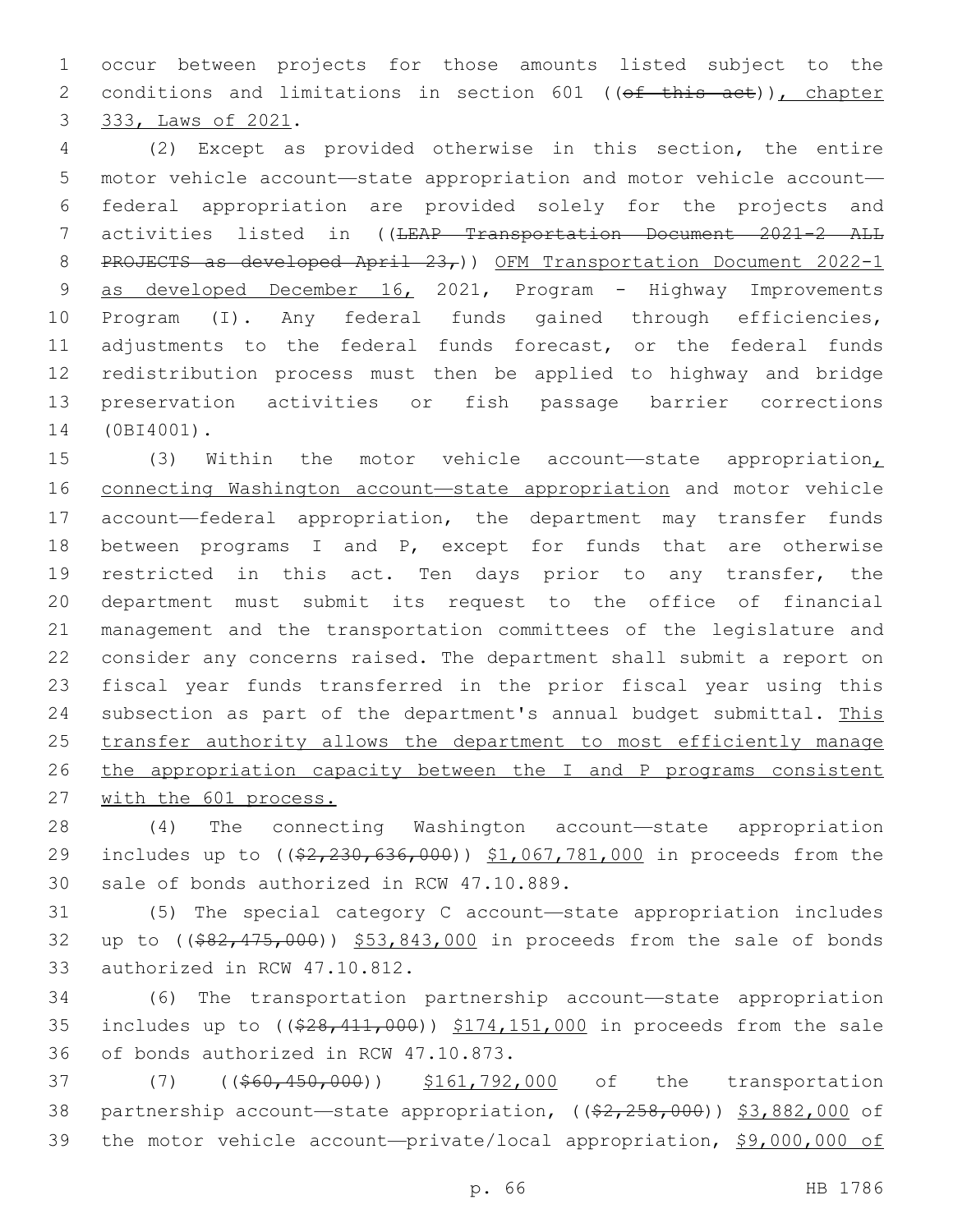1 the motor vehicle account—state appropriation, \$1,000 of the transportation 2003 account (nickel account)—state appropriation, and ((\$984,000)) \$985,000 of the multimodal transportation account—state 4 appropriation( $(\tau)$ ) are provided solely for the SR 99/Alaskan Way Viaduct Replacement project (809936Z). It is the intent of the legislature that any legal damages paid to the state as a result of a lawsuit related to contractual provisions for construction and delivery of the Alaskan Way viaduct replacement project be used to repay project cost increases paid from the transportation partnership 10 account—state funds and motor vehicle account—state funds.

11 (8) ((\$193,699,000)) \$204,457,000 of the connecting Washington 12 account-state appropriation and \$488,000 of the motor vehicle account 13 - private/local appropriation is provided solely for the US 395 North 14 Spokane Corridor project (M00800R).

15 (9)(a) ((\$14,827,000)) \$32,369,000 of the Interstate 405 and state route number 167 express toll lanes account—state appropriation is provided solely for the I-405/SR 522 to I-5 Capacity Improvements project (L2000234) for activities related to adding capacity on Interstate 405 between state route number 522 and Interstate 5, with the goals of increasing vehicle throughput and aligning project completion with the implementation of bus rapid transit in the 22 vicinity of the project.

 (b) The department may advance the I-405/SR 522 to I-5 Capacity Improvements project (L2000234) and construct the project earlier 25 than is scheduled in the  $((\text{LEAP}))$  OFM transportation document referenced in subsection (2) of this section if additional funding is identified and submitted through the existing unanticipated receipts process by September 1, 2021. The department and the state treasurer shall pursue alternatives to toll revenue funding including but not limited to federal loan and grant programs. The department shall explore phasing and modifying the project to attempt to align project completion with the anticipated deployment of bus rapid transit on the corridor in the 2023-2025 biennium. The department shall report back to the transportation committees of the legislature on this work 35 by September 15, 2021.

 (c) If Z-0416/22 (sales tax deferral) is not enacted by June 30, 2022, the amounts provided in this subsection shall lapse.

38 (10)(a) ((\$492,349,000)) \$200,467,000 of the connecting 39 Washington account—state appropriation ((and \$355,000)), \$1,021,000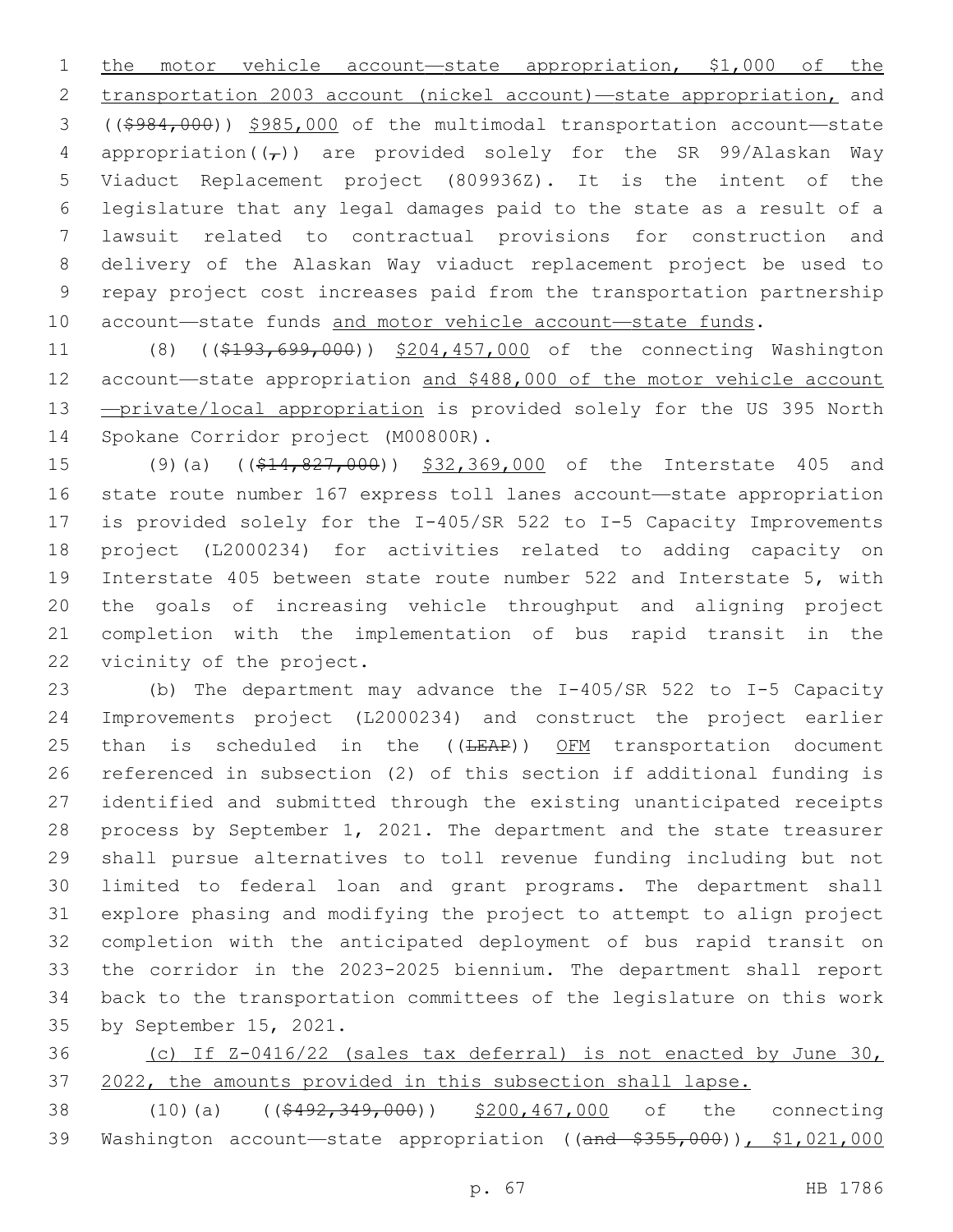of the motor vehicle account—private/local appropriation, and \$200,000,000 of the state route number 520 corridor account—state appropriation are provided solely for the SR 520 Seattle Corridor Improvements - West End project (M00400R).4

 (b) Upon completion of the Montlake Phase of the West End project (current anticipated contract completion of 2023), the department shall sell that portion of the property not used for permanent transportation improvements and initiate a process to convey that 9 surplus property to a subsequent owner.

10 (11) ((\$382,880,000)) \$381,296,000 of the connecting Washington account—state appropriation, \$4,800,000 of the multimodal 12 transportation account—state appropriation, ((\$17,869,000)) 13 \$23,389,000 of the motor vehicle account-private/local appropriation, 14 and ((\$82,165,000)) \$84,536,000 of the motor vehicle account-federal appropriation and \$8,400,000 of the Puget Sound gateway facility account—state appropriation are provided solely for the SR 167/SR 509 17 Puget Sound Gateway project (M00600R).

 (a) Any savings on the project must stay on the Puget Sound 19 Gateway corridor until the project is complete.

 (b) In making budget allocations to the Puget Sound Gateway project, the department shall implement the project's construction as a single corridor investment. The department shall continue to collaborate with the affected stakeholders as it implements the corridor construction and implementation plan for state route number 167 and state route number 509. Specific funding allocations must be based on where and when specific project segments are ready for construction to move forward and investments can be best optimized for timely project completion. Emphasis must be placed on avoiding 29 gaps in fund expenditures for either project.

 (c) It is the legislature's intent that the department shall 31 construct a full ((single-point urban)) interchange at the junction of state route number 161 (Meridian avenue) and state route number 167 and a full directional interchange at the junction of state route 34 number 509 and 188th Street. ((If the department receives additional funds from an outside source for this project after the base project is fully funded, the funds must first be applied toward the 37 completion of these two interchanges.))

 (d) Of the amounts provided in this subsection, \$2,300,000 of the multimodal transportation account—state appropriation is provided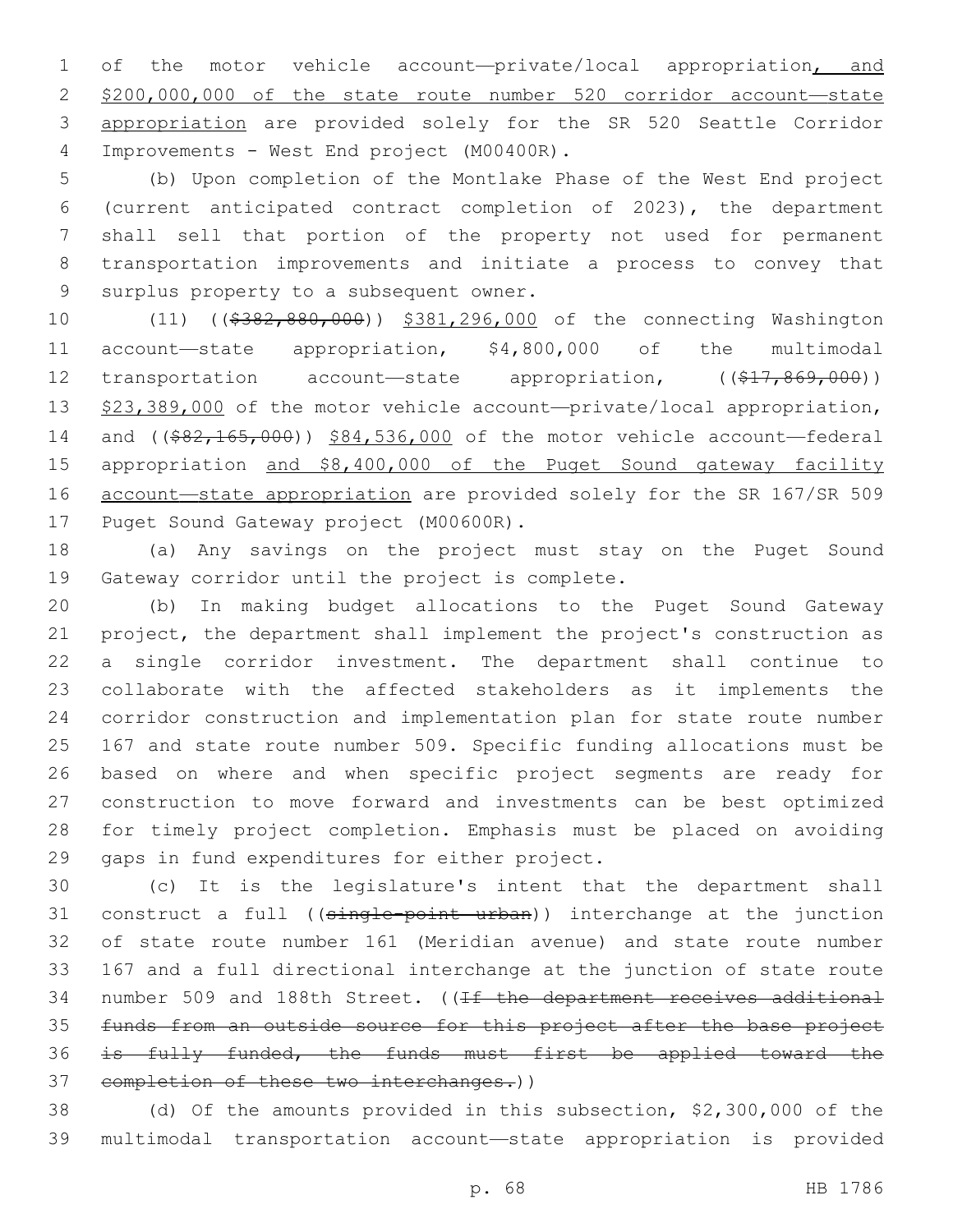solely for the design phase of the Puyallup to Tacoma multiuse trail along the SR 167 right-of-way acquired for the project to connect a network of new and existing trails from Mount Rainier to Point Defiance Park.4

 (e) Of the amounts provided in this subsection, \$2,500,000 of the multimodal transportation account—state appropriation is provided solely for segment 2 of the state route number 167 completion project shared-use path to provide connections to the interchange of state route number 167 at 54th to the intersection of state route number 10 509 and Taylor Way in Tacoma.

11 (12)(a) (( $\frac{26}{7}$ ,  $\frac{928}{7}$ ,  $\frac{000}{7}$ ) \$25,378,000 of the motor vehicle account— 12 state appropriation and ((\$1,671,000)) \$413,000 of the motor vehicle account—private/local appropriation are provided solely to support a project office and the continued work toward the I-5 Interstate 15 Bridge Replacement project (L2000370).

 (b) The project office must also study the possible different governance structures for a bridge authority that would provide for the joint administration of the bridges over the Columbia river between Oregon and Washington. As part of this study, the project office must examine the feasibility and necessity of an interstate compact in conjunction with the national center for interstate 22 compacts.

 (c) During the 2021-2023 biennium, the department shall have as a 24 goal to:

 (i) Conduct all work necessary to prepare and publish a draft 26 SEIS:

 (ii) Coordinate with regulatory agencies to begin the process of 28 obtaining environmental approvals and permits;

(iii) Identify a locally preferred alternative; and

30 (iv) Begin preparing a final SEIS.

 The department shall aim to provide progress reports on these activities to the governor and the transportation committees of the legislature by December 1, 2021, June 1, 2022, and December 1, 2022.

 (13)(a) \$400,000,000 of the coronavirus state fiscal recovery 35 fund—federal appropriation, ((\$529,577,000)) \$25,327,000 of the 36 connecting Washington account—state appropriation, ((\$194,959,000)) \$178,186,000 of the motor vehicle account—federal appropriation, \$9,016,000 of the transportation partnership account—state 39 appropriation, and  $((\$1,849,000))\$6,853,000$  of the motor vehicle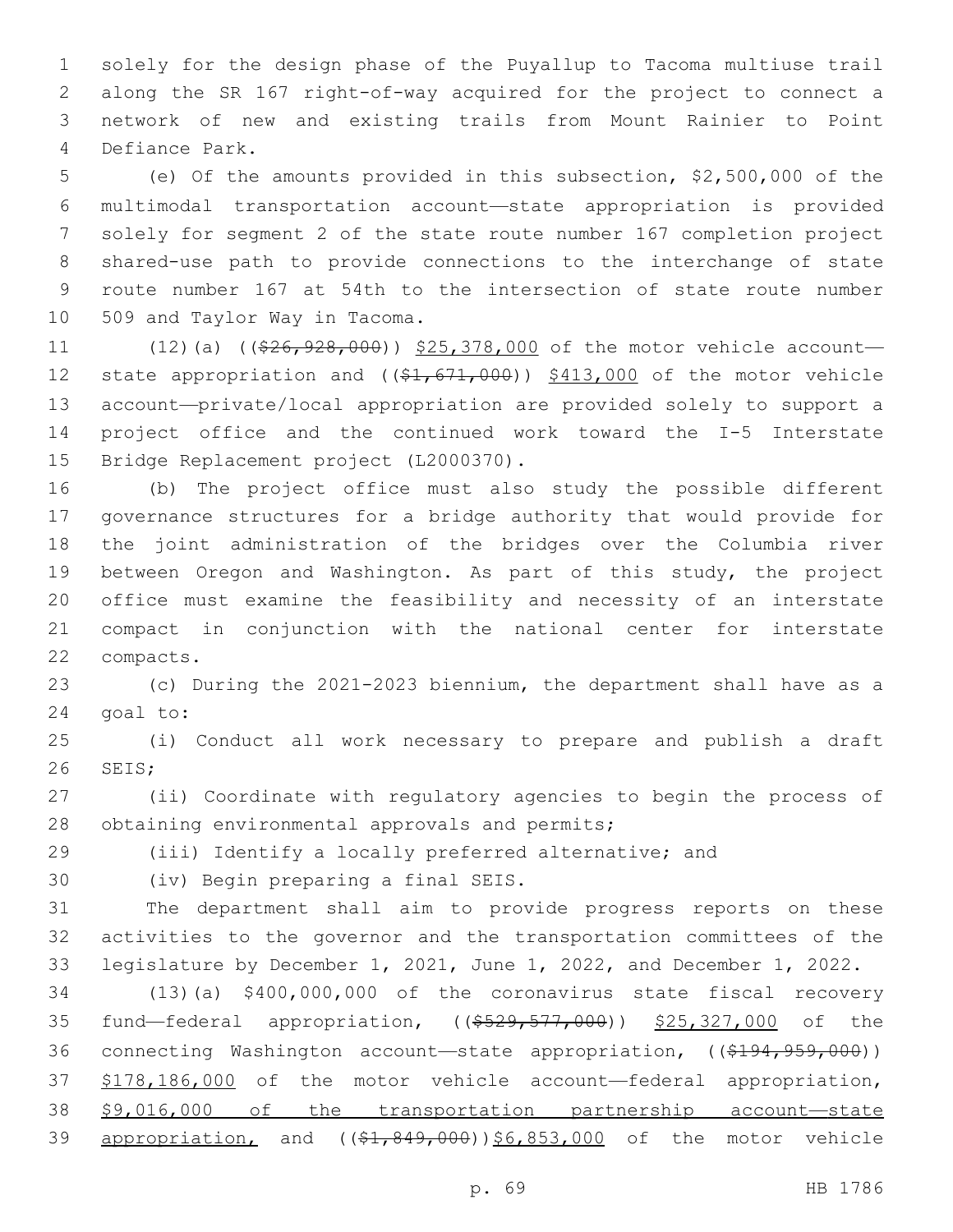account—state appropriation and \$5,618,000 of the motor vehicle 2 account-private/local appropriation are provided solely for the Fish Passage Barrier Removal project (0BI4001) with the intent of fully complying with the federal *U.S. v. Washington* court injunction by 5 2030. ((Of the amounts provided in this subsection, \$400,000,000 of the connecting Washington account—state appropriation must be initially placed in unallotted status during the 2021-2023 fiscal 8 biennium, and may only be released by the office of financial 9 management for allotment by the department if it is determined that the Fish Passage Barrier Removal project (0BI4001) is not an eligible use of amounts received by the state pursuant to the federal American 12 rescue plan act of 2021.)

 (b) The department shall coordinate with the Brian Abbott fish passage barrier removal board to use a watershed approach by replacing both state and local culverts guided by the principle of providing the greatest fish habitat gain at the earliest time. The department shall deliver high habitat value fish passage barrier corrections that it has identified, guided by the following factors: Opportunity to bundle projects, tribal priorities, ability to leverage investments by others, presence of other barriers, project readiness, culvert conditions, other transportation projects in the area, and transportation impacts. The department and Brian Abbott fish barrier removal board must provide updates on the implementation of the statewide culvert remediation plan to the legislature by 25 November 1, 2021, and June 1, 2022.

 (c) The department must keep track of, for each barrier removed: (i) The location; (ii) the amount of fish habitat gain; and (iii) the 28 amount spent to comply with the injunction.

 (d) Of the amount provided in this subsection, \$142,923,000 of the motor vehicle account—federal appropriation reflects the department's portion of the unrestricted funds from the coronavirus response and relief supplemental appropriations act of 2021. If the final amount from this act changes while the legislature is not in session, the department shall follow the existing unanticipated receipt process and adjust the list referenced in subsection (1) of this section accordingly, supplanting state funds with federal funds 37 if possible as directed in section 601 ((of this act)), chapter 333, 38 Laws of 2021.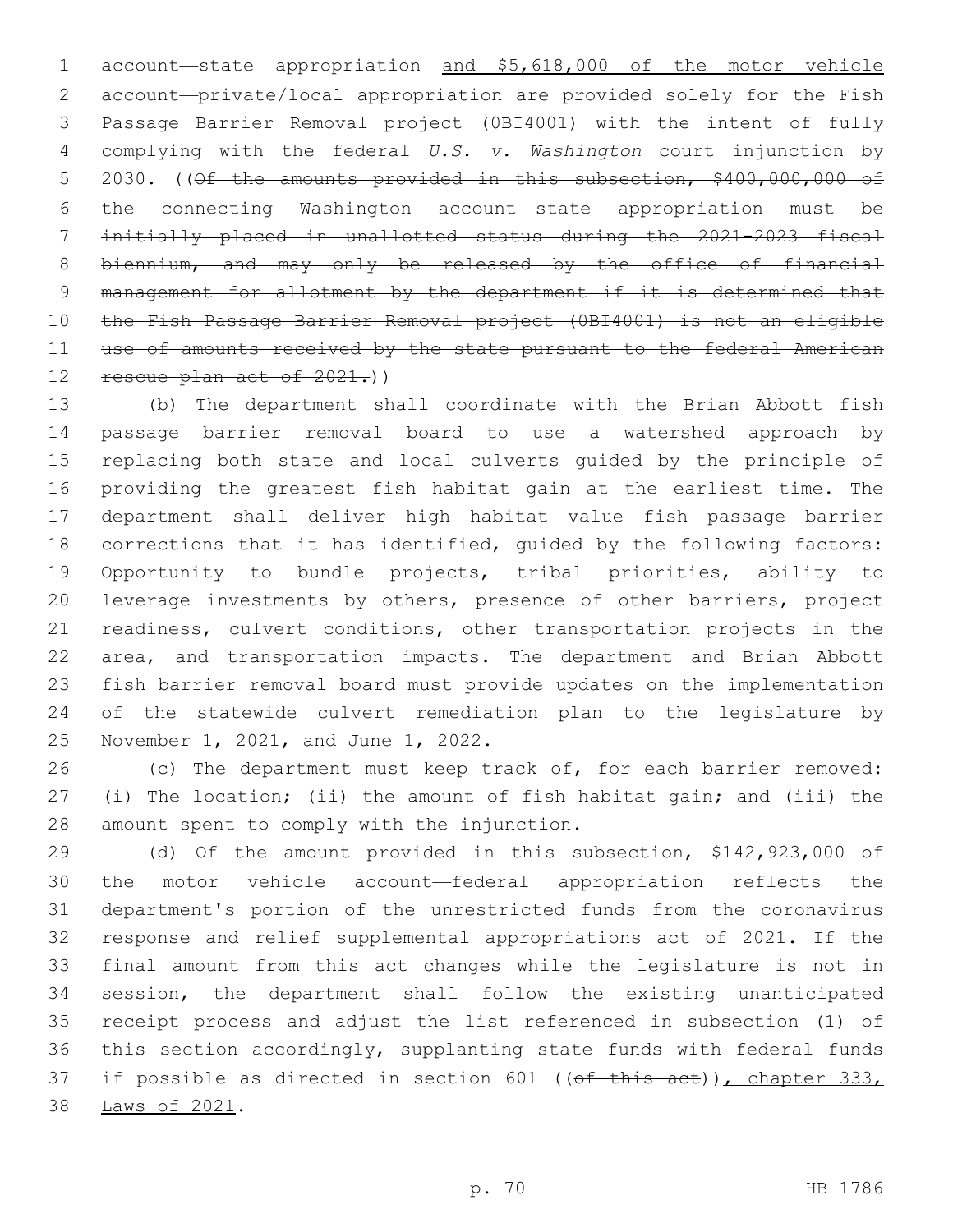(14) ((\$14,669,000)) \$14,367,000 of the connecting Washington 2 account-state appropriation ((and \$3,037,000)), \$3,149,000 of the motor vehicle account—private/local appropriation, and \$311,000 of the motor vehicle account—state appropriation are provided solely for the I-90/Barker to Harvard – Improve Interchanges & Local Roads project (L2000122). The connecting Washington account appropriation for the improvements that fall within the city of Liberty Lake may only be expended if the city of Liberty Lake agrees to cover any project costs within the city of Liberty Lake above the \$20,900,000 of state appropriation provided for the total project on the list 11 referenced in subsection (1) of this section.

12 (15) ((\$15,189,000)) \$16,711,000 of the motor vehicle account-13 federal appropriation, ((\$259,000)) \$269,000 of the motor vehicle 14 account-state appropriation, and ((\$15,481,000)) \$17,922,000 of the Interstate 405 and state route number 167 express toll lanes account— state appropriation are provided solely for the SR 167/SR 410 to SR 17 18 - Congestion Management project (316706C).

18 (16) ((\$18,914,000)) \$18,915,000 of the Special Category C account—state appropriation is provided solely for the SR 18 Widening - Issaquah/Hobart Rd to Raging River project (L1000199) for improving and widening state route number 18 to four lanes from Issaquah-Hobart 22 Road to Raging River.

 (17) \$1,000,000 of the connecting Washington account—state appropriation is provided solely for the North Lewis County transportation study. The study shall examine new, alternate routes for vehicular and truck traffic at the Harrison interchange (Exit 82) in North Centralia and shall allow for a site and configuration to be selected and feasibility to be conducted for final design, permitting, and construction of the I-5/North Lewis county 30 Interchange project (L2000204).

31 (18) ((\$1,090,000)) \$1,237,000 of the motor vehicle account—state appropriation is provided solely for the US 101/East Sequim Corridor 33 Improvements project (L2000343).

34 (19) ((\$12,139,000)) \$12,252,000 of the motor vehicle account- state appropriation and \$9,104,000 of the connecting Washington account—state appropriation are provided solely for the SR 522/ Paradise Lk Rd Interchange & Widening on SR 522 (Design/Engineering) 38 project (NPARADI).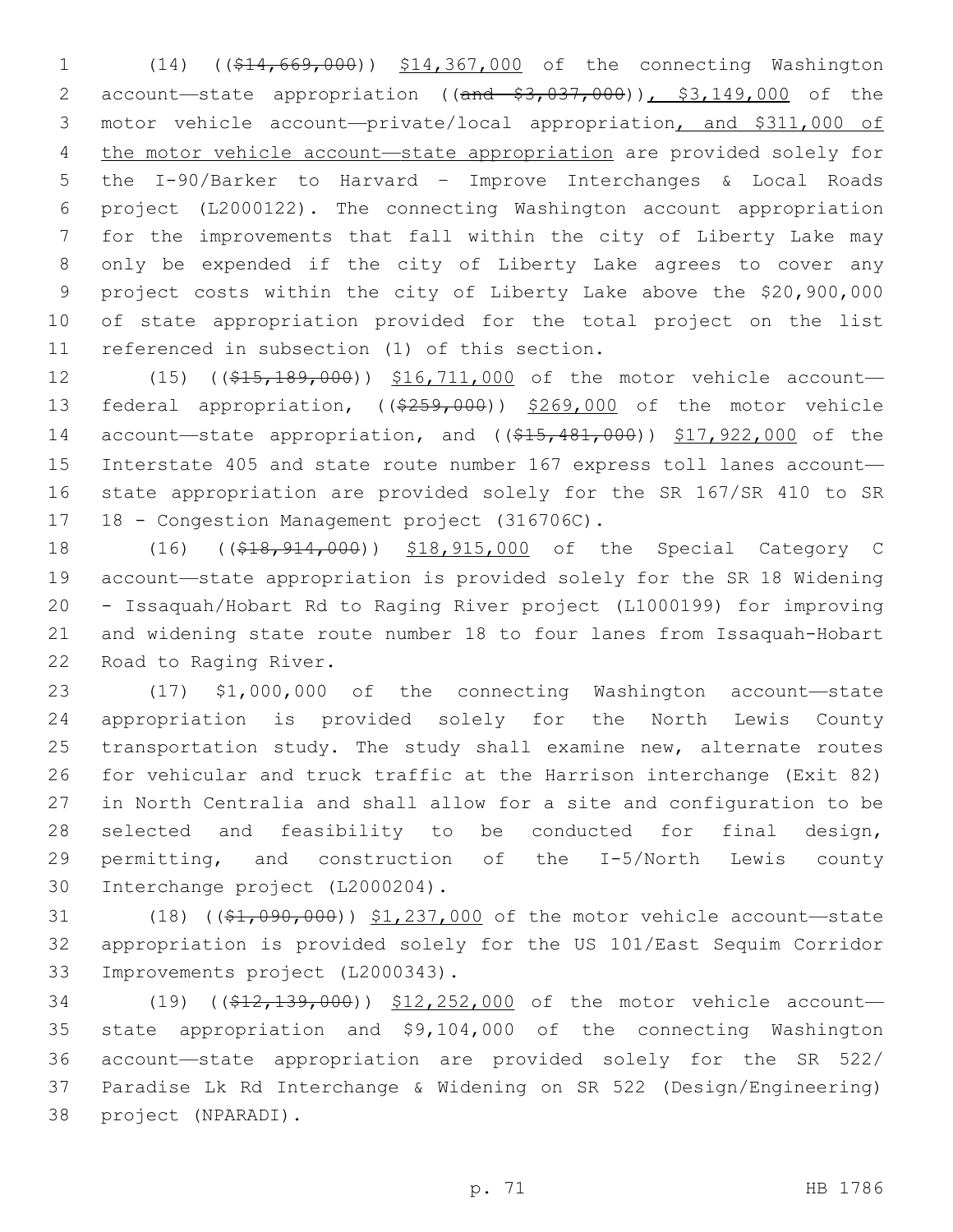1 (20) ((\$1,378,000)) \$1,455,000 of the motor vehicle account— 2 federal appropriation is provided solely for the US 101/Morse Creek 3 Safety Barrier project (L1000247).

4 (21) ((\$915,000)) \$1,000,000 of the motor vehicle account—state 5 appropriation is provided solely for the SR 162/410 Interchange 6 Design and Right of Way project (L1000276).

7 (22) ((\$6,581,000)) \$7,185,000 of the connecting Washington 8 account—state appropriation is provided solely for the US Hwy 2 9 Safety project (N00200R).

10 (23) \$7,200,000 of the multimodal transportation account—federal 11 appropriation is provided to fund state bikeways and trail networks 12 that complete and connect regional trails through population centers 13 on or adjacent to state department of transportation rights of way. 14 For the purpose of this subsection, a regional trail is defined as a 15 trail or shared use path that crosses at least one jurisdictional 16 boundary. The terms trail or path also include a widened shoulder of 17 a highway, street, or road when the extra shoulder width is 18 constructed to accommodate bicyclists consistent with a comprehensive 19 plan or master plan for bicycle trails or paths adopted by a state or 20 local governmental authority. The department shall prioritize trails 21 and shared use paths that serve as regional corridors, serve 22 historically marginalized populations, improve safety of bikeway and 23 trail users, or improve access to public transportation and other 24 modes. The department shall consider equitable distribution of funds 25 across the state so as to support bikeway and trail infrastructure in 26 urban, rural, and suburban communities. For projects that include 27 cross-jurisdictional rights of way, the department may use funds to 28 support connectivity across jurisdictional boundaries. The department 29 shall provide the transportation committees of the legislature an 30 annual report on distribution of funds.

 (24) The department shall itemize all future requests for the construction of buildings on a project list and submit them through the transportation executive information system as part of the department's annual budget submittal. It is the intent of the legislature that new facility construction must be transparent and not appropriated within larger highway construction projects.

37 (((24))) (25) Any advisory group that the department convenes 38 during the 2021-2023 fiscal biennium must consider the interests of 39 the entire state of Washington.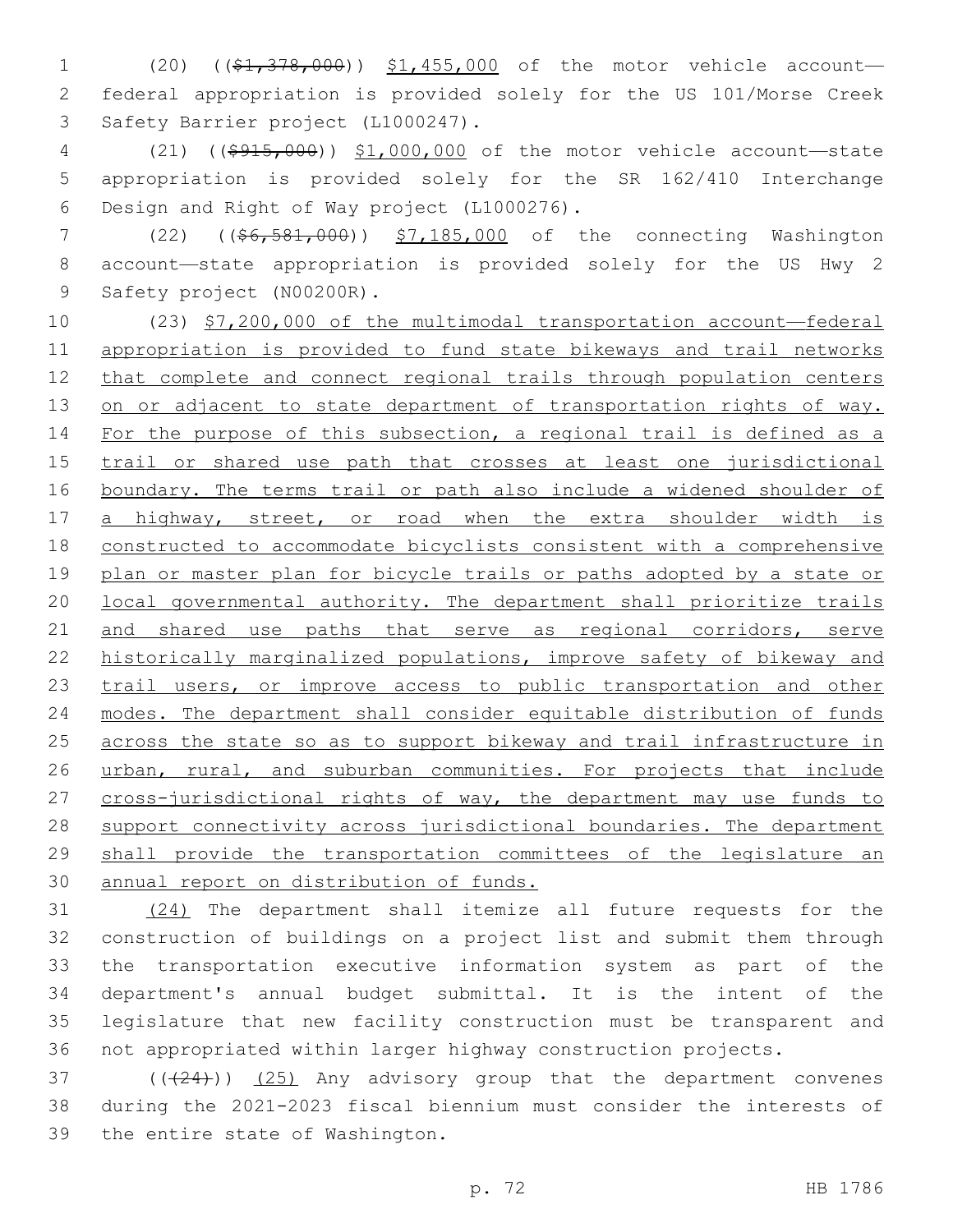1 (( $(25)$ )) (26) The legislature continues to prioritize the replacement of the state's aging infrastructure and recognizes the importance of reusing and recycling construction aggregate and recycled concrete materials in our transportation system. To accomplish Washington state's sustainability goals in transportation and in accordance with RCW 70.95.805, the legislature reaffirms its determination that recycled concrete aggregate and other transportation building materials are natural resource construction materials that are too valuable to be wasted and landfilled, and are 10 a commodity as defined in WAC 173-350-100.

 Further, the legislature determines construction aggregate and recycled concrete materials substantially meet widely recognized international, national, and local standards and specifications referenced in American society for testing and materials, American concrete institute, Washington state department of transportation, Seattle department of transportation, American public works association, federal aviation administration, and federal highway administration specifications, and are described as necessary and desirable products for recycling and reuse by state and federal 20 agencies.

 As these recyclable materials have well established markets, are substantially a primary or secondary product of necessary construction processes and production, and are managed as an item of commercial value, construction aggregate and recycled concrete 25 materials are exempt from chapter 173-350 WAC.

 **Sec. 306.** 2021 c 333 s 307 (uncodified) is amended to read as follows: 27

| 28 | FOR THE DEPARTMENT OF TRANSPORTATION-PRESERVATION-PROGRAM P        |
|----|--------------------------------------------------------------------|
| 29 | Recreational Vehicle Account-State Appropriation \$1,520,000       |
| 30 | Transportation 2003 Account (Nickel Account)-State                 |
| 31 | Appropriation ( $(\frac{249}{105}, \frac{105}{100})$ )             |
| 32 | \$53,911,000                                                       |
| 33 | Transportation Partnership Account-State                           |
| 34 | Appropriation ( $(\frac{215}{100}, \frac{183}{100})$ )             |
| 35 | \$21,441,000                                                       |
| 36 | Motor Vehicle Account—State Appropriation ( $(\frac{285}{1000})$ ) |
| 37 | \$104,282,000                                                      |
| 38 | Motor Vehicle Account—Federal Appropriation ((\$489,602,000))      |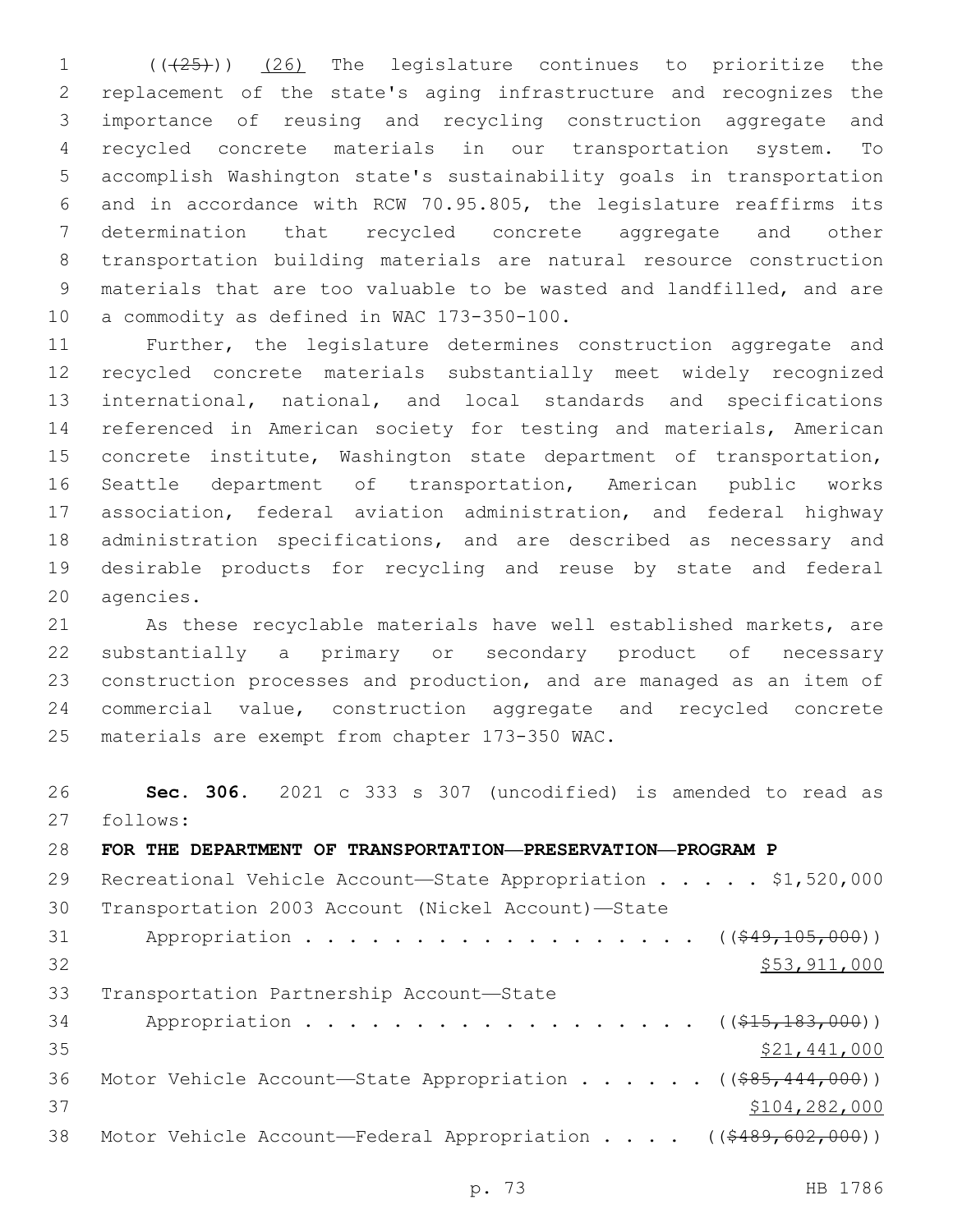$1$  \$626,313,000

2 Motor Vehicle Account—Private/Local 3 Appropriation . . . . . . . . . . . . . . . . . (  $(\frac{10}{792,000})$  ) 4 \$13,735,000 \$13,735,000 5 Connecting Washington Account—State Appropriation . ((\$159,043,000))  $\frac{1}{2}$   $\frac{1}{2}$   $\frac{1}{2}$   $\frac{1}{2}$   $\frac{1}{2}$   $\frac{1}{2}$   $\frac{1}{2}$   $\frac{1}{2}$   $\frac{1}{2}$   $\frac{1}{2}$   $\frac{1}{2}$   $\frac{1}{2}$   $\frac{1}{2}$   $\frac{1}{2}$   $\frac{1}{2}$   $\frac{1}{2}$   $\frac{1}{2}$   $\frac{1}{2}$   $\frac{1}{2}$   $\frac{1}{2}$   $\frac{1}{2}$   $\frac{1}{2}$  7 State Route Number 520 Corridor Account-State 8 Appropriation . . . . . . . . . . . . . . . . (  $(\frac{21,891,000}{1,000})$ 9  $\frac{$2,143,000}{ }$ 10 Tacoma Narrows Toll Bridge Account-State 11 Appropriation . . . . . . . . . . . . . . . . ((\$9,730,000))  $12$  \$10,340,000 13 Alaskan Way Viaduct Replacement Project Account—State 14 Appropriation. . . . . . . . . . . . . . . . . . ((\$314,000))  $15$  \$391,000 16 Interstate 405 and State Route Number 167 Express 17 Toll Lanes Account—State Appropriation. . . . . ((\$26,039,000)) 18  $$12,830,000$ 19 TOTAL APPROPRIATION. . . . . . . . . . . . . ((\$848,663,000))  $\frac{1}{20}$   $\frac{1}{20}$   $\frac{1}{20}$   $\frac{1}{20}$   $\frac{1}{20}$   $\frac{20}{20}$   $\frac{1}{20}$   $\frac{20}{20}$   $\frac{20}{20}$ 

21 The appropriations in this section are subject to the following 22 conditions and limitations:

 (1) Except as provided otherwise in this section, the entire connecting Washington account—state appropriation and the entire transportation partnership account—state appropriation are provided solely for the projects and activities as listed by fund, project, 27 and amount in ((LEAP Transportation Document 2021-1 as developed April 23,)) OFM Transportation Document 2022-1 as developed December 16, 2021, Program - Highway Preservation Program (P). However, limited transfers of specific line-item project appropriations may occur between projects for those amounts listed subject to the 32 conditions and limitations in section 601 ((of this act)), chapter 33 333, Laws of 2021.

 (2) Except as provided otherwise in this section, the entire motor vehicle account—state appropriation and motor vehicle account— federal appropriation are provided solely for the projects and 37 activities listed in ((<del>LEAP Transportation Document 2021-2 ALL</del> PROJECTS as developed April 23,)) OFM Transportation Document 2022-1 as developed December 16, 2021, Program - Highway Preservation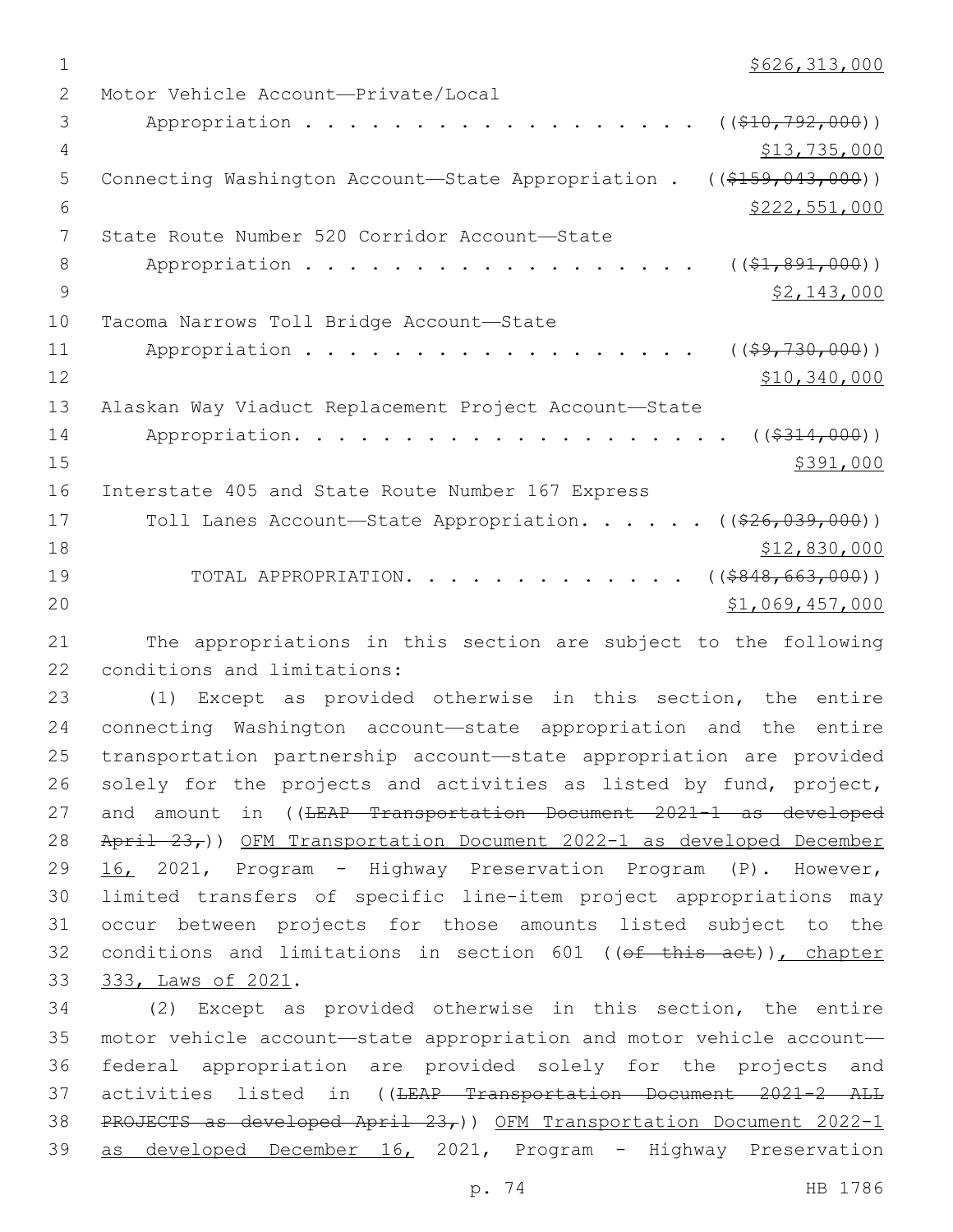Program (P). Any federal funds gained through efficiencies, adjustments to the federal funds forecast, or the federal funds redistribution process must then be applied to highway and bridge preservation activities or fish passage barrier corrections (0BI4001).5

 (3) Within the motor vehicle account—state appropriation, connecting Washington account—state appropriation, and motor vehicle account—federal appropriation, the department may transfer funds between programs I and P, except for funds that are otherwise 10 restricted in this act. Ten days prior to any transfer, the department must submit its request to the office of financial management and the transportation committees of the legislature and consider any concerns raised. The department shall submit a report on fiscal year funds transferred in the prior fiscal year using this 15 subsection as part of the department's annual budget submittal. This 16 transfer authority allows the department to most efficiently manage 17 the appropriation capacity between the I and P programs consistent with the 601 process.

19 (4) ((\$5,166,000)) \$8,531,000 of the connecting Washington account—state appropriation is provided solely for the land mobile radio upgrade (G2000055) and is subject to the conditions, 22 limitations, and review provided in section 701 (( $\theta$ f this act))<sub>L</sub> chapter 333, Laws of 2021. The land mobile radio project is subject to technical oversight by the office of the chief information officer. The department, in collaboration with the office of the chief information officer, shall identify where existing or proposed mobile radio technology investments should be consolidated, identify when existing or proposed mobile radio technology investments can be reused or leveraged to meet multiagency needs, increase mobile radio interoperability between agencies, and identify how redundant investments can be reduced over time. The department shall also provide quarterly reports to the technology services board on project 33 progress.

 (5) \$5,000,000 of the motor vehicle account—state appropriation is provided solely for extraordinary costs incurred from litigation awards, settlements, or dispute mitigation activities not eligible for funding from the self-insurance fund (L2000290). The amount provided in this subsection must be held in unallotted status until the department submits a request to the office of financial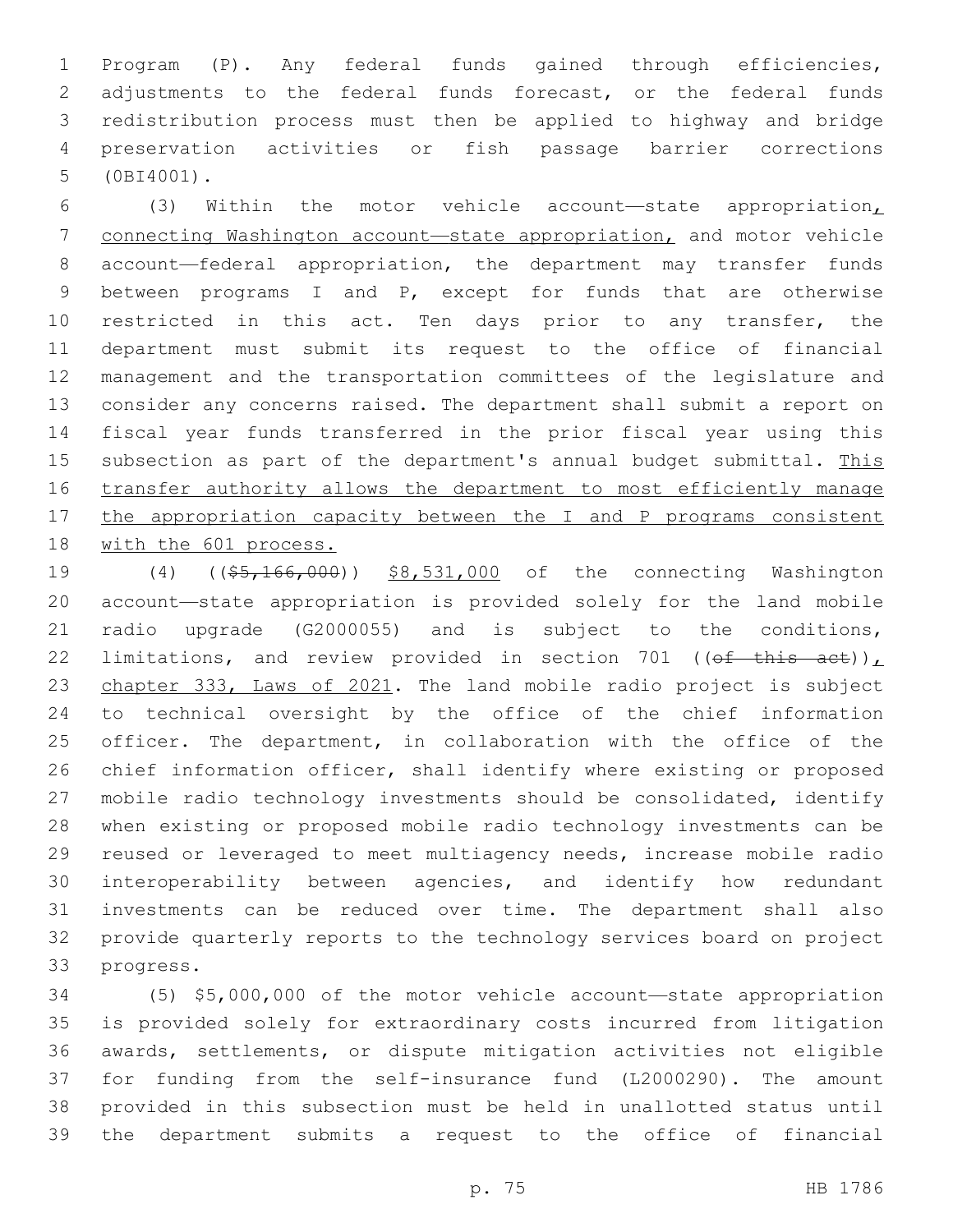management that includes documentation detailing litigation-related expenses. The office of financial management may release the funds only when it determines that all other funds designated for litigation awards, settlements, and dispute mitigation activities have been exhausted. No funds provided in this subsection may be expended on any legal fees related to the SR 99/Alaskan Way viaduct 7 replacement project (809936Z).

8 (6) ((\$11,679,000)) \$31,688,000 of the motor vehicle account- federal appropriation and \$185,227,000 of the connecting Washington account—state appropriation is provided solely for preservation projects within project L1100071 that ensure the reliable movement of freight on the national highway freight system. The department shall give priority to those projects that can be advertised by September 14 30, 2021.

 (7) The appropriation in this section includes funding for starting planning, engineering, and construction of the Elwha River bridge replacement. To the greatest extent practicable, the department shall maintain public access on the existing route.

 (8) Within the connecting Washington account—state appropriation, the department may transfer funds from Highway System Preservation 21 (L1100071) to other preservation projects listed in the ((<del>LEAP</del>)) OFM transportation document identified in subsection (1) of this section, if it is determined necessary for completion of these high priority preservation projects. The department's next budget submittal after using this subsection must appropriately reflect the transfer.

 (9) \$1,000,000 of the motor vehicle account—state appropriation is provided solely for the SR 109/88 Corner Roadway project (G2000106).

 **Sec. 307.** 2021 c 333 s 308 (uncodified) is amended to read as follows: 30

 **FOR THE DEPARTMENT OF TRANSPORTATION—TRAFFIC OPERATIONS—PROGRAM Q— CAPITAL** 33 Motor Vehicle Account—State Appropriation . . . . . ((\$8,273,000))

  $$9,618,000$ 35 Motor Vehicle Account—Federal Appropriation . . . . ((\$5,289,000)) 36 \$11,215,000 Motor Vehicle Account—Private/Local Appropriation . . . . . \$500,000 38 Interstate 405 and State Route Number 167 Express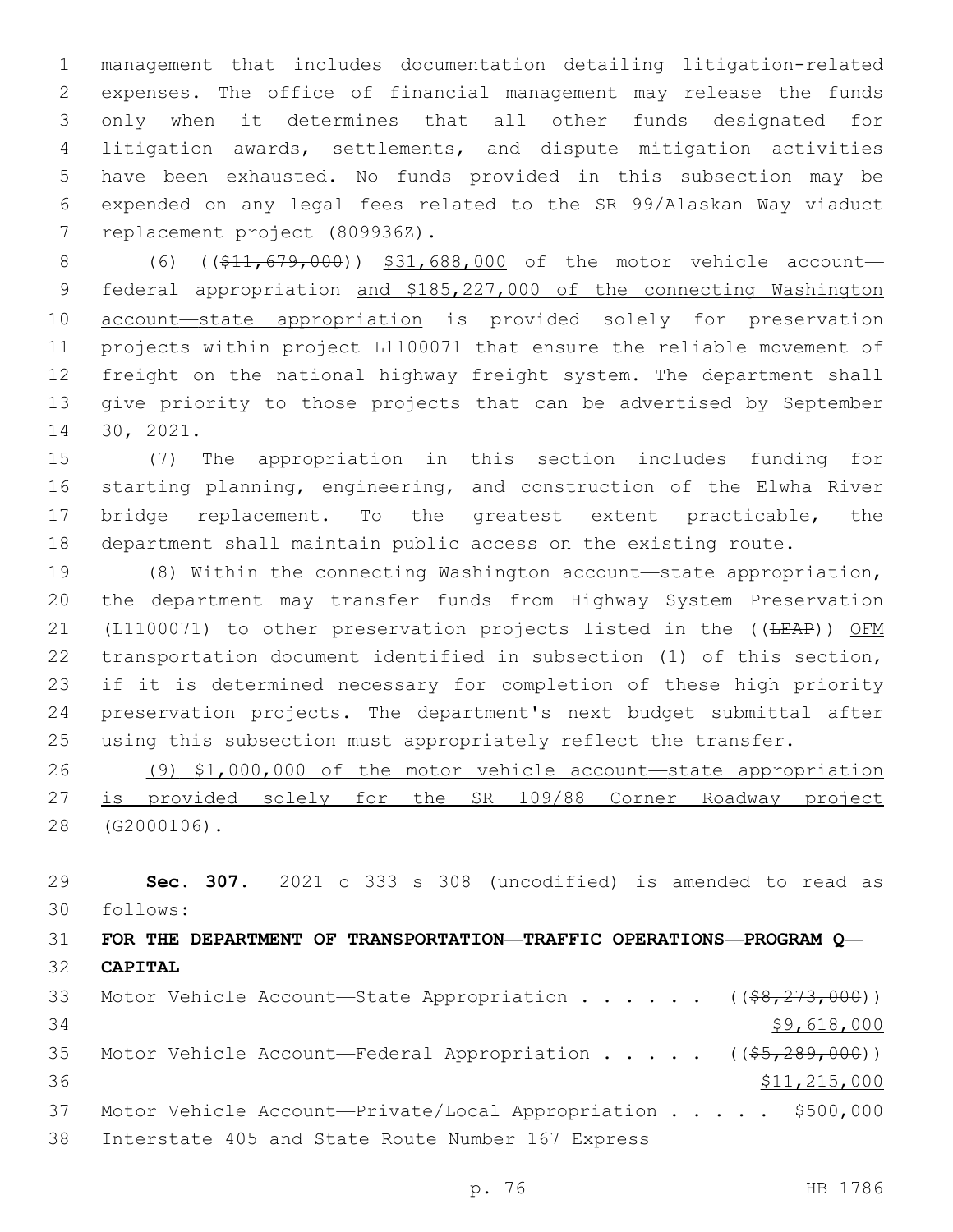1 Toll Lanes Account—State Appropriation. . . . . . . . \$900,000 2 TOTAL APPROPRIATION. . . . . . . . . . . . ((\$14,962,000))  $3 \times 22,233,000$ 4 The appropriations in this section are subject to the following 5 conditions and limitations: 6 (1) \$579,000 of the motor vehicle account—state appropriation is 7 provided solely for the SR 99 Aurora Bridge ITS project (L2000338). 8 (2) ((\$1,000,000)) \$1,001,000 of the motor vehicle account—state 9 appropriation  $((\frac{1}{18}))$  and \$2,060,000 of the motor vehicle account-10 federal appropriation are provided solely for the Challenge Seattle 11 project (000009Q). The department shall provide a progress report on 12 this project to the transportation committees of the legislature by 13 January 15, 2022. 14 **Sec. 308.** 2021 c 333 s 309 (uncodified) is amended to read as 15 follows: 16 **FOR THE DEPARTMENT OF TRANSPORTATION—WASHINGTON STATE FERRIES**  17 **CONSTRUCTION—PROGRAM W** 18 Puget Sound Capital Construction Account—State 19 Appropriation . . . . . . . . . . . . . . . . ((\$128,759,000))

 $20$  \$263,901,000 21 Puget Sound Capital Construction Account-Federal 22 Appropriation . . . . . . . . . . . . . . . (  $(\frac{2139}{139}, 188, 000)$  ) 23 \$174,571,000 24 Puget Sound Capital Construction Account—Private/Local 25 Appropriation . . . . . . . . . . . . . . . . . (  $(*312,000)$  ) 26 \$2,181,000 27 Transportation Partnership Account—State 28 Appropriation . . . . . . . . . . . . . . . . (  $(\frac{28}{10}, \frac{410}{100})$  )  $29$   $$9,432,000$ 30 Connecting Washington Account—State Appropriation . . ((\$75,640,000))  $31$  \$99,143,000 32 Capital Vessel Replacement Account-State 33 Appropriation. . . . . . . . . . . . . . . . (  $(\frac{2152, 453, 000}{s})$  $34$   $$177,793,000$ 35 Transportation 2003 Account (Nickel Account)—State 36 Appropriation. . . . . . . . . . . . . . . . . . . . . . \$987,000 37 TOTAL APPROPRIATION. . . . . . . . . . . . ((\$<del>504,762,000</del>)) 38 \$728,008,000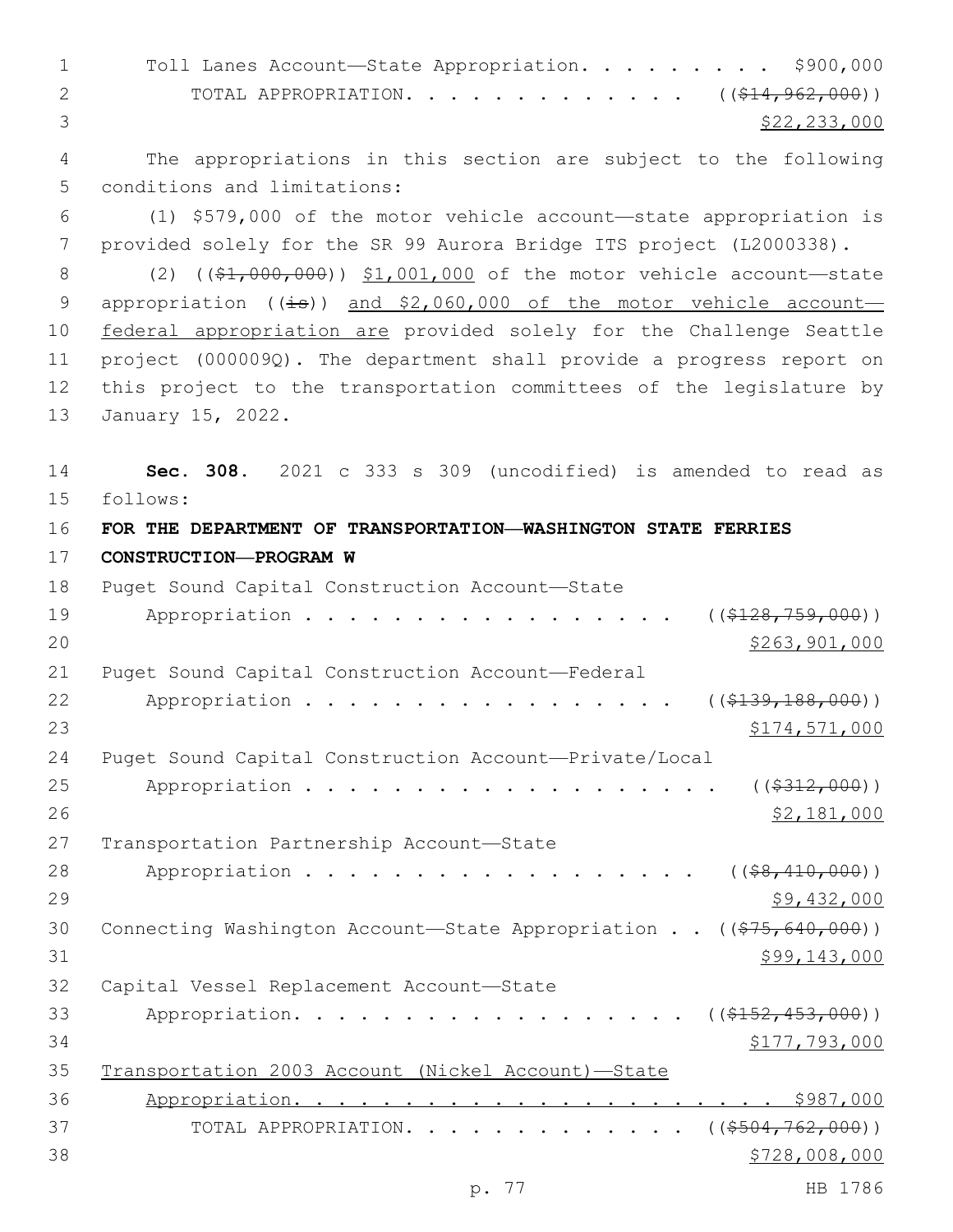The appropriations in this section are subject to the following 2 conditions and limitations:

 (1) Except as provided otherwise in this section, the entire appropriations in this section are provided solely for the projects 5 and activities as listed in ((<del>LEAP Transportation Document 2021-2 ALL</del> PROJECTS as developed April 23,)) OFM Transportation Document 2022-1 7 as developed December 16, 2021, Program - Washington State Ferries 8 Capital Program (W).

 (2) For the 2021-2023 biennium, the marine division shall provide to the office of financial management and the legislative transportation committees the following reports on ferry capital 12 projects:

 (a) On a semiannual basis the report must include a status update 14 on projects with funding provided in subsections (4), (5), (6), and (8) of this section including, but not limited to, the following:

(i) Anticipated cost increases and cost savings;

(ii) Anticipated cash flow and schedule changes; and

18 (iii) Explanations for the changes.

 (b) On an annual basis the report must include a status update on vessel and terminal preservation and improvement plans including, but 21 not limited to, the following:

22 (i) What work has been done;

23 (ii) How have schedules shifted; and

 (iii) Associated changes in funding among projects, accompanied 25 by explanations for the changes.

 (c) On an annual basis the report must include an update on the implementation of the maintenance management system with recommendations for using the system to improve the efficiency of 29 project reporting under this subsection.

30 (3) ((\$5,000,000)) \$12,785,000 of the Puget Sound capital construction account—state appropriation is provided solely for emergency capital repair costs (999910K). Funds may only be spent after approval by the office of financial management.

34 (4) ((\$1,277,000)) \$2,385,000 of the Puget Sound capital construction account—state appropriation is provided solely for the ORCA card next generation project (L2000300). The ferry system shall work with Washington technology solutions and the tolling division on the development of a new, interoperable ticketing system.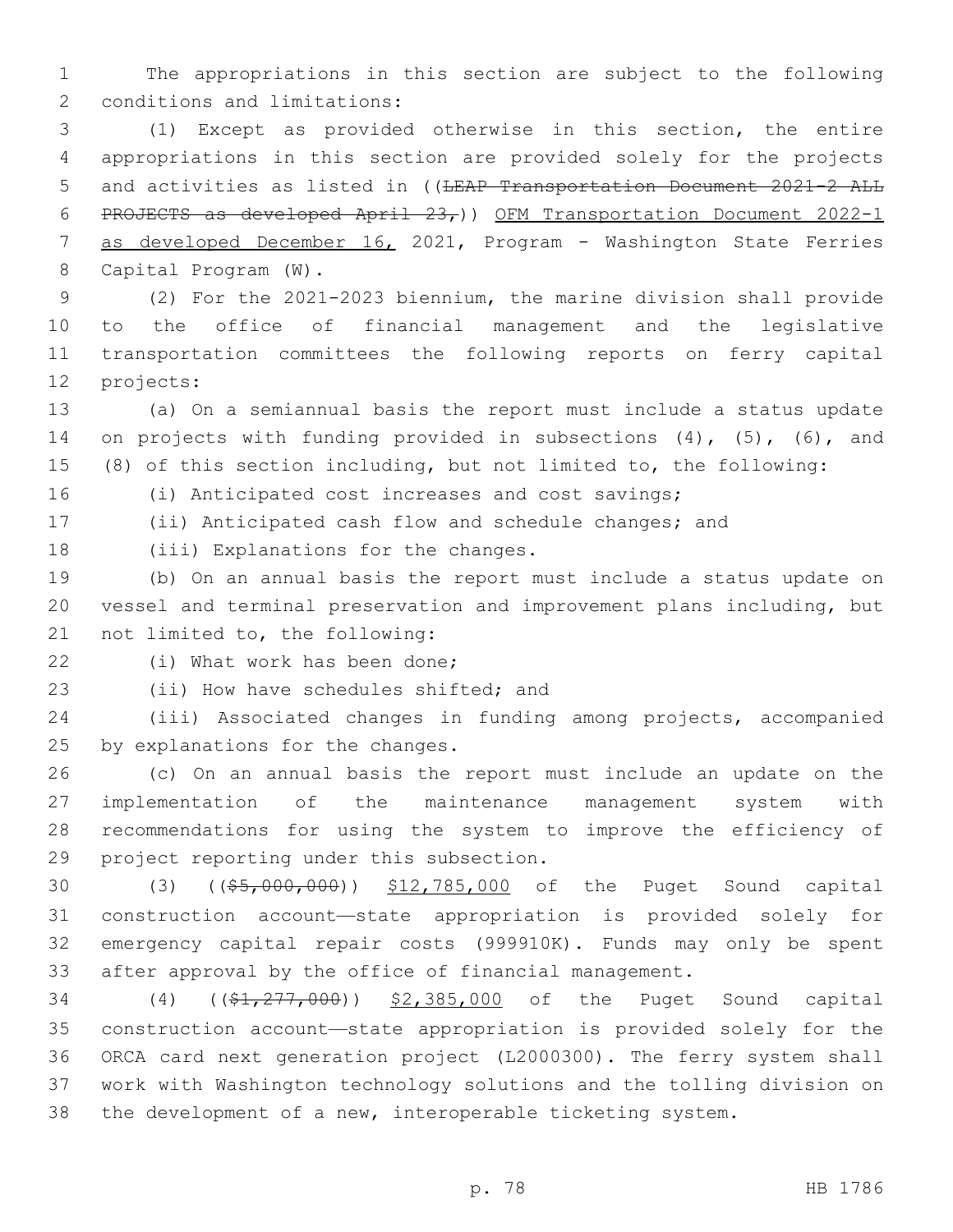(5) ((\$24,750,000)) \$66,634,000 of the Puget Sound capital construction account—state appropriation is provided solely for the conversion of up to two Jumbo Mark II vessels to electric hybrid propulsion (G2000084). The department shall seek additional funds for 5 the purposes of this subsection. ((The department may spend from the Puget Sound capital construction account—state appropriation in this section only as much as the department receives in Volkswagen 8 settlement funds for the purposes of this subsection.))

 (6) ((\$152,453,000)) \$177,793,000 of the capital vessel 10 replacement account—state appropriation  $((\frac{1}{18}))$  and \$26,200,000 of the Puget Sound capital construction account—state appropriation are provided solely for the acquisition of a 144-car hybrid-electric vessel (L2000329). In 2019 the legislature amended RCW 47.60.810 to direct the department to modify an existing vessel construction contract to provide for an additional five ferries. As such, it is the intent of the legislature that the department award the contract for the hybrid electric Olympic class vessel #5(L2000329) in a timely manner. In addition, the legislature intends to minimize costs and maximize construction efficiency by providing sufficient funding for construction of all five vessels, including funding for long lead time materials procured at the lowest possible prices. The commencement of construction of new vessels for the ferry system is important not only for safety reasons, but also to keep skilled marine construction jobs in the Puget Sound region and to sustain the capacity of the region to meet the ongoing construction and preservation needs of the ferry system fleet of vessels. The legislature has determined that the current vessel procurement process must move forward with all due speed, balancing the interests of both the taxpayers and shipyards. To accomplish construction of vessels in accordance with RCW 47.60.810, the prevailing shipbuilder, for vessels initially funded after July 1, 2020, is encouraged to follow the historical practice of subcontracting the construction of ferry superstructures to a separate nonaffiliated contractor located within the Puget Sound region, that is qualified in accordance with 35 RCW 47.60.690.

 (7) The capital vessel replacement account—state appropriation includes up to \$152,453,000 in proceeds from the sale of bonds 38 authorized in RCW 47.10.873.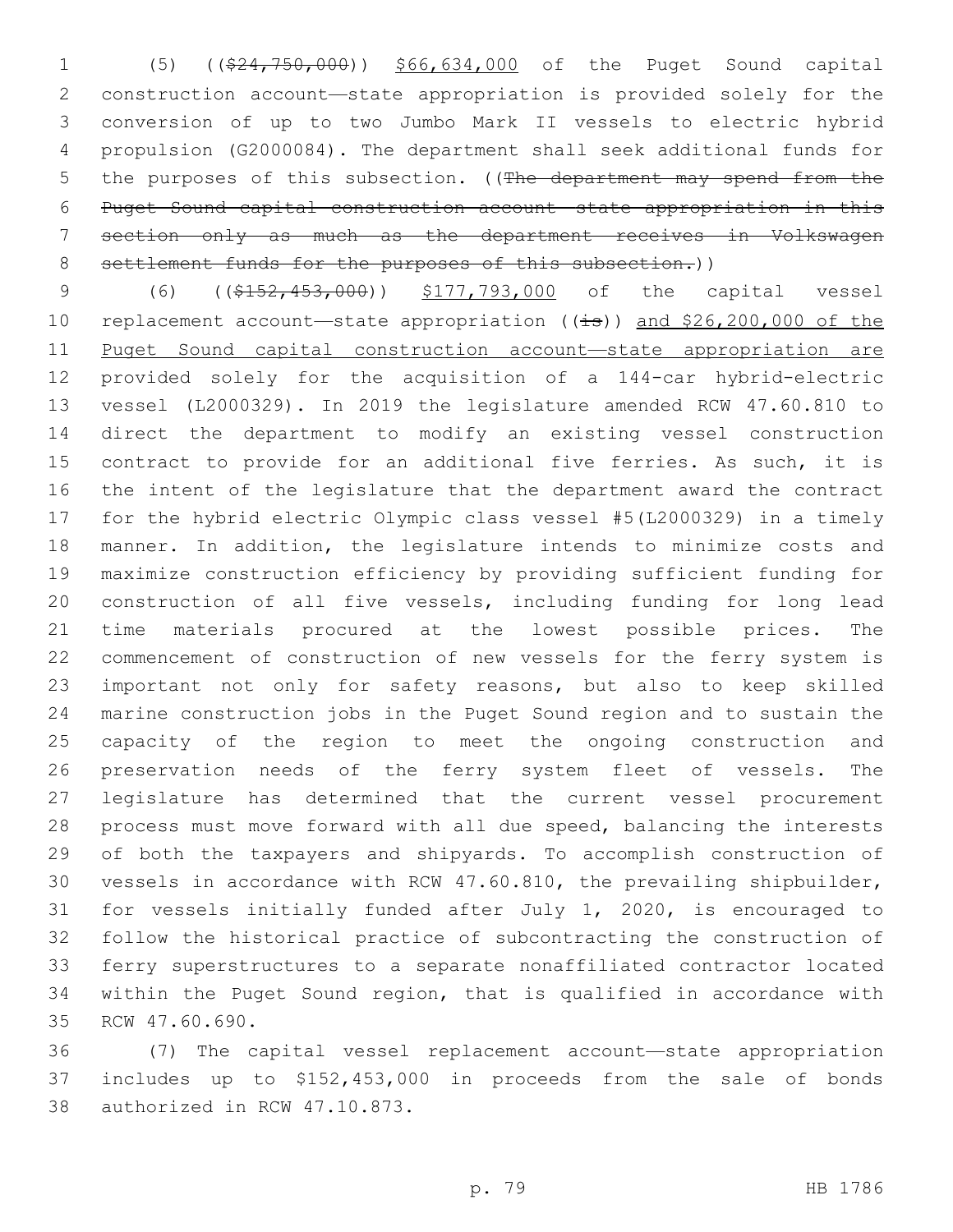1 (8) \$4,200,000 of the connecting Washington account—state 2 appropriation and \$2,200,000 of the Puget Sound ((operating)) capital 3 construction account ((<del>[Puget Sound capital construction account]</del>))— 4 federal appropriation are provided solely for ferry vessel and 5 terminal preservation (L2000110). The funds provided in this 6 subsection must be used for unplanned preservation needs before 7 shifting funding from other preservation projects.

 (9) \$3,500,000 of the Puget Sound capital construction account— state appropriation is provided solely for the department to initiate a vessel design-build process to replace the next class of hybrid electric propulsion vessels. Predesign studies may include electrification studies of the associated route and terminals at Southworth, Vashon, and Fauntleroy (G2000104).

14 (10) \$7,600,000 of the Puget Sound capital construction account— 15 state appropriation is provided solely for the acquisition, 16 engineering, and installation of electric charging equipment to 17 support state hybrid electric ferries at Seattle, Bainbridge, and 18 Clinton terminals (G2000096).

19 (11) \$19,000,000 of the Puget Sound capital construction account— 20 state appropriation is provided solely for the acquisition of a 21 second 144-car hybrid-electric vessel (G2000098).

22 **Sec. 309.** 2021 c 333 s 310 (uncodified) is amended to read as follows: 23

## 24 **FOR THE DEPARTMENT OF TRANSPORTATION—RAIL—PROGRAM Y—CAPITAL**

| 25 | Essential Rail Assistance Account-State Appropriation . $((\$550,000))$ |
|----|-------------------------------------------------------------------------|
| 26 | \$1,126,000                                                             |
| 27 | Transportation Infrastructure Account-State                             |
| 28 | Appropriation<br>$((\$5,456,000))$                                      |
| 29 | \$6,218,000                                                             |
| 30 | Motor Vehicle Account-State Appropriation. \$1,810,000                  |
| 31 | Multimodal Transportation Account-State                                 |
| 32 | Appropriation<br>$((\$82,493,000))$                                     |
| 33 | \$126,537,000                                                           |
| 34 | Multimodal Transportation Account-Federal                               |
| 35 | Appropriation<br>$((\$41,219,000))$                                     |
| 36 | \$44,067,000                                                            |
| 37 | Multimodal Transportation Account-Local Appropriation. \$13,000         |
| 38 | TOTAL APPROPRIATION. ( $(\frac{2129}{718}, 000)$ )                      |
|    |                                                                         |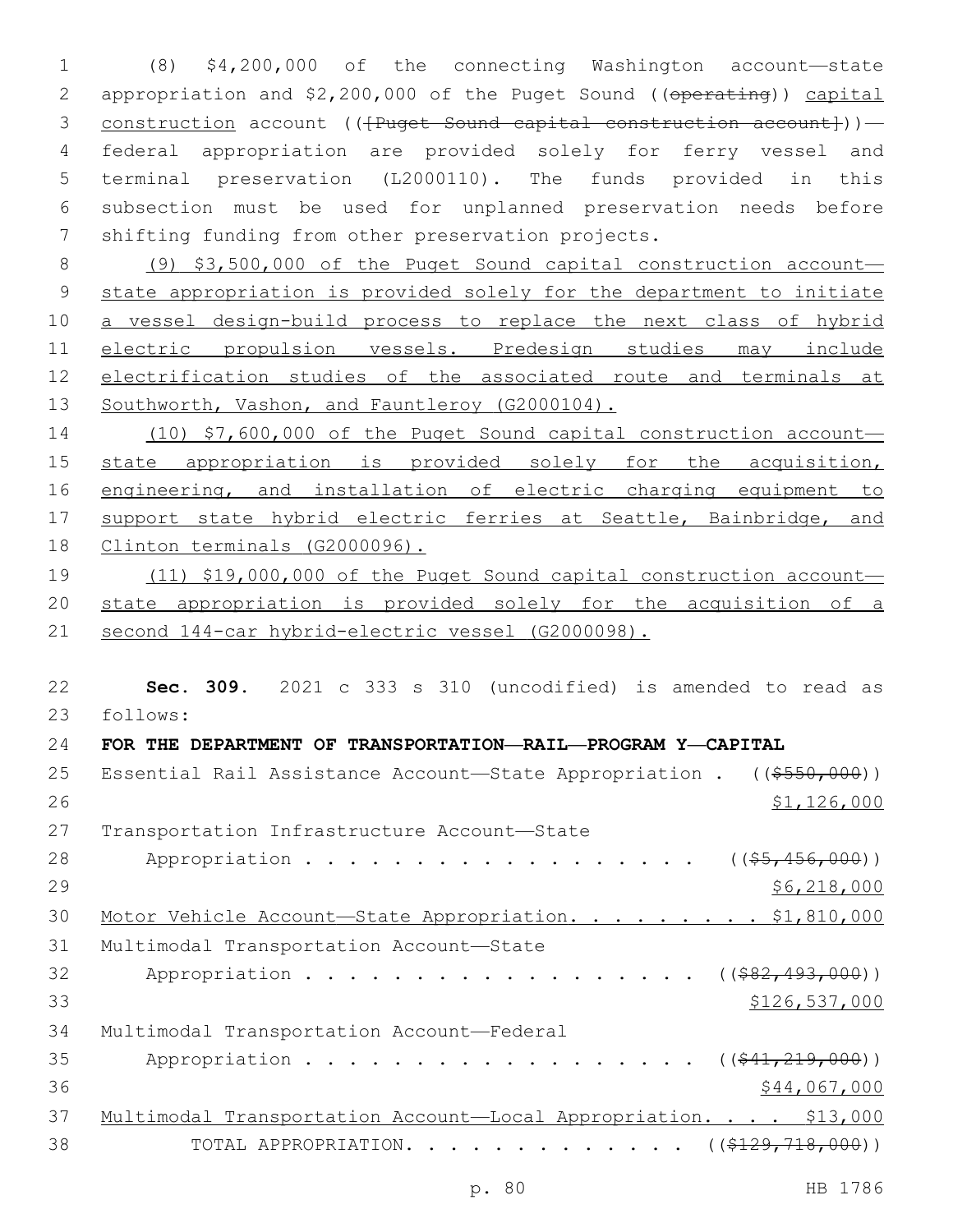The appropriations in this section are subject to the following 3 conditions and limitations:

 (1) Except as provided otherwise in this section, the entire appropriations in this section are provided solely for the projects 6 and activities as listed by project and amount in ((LEAP Transportation Document 2021-2 ALL PROJECTS as developed April 23,)) OFM Transportation Document 2022-1 as developed December 16, 2021, 9 Program - Rail Program (Y).

10 (2) ((\$5,089,000)) \$5,851,000 of the transportation infrastructure account—state appropriation is provided solely for new low-interest loans approved by the department through the freight rail investment bank (FRIB) program. The department shall issue FRIB program loans with a repayment period of no more than ten years, and charge only so much interest as is necessary to recoup the department's costs to administer the loans. The department shall report annually to the transportation committees of the legislature and the office of financial management on all FRIB loans issued. FRIB program loans may be recommended by the department for 2022 supplemental transportation appropriations up to the amount provided in this appropriation that has not been provided for the projects listed in 2021-2 ALL PROJECTS, as referenced in subsection (1) of this section. The department shall submit a prioritized list for any loans recommended to the office of financial management and the transportation committees of the legislature by November 15, 2021.

26 (3) ((\$6,817,000)) \$8,360,000 of the multimodal transportation account—state appropriation is provided solely for new statewide 28 emergent freight rail assistance projects identified in the ((LEAP)) OFM transportation document referenced in subsection (1) of this section.30

 (4) \$367,000 of the transportation infrastructure account—state appropriation and \$1,100,000 of the multimodal transportation account —state appropriation are provided solely to reimburse Highline Grain, LLC for approved work completed on Palouse River and Coulee City (PCC) railroad track in Spokane county between the BNSF Railway Interchange at Cheney and Geiger Junction and must be administered in a manner consistent with freight rail assistance program projects. The value of the public benefit of this project is expected to meet or exceed the cost of this project in: Shipper savings on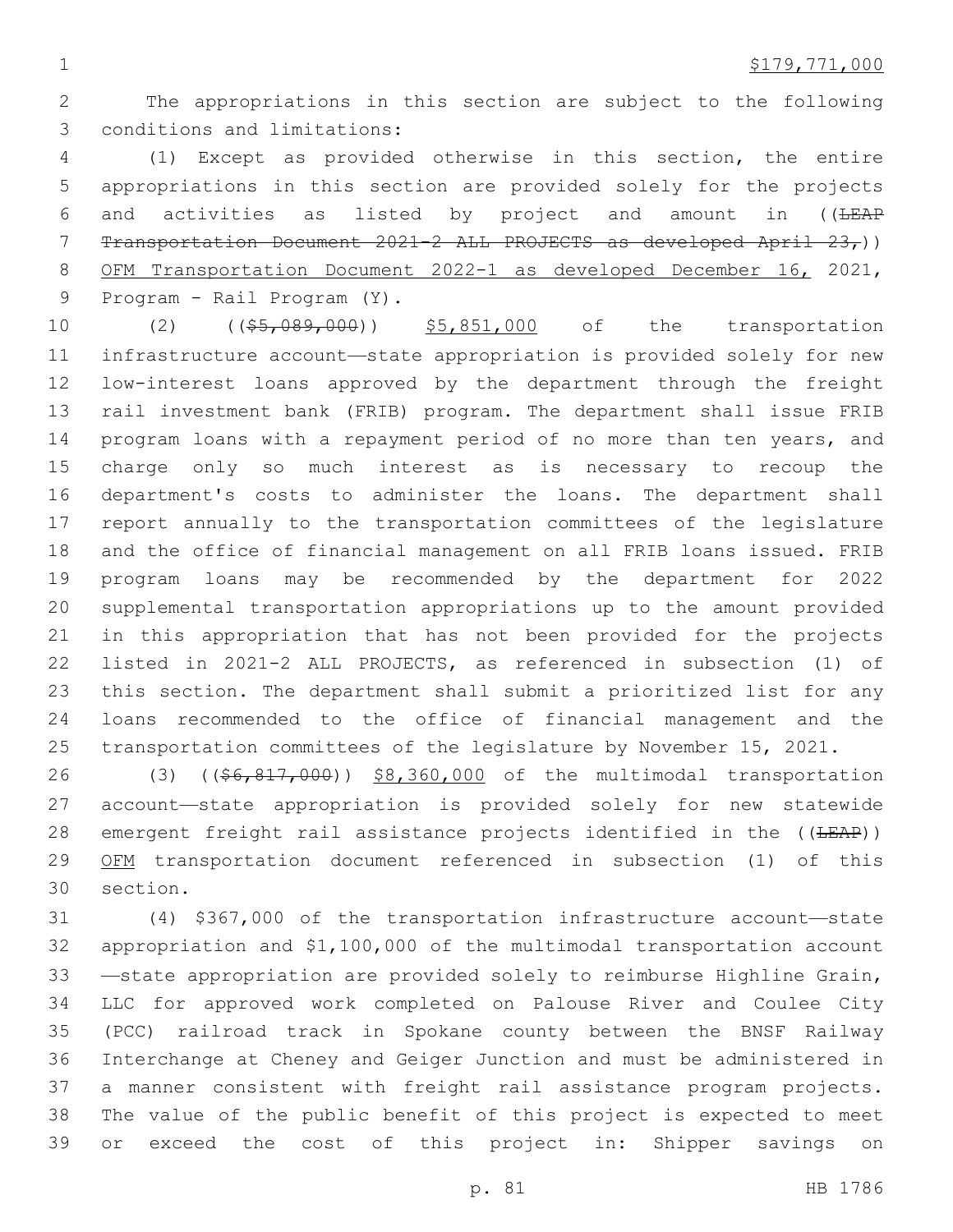transportation costs; jobs saved in rail-dependent industries; and/or reduced future costs to repair wear and tear on state and local highways due to fewer annual truck trips (reduced vehicle miles traveled). The amounts provided in this subsection are not a commitment for future legislatures, but it is the legislature's intent that future legislatures will work to approve biennial appropriations until the full \$7,337,000 cost of this project is 8 reimbursed.

9 (5)(a) ((\$550,000)) \$1,126,000 of the essential rail assistance account—state appropriation is provided solely for the purpose of the rehabilitation and maintenance of the Palouse river and Coulee City 12 railroad line (F01111B).

 (b) Expenditures from the essential rail assistance account—state in this subsection may not exceed the combined total of:

 (i) Revenues and transfers deposited into the essential rail assistance account from leases and sale of property relating to the 17 Palouse river and Coulee City railroad;

 (ii) Revenues from trackage rights agreement fees paid by 19 shippers; and

 (iii) Revenues and transfers transferred from the miscellaneous program account to the essential rail assistance account, pursuant to RCW 47.76.360, for the purpose of sustaining the grain train program by maintaining the Palouse river and Coulee City railroad.

 (6) The department shall issue a call for projects for the freight rail assistance program, and shall evaluate the applications in a manner consistent with past practices as specified in section 309, chapter 367, Laws of 2011. By November 15, 2022, the department shall submit a prioritized list of recommended projects to the office of financial management and the transportation committees of the legislature.30

 (7) ((\$33,964,000)) \$37,996,000 of the multimodal transportation account—state appropriation and \$37,500,000 of the multimodal transportation account—federal appropriation are provided solely for Passenger Rail Equipment Replacement (project 700010C.) The appropriations in this subsection include insurance proceeds received by the state. The department must use these funds only to purchase replacement equipment that has been competitively procured and for service recovery needs and corrective actions related to the December 39 2017 derailment.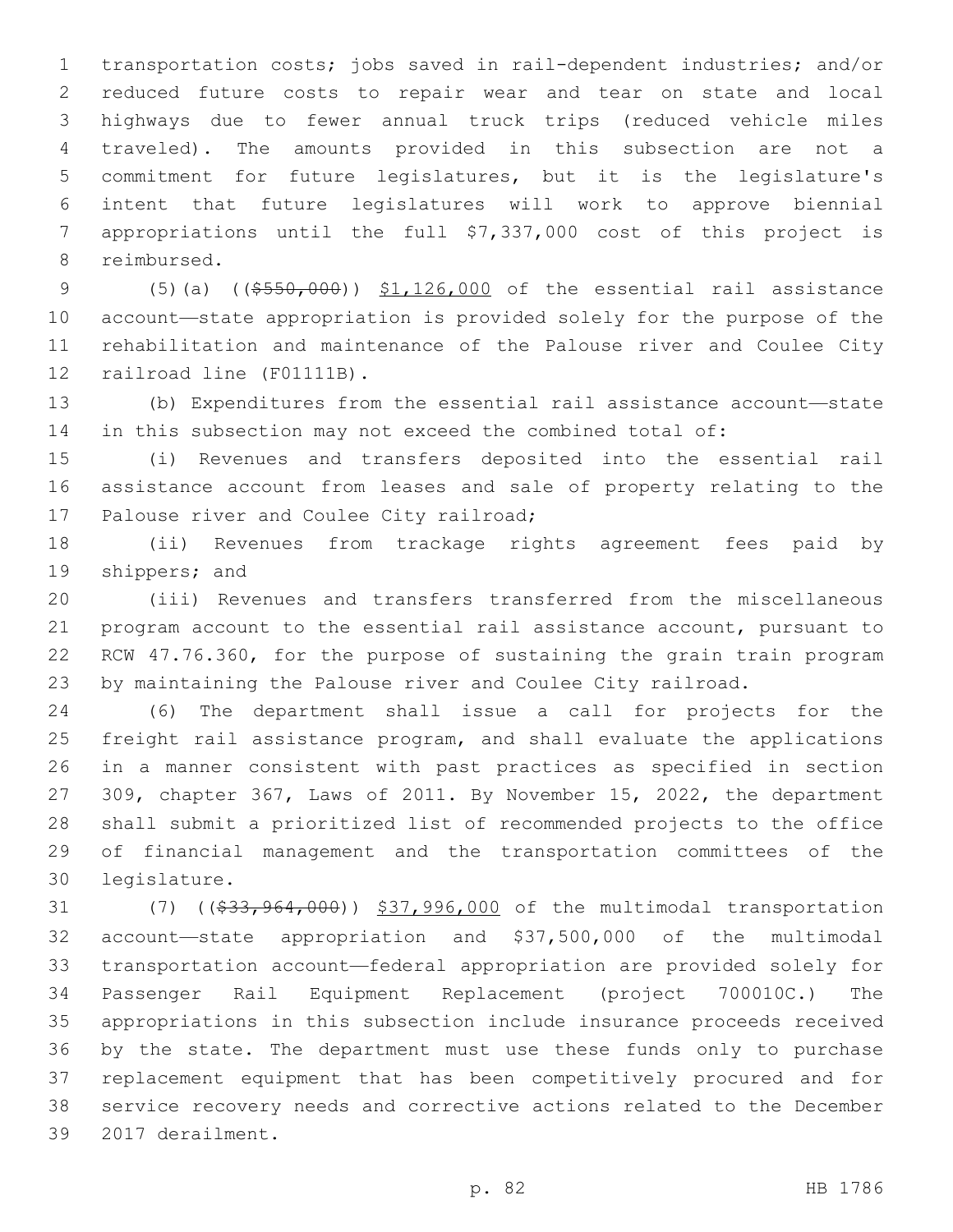(8) \$223,000 of the multimodal transportation account—state appropriation is provided solely for contingency funding for emergent freight rail assistance projects funded in subsection (3) of this section. Project sponsors may apply to the department for contingency funds needed due to unforeseeable cost increases. The department shall submit a report of any contingency funds provided under this subsection as part of the department's annual budget submittal.

 (9) It is the intent of the legislature to encourage the department to pursue federal grant opportunities leveraging up to \$6,696,000 in connecting Washington programmed funds to be used as a state match to improve the state-owned Palouse river and Coulee City system. The amount listed in this subsection is not a commitment for future legislatures, but is the legislature's intent that future legislatures will work to approve biennial appropriations up to a state match share not to exceed \$6,696,000 of a grant award.

 **Sec. 310.** 2021 c 333 s 311 (uncodified) is amended to read as follows: 17 **FOR THE DEPARTMENT OF TRANSPORTATION—LOCAL PROGRAMS—PROGRAM Z— CAPITAL** 20 Highway Infrastructure Account—State Appropriation . . . ((\$793,000)) \$1,744,000

22 Highway Infrastructure Account—Federal Appropriation . ((\$1,600,000))  $\frac{$2,935,000}{2}$ 

24 Transportation Partnership Account-State

25 Appropriation . . . . . . . . . . . . . . . . . ((\$750,000)) 26 \$1,000,000 27 Motor Vehicle Account—State Appropriation . . . . . ((\$11,064,000)) \$22,288,000 29 Motor Vehicle Account—Federal Appropriation . . . . ((\$55,751,000)) \$79,306,000 Motor Vehicle Account—Private/Local Appropriation . . . . \$6,600,000 32 Connecting Washington Account—State Appropriation . ((\$123,292,000)) \$171,755,000 34 Multimodal Transportation Account-State 35 Appropriation . . . . . . . . . . . . . . . . (  $(\frac{271}{615},000)$  ) 36 \$95,825,000 Carbon Emissions Reduction Account—State Appropriation. . \$45,000,000

38 TOTAL APPROPRIATION. . . . . . . . . . . . ((<del>\$271,465,000</del>))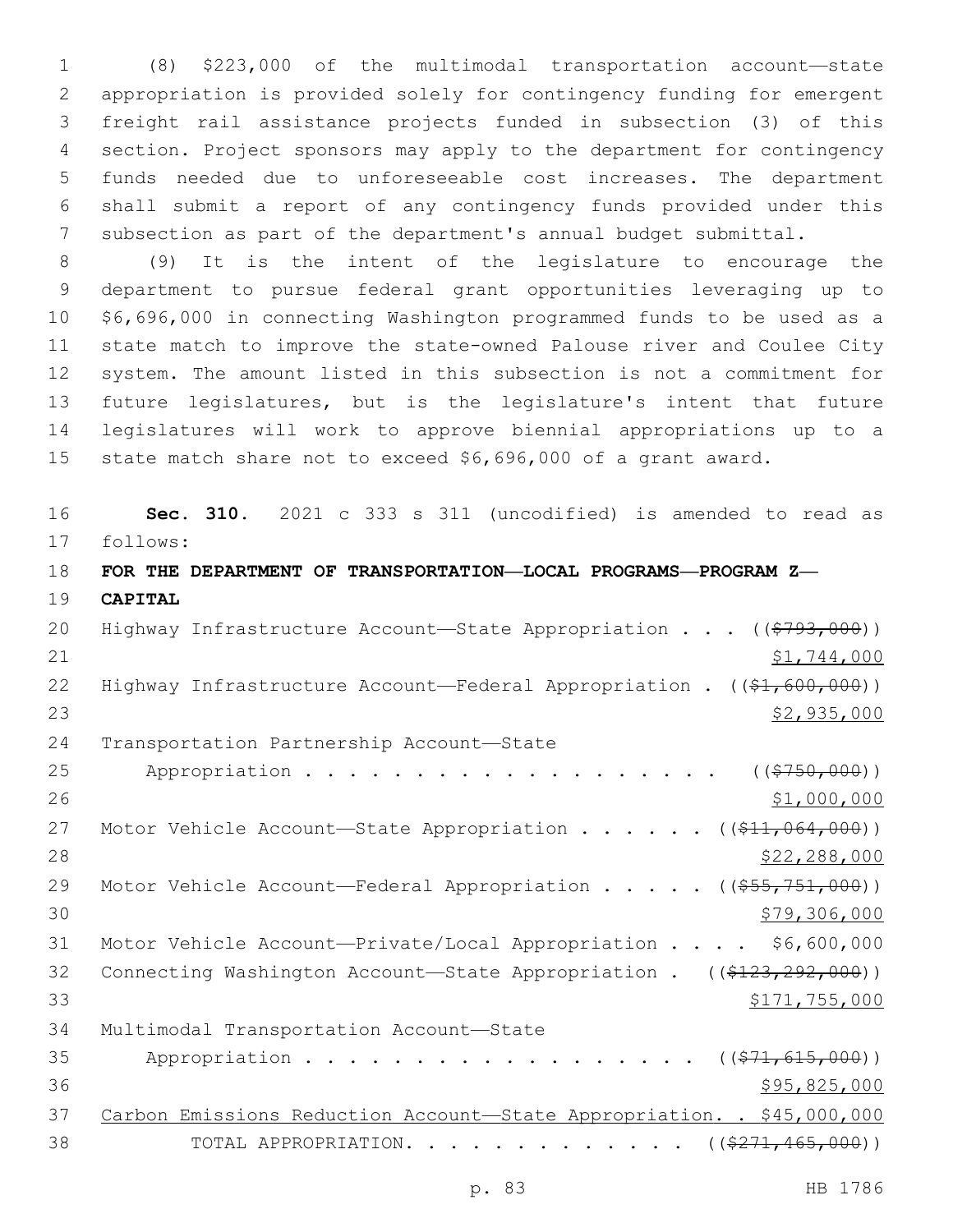The appropriations in this section are subject to the following 3 conditions and limitations:

 (1) Except as provided otherwise in this section, the entire appropriations in this section are provided solely for the projects 6 and activities as listed by project and amount in ((LEAP Transportation Document 2021-2 ALL PROJECTS as developed April 23)) OFM Transportation Document 2022-1 as developed December 16, 2021, 9 Program - Local Programs Program (Z).

 (2) Transfer of funds between projects on the project list are allowed but must be submitted to the office of financial management and the transportation committees of the legislature for review and comment and must include an explanation of variances from prior approved lists. Any project list revisions must be reviewed by the office of financial management and transportation committees of the legislature within 10 business days of submission and revised project 17 funds may not be expended until approved by the office of financial management.

19 (3) The amounts identified in the ((<del>LEAP</del>)) OFM transportation document referenced under subsection (1) of this section for pedestrian safety/safe routes to school are as follows:

22 (a) ((\$32,613,000)) \$46,163,000 of the multimodal transportation account—state appropriation is provided solely for pedestrian and 24 bicycle safety program projects (L2000188).

25 (b) ((\$19,344,000)) \$26,086,000 of the motor vehicle account-26 federal appropriation and ((\$17,397,000)) \$21,656,000 of the multimodal transportation account—state appropriation are provided solely for safe routes to school projects (L2000189). The department may consider the special situations facing high-need areas, as defined by schools or project areas in which the percentage of the children eligible to receive free and reduced-price meals under the national school lunch program is equal to, or greater than, the state average as determined by the department, when evaluating project proposals against established funding criteria while ensuring continued compliance with federal eligibility requirements.

 (c) \$30,000,000 of carbon emissions reduction account—state appropriation is provided solely for the expansion of pedestrian and bicycle safety grant program. Expenditure of the amount provided in this subsection is contingent upon: (i) The availability of revenue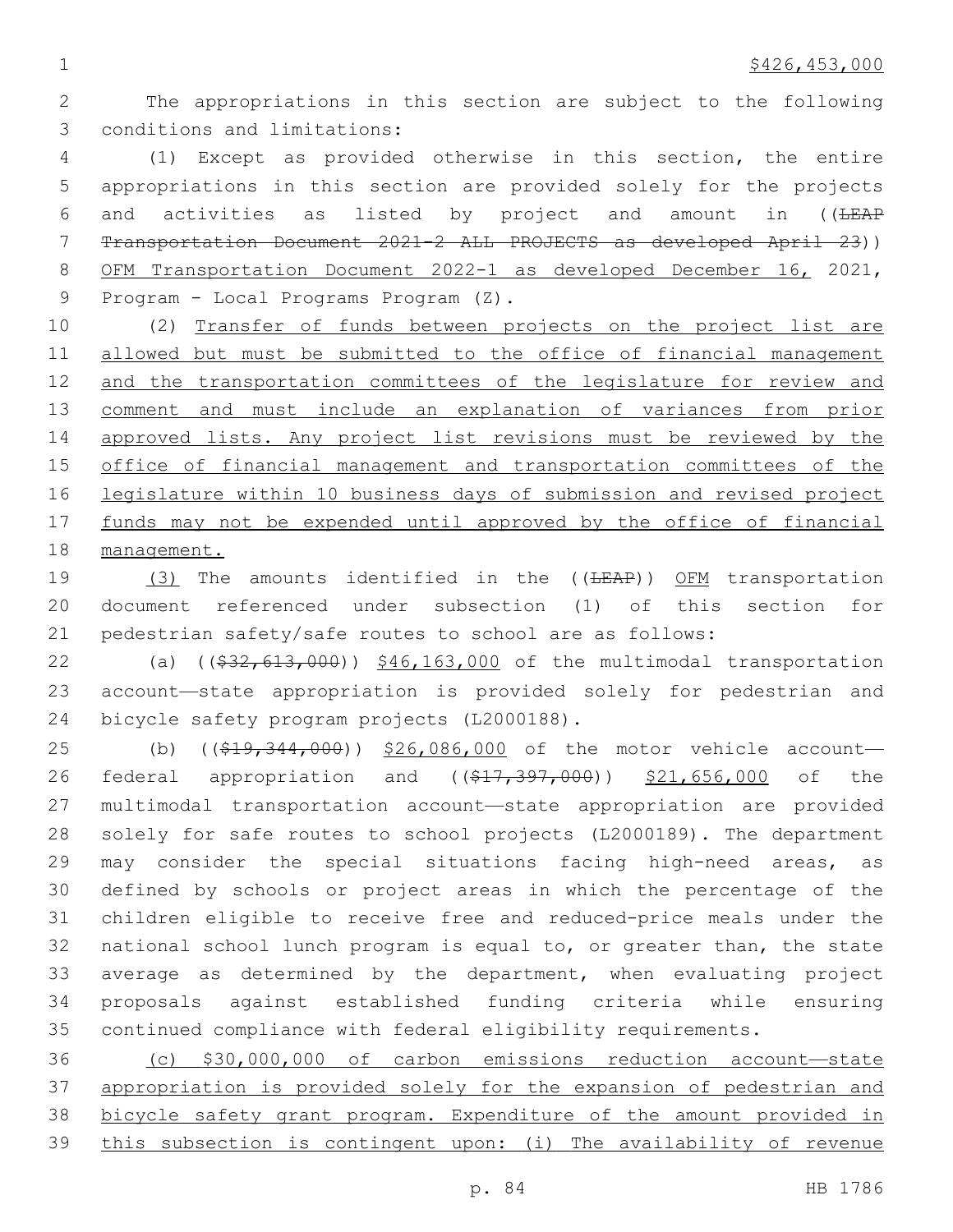deposited in the account for expenditure; and (ii) enactment of 2 request legislation brought forth by the department of ecology, as 3 required by RCW 70A.65.230. If such legislation is not enacted by April 1, 2023, the amount provided in this subsection shall lapse. At least 50 percent of the funds provided must be used in overburdened 6 communities as defined by RCW 70A.02.010.

 (d) \$15,000,000 of carbon emissions reduction account—state appropriation is provided solely for the expansion of the safe routes to school grant program. Expenditure of the amount provided in this subsection is contingent upon: (i) The availability of revenue 11 deposited in the account for expenditure; and (ii) enactment of 12 request legislation brought forth by the department of ecology, as 13 required by RCW 70A.65.230. If such legislation is not enacted by April 1, 2023, the amount provided in this subsection shall lapse. At least 50 percent of the funds provided must be used in overburdened communities as defined by RCW 70A.02.010.

 $((+3+))$   $(4)$  The department shall submit a report to the transportation committees of the legislature by December 1, 2021, and December 1, 2022, on the status of projects funded as part of the pedestrian safety/safe routes to school grant program. The report must include, but is not limited to, a list of projects selected and a brief description of each project's status. In its December 1, 2021, report the department must also include recommended changes to the pedestrian safety/safe routes to school grant program application and selection processes to increase utilization by a greater 26 diversity of jurisdictions.

27 ((44)  $\frac{1}{56}$ , 561, 000)) (5) \$11, 987, 000 of the multimodal transportation account—state appropriation is provided solely for 29 bicycle and pedestrian projects listed in the ((LEAP)) OFM transportation document referenced in subsection (1) of this section.

 $((+5+))$  (6) It is the expectation of the legislature that the department will be administering a local railroad crossing safety grant program for \$7,000,000 in federal funds during the 2021-2023 34 fiscal biennium.

35 ((<del>(6) \$12,500,000</del>)) (7) \$17,438,000 of the motor vehicle account— federal appropriation is provided solely for national highway freight network projects identified on the project list submitted in accordance with section 218(4)(b), chapter 14, Laws of 2016 on 39 October 31, 2016 (L1000169).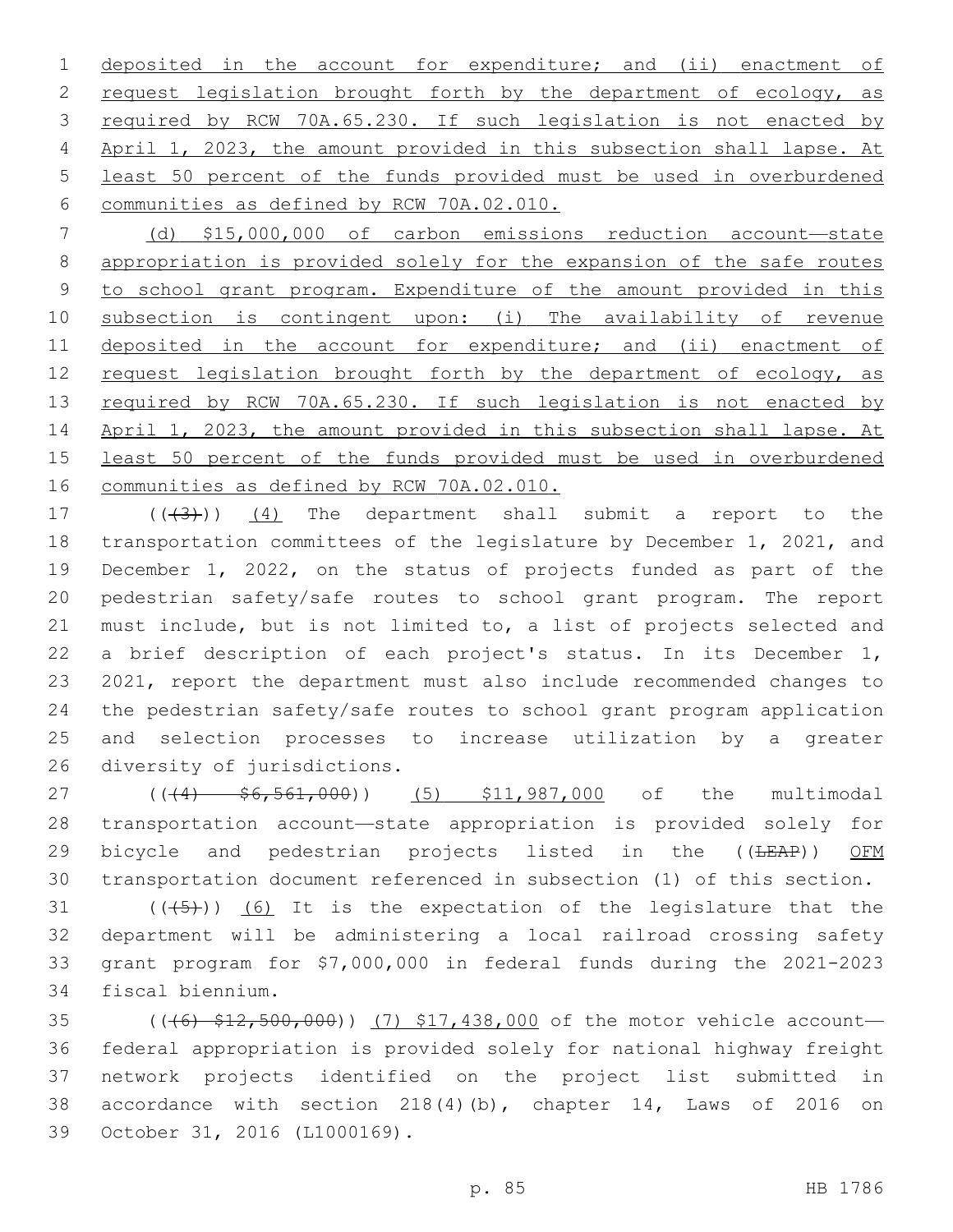$((+7)$ )  $(8)$  When the department updates its federally-compliant freight plan, it shall consult the freight mobility strategic investment board on the freight plan update and on the investment plan component that describes how the estimated funding allocation for the national highway freight program for federal fiscal years 2022-2025 will be invested and matched. The investment plan component for the state portion of national highway freight program funds must first address shortfalls in funding for connecting Washington act projects. The department shall complete the freight plan update in compliance with federal requirements and deadlines and shall provide 11 an update on the development of the freight plan, including the investment plan component, when submitting its 2022 supplemental 13 appropriations request.

14 (((8) \$11,679,000)) (9) \$35,411,000 of the motor vehicle account— federal appropriation is provided solely for acceleration of local preservation projects that ensure the reliable movement of freight on the national highway freight system (G2000100). The department will identify projects through its current national highway system asset management call for projects with applications due in February 2021. The department shall give priority to those projects that can be 21 obligated by September 30, 2021.

 NEW SECTION. **Sec. 311.** A new section is added to 2021 c 333 (uncodified) to read as follows: 23

#### **FUNDS MANAGEMENT**

 (1) As part of the department's 2023-2025 biennial budget request, the department shall provide an overview of capital funds management challenges and recommendations for funds management strategies that would improve the likelihood of increasing performance associated with the following outcomes:

(a) Streamline delivery of the department's capital program;

 (b) Increase the likelihood that federal funds are committed and 32 used prior to debt backed capital resources;

(c) Reduce administrative efforts in time and cost;

 (d) Ensure the federal government is contributing its share 35 toward overhead costs;

 (e) Increase disadvantaged business enterprise program 37 participation and/or funding;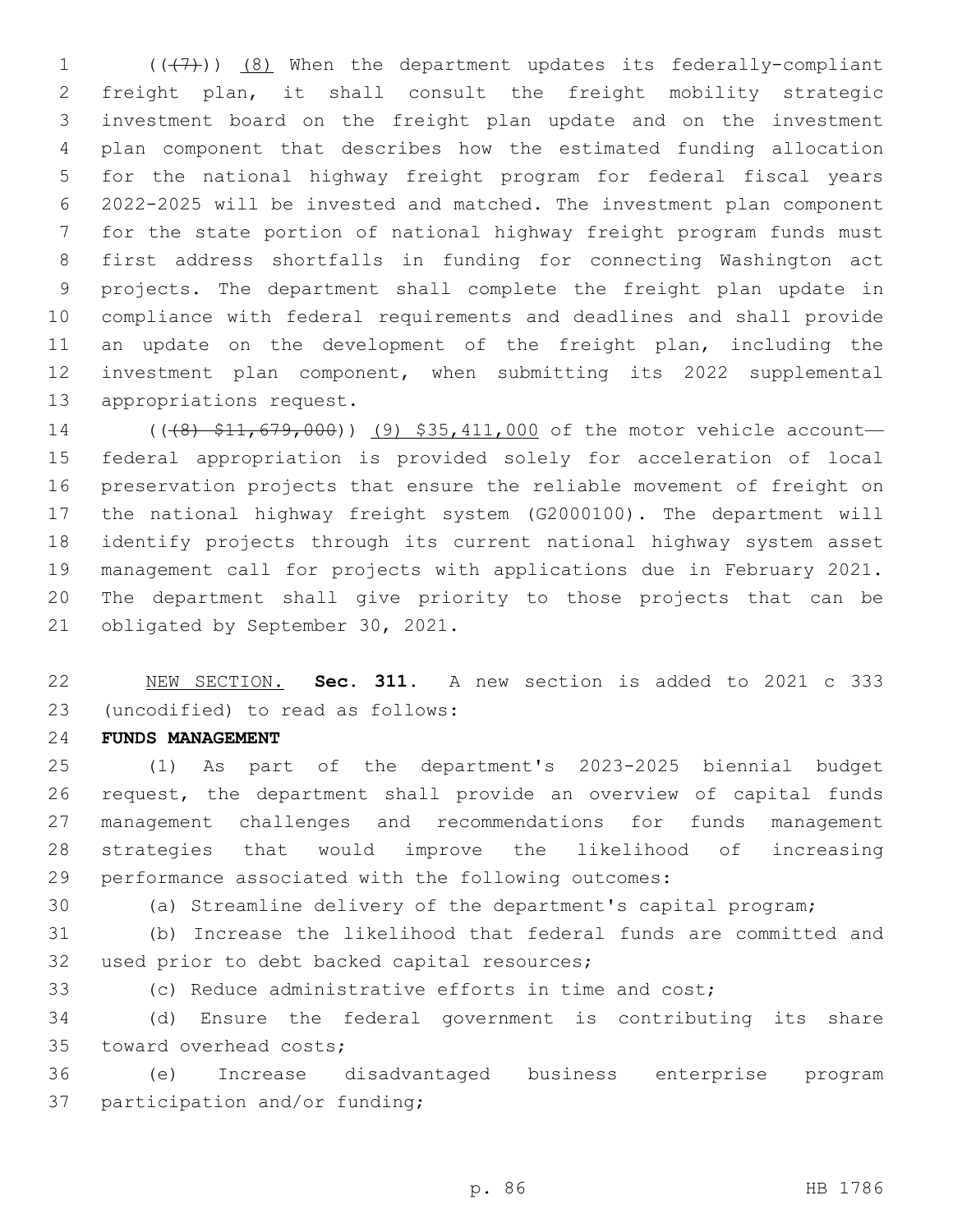(f) Maximize the amount of federal redistributed and grant funding received by the state, including how to position the state for providing state matching funds for federal grant opportunities; (g) Increase clarity on how federal funds are administered;

5 (h) Identify opportunities to leverage current and future toll 6 credits secured by the state; and

7 (i) Minimize the risk of audit findings related to federal funds.

8 (2) This information is intended to be used to inform subsequent 9 funding conversations and help identify opportunities to achieve 10 outcomes associated with transportation capital investments.

 (3) The department shall provide recommendations on the transportation appropriations act structure and project list amendments to most efficiently utilize state and federal capital 14 funds.

## 15 **TRANSFERS AND DISTRIBUTIONS**

16 **Sec. 401.** 2021 c 333 s 401 (uncodified) is amended to read as follows: 17

 **FOR THE STATE TREASURER—BOND RETIREMENT AND INTEREST, AND ONGOING BOND REGISTRATION AND TRANSFER CHARGES: FOR BOND SALES DISCOUNTS AND DEBT TO BE PAID BY MOTOR VEHICLE ACCOUNT AND TRANSPORTATION FUND**  21 **REVENUE**

| 22 | Transportation Partnership Account—State Appropriation. ((\$904,000))  |
|----|------------------------------------------------------------------------|
| 23 | \$1,421,000                                                            |
| 24 | Connecting Washington Account-State Appropriation. . $(($11,153,000))$ |
| 25 | \$5,339,000                                                            |
| 26 | Special Category C Account-State Appropriation. $($ $($ \$412,000) $)$ |
| 27 | \$269,000                                                              |
| 28 | Highway Bond Retirement Account-State                                  |
| 29 | Appropriation. ((\$1,483,793,000))                                     |
| 30 | \$1,431,792,000                                                        |
| 31 | Ferry Bond Retirement Account-State Appropriation. \$17,150,000        |
| 32 | Transportation Improvement Board Bond Retirement                       |
| 33 | Account—State Appropriation. ( $(\frac{11}{770},000)$ )                |
| 34 | \$11,701,000                                                           |
| 35 | Nondebt-Limit Reimbursable Bond Retirement                             |
| 36 | Account-State Appropriation.<br>( ( \$29, 323, 000) )                  |
| 37 | \$29,278,000                                                           |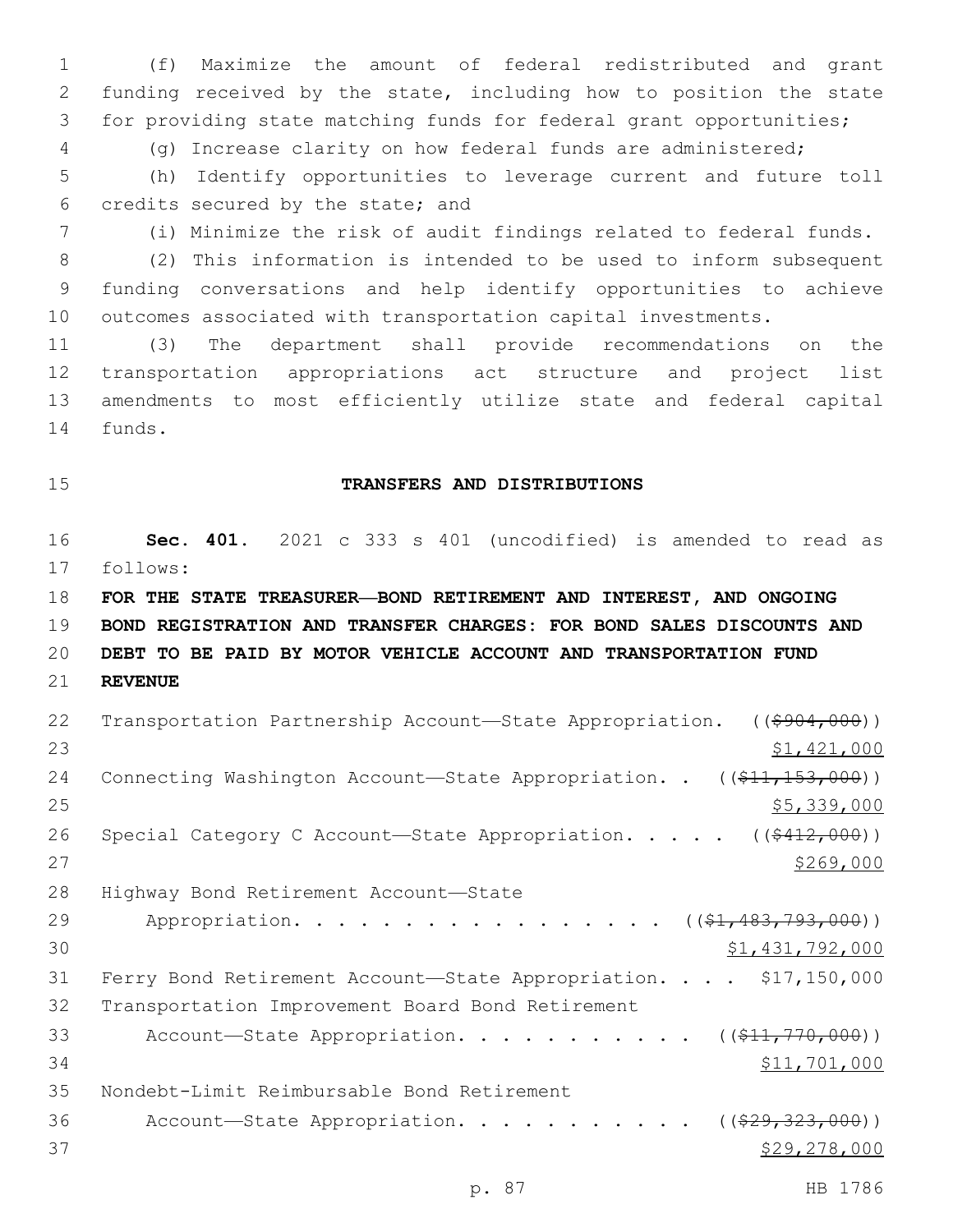1 Toll Facility Bond Retirement Account-State 2 Appropriation. . . . . . . . . . . . . . . . . . . . \$76,376,000 3 TOTAL APPROPRIATION. . . . . . . . . . . ((\$1,630,881,000)) 4 \$1,573,326,000 5 **Sec. 402.** 2021 c 333 s 402 (uncodified) is amended to read as follows: 6 7 **FOR THE STATE TREASURER—BOND RETIREMENT AND INTEREST, AND ONGOING**  8 **BOND REGISTRATION AND TRANSFER CHARGES: FOR BOND SALE EXPENSES AND**  9 **FISCAL AGENT CHARGES** 10 Transportation Partnership Account-State 11 Appropriation. . . . . . . . . . . . . . . . . . (  $(\frac{2181,000}{1})$  $12 \frac{\$305,000}{}$ 13 Connecting Washington Account—State Appropriation. . . ((\$2,231,000)) 14 \$1,068,000 \$1,068,000 15 Special Category C Account—State Appropriation. . . . . ((\$82,000))  $16$   $$54,000$ 17 TOTAL APPROPRIATION. . . . . . . . . . . . . . ((\$2,494,000)) 18 \$1,427,000 19 **Sec. 403.** 2021 c 333 s 403 (uncodified) is amended to read as follows: 20 21 **FOR THE STATE TREASURER—STATE REVENUES FOR DISTRIBUTION** 22 Motor Vehicle Account—State Appropriation: For motor 23 vehicle fuel tax statutory distributions to 24 cities and counties. . . . . . . . . . . . . . ((\$467,390,000)) 25 \$474,977,000 26 Multimodal Transportation Account-State 27 Appropriation: For distribution to cities and 28 counties. . . . . . . . . . . . . . . . . . . . . . . \$26,786,000 29 Motor Vehicle Account—State Appropriation: For 30 distribution to cities and counties.  $\ldots$  . . . . . . \$23,438,000 31 **Sec. 404.** 2021 c 333 s 404 (uncodified) is amended to read as follows: 32 33 **FOR THE STATE TREASURER—TRANSFERS** 34 Motor Vehicle Account—State Appropriation: For motor 35 vehicle fuel tax refunds and statutory 36 transfers. . . . . . . . . . . . . . . . . ((<del>\$1,974,599,000</del>))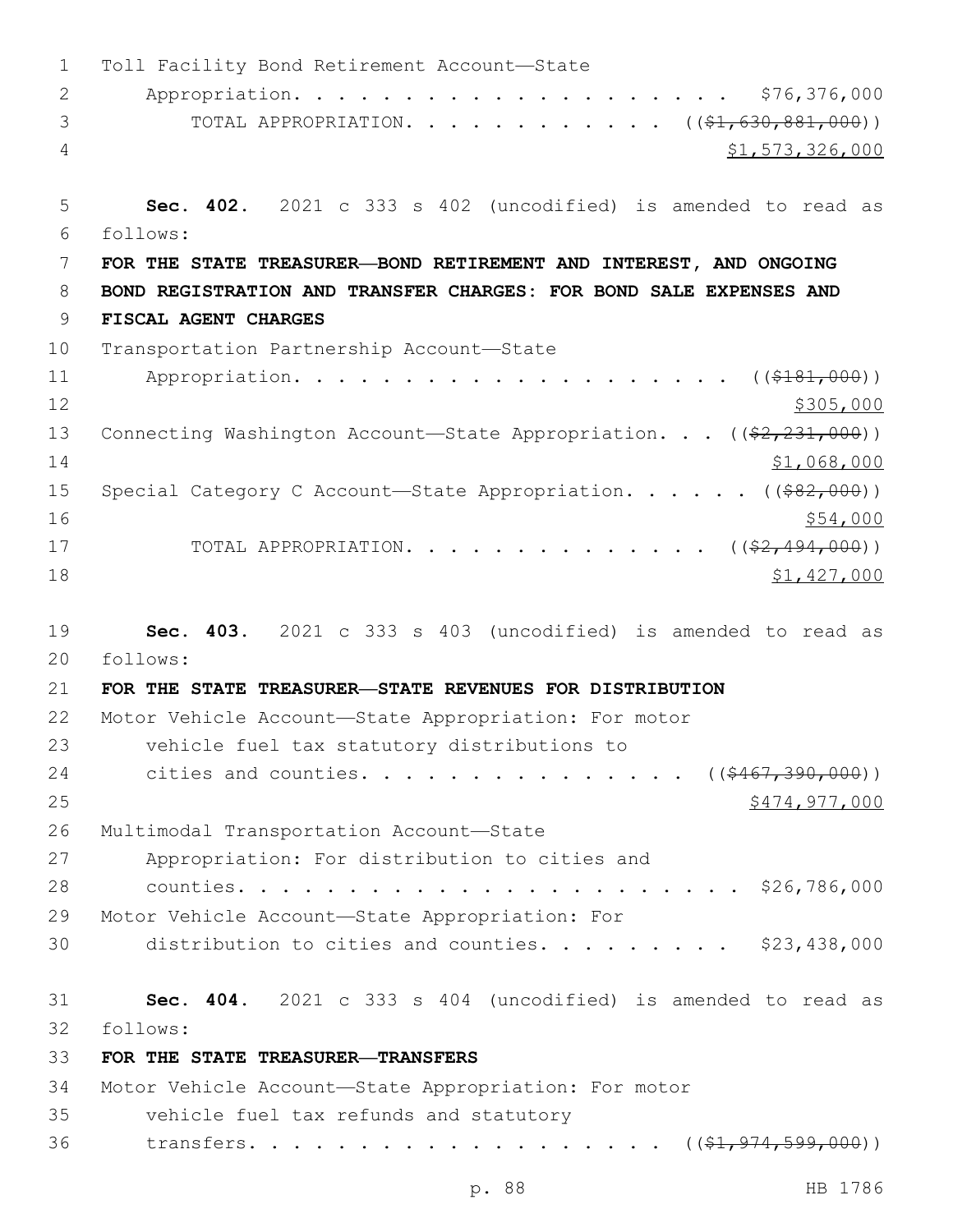$\frac{1}{2}$   $\frac{1}{2}$   $\frac{1}{2}$   $\frac{1}{2}$   $\frac{1}{2}$   $\frac{1}{2}$   $\frac{1}{2}$   $\frac{1}{2}$   $\frac{1}{2}$   $\frac{1}{2}$   $\frac{1}{2}$   $\frac{1}{2}$   $\frac{1}{2}$   $\frac{1}{2}$   $\frac{1}{2}$   $\frac{1}{2}$   $\frac{1}{2}$   $\frac{1}{2}$   $\frac{1}{2}$   $\frac{1}{2}$   $\frac{1}{2}$   $\frac{1}{2}$ 

 **Sec. 405.** 2021 c 333 s 405 (uncodified) is amended to read as follows: 3 **FOR THE DEPARTMENT OF LICENSING—TRANSFERS** Motor Vehicle Account—State Appropriation: For motor 6 vehicle fuel tax refunds and transfers.  $\ldots$  .  $($   $($ \$235,675,000)) \$263,972,000 **Sec. 406.** 2021 c 333 s 406 (uncodified) is amended to read as follows: 9 **FOR THE STATE TREASURER—ADMINISTRATIVE TRANSFERS** (1) Highway Safety Account—State Appropriation: 12 For transfer to the State Patrol Highway Account—State. . . . . . . . . . . . . . . . . . . . . . \$47,000,000 (2)(a) Transportation Partnership Account—State 15 Appropriation: For transfer to the Capital Vessel 16 Replacement Account-State. . . . . . . . . . . . . . . \$152,453,000 (b) The amount transferred in this subsection represents proceeds from the sale of bonds authorized in RCW 47.10.873. (3)(a) Transportation Partnership Account—State Appropriation: For transfer to the Tacoma Narrows Toll Bridge Account—State. . . . . . . . . . . . . . . . . . . \$30,293,000 (b) It is the intent of the legislature that this transfer is temporary, for the purpose of minimizing the impact of toll increases. An equivalent reimbursing transfer is to occur after the debt service and deferred sales tax on the Tacoma Narrows bridge construction costs are fully repaid in accordance with chapter 195, 27 Laws of 2018. (4)(a) Motor Vehicle Account—State Appropriation: 29 For transfer to Alaskan Way Viaduct Account—State. . . . . \$6,000,000 (b) The funds provided in (a) of this subsection are a loan to the Alaskan Way viaduct replacement project account—state, and the legislature assumes that these funds will be reimbursed to the motor vehicle account—state at a later date when traffic on the toll facility has recovered from the COVID-19 pandemic. (5) Motor Vehicle Account—State Appropriation: 36 For transfer to the County Arterial Preservation Account—State. . . . . . . . . . . . . . . . . . . . . . . \$7,666,000

p. 89 HB 1786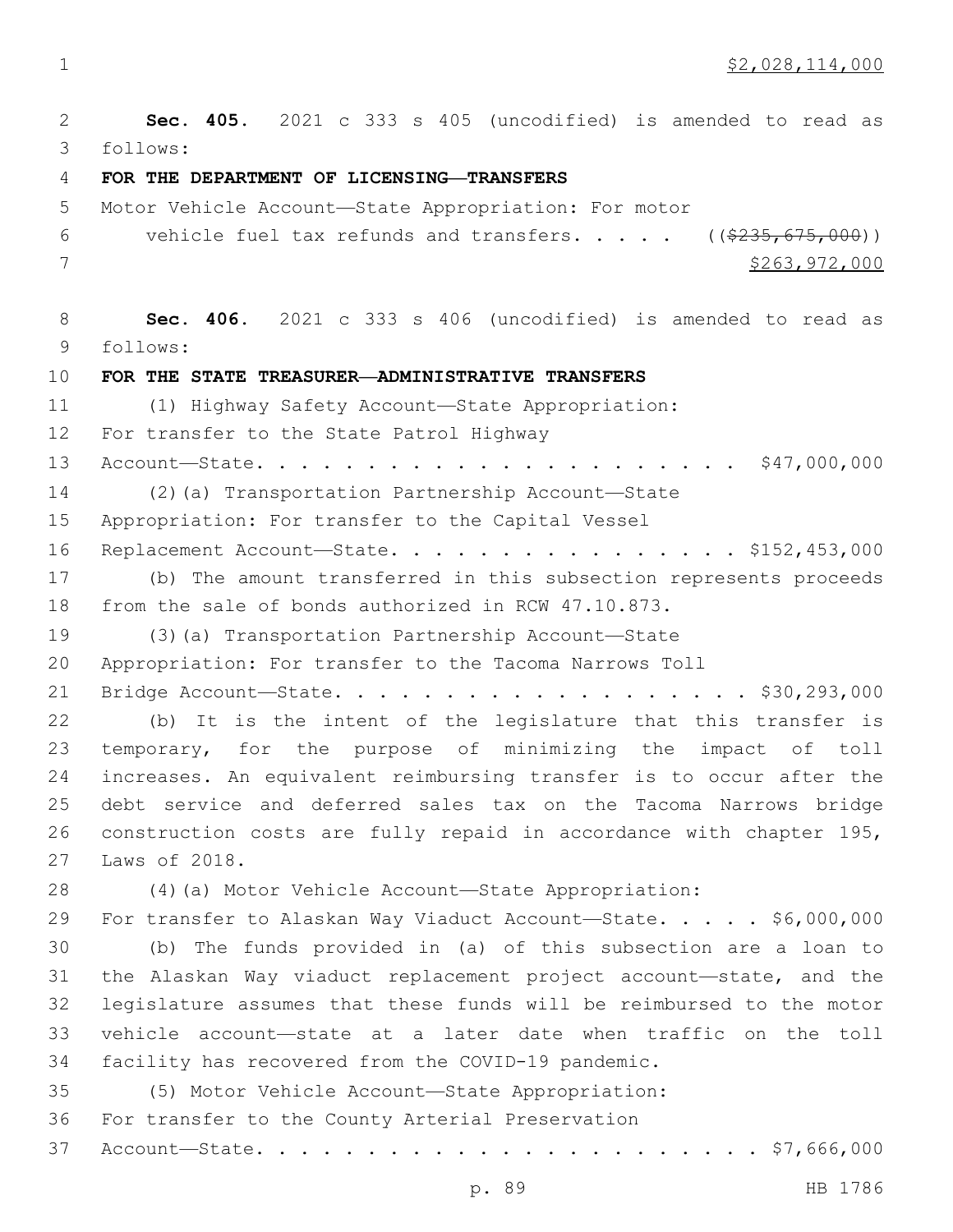(6) Motor Vehicle Account—State Appropriation:1 2 For transfer to the Freight Mobility Investment 3 Account—State. . . . . . . . . . . . . . . . . . . . . . . \$5,511,000 (7) Motor Vehicle Account—State Appropriation:4 5 For transfer to the Rural Arterial Trust Account—State. . \$9,331,000 (8) Motor Vehicle Account—State Appropriation:6 7 For transfer to the Transportation Improvement 8 Account—State. . . . . . . . . . . . . . . . . . . . . . . \$9,688,000 (9) Rural Mobility Grant Program Account—State9 10 Appropriation: For transfer to the Multimodal 11 Transportation Account-State. . . . . . . . . . . . . . \$3,000,000 12 (10)(a) State Route Number 520 Civil Penalties 13 Account—State Appropriation: For transfer to the 14 Motor Vehicle Account-State 15 . . . . . . . . . . . . . . . . . . . . . . . . . . . . . \$2,000,000 16 (b) The transfer in this subsection is to repay moneys loaned to 17 the state route number 520 civil penalties account in the 2019-2021 18 fiscal biennium. 19 (11) State Route Number 520 Civil Penalties 20 Account—State Appropriation: For transfer to the 21 State Route Number 520 Corridor Account-State. . . . . . \$1,532,000 (12) Capital Vessel Replacement Account—State22 23 Appropriation: For transfer to the Connecting 24 Washington Account-State. . . . . . . . . . . . . . . . \$35,000,000 25 (13)(a) Capital Vessel Replacement Account—State 26 Appropriation: For transfer to the Transportation 27 Partnership Account-State. . . . . . . . . . . . . . . \$10,305,000 28 (b) The amount transferred in this subsection represents 29 repayment of debt service incurred for the construction of the Hybrid 30 Electric Olympic Class (144-auto) Vessel #5 project (L2000329). (14) Multimodal Transportation Account—State31 32 Appropriation: For transfer to the Complete Streets 33 Grant Program Account—State. . . . . . . . . . . . . . . \$14,670,000 (15) Multimodal Transportation Account—State34 35 Appropriation: For transfer to the Connecting 36 Washington Account—State. . . . . . . . . . . . . . . . \$200,000,000 (16) Multimodal Transportation Account—State37 38 Appropriation: For transfer to the Freight Mobility 39 Multimodal Account—State. . . . . . . . . . . . . . . . . \$4,011,000

p. 90 HB 1786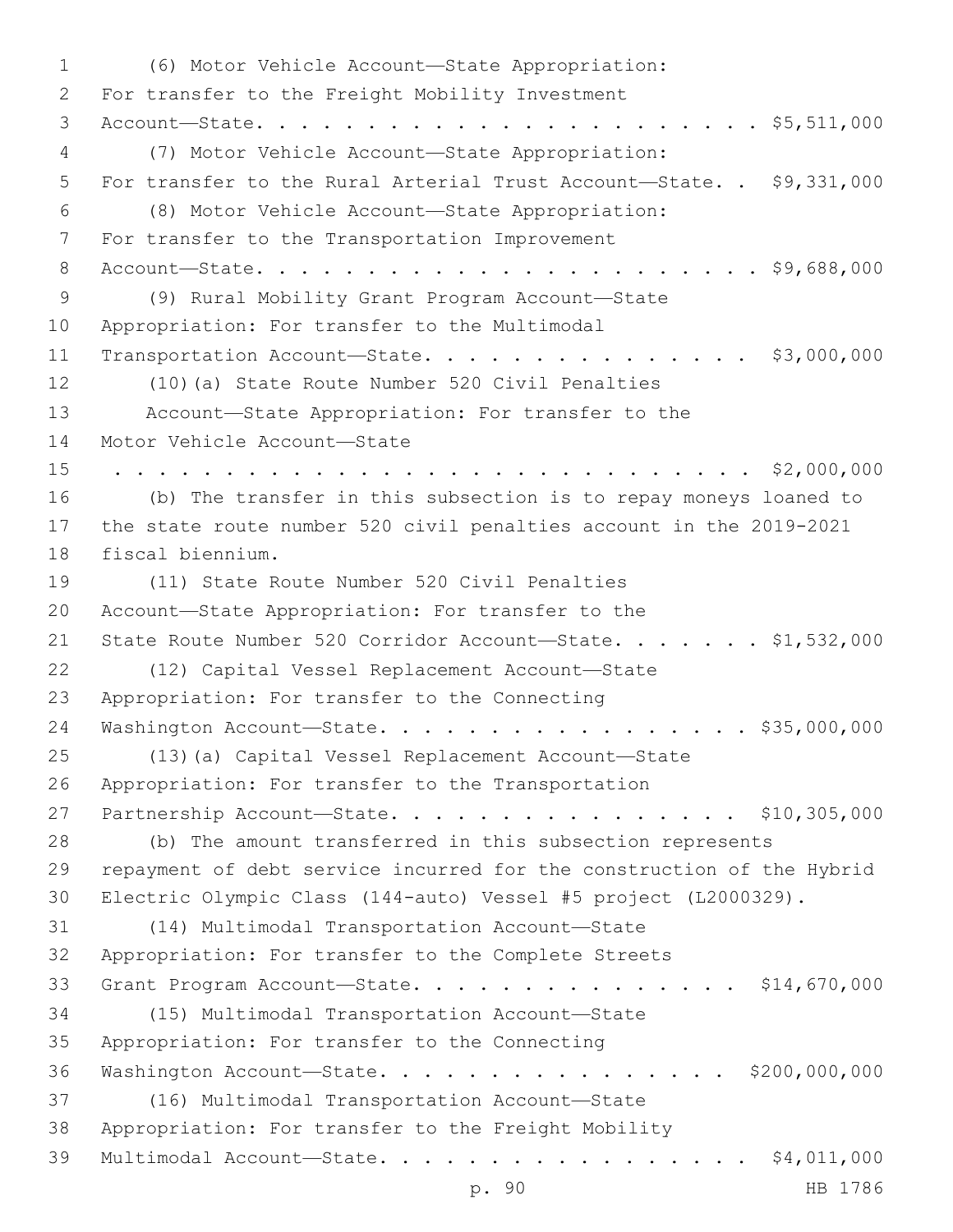(17) Multimodal Transportation Account—State1 2 Appropriation: For transfer to the Ignition Interlock 3 Device Revolving Account—State. . . . . . . . . . . . . . \$600,000 (18) Multimodal Transportation Account—State4 5 Appropriation: For transfer to the Pilotage 6 Account—State. . . . . . . . . . . . . . . . . . . . . ((\$1,500,000))  $7$   $\frac{1}{2}$ ,500,000 (19) Multimodal Transportation Account—State8 9 Appropriation: For transfer to the Puget Sound 10 Capital Construction Account-State. . . . . . . . . . . \$60,000,000 (20) Multimodal Transportation Account—State11 12 Appropriation: For transfer to the Regional Mobility 13 Grant Program Account-State. . . . . . . . . . . . . . . \$27,679,000 (21) Multimodal Transportation Account—State14 15 Appropriation: For transfer to the Rural Mobility 16 Grant Program Account-State. . . . . . . . . . . . . . \$15,223,000 17 (22)(a) Alaskan Way Viaduct Replacement Project 18 Account—State Appropriation: For transfer to the 19 Transportation Partnership Account—State. . . . . . . . \$22,884,000 20 (b) The amount transferred in this subsection represents 21 repayment of debt service incurred for the construction of the SR 99/ 22 Alaskan Way Viaduct Replacement project (809936Z). (23) Tacoma Narrows Toll Bridge Account—State23 24 Appropriation: For transfer to the Motor Vehicle 25 Account—State. . . . . . . . . . . . . . . . . . . . . . . . \$950,000 26 (24) Puget Sound Ferry Operations Account—State 27 Appropriation: For transfer to the Puget Sound 28 Capital Construction Account-State. . . . . . . . . . . \$60,000,000 29 (25)(a) General Fund Account—State 30 Appropriation: For transfer to the State Patrol 31 Highway Account—State. . . . . . . . . . . . . . . . . . . . \$625,000 32 (b) The state treasurer shall transfer the funds only after 33 receiving notification from the Washington state patrol under section 34 207(2) ((of this act)), chapter 333, Laws of 2021. 35 (26) Highway Safety Account—State 36 Appropriation: For transfer to the Freight Mobility 37 Investment Account—State. . . . . . . . . . . . . . . . . \$1,300,000 38 (27) Motor Vehicle Account—State 39 Appropriation: For transfer to the I-405/SR 167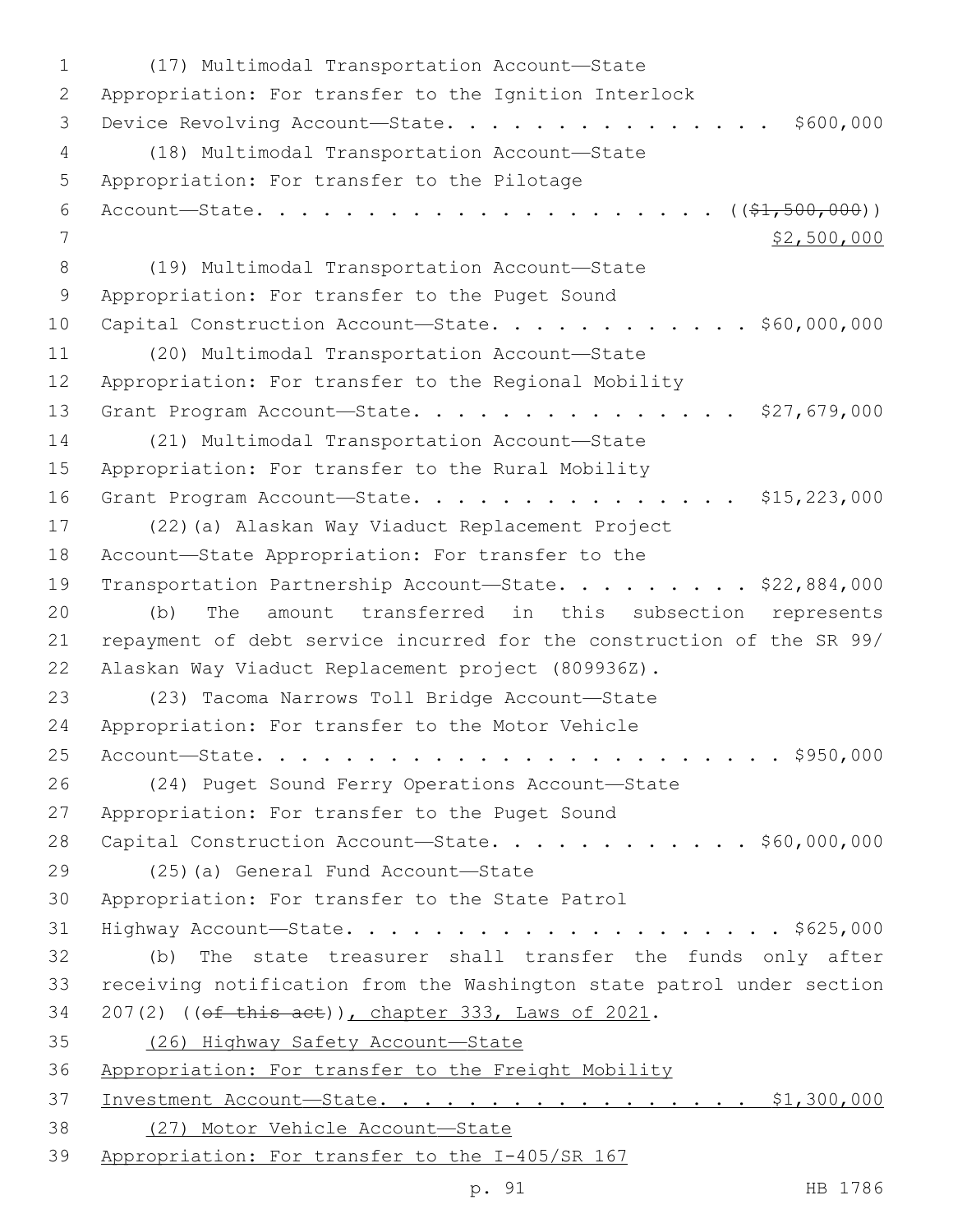|    | Express Toll Lanes Account-State. \$30,000,000          |
|----|---------------------------------------------------------|
| 2  | (28) Multimodal Transportation Account-State            |
| 3  | Appropriation: For transfer to the SR 520 Corridor      |
| 4  | \$76,000,000                                            |
| 5  | (29) Transportation 2003 Account (Nickel Account)-State |
| 6  | Appropriation: For transfer to the SR 520               |
| 7  | $Corridor Account—State. $10,000,000$                   |
| 8  | (30) Coronavirus State Fiscal Recovery-State            |
| 9  | Appropriation: For transfer to the I-405/SR 167         |
| 10 | Express Toll Lanes Account-State. \$300,000,000         |
| 11 | (31) Coronavirus State Fiscal Recovery-State            |
| 12 | Appropriation: For transfer to the SR 520 Corridor      |

Account—State. . . . . . . . . . . . . . . . . . . . . . \$200,000,000

 NEW SECTION. **Sec. 407.** A new section is added to 2021 c 333 (uncodified) to read as follows: 15

## **COMPENSATION AND BENEFITS**

17 Motor Vehicle Account—State Appropriation. . . . . . . . . \$115,000

 The appropriation in this section is subject to the following conditions and limitations: Funding is provided for retirement contributions for legislative branch employees, as shown in OFM transportation document 2022-3 dated December 16, 2021.

 NEW SECTION. **Sec. 408.** A new section is added to 2021 c 333 (uncodified) to read as follows: 23

## **CENTRAL SERVICE CHARGES**

25 Motor Vehicle Account—State Appropriation. . . . . . . . . . \$7,000

 The appropriation in this section is subject to the following conditions and limitations: The appropriations are provided for central service agency charges for legislative branch agencies, as shown in OFM transportation document 2022-4 dated December 16, 2021.

#### **COMPENSATION**

 **Sec. 501.** 2021 c 333 s 502 (uncodified) is amended to read as 32 follows:

#### **COLLECTIVE BARGAINING AGREEMENTS**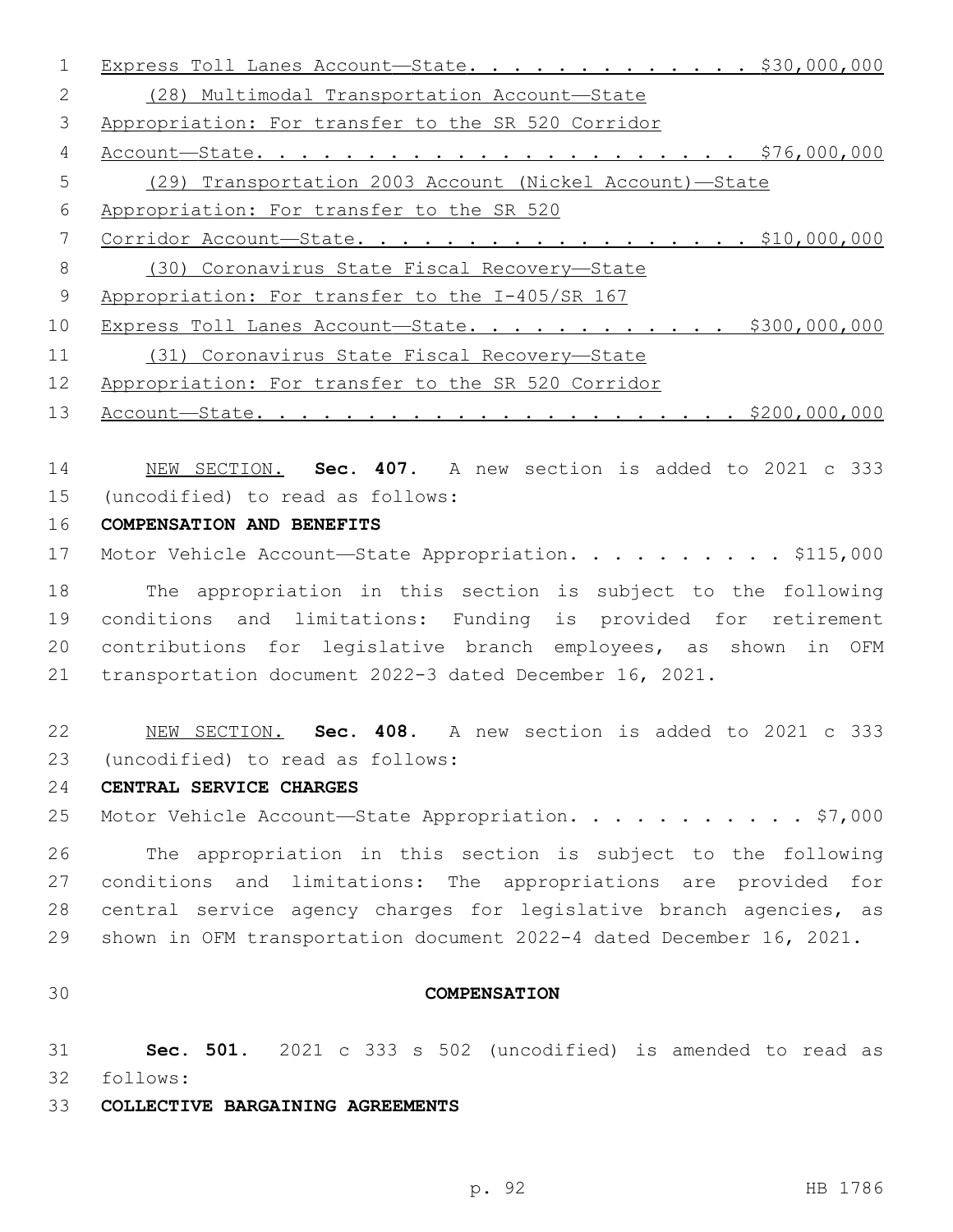1 Sections 503 through 520 ((of this act)), chapter 333, Laws of 2021 represent the results of the 2021-2023 collective bargaining 3 process required under chapters 41.80, 47.64, and 41.56 RCW. In addition, the improved economic and revenue forecast provides the ability to address compensation needs and recognize the hard work and commitment that state employees have shown through the pandemic. Sections 502 through 519 of this act represent the results of the collective bargaining process from reopening the 2021-2023 contracts for the limited purpose of bargaining over compensation, and are 10 described in general terms. Provisions of the collective bargaining 11 agreements contained in sections 503 through 520 (( $\theta$ f this act)), chapter 333, Laws of 2021 are described in general terms. Only major economic terms are included in the descriptions. These descriptions do not contain the complete contents of the agreements. The collective bargaining agreements contained in sections 503 through 16 520 ((ef this act)), chapter 333, Laws of 2021 may also be funded by expenditures from nonappropriated accounts. If positions are funded with lidded grants or dedicated fund sources with insufficient revenue, additional funding from other sources is not provided.

 **Sec. 502.** 2021 c 333 s 503 (uncodified) is amended to read as follows: 21

# **DEPARTMENT OF TRANSPORTATION MARINE DIVISION COLLECTIVE BARGAINING AGREEMENTS—OPEIU**

 (1) An agreement has been reached between the governor and the office and professional employees international union local eight (OPEIU) pursuant to chapter 47.64 RCW for the 2021-2023 fiscal biennium. Funding is provided to fund the agreement, which does not include wage increases but does include furloughs. The agreement provides that positions designated by the employer as not requiring backfill take 24 furlough days during the biennium. In addition, the following positions are not subject to the furlough requirement: Bid administrator, dispatch, dispatch coordinator, and relief positions.

 (2) An agreement has been reached between the governor and the office and professional employees international union local eight (OPEIU) pursuant to chapter 47.64 RCW for fiscal year 2023. The agreement includes and funding is provided for a general wage increase of 3.25 percent for fiscal year 2023 and a lump sum payment for employees hired before July 1, 2022.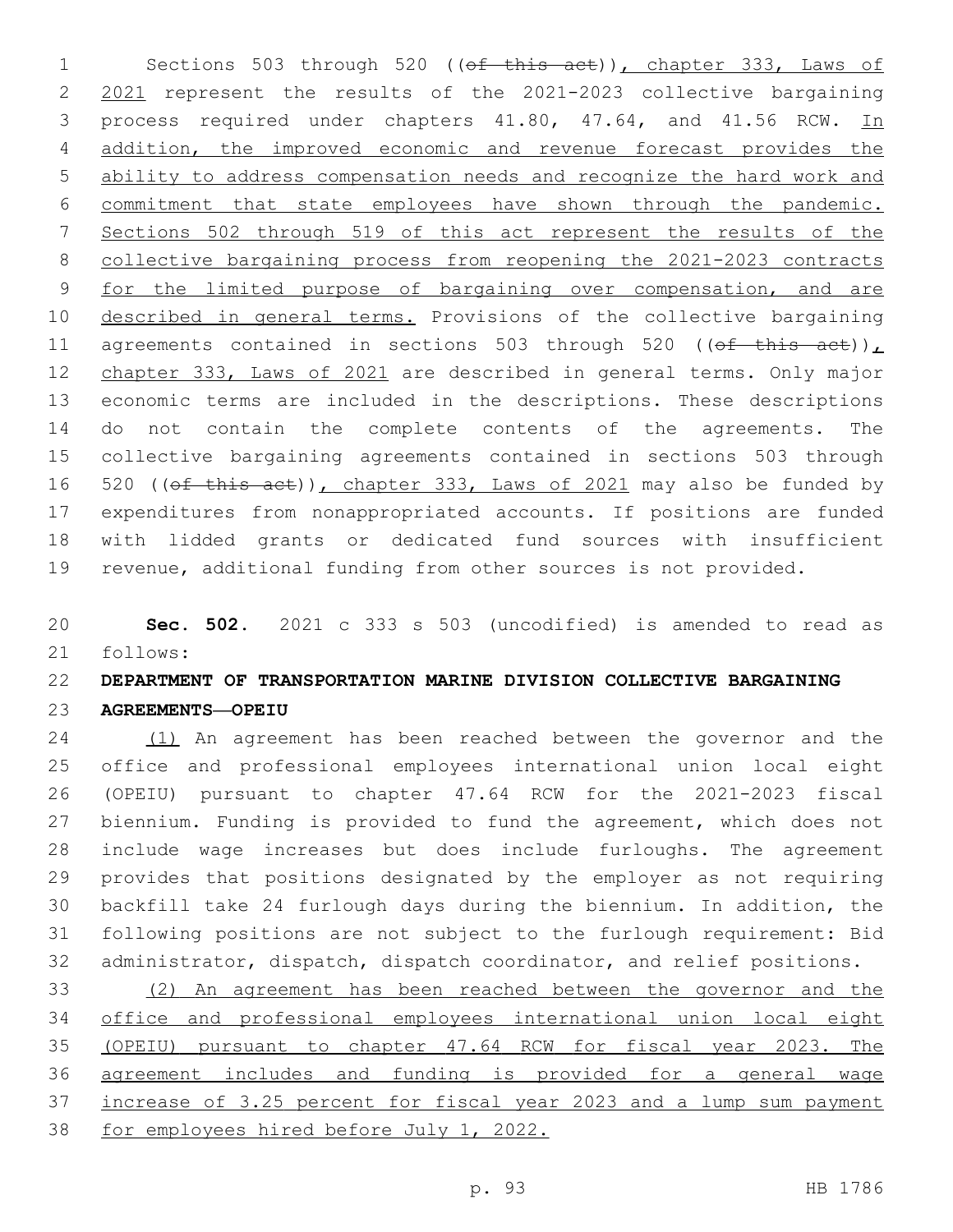**Sec. 503.** 2021 c 333 s 504 (uncodified) is amended to read as follows: 2

 **DEPARTMENT OF TRANSPORTATION MARINE DIVISION COLLECTIVE BARGAINING AGREEMENTS—FASPAA**

 (1) An agreement has been reached between the governor and the ferry agents, supervisors, and project administrators association pursuant to chapter 47.64 RCW for the 2021-2023 fiscal biennium. Funding is provided to fund the agreement, which does not include wage increases but does include furloughs. The agreement provides that positions designated by the employer as not requiring backfill 11 take 24 furlough days during the biennium.

 (2) An agreement has been reached between the governor and the 13 ferry agents, supervisors, and project administrators association pursuant to chapter 47.64 RCW for fiscal year 2023. The agreement includes and funding is provided for a general wage increase of 3.25 percent for fiscal year 2023 and a lump sum payment for employees hired before July 1, 2022.

 **Sec. 504.** 2021 c 333 s 505 (uncodified) is amended to read as 19 follows:

**DEPARTMENT OF TRANSPORTATION MARINE DIVISION COLLECTIVE BARGAINING** 

#### **AGREEMENTS—SEIU LOCAL 6**

 (1) An agreement has been reached between the governor and the service employees international union local 6 pursuant to chapter 47.64 RCW for the 2021-2023 fiscal biennium. Funding is provided to fund the agreement, which does not include wage increases but does include furloughs. The agreement provides that positions designated by the employer as not requiring backfill take 24 furlough days 28 during the biennium.

 (2) An agreement has been reached between the governor and the service employees international union local 6 pursuant to chapter 47.64 RCW for fiscal year 2023. The agreement includes and funding is provided for a general wage increase of 3.25 percent for fiscal year 33 2023 and a lump sum payment for employees hired before July 1, 2022.

 **Sec. 505.** 2021 c 333 s 506 (uncodified) is amended to read as follows: 35

**DEPARTMENT OF TRANSPORTATION MARINE DIVISION COLLECTIVE BARGAINING** 

**AGREEMENTS—CARPENTERS**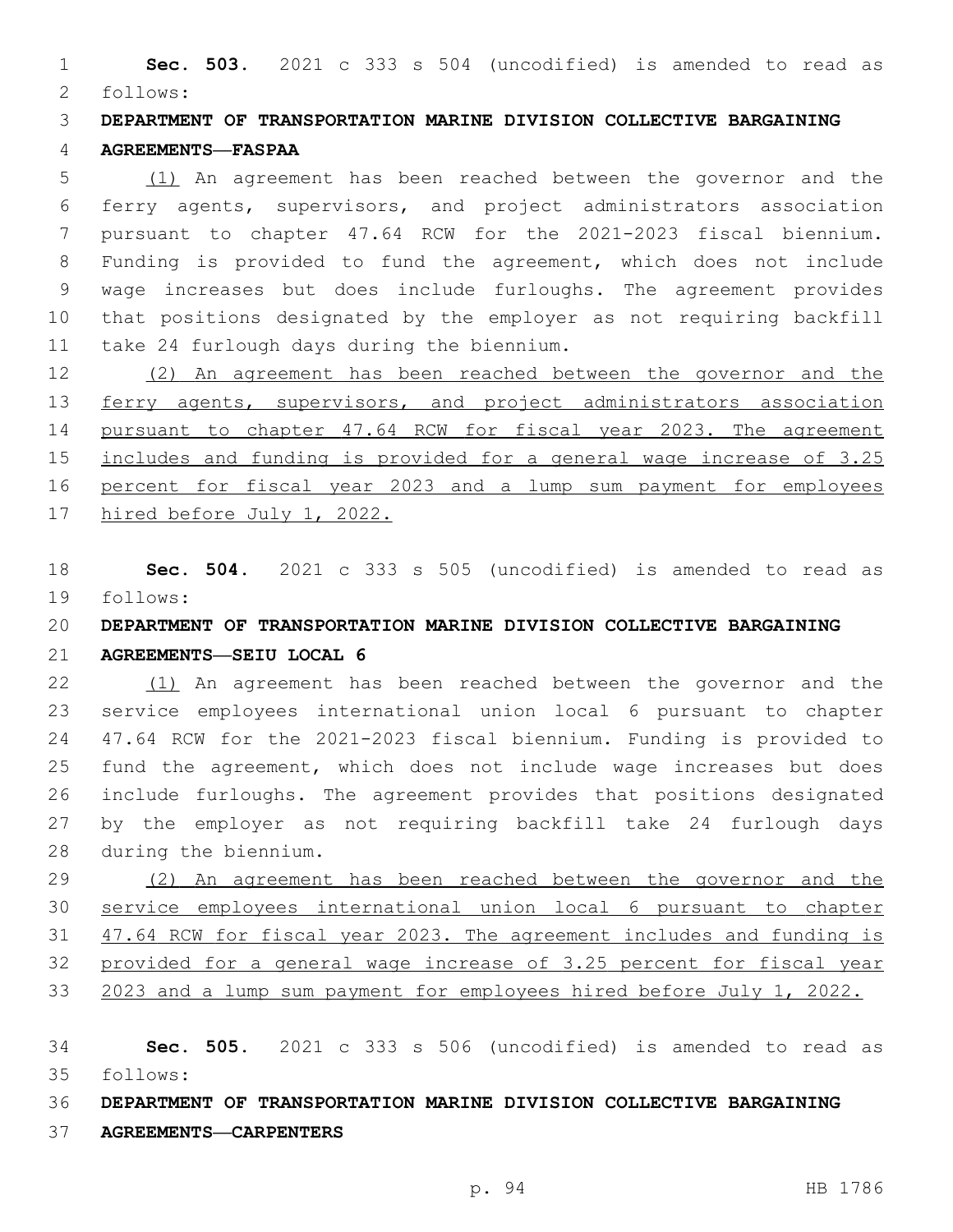(1) An agreement has been reached between the governor and the Pacific Northwest regional council of carpenters pursuant to chapter 47.64 RCW for the 2021-2023 fiscal biennium. Funding is provided to fund the agreement, which does not include wage increases but does include furloughs. The agreement provides that positions designated by the employer as not requiring backfill take 24 furlough days 7 during the biennium.

 (2) An agreement has been reached between the governor and the Pacific Northwest regional council of carpenters pursuant to chapter 10 47.64 RCW for fiscal year 2023. The agreement includes and funding is provided for a general wage increase of 3.25 percent for fiscal year 2023 and a lump sum payment for employees hired before July 1, 2022.

 **Sec. 506.** 2021 c 333 s 507 (uncodified) is amended to read as 14 follows:

## **DEPARTMENT OF TRANSPORTATION MARINE DIVISION COLLECTIVE BARGAINING**

#### **AGREEMENTS—METAL TRADES**

 (1) An agreement has been reached between the governor and the Puget Sound metal trades council through an interest arbitration award pursuant to chapter 47.64 RCW for the 2021-2023 fiscal biennium. The arbitration award imposed and funding is provided to implement a 1.9((%)) percent general wage decrease from July 1, 2021, through June 30, 2022, and exempted these employees from the furlough 23 requirement.

 (2) An agreement has been reached between the governor and the Puget Sound metal trades council pursuant to chapter 47.64 RCW for fiscal year 2023. The agreement includes and funding is provided for a general wage increase of 3.25 percent for fiscal year 2023 and a lump sum payment for employees hired before July 1, 2022.

 **Sec. 507.** 2021 c 333 s 508 (uncodified) is amended to read as follows: 30

# **DEPARTMENT OF TRANSPORTATION MARINE DIVISION COLLECTIVE BARGAINING AGREEMENTS—MEBA-UL**

 (1) An agreement has been reached between the governor and the marine engineers' beneficial association unlicensed engine room employees pursuant to chapter 47.64 RCW for the 2021-2023 fiscal biennium. Funding is provided to fund the agreement, which does not include either wage increases or the furlough requirement.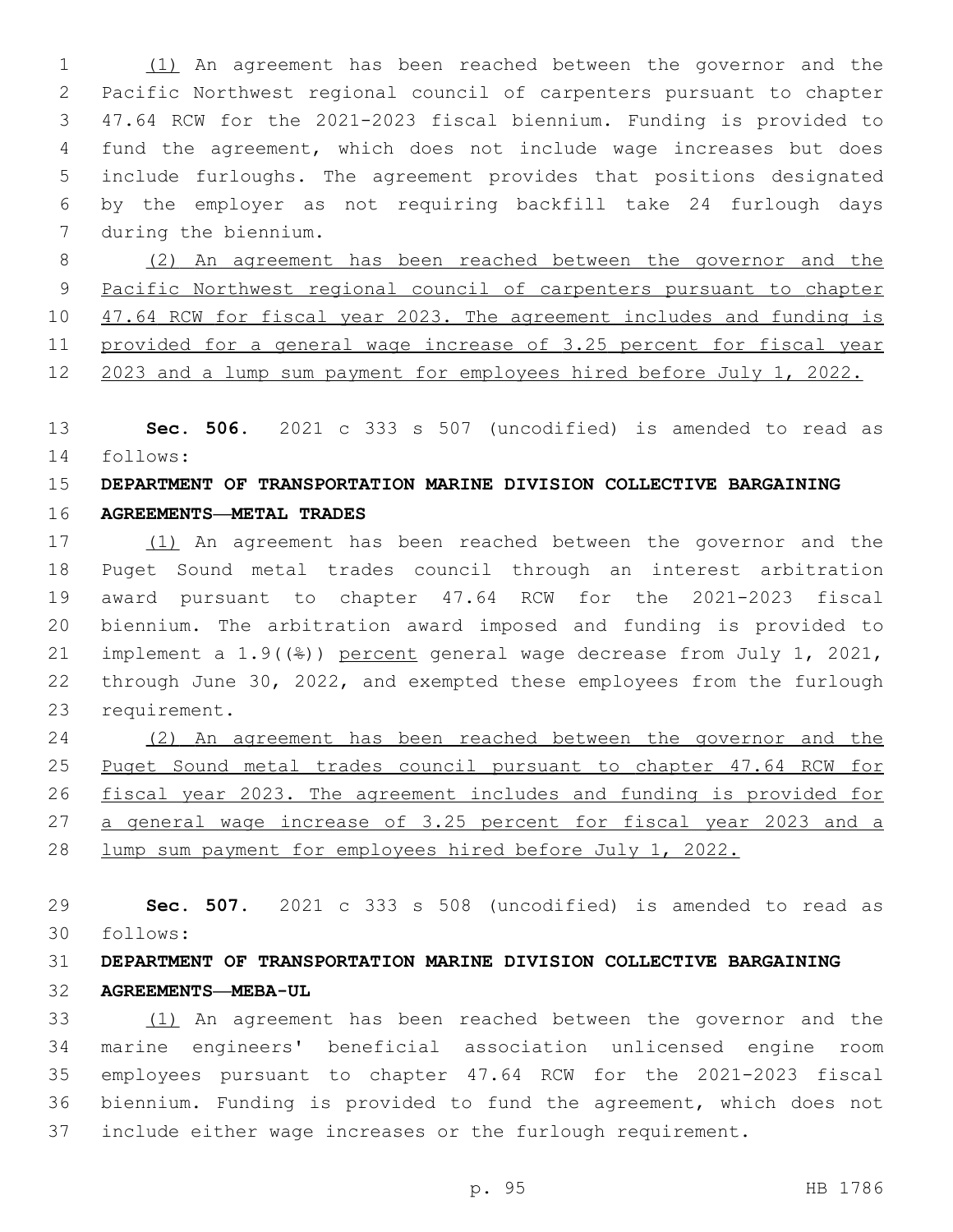(2) An agreement has been reached between the governor and the marine engineers' beneficial association unlicensed engine room employees pursuant to chapter 47.64 RCW for fiscal year 2023. The agreement includes and funding is provided for a general wage increase of 3.25 percent for fiscal year 2023 and a lump sum payment for employees hired before July 1, 2022.

 **Sec. 508.** 2021 c 333 s 509 (uncodified) is amended to read as follows: 8

 **DEPARTMENT OF TRANSPORTATION MARINE DIVISION COLLECTIVE BARGAINING AGREEMENTS—MEBA-L**

 (1) An agreement has been reached between the governor and the marine engineers' beneficial association licensed engineer officers pursuant to chapter 47.64 RCW for the 2021-2023 fiscal biennium. Funding is provided to fund the agreement, which does not include either wage increases or the furlough requirement.

 (2) An agreement has been reached between the governor and the marine engineers' beneficial association licensed engineer officers pursuant to chapter 47.64 RCW for fiscal year 2023. The agreement includes and funding is provided for a general wage increase of 3.25 percent for fiscal year 2023 and a lump sum payment for employees hired before July 1, 2022.

 **Sec. 509.** 2021 c 333 s 510 (uncodified) is amended to read as follows: 23

**DEPARTMENT OF TRANSPORTATION MARINE DIVISION COLLECTIVE BARGAINING** 

**AGREEMENTS—MEBA—PORT ENGINEERS**

 (1) An agreement has been reached between the governor and the marine engineers' beneficial association port engineers pursuant to chapter 47.64 RCW for the 2021-2023 fiscal biennium. Funding is provided to fund the agreement, which does not include wage increases but does include furloughs. The agreement provides that positions designated by the employer as not requiring backfill take 24 furlough 32 days during the biennium.

 (2) An agreement has been reached between the governor and the marine engineers' beneficial association port engineers pursuant to chapter 47.64 RCW for fiscal year 2023. The agreement includes and funding is provided for a general wage increase of 3.25 percent for fiscal year 2023 and a lump sum payment for employees hired before July 1, 2022.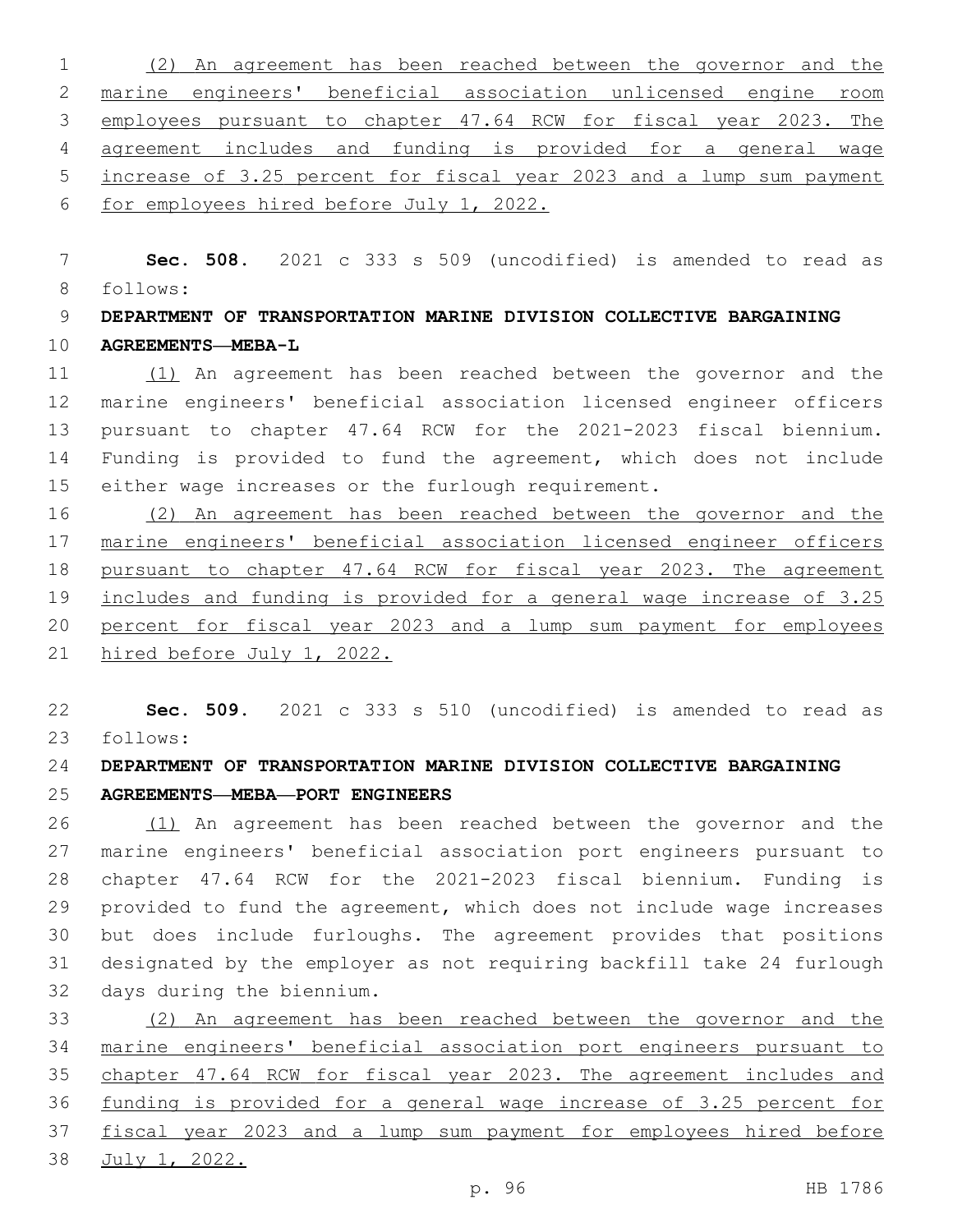**Sec. 510.** 2021 c 333 s 511 (uncodified) is amended to read as follows: 2

**DEPARTMENT OF TRANSPORTATION MARINE DIVISION COLLECTIVE BARGAINING** 

### **AGREEMENTS—MM&P MATES**

 (1) An agreement has been reached between the governor and the masters, mates, and pilots - mates pursuant to chapter 47.64 RCW for the 2021-2023 fiscal biennium. Funding is provided to fund the agreement, which includes a two percent wage increase for second mates, and does not include the furlough requirement.

 (2) An agreement has been reached between the governor and the masters, mates, and pilots - mates pursuant to chapter 47.64 RCW for fiscal year 2023. The agreement includes and funding is provided for a general wage increase of 3.25 percent for fiscal year 2023 and a lump sum payment for employees hired before July 1, 2022.

 **Sec. 511.** 2021 c 333 s 512 (uncodified) is amended to read as follows: 16

# **DEPARTMENT OF TRANSPORTATION MARINE DIVISION COLLECTIVE BARGAINING**

## **AGREEMENTS—MM&P MASTERS**

 (1) An agreement has been reached between the governor and the masters, mates, and pilots - masters pursuant to chapter 47.64 RCW for the 2021-2023 fiscal biennium. Funding is provided to fund the agreement, which does not include either wage increases or the 23 furlough requirement.

 (2) An agreement has been reached between the governor and the masters, mates, and pilots - masters pursuant to chapter 47.64 RCW for fiscal year 2023. The agreement includes and funding is provided for a general wage increase of 3.25 percent for fiscal year 2023 and a lump sum payment for employees hired before July 1, 2022.

 **Sec. 512.** 2021 c 333 s 513 (uncodified) is amended to read as follows: 30

# **DEPARTMENT OF TRANSPORTATION MARINE DIVISION COLLECTIVE BARGAINING AGREEMENTS—MM&P WATCH CENTER SUPERVISORS**

 (1) An agreement has been reached between the governor and the masters, mates, and pilots - watch center supervisors pursuant to chapter 47.64 RCW for the 2021-2023 fiscal biennium. Funding is provided to fund the agreement, which does not include wage increases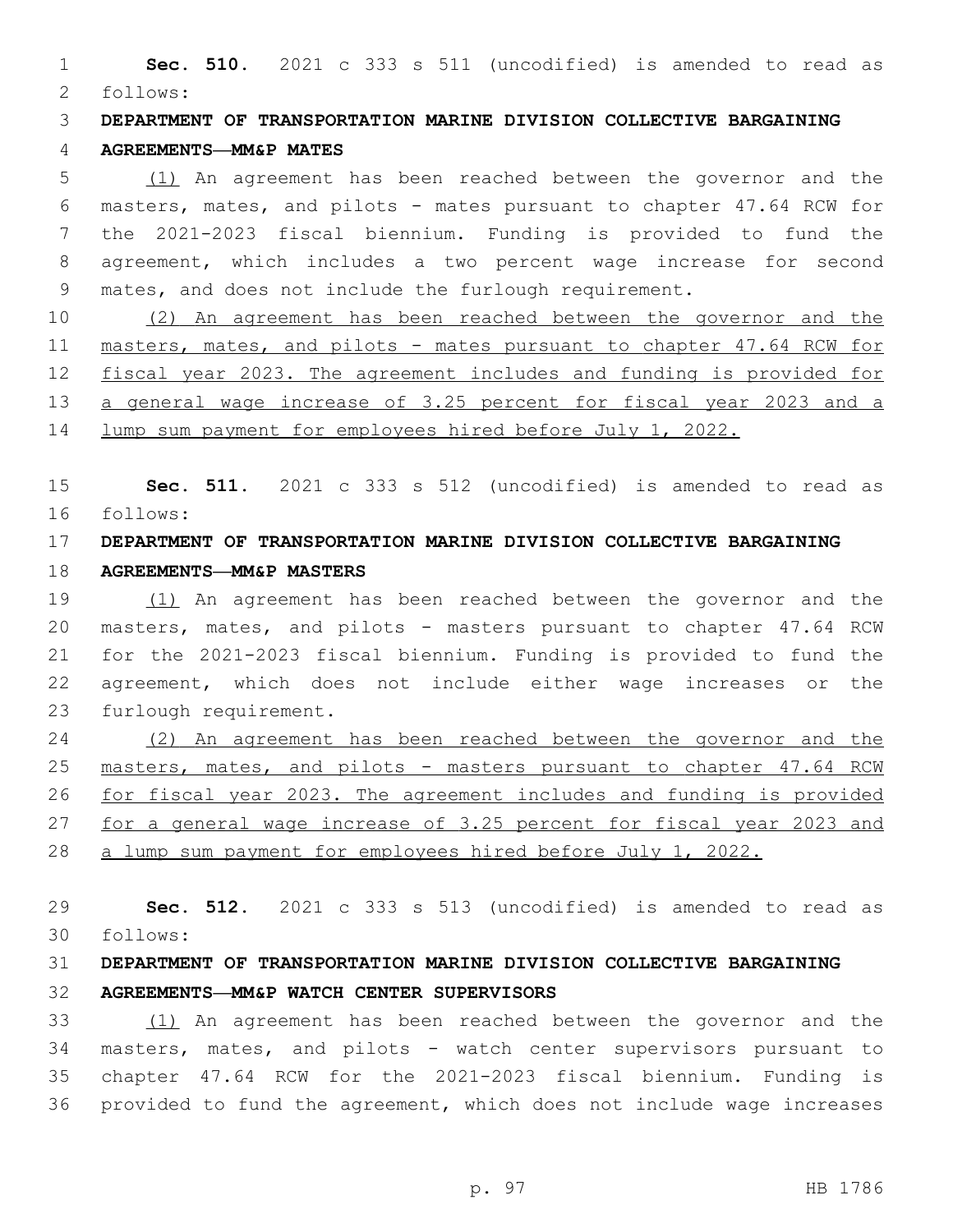but does include furloughs only for the following positions: Fleet facility security officers and workforce development leads.

 (2) An agreement has been reached between the governor and the masters, mates, and pilots – watch center supervisors pursuant to chapter 47.64 RCW for fiscal year 2023. The agreement includes and funding is provided for a general wage increase of 3.25 percent for fiscal year 2023 and a lump sum payment for employees hired before July 1, 2022.

 **Sec. 513.** 2021 c 333 s 514 (uncodified) is amended to read as follows: 10

# **DEPARTMENT OF TRANSPORTATION MARINE DIVISION COLLECTIVE BARGAINING AGREEMENTS—IBU**

 (1) An agreement has been reached between the governor and the inlandboatmen's union of the Pacific pursuant to chapter 47.64 RCW through an interest arbitration award for the 2021-2023 fiscal biennium. Funding is provided to fund the agreement, which does not include wage increases, but does include furlough days for employees in positions that do not require the position to be backfilled.

 (2) An agreement has been reached between the governor and the inlandboatmen's union of the Pacific pursuant to chapter 47.64 RCW for fiscal year 2023. The agreement includes and funding is provided for a general wage increase of 3.25 percent for fiscal year 2023 and a lump sum payment for employees hired before July 1, 2022.

 **Sec. 514.** 2021 c 333 s 515 (uncodified) is amended to read as follows: 25

## **COLLECTIVE BARGAINING AGREEMENT—WFSE**

 (1) An agreement has been reached between the governor and the Washington federation of state employees under the provisions of chapter 41.80 RCW for the 2021-2023 fiscal biennium. Funding is provided to fund the agreement, which does not include wage increases, but does include 24 furlough days for employees in position that do not require the position to be backfilled.

 (2) An agreement has been reached between the governor and the Washington federation of state employees under the provisions of 35 chapter 41.80 RCW for fiscal year 2023. The agreement includes and funding is provided for a general wage increase of 3.25 percent for fiscal year 2023 and a lump sum payment for employees who were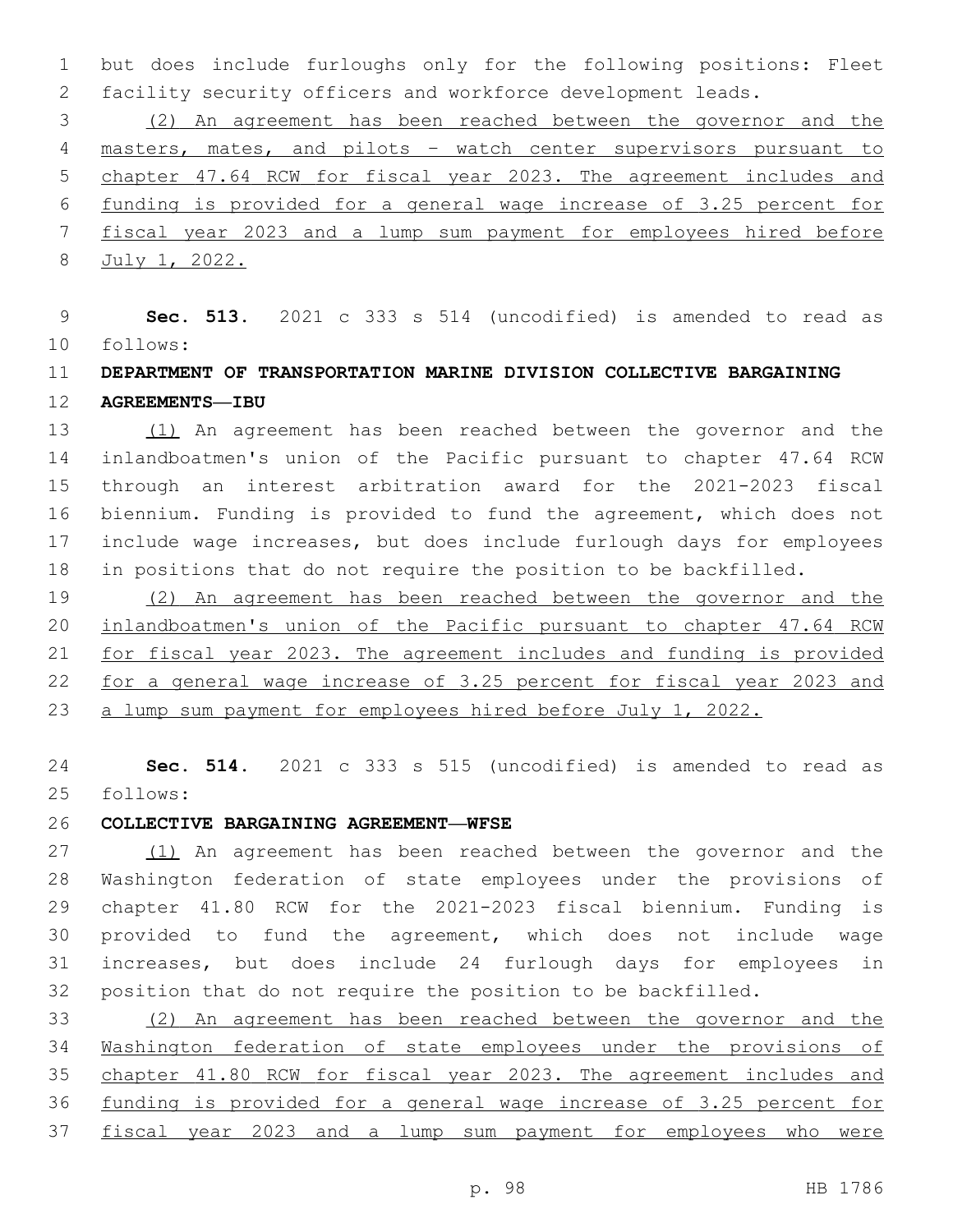employed continuously starting on or before July 1, 2021, through

2 June 30, 2022.

 **Sec. 515.** 2021 c 333 s 516 (uncodified) is amended to read as follows: 4

## **COLLECTIVE BARGAINING AGREEMENT—PTE LOCAL 17**

 (1) An agreement has been reached between the governor and the professional and technical employees local 17 under the provisions of chapter 41.80 RCW for the 2021-2023 fiscal biennium. Funding is provided to fund the agreement, which does not include wage increases, but does include 24 furlough days for employees in position that do not require the position to be backfilled.

 (2) An agreement has been reached between the governor and the professional and technical employees local 17 under the provisions of chapter 41.80 RCW for fiscal year 2023. The agreement includes and funding is provided for a general wage increase of 3.25 percent for fiscal year 2023 and a lump sum payment for employees who were 17 employed continuously starting on or before July 1, 2021, through June 30, 2022.

 **Sec. 516.** 2021 c 333 s 517 (uncodified) is amended to read as follows: 20

#### **COLLECTIVE BARGAINING AGREEMENT—WPEA**

 (1) An agreement has been reached between the governor and the Washington public employees association under the provisions of chapter 41.80 RCW for the 2021-2023 fiscal biennium. Funding is provided to fund the agreement, which does not include wage increases, but does include 24 furlough days for employees in positions that do not require the position to be backfilled.

 (2) An agreement has been reached between the governor and the Washington public employees association general government under the provisions of chapter 41.80 RCW for fiscal year 2023. The agreement includes and funding is provided for a general wage increase of 3.25 percent for fiscal year 2023 and a lump sum payment for employees hired before July 1, 2022.

 **Sec. 517.** 2021 c 333 s 518 (uncodified) is amended to read as follows: 35

**COLLECTIVE BARGAINING AGREEMENT—COALITION OF UNIONS**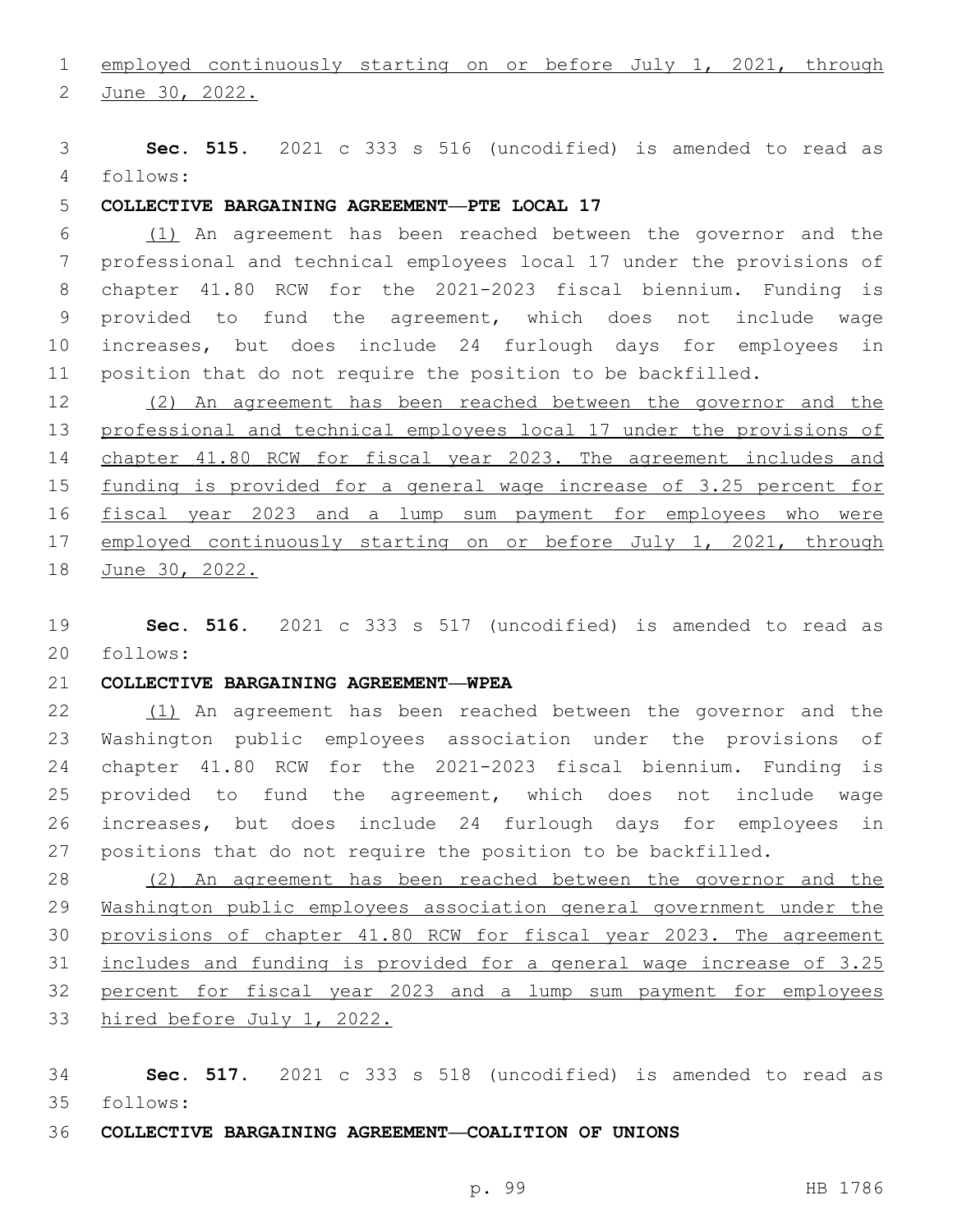(1) An agreement has been reached for the 2019-2021 biennium between the governor and the coalition of unions under the provisions of chapter 41.80 RCW for the 2021-2023 fiscal biennium. Funding is provided to fund the agreement, which includes 24 furlough days for employees in position that do not require the position to be backfilled. The agreement includes and funding is provided for a 2.5 percent wage increase for fiscal year 2022 and a 2.5 percent wage increase for fiscal year 2023 for the department of corrections 9 marine vessel operators.

 (2) An agreement has been reached between the governor and the coalition of unions under the provisions of chapter 41.80 RCW for fiscal year 2023. The agreement includes and funding is provided for a general wage increase of 3.25 percent for fiscal year 2023 and a lump sum payment for employees hired before July 1, 2022.

 **Sec. 518.** 2021 c 333 s 519 (uncodified) is amended to read as follows: 16

## **COLLECTIVE BARGAINING AGREEMENT—WSP TROOPERS ASSOCIATION**

 (1) An agreement has been reached between the governor and the Washington state patrol troopers association under the provisions of chapter 41.56 RCW for the 2021-2023 fiscal biennium. Funding is provided to fund the agreement, which does not include general wages increases but does provide the ability to request to reopen the compensation article for the purpose of bargaining base rate of pay 24 for fiscal year 2023.

 (2) An agreement has been reached between the governor and the Washington state patrol troopers association under the provisions of chapter 41.56 RCW for fiscal year 2023. The agreement includes and funding is provided for a general wage increase of 10 percent for fiscal year 2023.

 **Sec. 519.** 2021 c 333 s 520 (uncodified) is amended to read as follows: 31

#### **COLLECTIVE BARGAINING AGREEMENT—WSP LIEUTENANTS AND CAPTAINS**

**ASSOCIATION**

 (1) An agreement has been reached between the governor and the Washington state patrol lieutenants and captains association under the provisions of chapter 41.56 RCW for the 2021-2023 fiscal biennium. Funding is provided to fund the agreement, which does not include general wages increases but does provide the ability to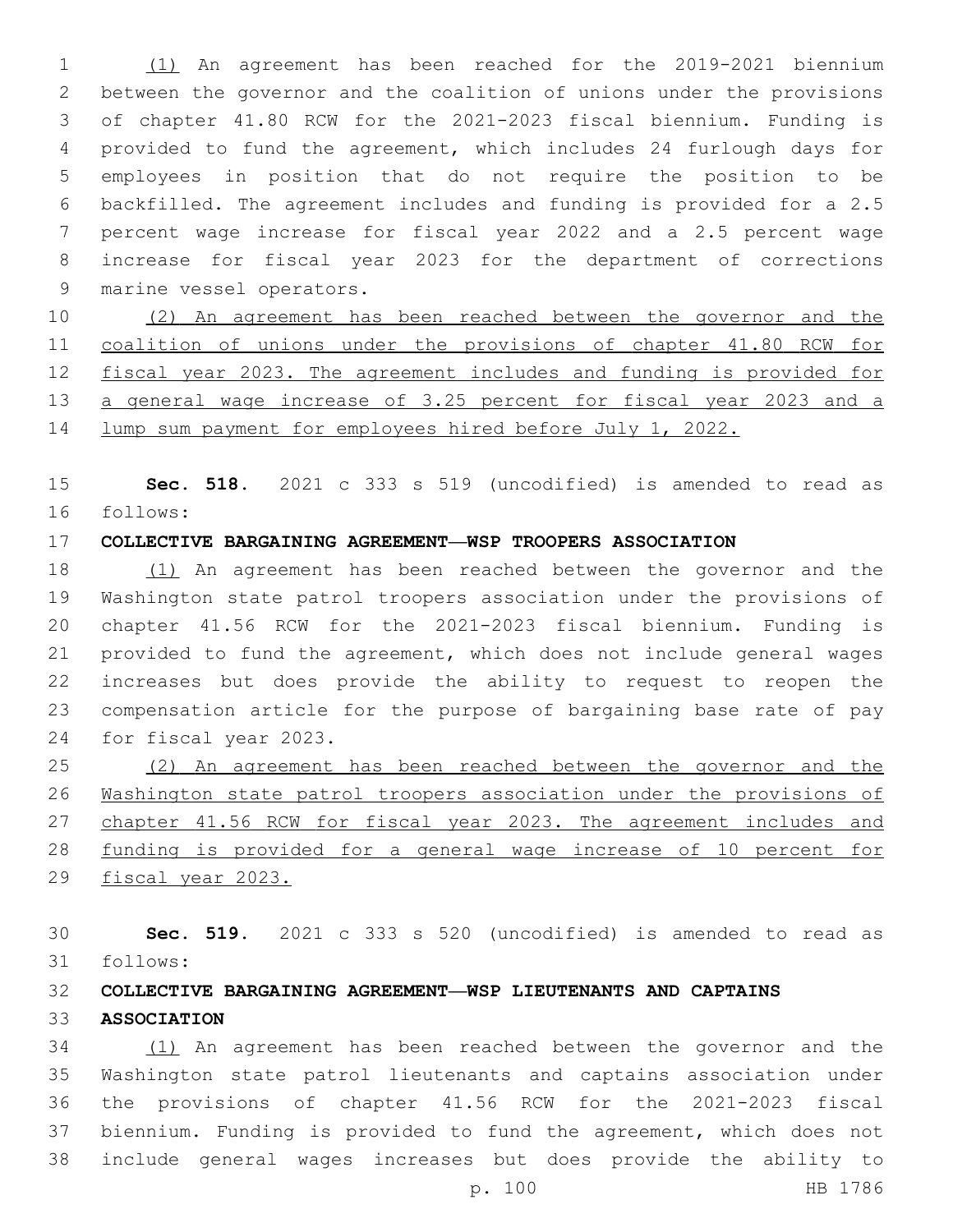request to reopen the compensation article for the purpose of 2 bargaining base rate of pay for fiscal year 2023.

 (2) An agreement has been reached between the governor and the Washington state patrol lieutenants and captains association under the provisions of chapter 41.56 RCW for fiscal year 2023. The agreement includes and funding is provided for a general wage increase of 10 percent for fiscal year 2023.

 **Sec. 520.** 2021 c 333 s 521 (uncodified) is amended to read as follows: 9

## **COMPENSATION—REPRESENTED EMPLOYEES—HEALTH CARE—COALITION—INSURANCE BENEFITS**

 An agreement was reached for the 2021-2023 biennium between the governor and the health care coalition under the provisions of 14 chapter 41.80 RCW. Appropriations in this act for state agencies, including institutions of higher education, are sufficient to implement the provisions of the 2021-2023 collective bargaining agreement, which maintains the provisions of the 2019-2021 agreement, and are subject to the following conditions and limitations:

19 The monthly employer funding rate for insurance benefit premiums, public employees' benefits board administration, and the uniform medical plan, shall not exceed \$936 per eligible employee for fiscal year 2022. For fiscal year 2023, the monthly employer funding rate 23 shall not exceed ((\$1091)) \$1,130 per eligible employee.

 The board shall collect a \$25 per month surcharge payment from members who use tobacco products and a surcharge payment of not less than \$50 per month from members who cover a spouse or domestic partner where the spouse or domestic partner has chosen not to enroll in another employer-based group health insurance that has benefits and premiums with an actuarial value of not less than 95 percent of the actuarial value of the public employees' benefits board plan with the largest enrollment. The surcharge payments shall be collected in addition to the member premium payment if directed by the 33 legislature.

 **Sec. 521.** 2021 c 333 s 522 (uncodified) is amended to read as follows: 35

**COMPENSATION—REPRESENTED EMPLOYEES OUTSIDE HEALTH CARE COALITION—**

**INSURANCE BENEFITS**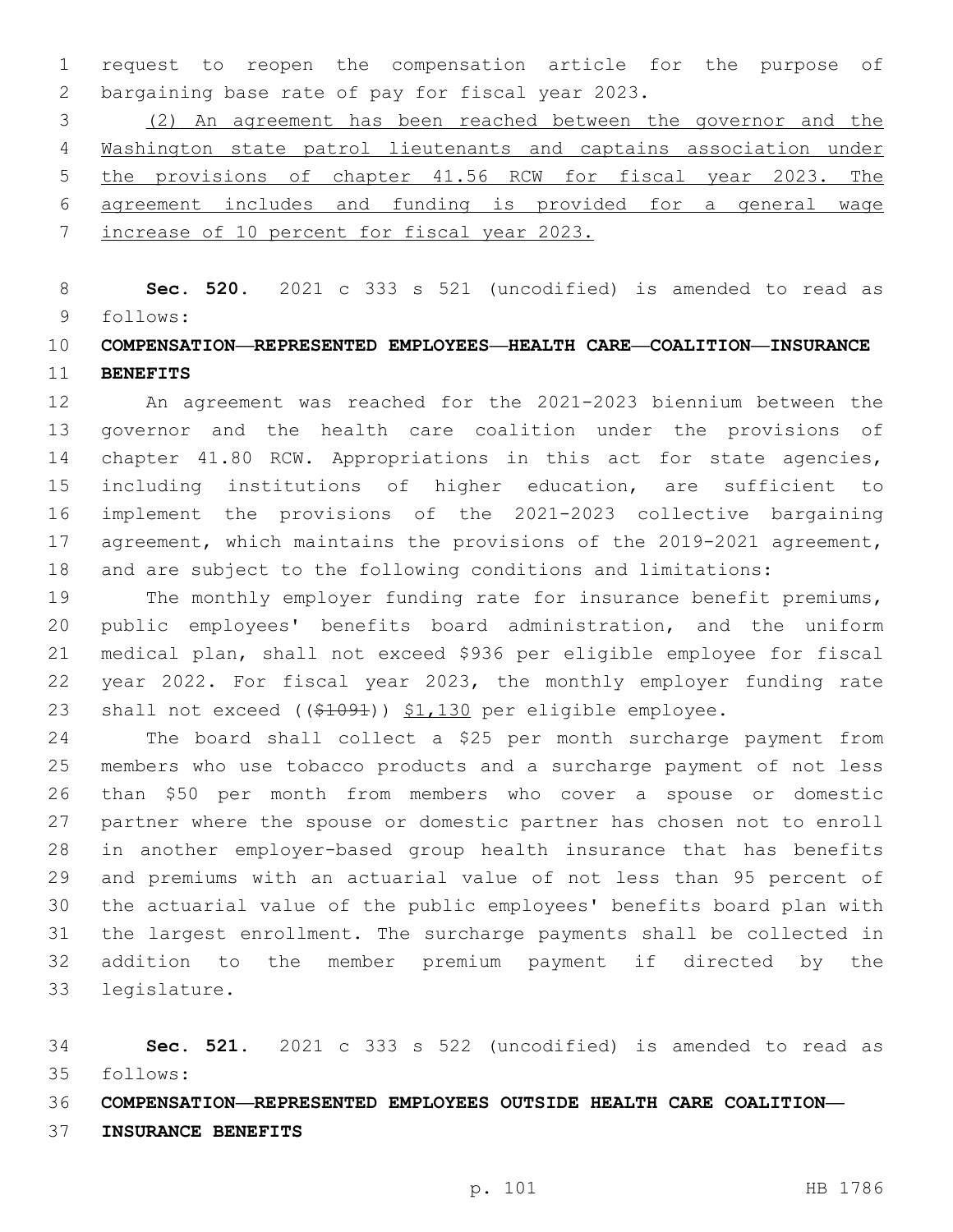Appropriations for state agencies in this act are sufficient for represented employees outside the coalition for health benefits, and are subject to the following conditions and limitations: The monthly employer funding rate for insurance benefit premiums, public employees' benefits board administration, and the uniform medical plan, may not exceed \$936 per eligible employee for fiscal year 2022. For fiscal year 2023, the monthly employer funding rate may not 8 exceed  $($   $(*1091)$   $*1,130$  per eligible employee.

 **Sec. 522.** 2021 c 333 s 523 (uncodified) is amended to read as follows: 10

#### **COMPENSATION—NONREPRESENTED EMPLOYEES—INSURANCE BENEFITS**

 Appropriations for state agencies in this act are sufficient for nonrepresented state employee health benefits for state agencies, including institutions of higher education, and are subject to the following conditions and limitations: The employer monthly funding rate for insurance benefit premiums, public employees' benefits board administration, and the uniform medical plan, shall not exceed \$936 per eligible employee for fiscal year 2022. For fiscal year 2023, the monthly employer funding rate shall not exceed ((\$1091)) \$1,130 per 20 eligible employee.

 NEW SECTION. **Sec. 523.** A new section is added to 2021 c 333 (uncodified) to read as follows: 22

**GENERAL WAGE INCREASES**

 (1) Appropriations for state agency employee compensation in this act are sufficient to provide general wage increases to state agency employees who are not represented or who bargain under statutory authority other than chapter 41.80 or 47.64 RCW or RCW 41.56.473 or 28 RCW 41.56.475.

 (2) Funding is provided for a 3.25 percent salary increase effective July 1, 2022, for all classified employees as specified in subsection (1) of this section, employees in the Washington management service, and exempt employees under the jurisdiction of the office of financial management. The appropriations are also sufficient to fund a 3.25 percent salary increase effective July 1, 2022 for executive, legislative, and judicial branch employees exempt from merit system rules whose maximum salaries are not set by the 37 commission on salaries of elected officials.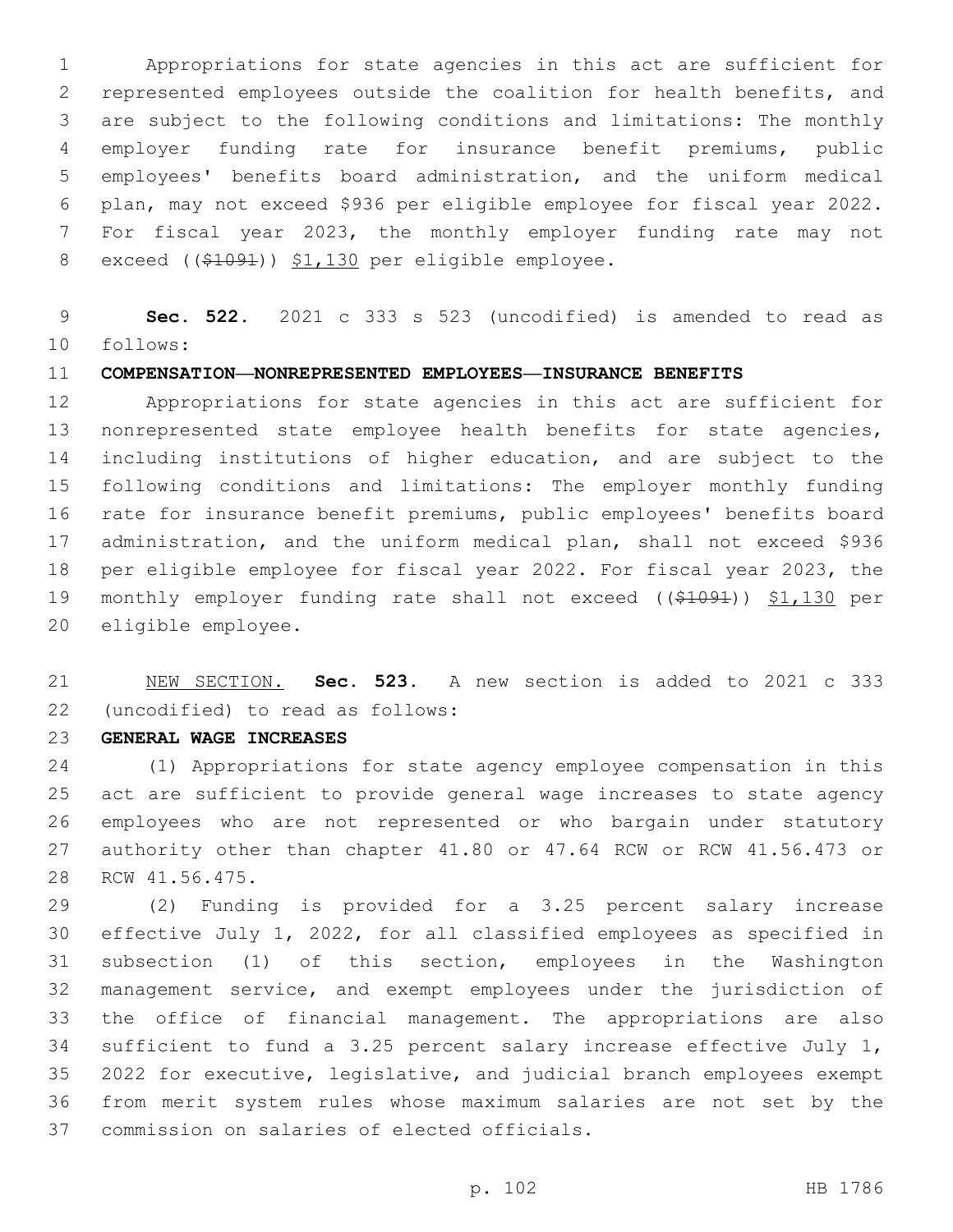NEW SECTION. **Sec. 524.** A new section is added to 2021 c 333 (uncodified) to read as follows: 2

#### **TARGETED JOB CLASSIFICATION INCREASES**

 Appropriations in section 525 of this act provide funding for targeted job classification base range increases ranging between 2.5 percent to 17.5 percent in fiscal year 2023 to state agency employees who are not represented or who bargain under statutory authority other than chapter 41.80 or 47.64 RCW or RCW 41.56.473 or 41.56.475.

 NEW SECTION. **Sec. 525.** A new section is added to 2021 c 333 10 (uncodified) to read as follows:

#### **TARGETED JOB CLASSIFICATION INCREASES**

| 12 Motor Vehicle Account-State Appropriation. \$90,000        |  |
|---------------------------------------------------------------|--|
| 13 State Patrol Highway Account-State Appropriation. \$49,000 |  |
| 14 Highway Safety Account-State Appropriation. \$8,000        |  |
| 15 Highway Safety Account-Federal Appropriation. \$5,000      |  |
|                                                               |  |
| 17<br>TOTAL APPROPRIATION. \$157,000                          |  |

 (1) Funding is provided solely for providing base wage increases to state agency employees who are not represented or who bargain under statutory authority other than chapter 41.80 or 47.64 RCW or RCW 41.56.473 or 41.56.475. Appropriations for state agencies are increased by the amounts specified in OFM transportation document 2022-5, dated December 16, 2021, to fund the provisions of this 24 section.

 (2) Washington general service job classifications to receive 26 base pay increases within this section are:

 (a) Administrative Assistant 3, one base range (approximately 2.5 28 percent);

 (b) AGO Investigator/Analyst Supervisor, two base ranges 30 (approximately 5 percent);

 (c) AGO Investigator/Analyst, two base ranges (approximately 5 32 percent);

 (d) AGO Senior Investigator/Analyst, two base ranges 34 (approximately 5 percent);

 (e) Classification Counselor 2, seven base ranges (approximately 17.5 percent);36

(f) Cook, AC, six base ranges (approximately 15 percent);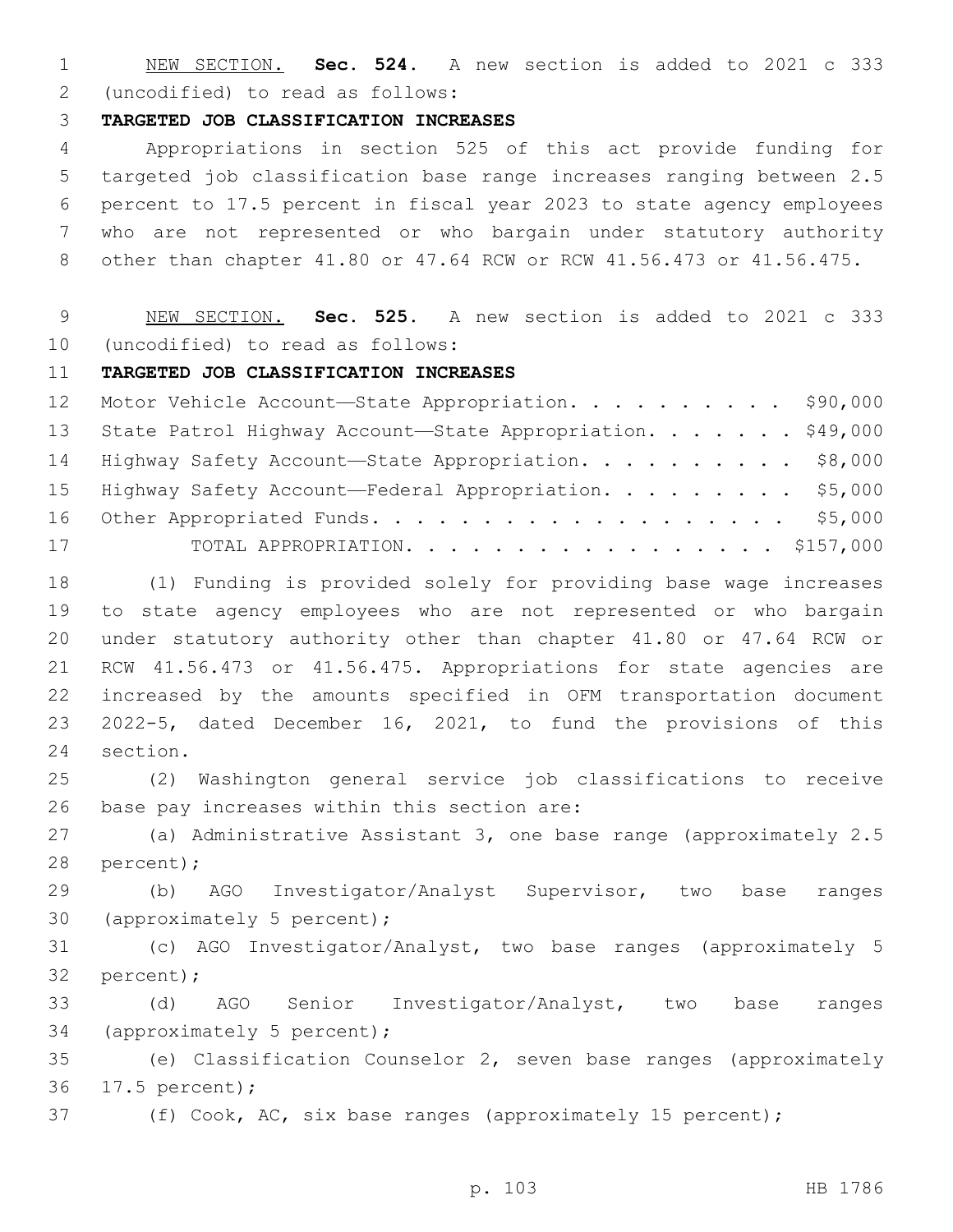1 (g) Corrections and Custody Officer 2, three base ranges 2 (approximately 7.5 percent); 3 (h) Corrections and Custody Officer 3, three base ranges 4 (approximately 7.5 percent); 5 (i) Custodian 4, one base range (approximately 2.5 percent); 6 (j) Custodian 5, two base ranges (approximately 5 percent); 7 (k) Developmental Disability Case/Resource Manager, two base 8 ranges (approximately 5 percent); 9 (l) Developmental Disability Administrator, one base range 10 (approximately 2.5 percent); 11 (m) Equipment Operator 2, two base ranges (approximately 5 12 percent); 13 (n) Equipment Operator Lead, one base range (approximately 2.5 14 percent); 15 (o) Equipment Technician Lead, two base ranges (approximately 5 16 percent); 17 (p) Fiscal Analyst 1, four base ranges (approximately 10 18 percent); 19 (q) Fiscal Analyst 2, four base ranges (approximately 10 20 percent); 21 (r) Fiscal Analyst 3, four base ranges (approximately 10 22 percent); 23 (s) Fiscal Analyst 4, four base ranges (approximately 10 24 percent); 25 (t) Fiscal Analyst 5, two base ranges (approximately 5 percent); 26 (u) Fiscal Technician 2, two base ranges (approximately 5 27 percent); 28 (v) Fiscal Technician 3, two base ranges (approximately 5 29 percent); 30 (w) Fiscal Technician Lead, three base ranges (approximately 7.5 31 percent); 32 (x) Food Service Manager 1, six base ranges (approximately 15 33 percent); 34 (y) Food Service Manager 2, five base ranges (approximately 12.5 35 percent); 36 (z) Food Service Manager 3, five base ranges (approximately 12.5 37 percent); 38 (aa) Food Service Manager 4, three base ranges (approximately 7.5 39 percent);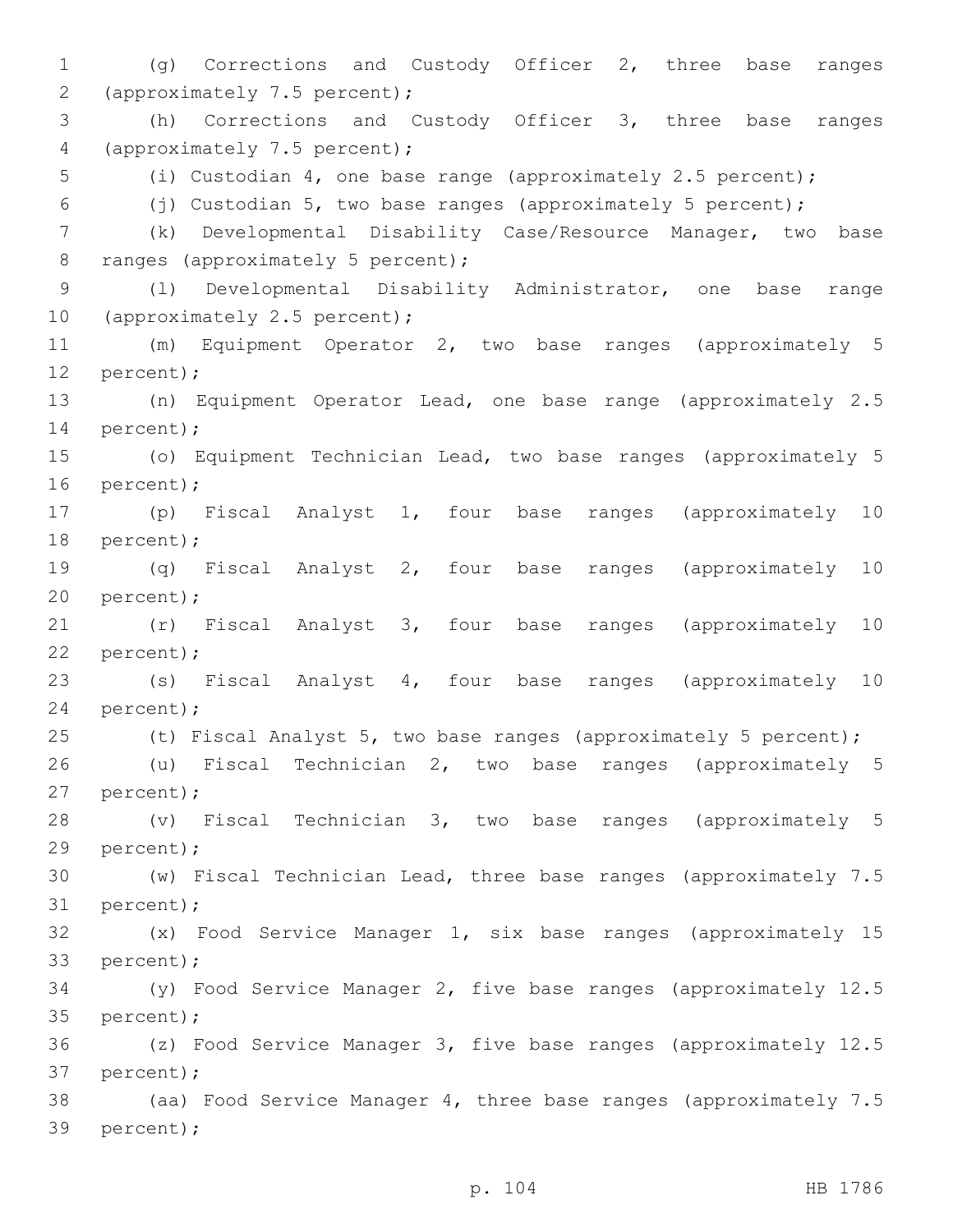1 (bb) Food Service Manager 5, one base range (approximately 2.5 2 percent); 3 (cc) Food Service Supervisor 2, six base ranges (approximately 15 percent)4 5 (dd) Health Care Investigator 4, one base range (approximately 2.5 percent);6 7 (ee) Investigator 2, three base ranges (approximately 7.5 8 percent); 9 (ff) Investigator 3, three base ranges (approximately 7.5 10 percent); 11 (gg) Investigator 4, three base ranges (approximately 7.5 12 percent); 13 (hh) Library and Archival Professional 1, two base ranges 14 (approximately 5 percent); 15 (ii) Library and Archival Professional 2, two base ranges 16 (approximately 5 percent); 17 (jj) Library and Archives Paraprofessional 2, two base ranges 18 (approximately 5 percent); 19 (kk) Library and Archives Paraprofessional 3, one base range 20 (approximately 2.5 percent); 21 (ll) Licensed Practical Nurse 4, two base ranges (approximately 5 22 percent); 23 (mm) Maintenance Custodian, two base ranges (approximately 5 24 percent); 25 (nn) Maintenance Mechanic 1, two base ranges (approximately 5 26 percent); 27 (oo) Maintenance Mechanic 2, two base ranges (approximately 5 28 percent); 29 (pp) Maintenance Mechanic 4, two base ranges (approximately 5 30 percent); 31 (qq) Maintenance Specialist 4, two base ranges (approximately 5 32 percent); 33 (rr) Maintenance Specialist 5, two base ranges (approximately 5 34 percent); 35 (ss) Medical Assistant, six base ranges (approximately 15 36 percent); 37 (tt) Mental Health Technician 1, two base ranges (approximately 5 38 percent); 39 (uu) Mental Health Technician 2, two base ranges (approximately 5 40 percent);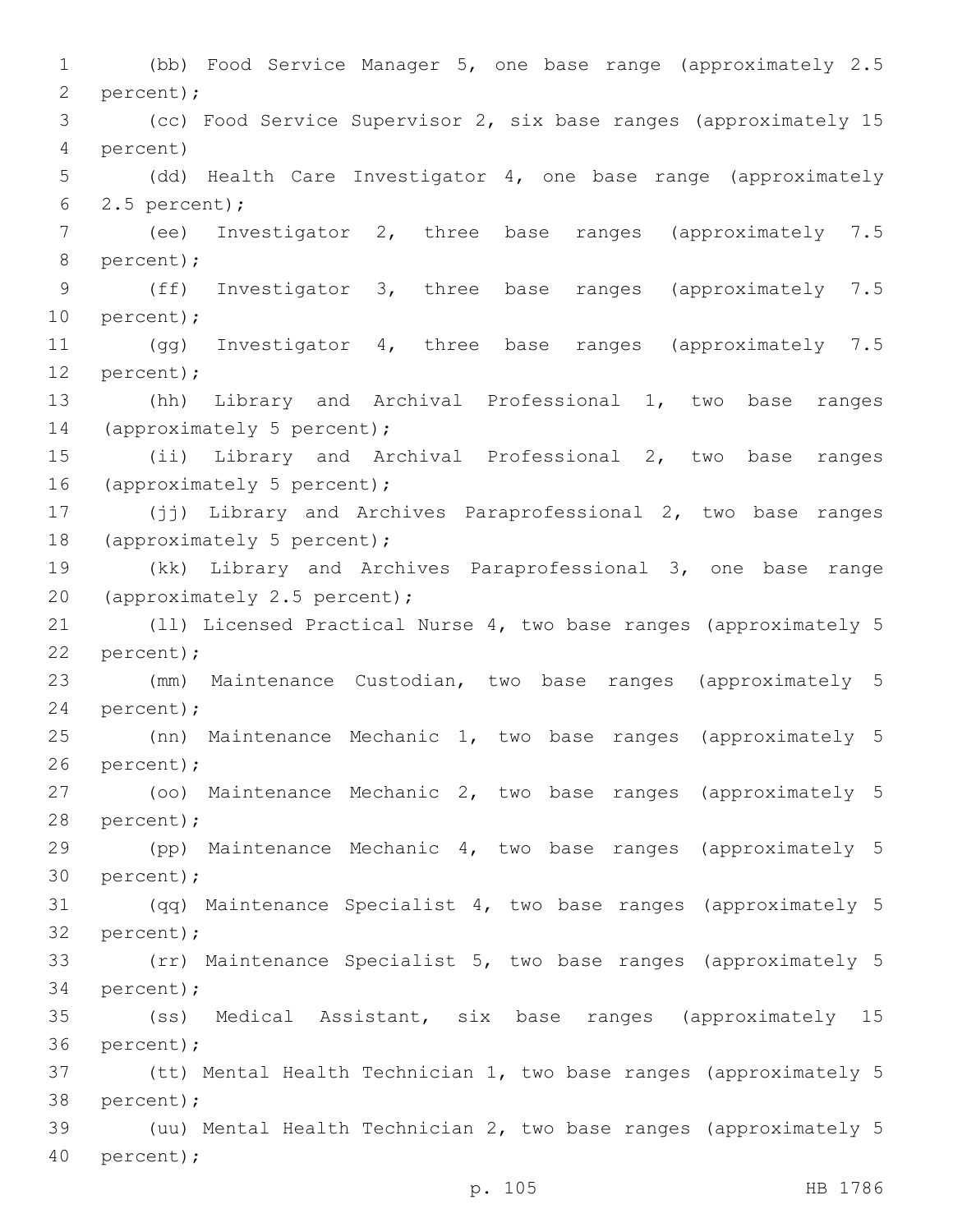1 (vv) Mental Health Technician 3, two base ranges (approximately 5 2 percent); 3 (ww) Office Assistant 2, two base ranges (approximately 5 percent);4 5 (xx) Office Assistant 3, two base ranges (approximately 5 percent);6 7 (yy) Office Assistant Lead, two base ranges (approximately 5 8 percent); 9 (zz) Office Manager, four base ranges (approximately 10 percent); 10 (aaa) Office Support Supervisor 1, two base ranges (approximately 11 5 percent); 12 (bbb) Office Support Supervisor 2, five base ranges 13 (approximately 12.5 percent); 14 (ccc) Office Support Supervisor 3, four base ranges 15 (approximately 10 percent); 16 (ddd) Patient Services Coordinator, six base ranges 17 (approximately 15 percent); 18 (eee) Patient Services Lead, six base ranges (approximately 15 19 percent); 20 (fff) Patient Services Representative, six base ranges 21 (approximately 15 percent); 22 (ggg) Procurement and Supply Specialist 1, four base ranges 23 (approximately 10 percent); 24 (hhh) Procurement and Supply Specialist 2, four base ranges 25 (approximately 10 percent); 26 (iii) Procurement and Supply Specialist 3, four base ranges 27 (approximately 10 percent); 28 (jjj) Procurement and Supply Specialist 4, four base ranges 29 (approximately 10 percent); 30 (kkk) Psychiatric Security Attendant, two base ranges 31 (approximately 5 percent); 32 (lll) Registered Nurse 1, two base ranges (approximately 5 33 percent); 34 (mmm) Registered Nurse 2, two base ranges (approximately 5 35 percent); 36 (nnn) Registered Nurse 3, two base ranges (approximately 5 37 percent); 38 (ooo) Registered Nurse 4, two base ranges (approximately 5 39 percent);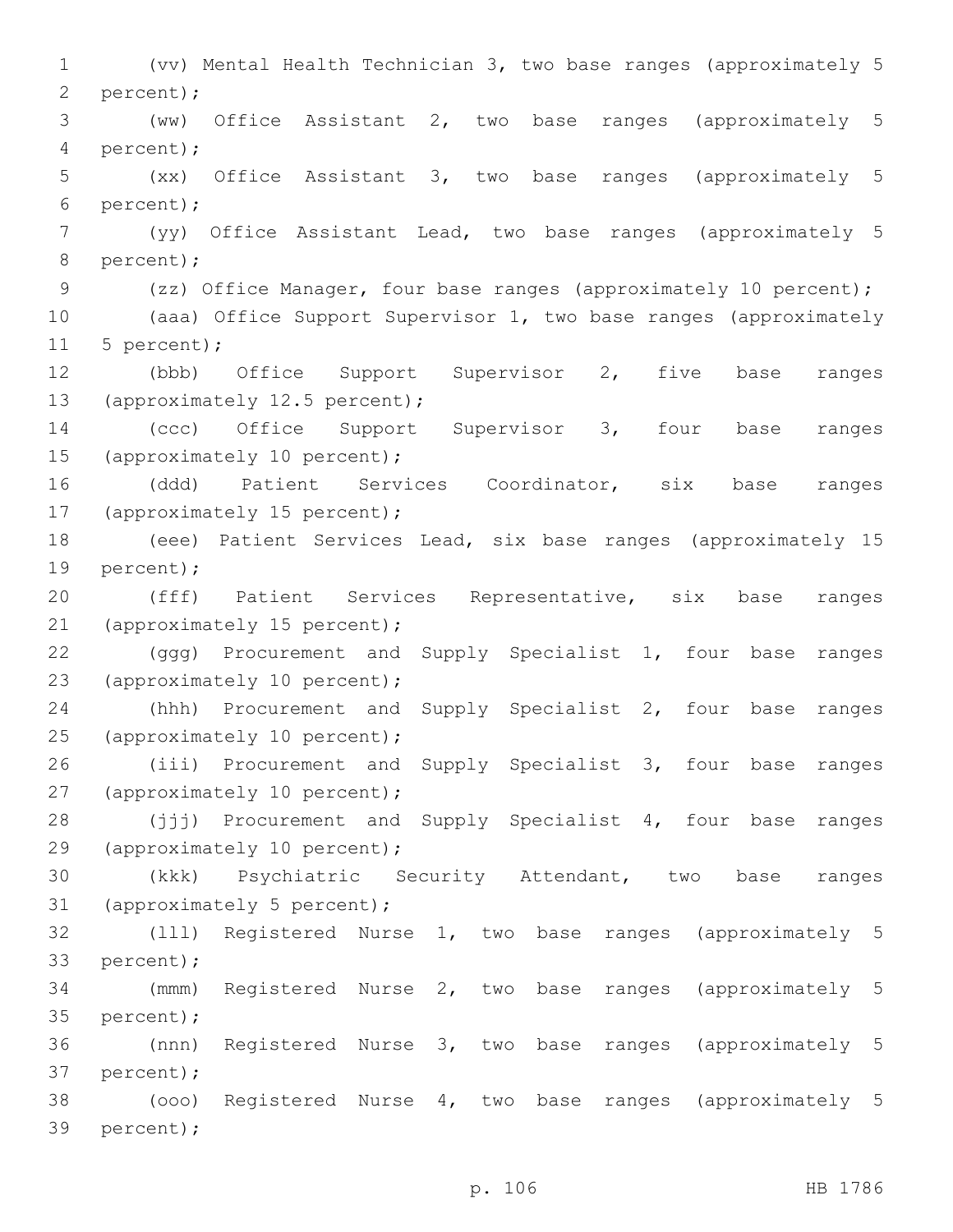1 (ppp) Secretary Lead, three base ranges (approximately 7.5 2 percent); 3 (qqq) Secretary Senior, two base ranges (approximately 5 percent);4 5 (rrr) Secretary Supervisor, four base ranges (approximately 10 percent);6 7 (sss) Social Service Specialist 3, two base ranges (approximately 8 5 percent); 9 (ttt) Social Service Specialist 5, two base ranges (approximately 10 5 percent); 11 (uuu) Social Service Training Specialist, two base ranges 12 (approximately 5 percent); 13 (vvv) Tort Claims Investigator 2, one base range (approximately 14 2.5 percent); 15 (www) Warehouse Operator 2, two base ranges (approximately 5 16 percent); 17 (xxx) Warehouse Operator 3, two base ranges (approximately 5 18 percent); and 19 (yyy) Warehouse Operator 4, two base ranges (approximately 5 20 percent).

21 NEW SECTION. **Sec. 526.** A new section is added to 2021 c 333 (uncodified) to read as follows: 22

23 **COLLECTIVE BARGAINING AGREEMENTS—SUPPLEMENTAL**

 Appropriations in part V of this act provide funding for targeted job classification base range increases ranging between 2.5 percent to 17.5 percent in the following collective bargaining agreements for 27 2023 fiscal year:

28 (1) Washington federation of state employees-general government;

29 (2) Washington public employees association-general government; 30 and

- 
- 31 (3) The coalition of unions.

32 NEW SECTION. **Sec. 527.** A new section is added to 2021 c 333 (uncodified) to read as follows: 33

34 **FOR THE OFFICE OF FINANCIAL MANAGEMENT—WASHINGTON FEDERATION OF STATE** 

35 **EMPLOYEES—GENERAL GOVERNMENT**

36 Motor Vehicle Account-State Appropriation. . . . . . . . \$1,458,000 37 State Patrol Highway Account-State Appropriation. . . . . \$398,000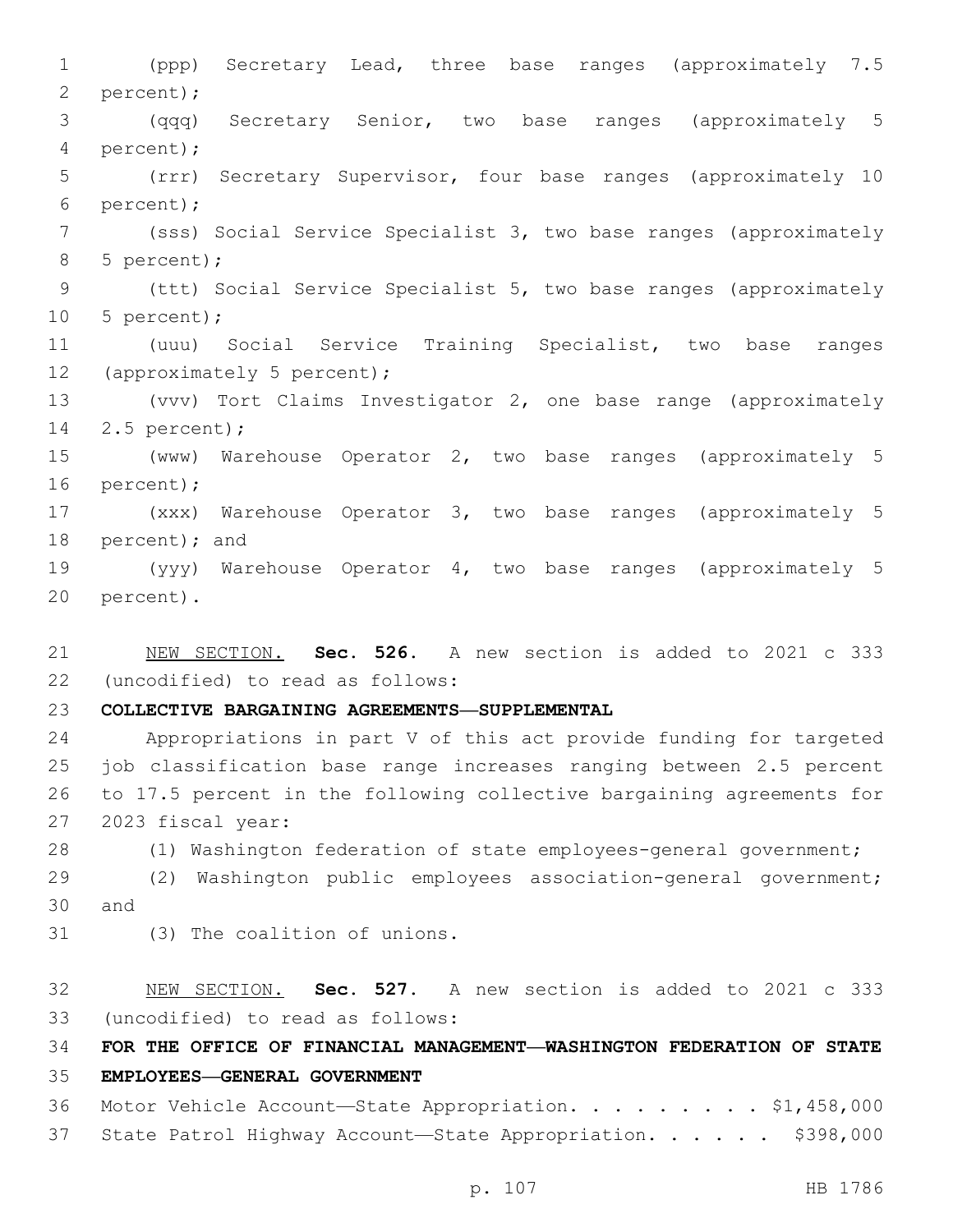1 State Patrol Highway Account—Federal Appropriation. . . . . \$3,000 2 Highway Safety Account-State Appropriation. . . . . . . . \$368,000 3 Puget Sound Ferry Operations Account-State Appropriation. . . . . . . . . . . . . . . . . . . . . . \$26,000 5 Other Appropriated Funds. . . . . . . . . . . . . . . . . . \$165,000 TOTAL APPROPRIATION. . . . . . . . . . . . . . . . \$2,418,000

 (1) The appropriations in this section are subject to the following conditions and limitations: Funding is provided solely for providing base range pay increases in the event an agreement is reached with the Washington federation of state employees-general government and included in section 526 of this act. Expenditure of the amounts provided for this purpose is contingent upon execution of an appropriate memorandum of understanding between the governor or the governor's designee and the exclusive bargaining representative, consistent with the terms of this section. Appropriations for state agencies are increased by the amounts specified in OFM transportation document 2022-5, dated December 16, 2021, to fund the provisions of this section upon execution of the memorandum of understanding.

 (2) Washington general service job classifications to receive 20 base pay increases within this section are:

 (a) Administrative Assistant 3, one salary range (approximately 22 2.5 percent);

 (b) AGO Investigator/Analyst Supervisor, two salary ranges 24 (approximately 5 percent);

 (c) AGO Investigator/Analyst, two salary ranges (approximately 5 26 percent);

 (d) AGO Senior Investigator/Analyst, two salary ranges 28 (approximately 5 percent);

 (e) Attendant Counselor 1, three salary ranges (approximately 7.5 30 percent);

 (f) Attendant Counselor 2, three salary ranges (approximately 7.5 32 percent);

 (g) Attendant Counselor 3, three salary ranges (approximately 7.5 34 percent);

 (h) Attendant Counselor Manager, two salary ranges (approximately 5 percent);

 (i) Carpenter Supervisor 1, two salary ranges (approximately 5 38 percent);

39 (j) Chief Engineer, two salary ranges (approximately 5 percent);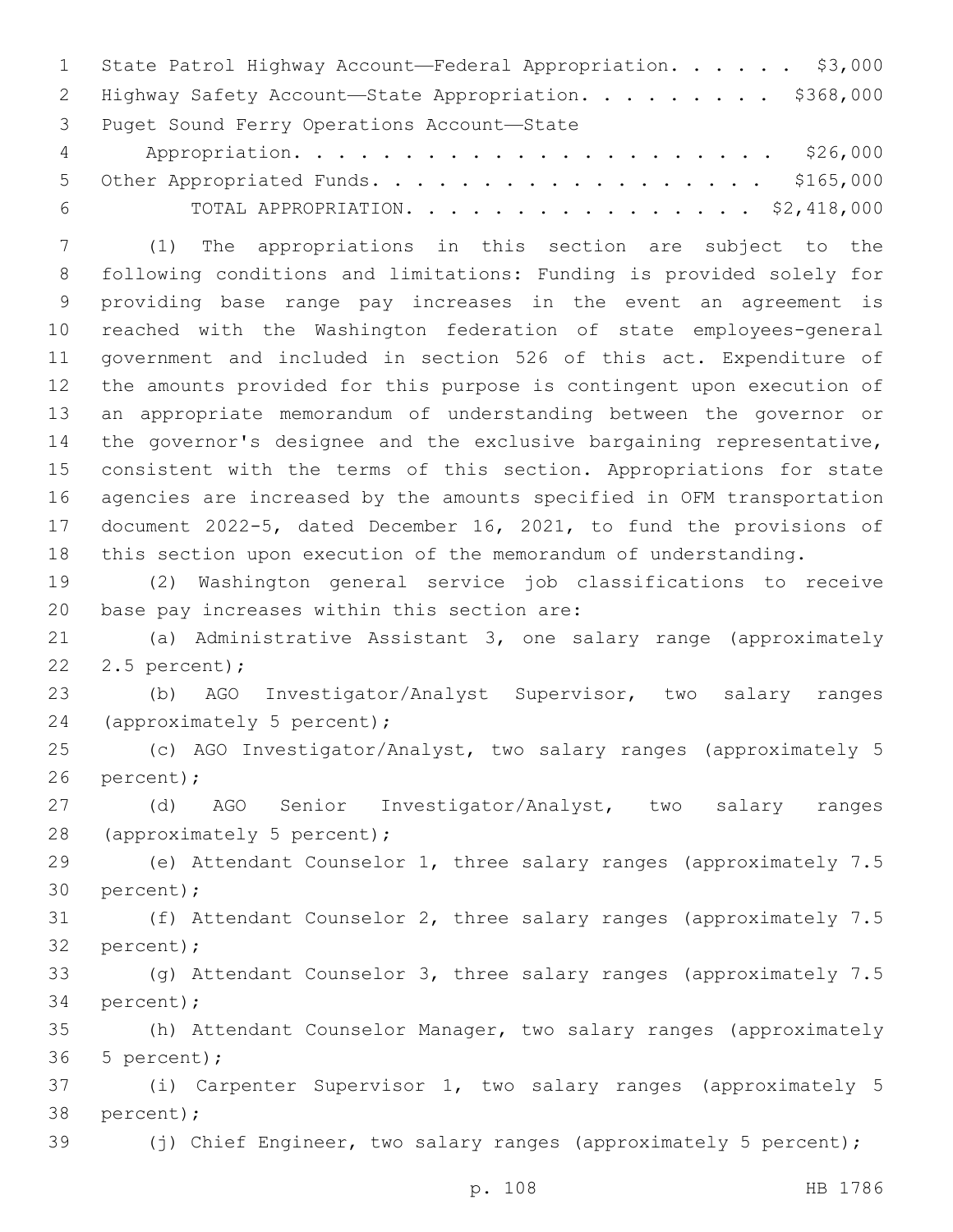1 (k) Corrections and Custody Officer 2, three salary ranges 2 (approximately 7.5 percent); 3 (l) Corrections and Custody Officer 3, three salary ranges 4 (approximately 7.5 percent); 5 (m) Correctional Industries Supervisor 2, two salary ranges (approximately 5 percent);6 7 (n) Custodian 4, one salary range (approximately 2.5 percent); 8 (o) Custodian 5, two salary ranges (approximately 5 percent); 9 (p) Developmental Disability Administrator, one salary range 10 (approximately 2.5 percent); 11 (q) Developmental Disability Case/Resource Manager, two salary 12 ranges (approximately 5 percent); 13 (r) Developmental Disability Outstation Manager, two salary 14 ranges (approximately 5 percent); 15 (s) Equipment Operator 2, two salary ranges (approximately 5 16 percent); 17 (t) Equipment Operator Lead, one salary range (approximately 2.5 18 percent); 19 (u) Equipment Technician Lead, two salary ranges (approximately 5 20 percent); 21 (v) Fiscal Analyst 1, four salary ranges (approximately 10 22 percent); 23 (w) Fiscal Analyst 2, four salary ranges (approximately 10 24 percent); 25 (x) Fiscal Analyst 3, four salary ranges (approximately 10 26 percent); 27 (y) Fiscal Analyst 4, four salary ranges (approximately 10 28 percent); 29 (z) Fiscal Analyst 5, two salary ranges (approximately 5 30 percent); 31 (aa) Fiscal Technician 2, two salary ranges (approximately 5 32 percent); 33 (bb) Fiscal Technician 3, two salary ranges (approximately 5 34 percent); 35 (cc) Fiscal Technician Lead, three salary ranges (approximately 7.5 percent);36 37 (dd) Food Service Manager 1, six salary ranges (approximately 15 38 percent); 39 (ee) Food Service Manager 2, five salary ranges (approximately 12.5 percent);40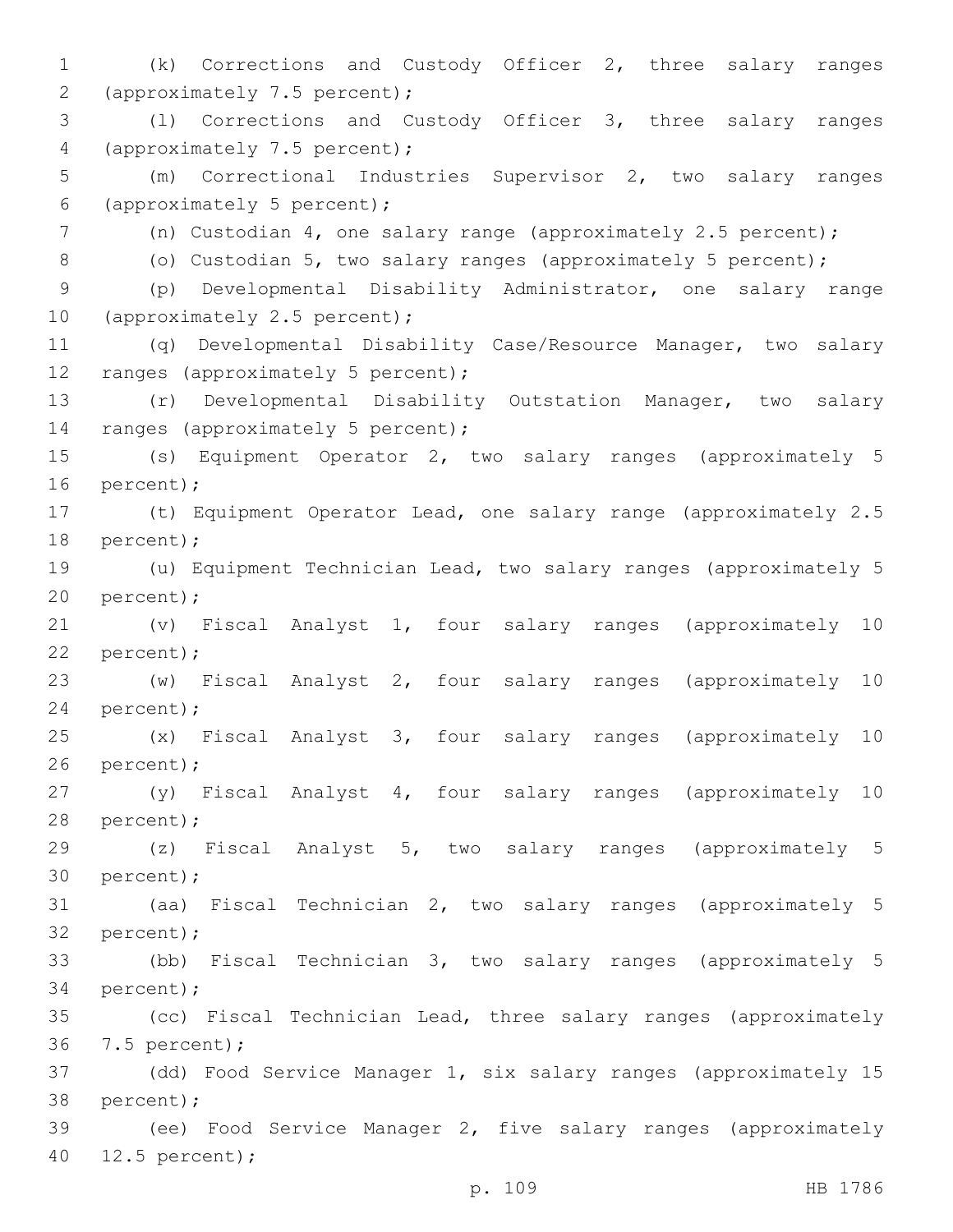1 (ff) Food Service Supervisor 2, six salary ranges (approximately 2 15 percent); 3 (gg) Health Care Investigator 3, two salary ranges (approximately 5 percent);4 5 (hh) Health Care Investigator 4, one salary range (approximately 6  $2.5$  percent); 7 (ii) Institution Counselor 2, two salary ranges (approximately 5 8 percent); 9 (jj) Institution Counselor 3, two salary ranges (approximately 5 10 percent); 11 (kk) Investigator 1, three salary ranges (approximately 7.5 12 percent); 13 (ll) Investigator 2, three salary ranges (approximately 7.5 14 percent); 15 (mm) Investigator 3, three salary ranges (approximately 7.5 16 percent); 17 (nn) Investigator 4, three salary ranges (approximately 7.5 18 percent); 19 (oo) Juvenile Rehabilitation Community Counselor, four salary 20 ranges (approximately 10 percent); 21 (pp) Juvenile Rehabilitation Counselor Assistant, four salary 22 ranges (approximately 10 percent); 23 (qq) Juvenile Rehabilitation Resident Counselor, four salary 24 ranges (approximately 10 percent); 25 (rr) Juvenile Rehabilitation Supervisor, four salary ranges 26 (approximately 10 percent); 27 (ss) Library and Archival Professional 1, two salary ranges 28 (approximately 5 percent); 29 (tt) Library and Archival Professional 2, two salary ranges 30 (approximately 5 percent); 31 (uu) Library and Archives Paraprofessional 2, two salary ranges 32 (approximately 5 percent); 33 (vv) Library and Archives Paraprofessional 3, one salary range 34 (approximately 2.5 percent); 35 (ww) Licensed Practical Nurse 2, two salary ranges (approximately 36 5 percent); 37 (xx) Licensed Practical Nurse 4, two salary ranges (approximately 38 5 percent); 39 (yy) Maintenance Mechanic 1, two salary ranges (approximately 5 40 percent);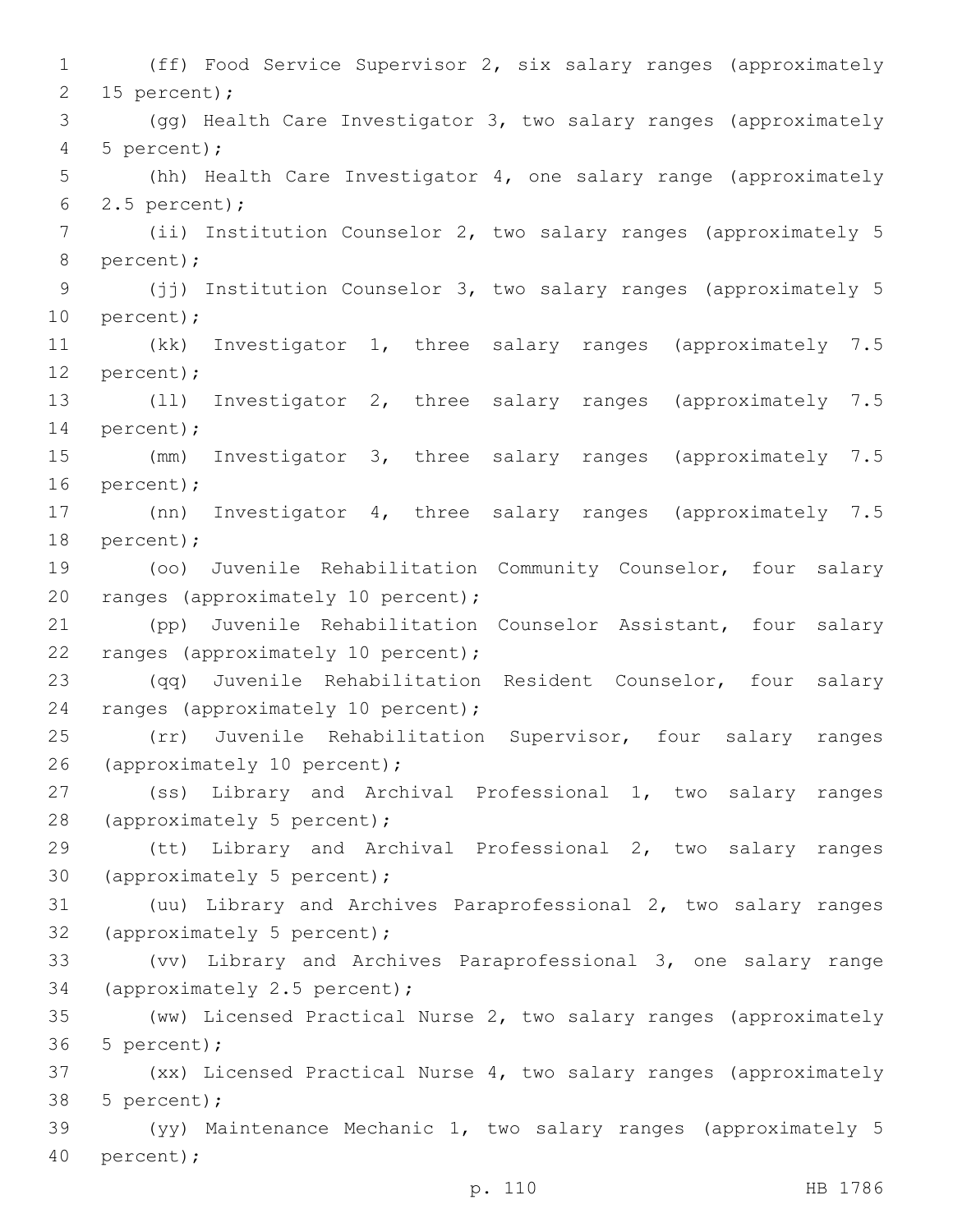1 (zz) Maintenance Mechanic 2, two salary ranges (approximately 5 2 percent); 3 (aaa) Maintenance Mechanic 3, two salary ranges (approximately 5 percent);4 5 (bbb) Maintenance Mechanic 4, two salary ranges (approximately 5 percent);6 7 (ccc) Maintenance Specialist 4, two salary ranges (approximately 5 percent);8 9 (ddd) Maintenance Specialist 5, two salary ranges (approximately 10 5 percent); 11 (eee) Medical Assistant, six salary ranges (approximately 15 12 percent); 13 (fff) Mental Health Technician 1, two salary ranges 14 (approximately 5 percent); 15 (ggg) Mental Health Technician 2, two salary ranges 16 (approximately 5 percent); 17 (hhh) Mental Health Technician 3, two salary ranges 18 (approximately 5 percent); 19 (iii) Nursing Assistant Lead, six salary ranges (approximately 15 20 percent); 21 (jjj) Nursing Assistant, six salary ranges (approximately 15 22 percent); 23 (kkk) Office Assistant 2, two salary ranges (approximately 5 24 percent); 25 (lll) Office Assistant 3, two salary ranges (approximately 5 26 percent); 27 (mmm) Office Assistant Lead, two salary ranges (approximately 5 28 percent); 29 (nnn) Office Manager, four salary ranges (approximately 10 30 percent); 31 (ooo) Office Support Supervisor 1, two salary ranges 32 (approximately 5 percent); 33 (ppp) Office Support Supervisor 2, five salary ranges 34 (approximately 12.5 percent); 35 (qqq) Painter Supervisor, two salary ranges (approximately 5 36 percent); 37 (rrr) Plumber/Pipefitter/Steamfitter Supervisor, two salary 38 ranges (approximately 5 percent); 39 (sss) Procurement and Supply Specialist 1, four salary ranges 40 (approximately 10 percent);

p. 111 HB 1786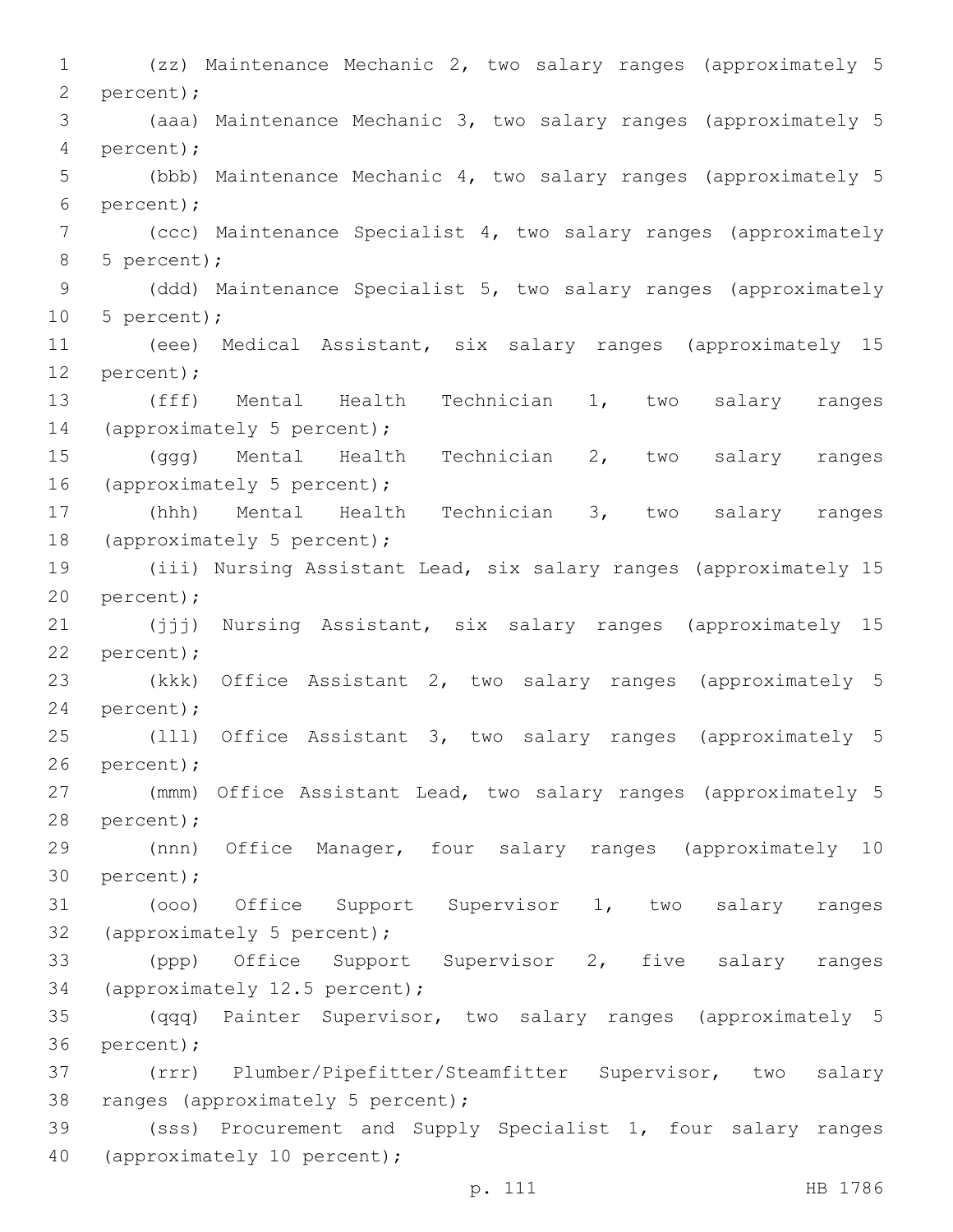1 (ttt) Procurement and Supply Specialist 2, four salary ranges 2 (approximately 10 percent); 3 (uuu) Procurement and Supply Specialist 3, four salary ranges 4 (approximately 10 percent); 5 (vvv) Procurement and Supply Specialist 4, four salary ranges (approximately 10 percent);6 7 (www) Psychiatric Child Care Counselor 1, two salary ranges 8 (approximately 5 percent); 9 (xxx) Psychiatric Child Care Counselor 2, two salary ranges 10 (approximately 5 percent); 11 (yyy) Psychiatric Child Care Counselor 3, two salary ranges 12 (approximately 5 percent); 13 (zzz) Psychiatric Security Attendant, two salary ranges 14 (approximately 5 percent); 15 (aaaa) Registered Nurse 1, two salary ranges (approximately 5 16 percent); 17 (bbbb) Registered Nurse 2, two salary ranges (approximately 5 18 percent); 19 (cccc) Registered Nurse 3, two salary ranges (approximately 5 20 percent); 21 (dddd) Residential Rehabilitation Counselor 2, two salary ranges 22 (approximately 5 percent); 23 (eeee) Residential Rehabilitation Counselor 3, two salary ranges 24 (approximately 5 percent); 25 (ffff) Residential Rehabilitation Counselor 4, two salary ranges 26 (approximately 5 percent); 27 (gggg) Secretary Lead, three salary ranges (approximately 7.5 28 percent); 29 (hhhh) Secretary Senior, two salary ranges (approximately 5 30 percent); 31 (iiii) Secretary Supervisor, four salary ranges (approximately 10 32 percent); 33 (jjjj) Social Service Specialist 1, two salary ranges 34 (approximately 5 percent); 35 (kkkk) Social Service Specialist 2, two salary ranges 36 (approximately 5 percent); 37 (llll) Social Service Specialist 3, two salary ranges 38 (approximately 5 percent); 39 (mmmm) Social Service Specialist 4, two salary ranges 40 (approximately 5 percent);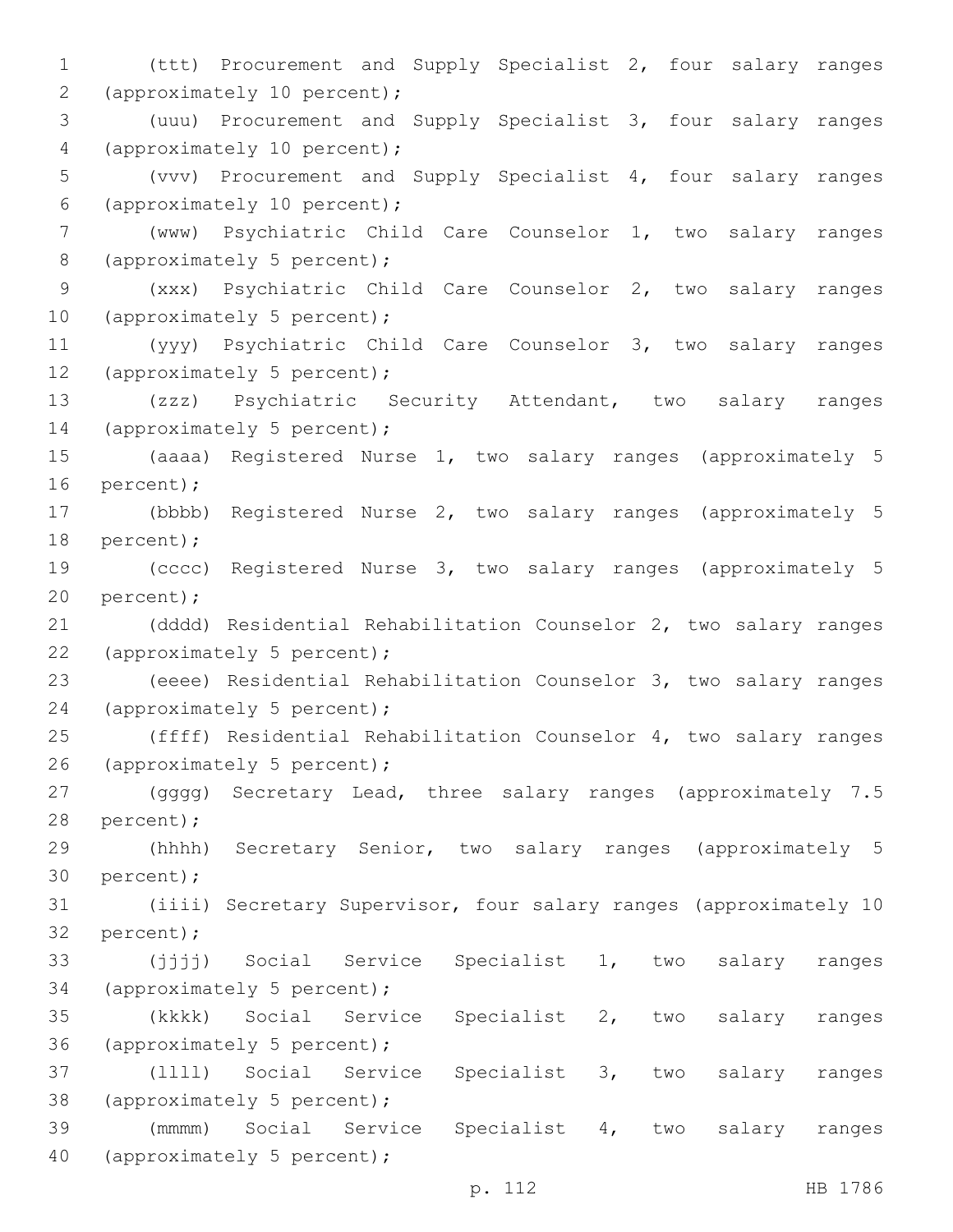(nnnn) Social Service Specialist 5, two salary ranges 2 (approximately 5 percent); (oooo) Social Service Training Specialist, two salary ranges 4 (approximately 5 percent); (pppp) Tort Claims Investigator 1, three salary ranges (approximately 7.5 percent);6 (qqqq) Warehouse Operator 2, two salary ranges (approximately 5 8 percent); (rrrr) Warehouse Operator 3, two salary ranges (approximately 5 10 percent); and (ssss) Warehouse Operator 4, two salary ranges (approximately 5 12 percent).

 NEW SECTION. **Sec. 528.** A new section is added to 2021 c 333 14 (uncodified) to read as follows:

# **FOR THE OFFICE OF FINANCIAL MANAGEMENT—WASHINGTON PUBLIC EMPLOYEES**

# **ASSOCIATION—GENERAL GOVERNMENT**

|    | 17 Motor Vehicle Account-State Appropriation. \$73,000        |  |
|----|---------------------------------------------------------------|--|
|    | 18 State Patrol Highway Account-State Appropriation. \$23,000 |  |
| 19 | TOTAL APPROPRIATION. \$96,000                                 |  |

 (1) The appropriations in this section are subject to the following conditions and limitations: Funding is provided solely for providing base range pay increases in the event an agreement is reached with the Washington public employees association-general government and included in section 526 of this act. Expenditure of the amounts provided for this purpose is contingent upon execution of an appropriate memorandum of understanding between the governor or 27 the governor's designee and the exclusive bargaining representative, consistent with the terms of this section. Appropriations for state agencies are increased by the amounts specified in OFM transportation document 2022-5, dated December 16, 2021, to fund the provisions of this section upon execution of the memorandum of understanding.

 (2) Washington general service job classifications to receive 33 base pay increases within this section are:

 (a) Administrative Assistant 3, one salary range (approximately 2.5 percent);35

 (b) Equipment Operator 2, two salary ranges (approximately 5 37 percent);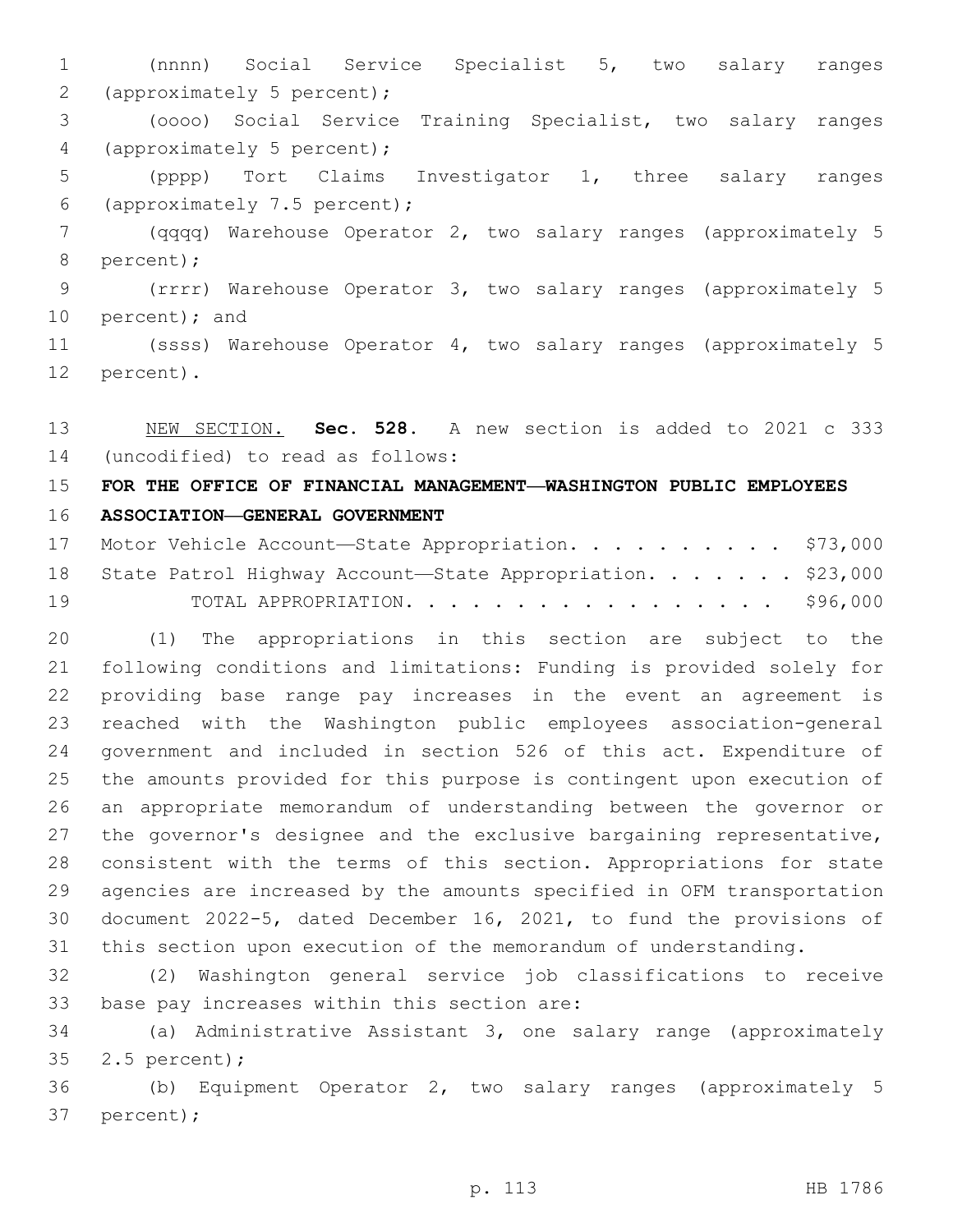1 (c) Fiscal Analyst 1, four salary ranges (approximately 10 2 percent); 3 (d) Fiscal Analyst 2, four salary ranges (approximately 10 percent);4 5 (e) Fiscal Analyst 3, four salary ranges (approximately 10 percent);6 7 (f) Fiscal Analyst 4, four salary ranges (approximately 10 8 percent); 9 (g) Fiscal Analyst 5, two salary ranges (approximately 5 10 percent); 11 (h) Fiscal Technician 2, two salary ranges (approximately 5 12 percent); 13 (i) Fiscal Technician 3, two salary ranges (approximately 5 14 percent); 15 (j) Fiscal Technician Lead, three salary ranges (approximately 16 7.5 percent); 17 (k) Fiscal Technician Supervisor, two salary ranges 18 (approximately 5 percent); 19 (l) Food Service Manager 2, five salary ranges (approximately 20 12.5 percent); 21 (m) Investigator 2, three salary ranges (approximately 7.5 22 percent); 23 (n) Investigator 3, three salary ranges (approximately 7.5 24 percent); 25 (o) Maintenance Mechanic 1, two salary ranges (approximately 5 26 percent); 27 (p) Maintenance Mechanic 2, two salary ranges (approximately 5 28 percent); 29 (q) Maintenance Mechanic 3, two salary ranges (approximately 5 30 percent); 31 (r) Maintenance Mechanic 4, two salary ranges (approximately 5 32 percent); 33 (s) Natural Resource Investigator, three salary ranges 34 (approximately 7.5 percent); 35 (t) Office Assistant 2, two salary ranges (approximately 5 36 percent); 37 (u) Office Assistant 3, two salary ranges (approximately 5 38 percent); 39 (v) Office Assistant Lead, two salary ranges (approximately 5 40 percent);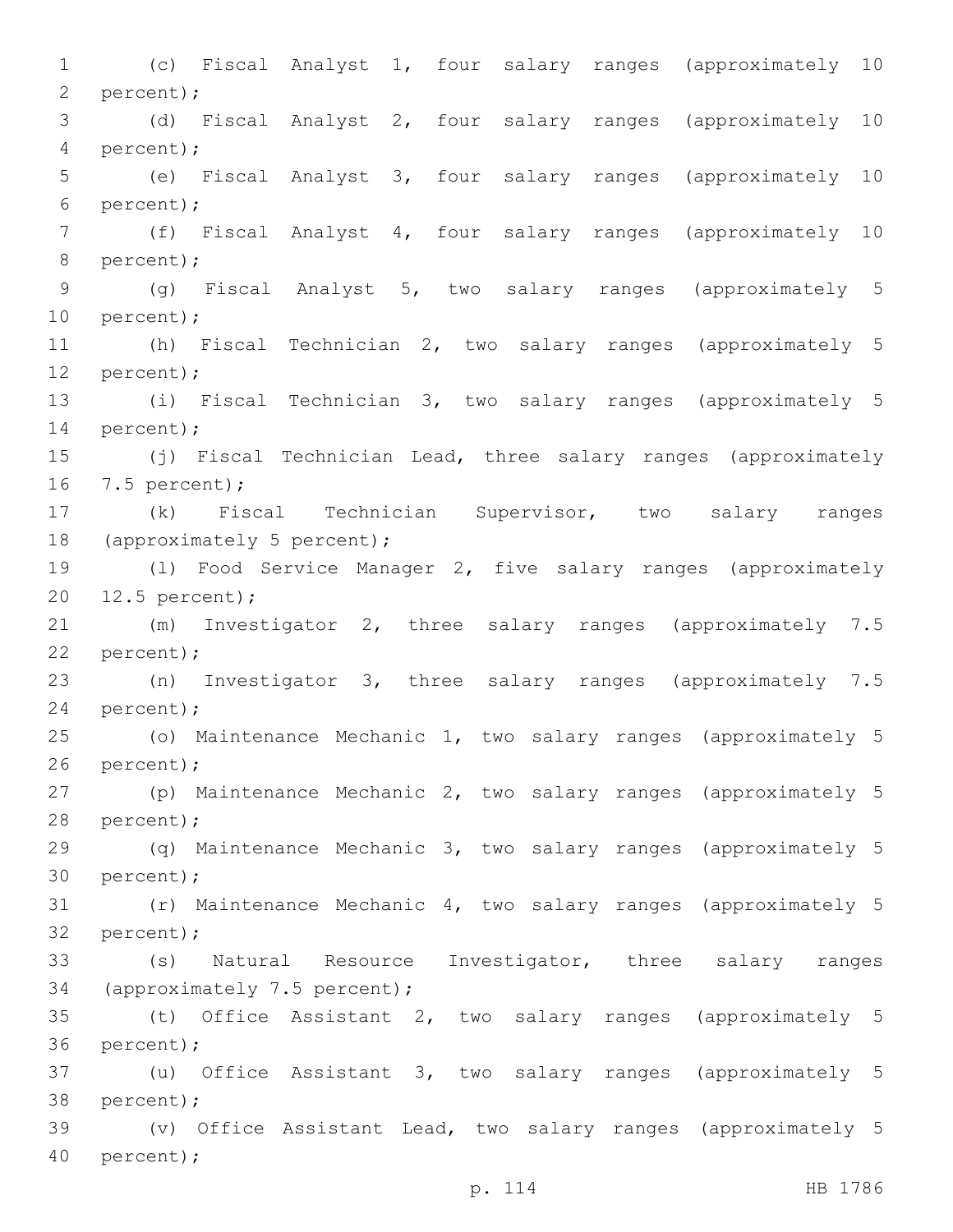(w) Office Support Supervisor 1, two salary ranges (approximately 2 5 percent);

 (x) Office Support Supervisor 2, five salary ranges 4 (approximately 12.5 percent);

 (y) Procurement and Supply Specialist 3, four salary ranges (approximately 10 percent);6

 (z) Procurement and Supply Specialist 4, four salary ranges 8 (approximately 10 percent);

 (aa) Secretary Senior, two salary ranges (approximately 5 10 percent);

 (bb) Secretary Supervisor, four salary ranges (approximately 10 12 percent); and

 (cc) Warehouse Operator 3, two salary ranges (approximately 5 14 percent).

 NEW SECTION. **Sec. 529.** A new section is added to 2021 c 333 16 (uncodified) to read as follows:

## **FOR THE OFFICE OF FINANCIAL MANAGEMENT—COALITION OF UNIONS**

18 State Patrol Highway Account-State Appropriation. . . . . . \$42,000

 (1) The appropriations in this section are subject to the following conditions and limitations: Funding is provided solely for providing base range pay increases and recruitment and retention lump sum payment in the event an agreement is reached with the coalition of unions and included in section 526 of this act. Expenditure of the amounts provided for this purpose is contingent upon execution of an appropriate memorandum of understanding between the governor or the governor's designee and the exclusive bargaining representative, consistent with the terms of this section. Appropriations for state agencies are increased by the amounts specified in OFM document 2022-5, dated December 16, 2021, to fund the provisions of this section upon execution of the memorandum of understanding.

 (2) Washington general service job classifications to receive 32 base pay increases within this section are:

 (a) Maintenance Mechanic 1, two salary ranges (approximately 5 34 percent);

 (b) Maintenance Mechanic 2, two salary ranges (approximately 5 36 percent);

 (c) Maintenance Mechanic 3, two salary ranges (approximately 5 38 percent);

p. 115 HB 1786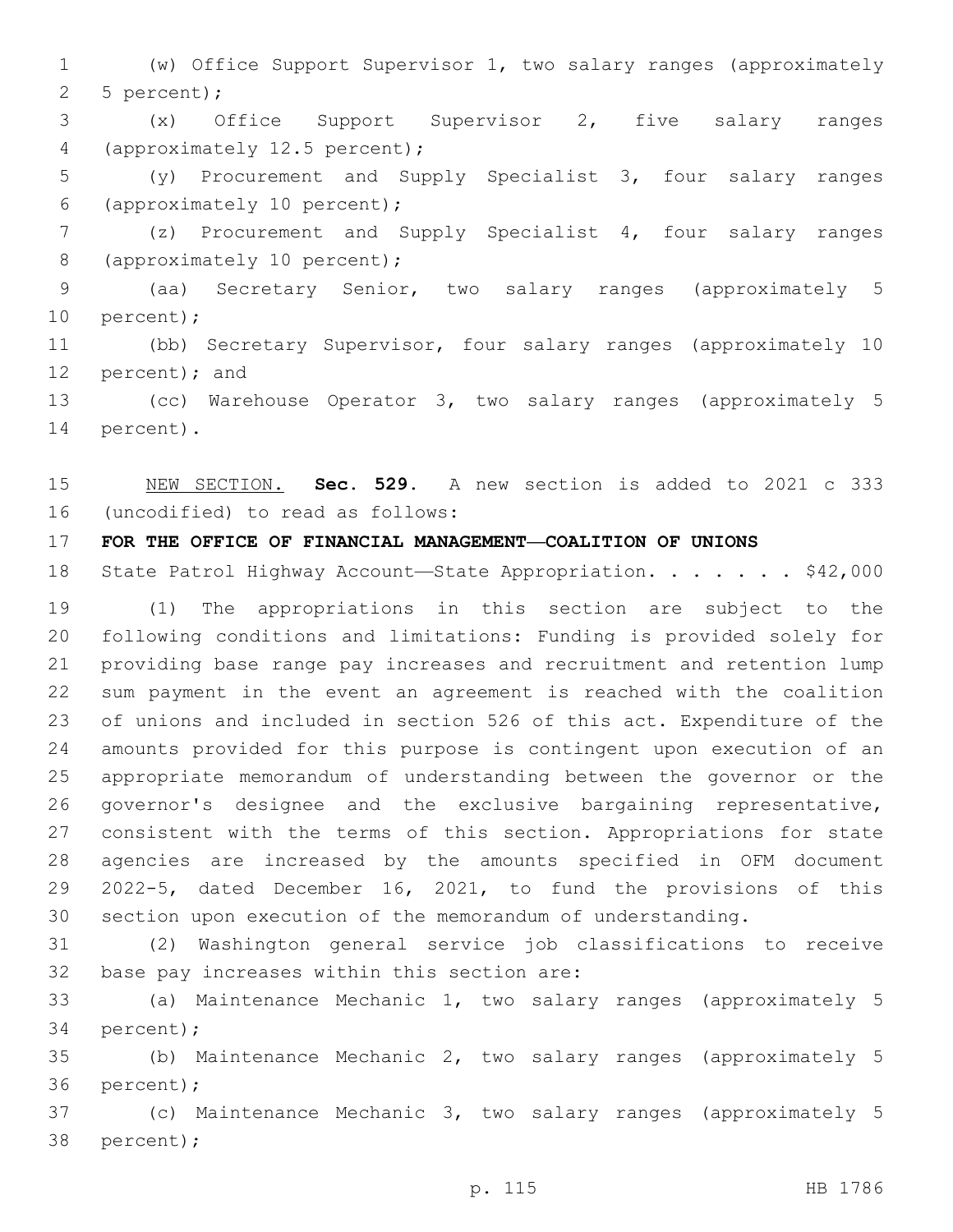(d) Maintenance Mechanic 4, two salary ranges (approximately 5 2 percent); (e) Office Assistant 3, two salary ranges (approximately 5 percent);4 (f) Registered Nurse 2, two salary ranges (approximately 5 6 percent); and (g) Registered Nurse 3, two salary ranges (approximately 5 8 percent). (3) Washington general service job classifications at the department of labor and industries to receive a recruitment and retention lump sum payment within this section are: 12 (a) Electrical construction inspector; (b) Electrical construction inspector lead; (c) Electrical inspection field supervisor/technical specialist; 15 and 16 (d) Electrical plans examiner. (4) A temporary increase to base salary to the following Washington general service job classifications at the department of labor and industries who are responsible for the inspection, plan review and approval of factory assembled structures. The increase does not apply to other positions allocated to these classifications that are not performing this work. Washington general service job classifications to receive temporary base pay increases within this 24 section are: (a) Construction Compliance Inspector 2 (2.5 percent); (b) Factory and Mobile Home Plan Examiner (5 percent); and (c) Compliance Specialist Supervisor (10 percent).

# **MISCELLANEOUS 2021-2023 FISCAL BIENNIUM**

 **Sec. 601.** RCW 46.68.060 and 2021 c 333 s 706 are each amended to 30 read as follows:

 There is hereby created in the state treasury a fund to be known as the highway safety fund to the credit of which must be deposited all moneys directed by law to be deposited therein. This fund must be used for carrying out the provisions of law relating to driver licensing, driver improvement, financial responsibility, cost of furnishing abstracts of driving records and maintaining such case records, and to carry out the purposes set forth in RCW 43.59.010, and chapters 46.72 and 46.72A RCW. During the 2013-2015 and 2015-2017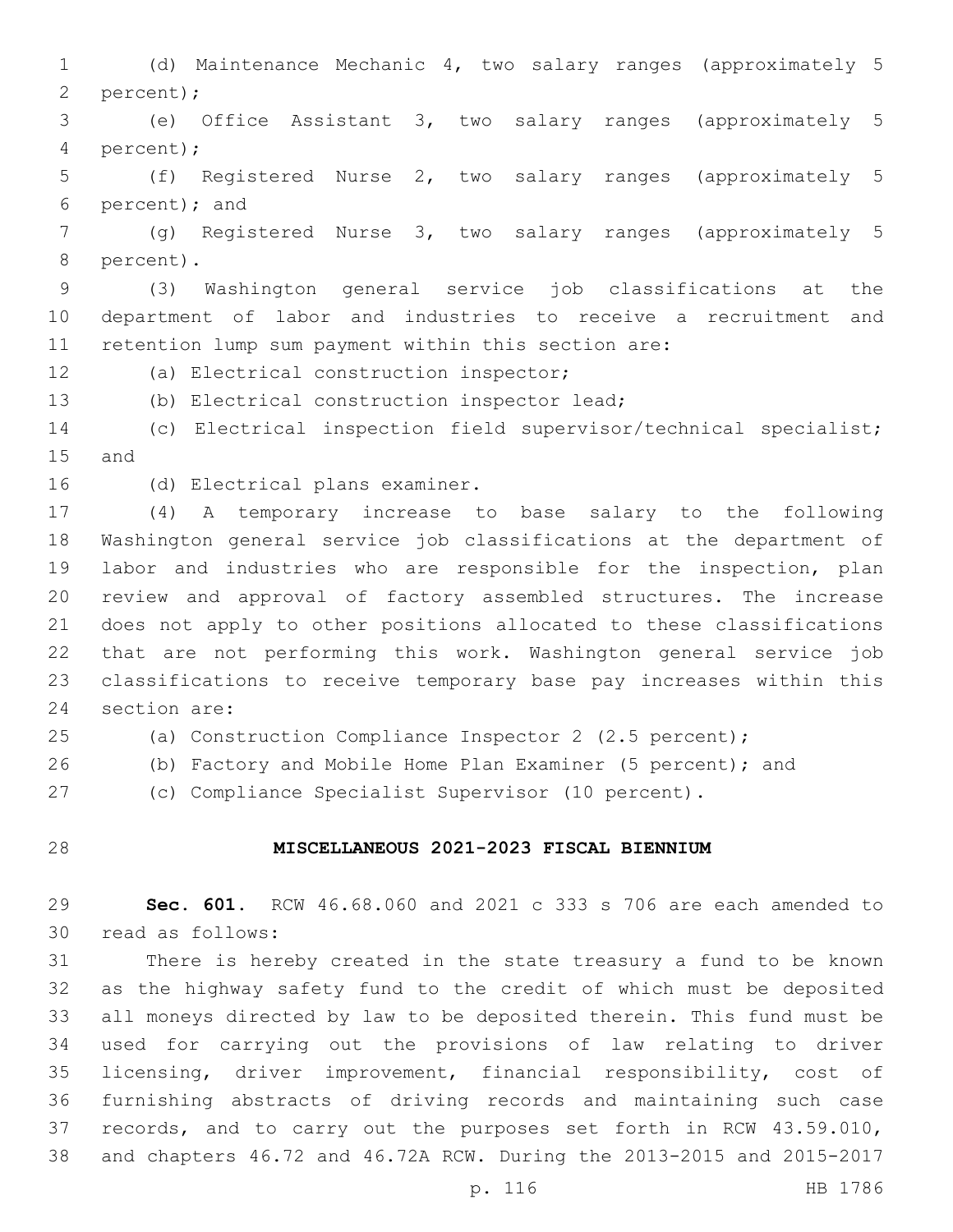fiscal biennia, the legislature may transfer from the highway safety fund to the Puget Sound ferry operations account, the motor vehicle fund, and the multimodal transportation account such amounts as reflect the excess fund balance of the highway safety fund. During the ((2017-2019, 2019-2021, and)) 2021-2023 fiscal ((biennia)) biennium, the legislature may direct the state treasurer to make transfers of moneys in the highway safety fund to the multimodal 8 transportation account, the freight mobility investment account, and 9 the state patrol highway account.

 **Sec. 602.** RCW 70A.65.100 and 2021 c 316 s 12 are each amended to read as follows:11

 (1) Except as provided in RCW 70A.65.110, 70A.65.120, and 70A.65.130, the department shall distribute allowances through auctions as provided in this section and in rules adopted by the department to implement these sections. An allowance is not a 16 property right.

 (2)(a) The department shall hold a maximum of four auctions annually, plus any necessary reserve auctions. An auction may include allowances from the annual allowance budget of the current year and allowances from the annual allowance budgets from prior years that remain to be distributed. The department must transmit to the environmental justice council an auction notice at least 60 days prior to each auction, as well as a summary results report and a postauction public proceeds report within 60 days after each auction. The department must communicate the results of the previous calendar year's auctions to the environmental justice council on an annual 27 basis beginning in 2024.

 (b) The department must make future vintage allowances available through parallel auctions at least twice annually in addition to the auctions through which current vintage allowances are exclusively 31 offered under (a) of this subsection.

 (3) The department shall engage a qualified, independent contractor to run the auctions. The department shall also engage a qualified financial services administrator to hold the bid guarantees, evaluate bid guarantees, and inform the department of the value of bid guarantees once the bids are accepted.

 (4) Auctions are open to covered entities, opt-in entities, and general market participants that are registered entities in good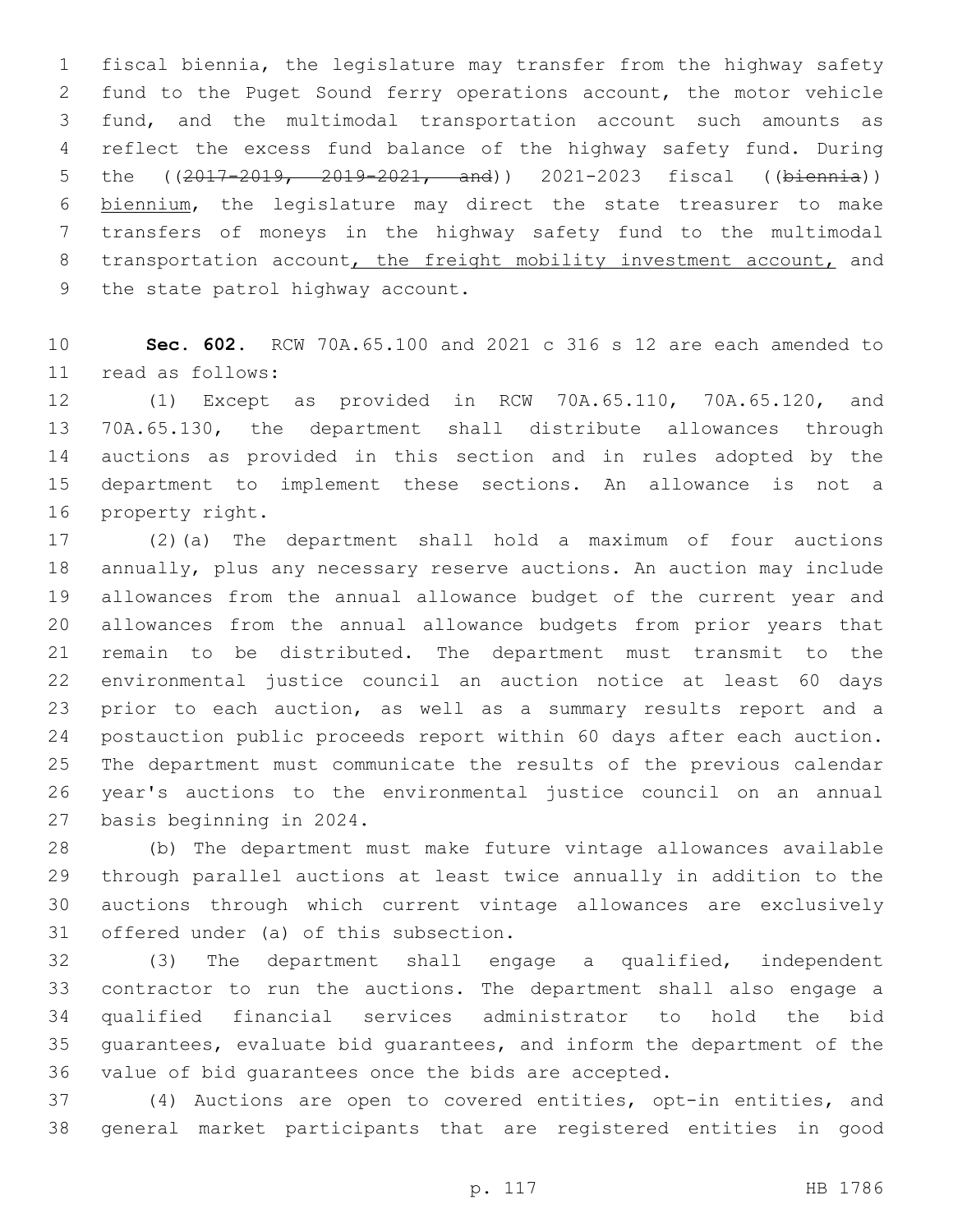standing. The department shall adopt by rule the requirements for a registered entity to register and participate in a given auction.

 (a) Registered entities intending to participate in an auction must submit an application to participate at least 30 days prior to the auction. The application must include the documentation required for review and approval by the department. A registered entity is eligible to participate only after receiving a notice of approval by 8 the department.

 (b) Each registered entity that elects to participate in the auction must have a different representative. Only a representative with an approved auction account is authorized to access the auction platform to submit an application or confirm the intent to bid for the registered entity, submit bids on behalf of the registered entity during the bidding window, or to download reports specific to the 15 auction.

 (5) The department may require a bid guarantee, payable to the financial services administrator, in an amount greater than or equal to the sum of the maximum value of the bids to be submitted by the 19 registered entity.

 (6) To protect the integrity of the auctions, a registered entity or group of registered entities with a direct corporate association are subject to auction purchase and holding limits. The department may impose additional limits if it deems necessary to protect the 24 integrity and functioning of the auctions:

 (a) A covered entity or an opt-in entity may not buy more than 10 percent of the allowances offered during a single auction;

 (b) A general market participant may not buy more than four percent of the allowances offered during a single auction and may not in aggregate own more than 10 percent of total allowances to be 30 issued in a calendar year;

 (c) No registered entity may buy more than the entity's bid 32 quarantee; and

 (d) No registered entity may buy allowances that would exceed the entity's holding limit at the time of the auction.

 (7)(a) For fiscal year 2023, upon completion and verification of the auction results, the financial services administrator shall notify winning bidders and transfer the auction proceeds to the state treasurer for deposit as follows: (i) \$127,341,000 must first be deposited into the carbon emissions reduction account created in RCW 70A.65.240, except that during the 2021-2023 biennium, the deposit as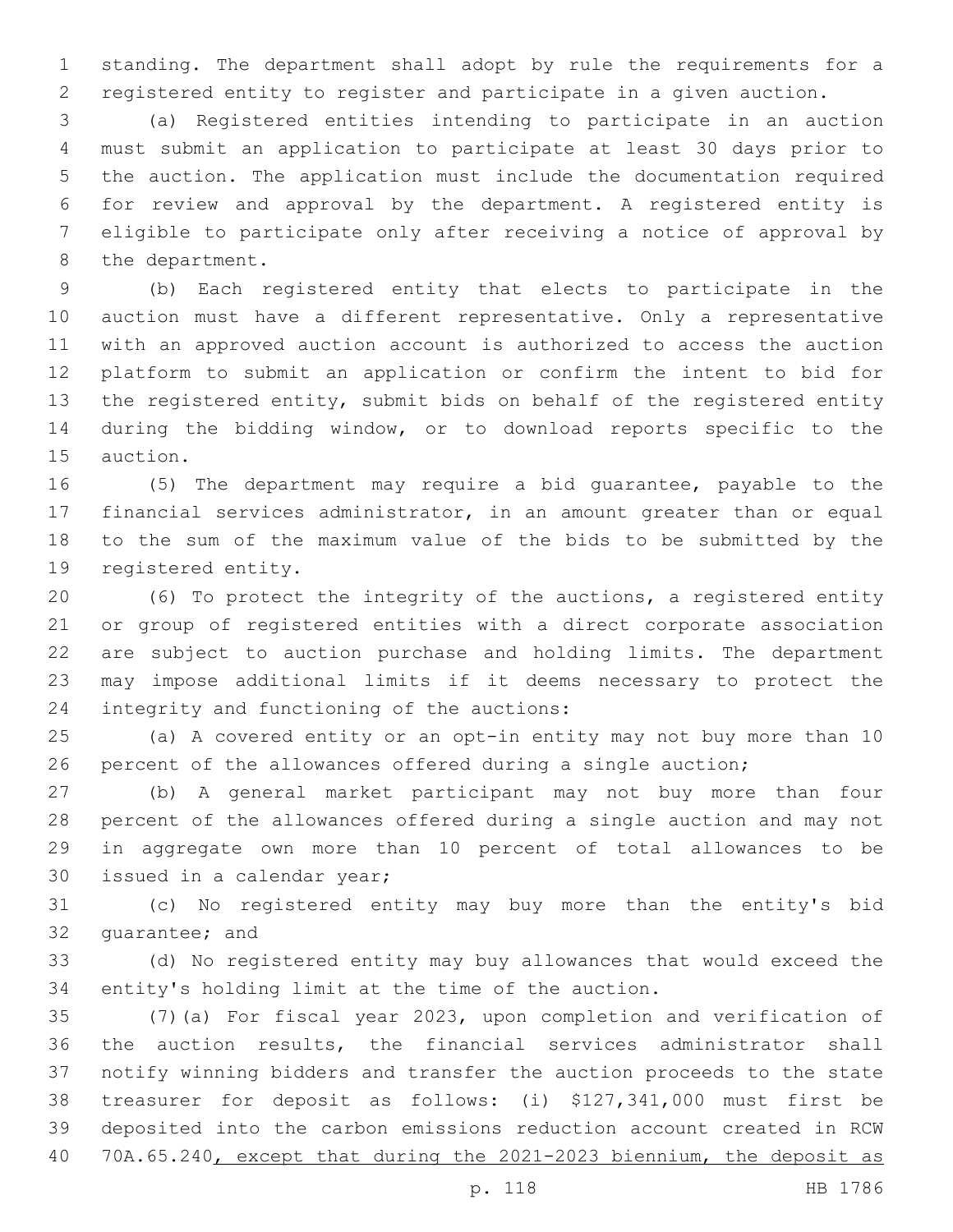provided in this subsection (7)(a)(i) may be prorated equally across each of the auctions occurring in fiscal year 2023; and (ii) the remaining auction proceeds to the climate investment account created in RCW 70A.65.250 and the air quality and health disparities 5 improvement account created in RCW 70A.65.280.

 (b) For fiscal year 2024, upon completion and verification of the auction results, the financial services administrator shall notify winning bidders and transfer the auction proceeds to the state treasurer for deposit as follows: (i) \$356,697,000 must first be deposited into the carbon emissions reduction account created in RCW 70A.65.240; and (ii) the remaining auction proceeds to the climate investment account created in RCW 70A.65.250 and the air quality and health disparities improvement account created in RCW 70A.65.280.

 (c) For fiscal year 2025, upon completion and verification of the 15 auction results, the financial services administrator shall notify winning bidders and transfer the auction proceeds to the state treasurer for deposit as follows: (i) \$366,558,000 must first be deposited into the carbon emissions reduction account created in RCW 70A.65.240; and (ii) the remaining auction proceeds to the climate investment account created in RCW 70A.65.250 and the air quality and health disparities improvement account created in RCW 70A.65.280.

 (d) For fiscal years 2026 through 2037, upon completion and verification of the auction results, the financial services administrator shall notify winning bidders and transfer the auction proceeds to the state treasurer for deposit as follows: (i) \$359,117,000 per year must first be deposited into the carbon emissions reduction account created in RCW 70A.65.240; and (ii) the remaining auction proceeds to the climate investment account created in RCW 70A.65.250 and the air quality and health disparities 30 improvement account created in RCW 70A.65.280.

 (e) The deposits into the carbon emissions reduction account pursuant to (a) through (d) of this subsection must not exceed \$5,200,000,000 over the first 16 years and any remaining auction proceeds must be deposited into the climate investment account created in RCW 70A.65.250 and the air quality and health disparities 36 improvement account created in RCW 70A.65.280.

 (f) For fiscal year 2038 and each year thereafter, upon completion and verification of the auction results, the financial services administrator shall notify winning bidders and transfer the auction proceeds to the state treasurer for deposit as follows: (i)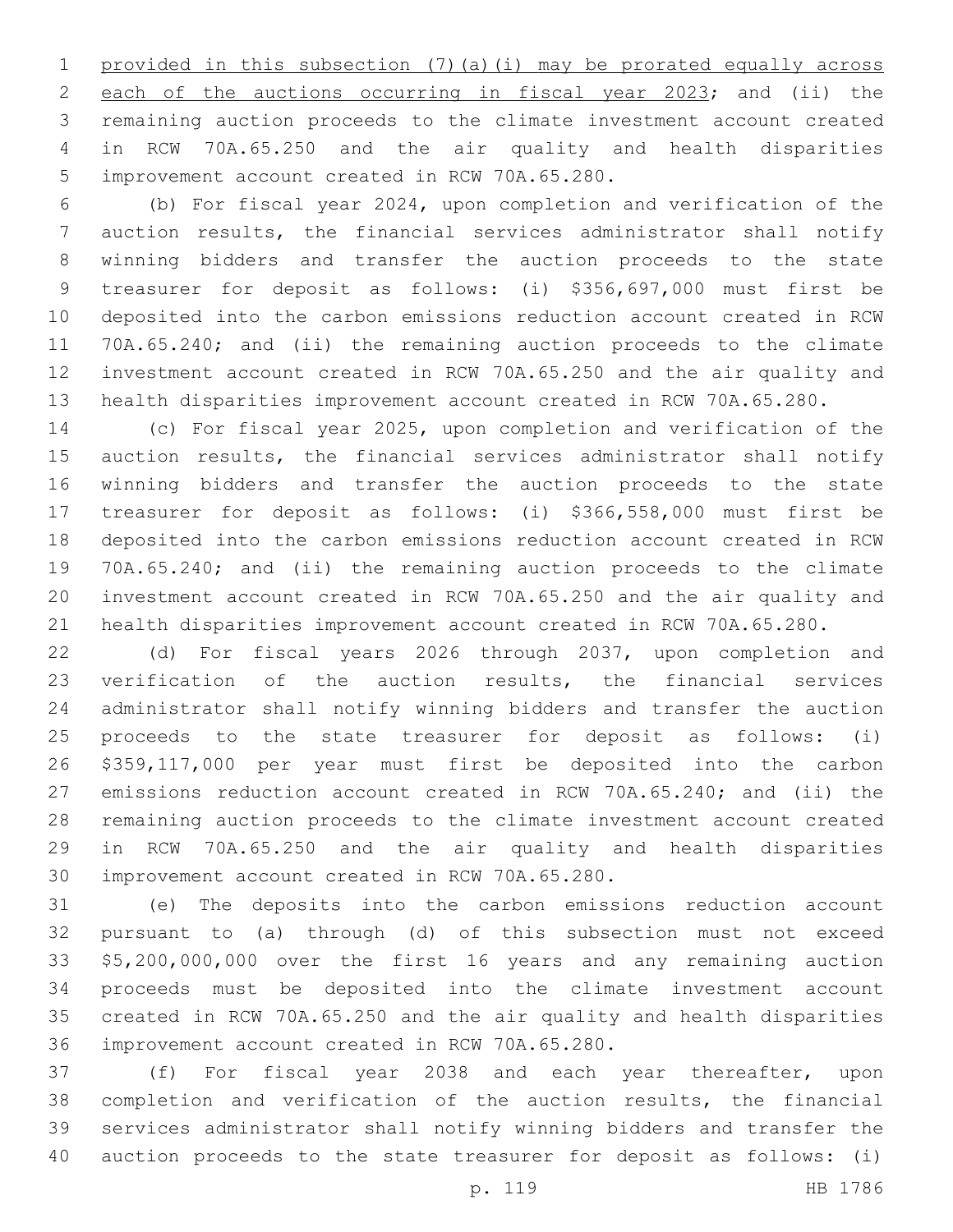50 percent of the auction proceeds to the carbon emissions reduction account created in RCW 70A.65.240; and (ii) the remaining auction proceeds to the climate investment account created in RCW 70A.65.250 and the air quality and health disparities improvement account 5 created in RCW 70A.65.280.

 (8) The department shall adopt by rule provisions to guard against bidder collusion and minimize the potential for market manipulation. A registered entity may not release or disclose any bidding information including: Intent to participate or refrain from 10 participation; auction approval status; intent to bid; bidding strategy; bid price or bid quantity; or information on the bid guarantee provided to the financial services administrator. The department may cancel or restrict a previously approved auction participation application or reject a new application if the department determines that a registered entity has:

16 (a) Provided false or misleading facts;

 (b) Withheld material information that could influence a decision 18 by the department;

19 (c) Violated any part of the auction rules;

(d) Violated registration requirements; or

 (e) Violated any of the rules regarding the conduct of the 22 auction.

 (9) Any cancellation or restriction approved by the department under subsection (8) of this section may be permanent or for a specified number of auctions and the cancellation or restriction imposed is not exclusive and is in addition to the remedies that may be available pursuant to chapter 19.86 RCW or other state or federal 28 laws, if applicable.

 (10) The department shall design allowance auctions so as to allow, to the maximum extent practicable, linking with external greenhouse gas emissions trading programs in other jurisdictions and to facilitate the transfer of allowances when the state's program has entered into a linkage agreement with other external greenhouse gas emissions trading programs. The department may conduct auctions 35 jointly with linked jurisdictions.

 (11) In setting the number of allowances offered at each auction, the department shall consider the allowances in the marketplace due to the marketing of allowances issued as required under RCW 70A.65.110, 70A.65.120, and 70A.65.130 in the department's determination of the number of allowances to be offered at auction.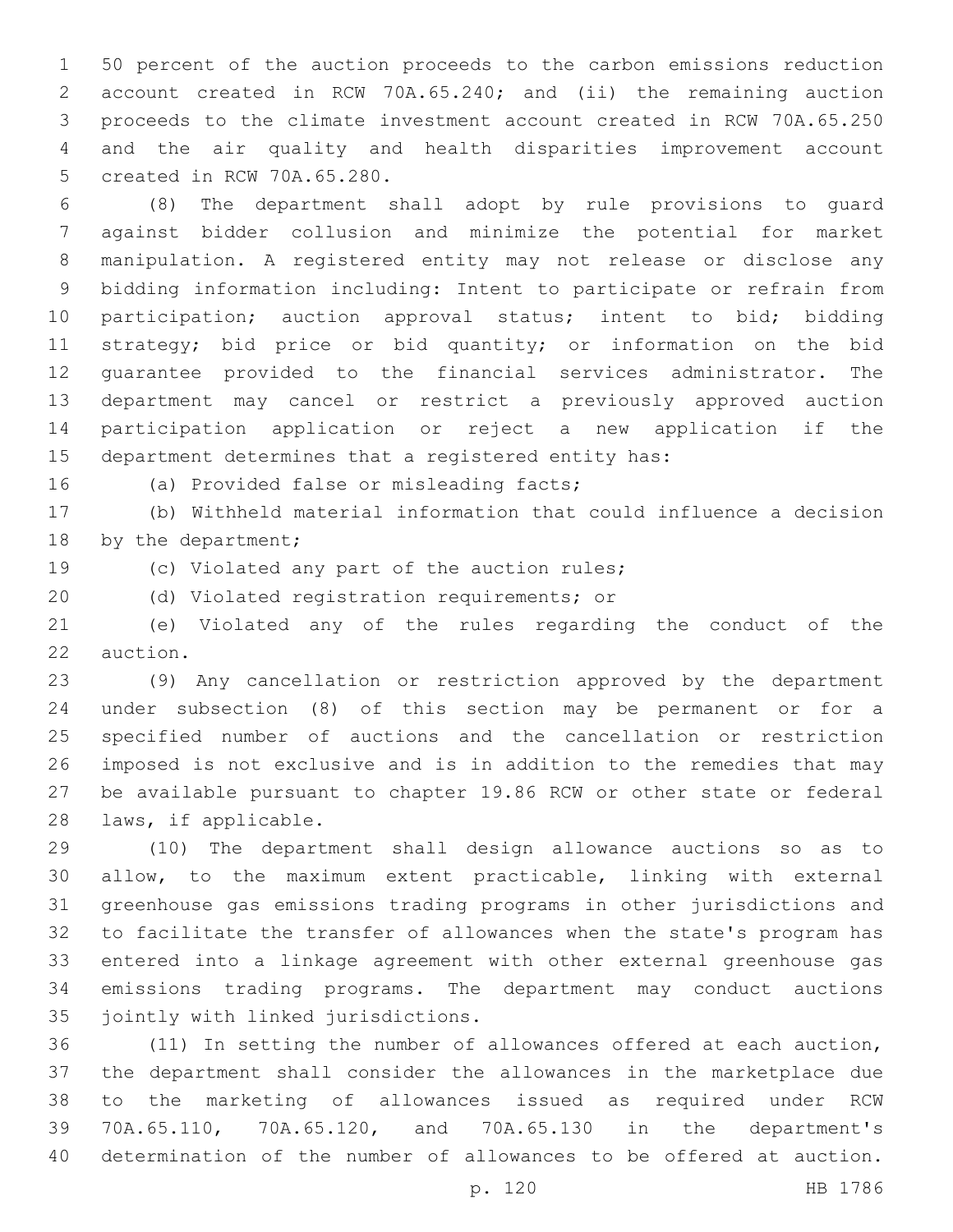The department shall offer only such number of allowances at each auction as will enhance the likelihood of achieving the goals of RCW 3 70A.45.020.

 **Sec. 603.** RCW 46.68.280 and 2019 c 416 s 706 are each amended to 5 read as follows:

 (1) The transportation 2003 account (nickel account) is hereby created in the motor vehicle fund. Money in the account may be spent only after appropriation. Expenditures from the account must be used only for projects or improvements identified as transportation 2003 projects or improvements in the omnibus transportation budget and to pay the principal and interest on the bonds authorized for transportation 2003 projects or improvements. Upon completion of the projects or improvements identified as transportation 2003 projects 14 or improvements, moneys deposited in this account must only be used to pay the principal and interest on the bonds authorized for transportation 2003 projects or improvements, and any funds in the account in excess of the amount necessary to make the principal and interest payments may be used for maintenance on the completed 19 projects or improvements.

 (2) ((During the 2015-2017 fiscal biennium, the legislature may transfer from the transportation 2003 account (nickel account) to the connecting Washington account such amounts as reflect the excess fund 23 balance of the transportation 2003 account (nickel account).

24 (3))) During the ((2017-2019 and the 2019-2021)) 2021-2023 fiscal 25 ((biennia)) biennium, the legislature may direct the state treasurer to make transfers of moneys in the transportation 2003 account 27 (nickel account) to the ((connecting Washington account, the Puget Sound capital construction account, and the Tacoma Narrows toll 29 bridge)) state route number 520 corridor account.

30  $((+4))$   $(3)$  The "nickel account" means the transportation 2003 31 account.

## **MISCELLANEOUS**

 NEW SECTION. **Sec. 701.** If any provision of this act or its application to any person or circumstance is held invalid, the remainder of the act or the application of the provision to other persons or circumstances is not affected.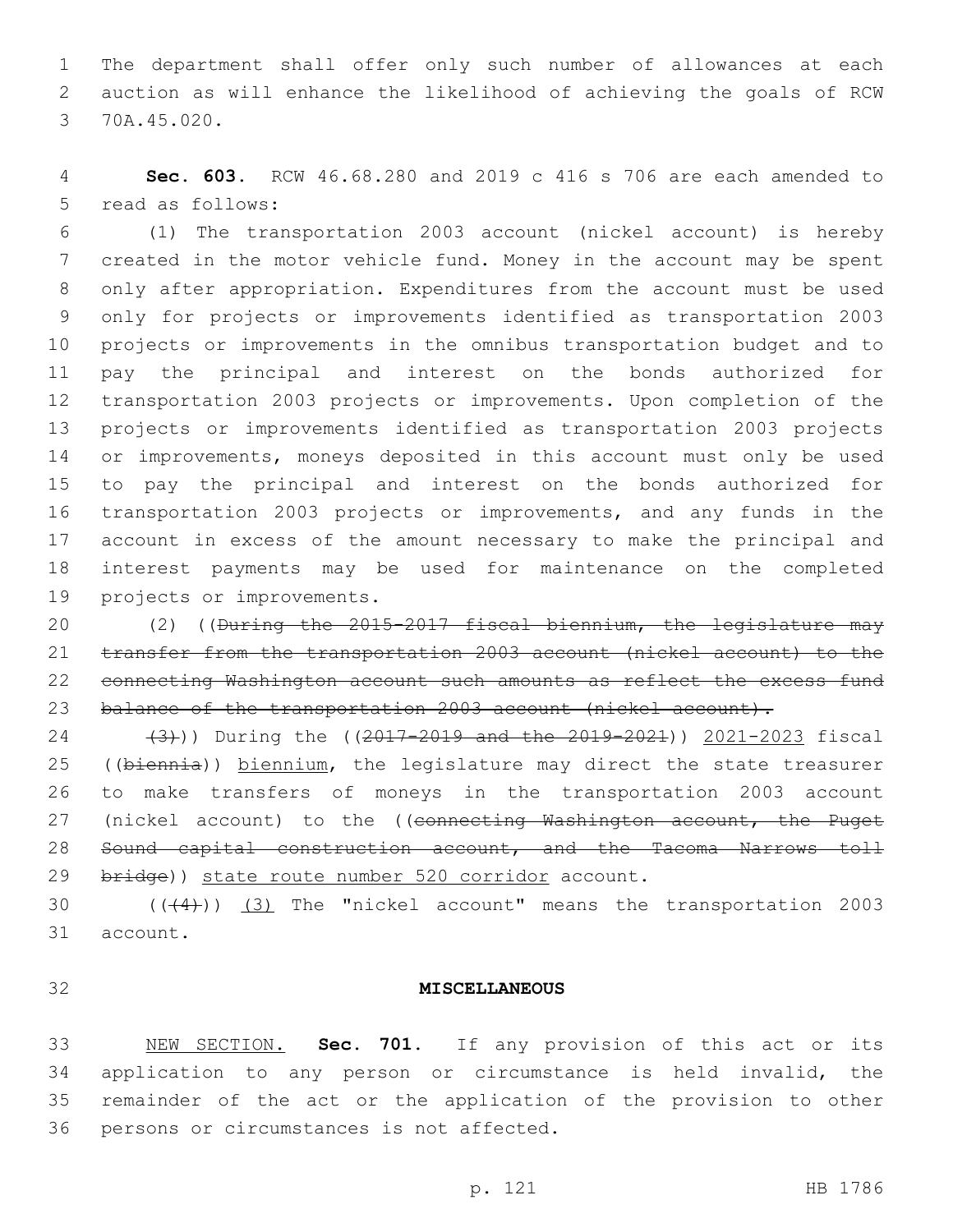NEW SECTION. **Sec. 702.** This act is necessary for the immediate preservation of the public peace, health, or safety, or support of the state government and its existing public institutions, and takes effect immediately.

(End of Bill)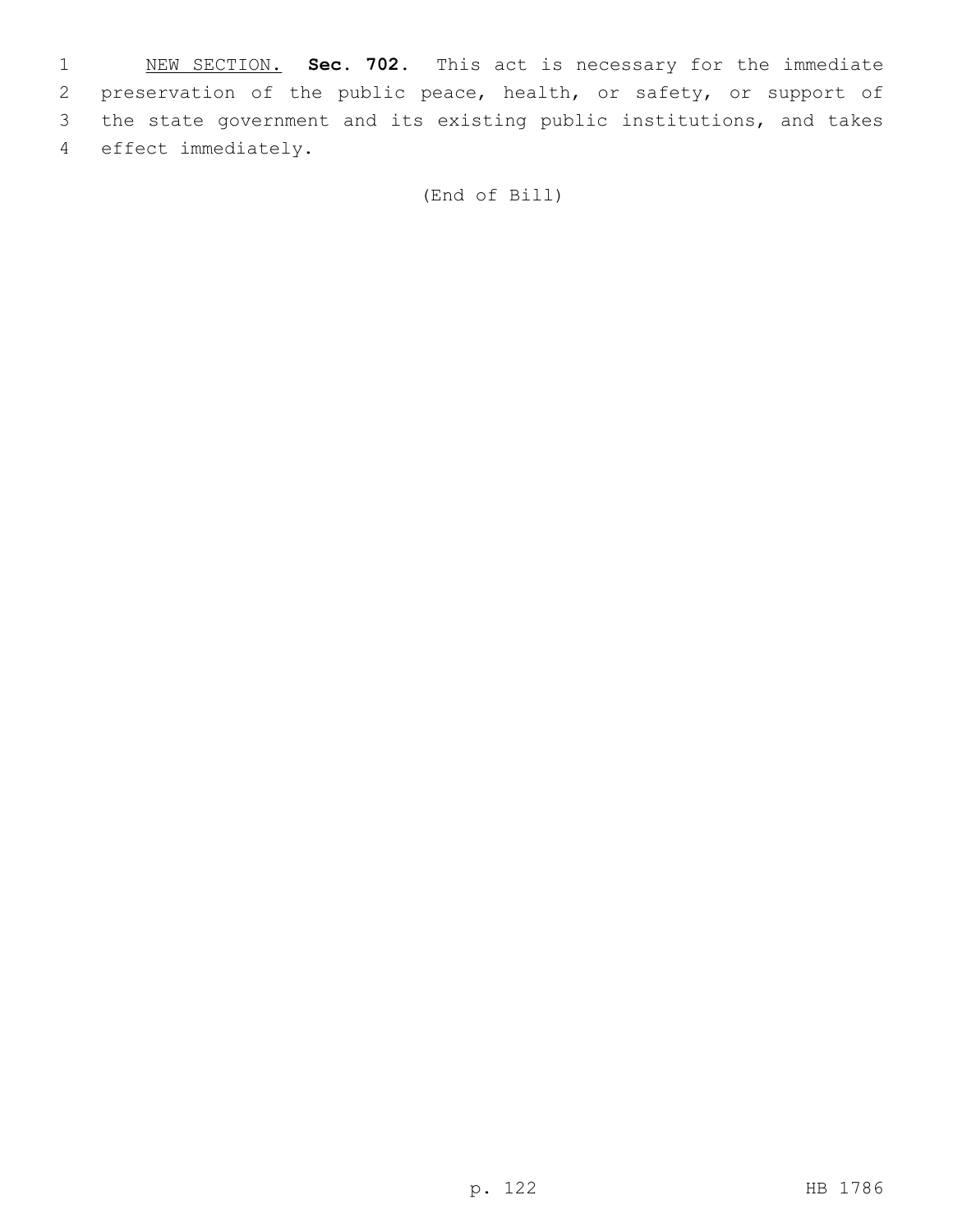| INDEX                                                                                                                        | PAGE<br>#                  |
|------------------------------------------------------------------------------------------------------------------------------|----------------------------|
| BOARD OF PILOTAGE COMMISSIONERS.<br>$\mathbf{r}$ , and $\mathbf{r}$ , and $\mathbf{r}$ , and $\mathbf{r}$ , and $\mathbf{r}$ | 4                          |
| COLLECTIVE BARGAINING AGREEMENT                                                                                              |                            |
| COALITION OF UNIONS.<br>$\cdots$                                                                                             | 99                         |
| PTE LOCAL 17. .                                                                                                              | 99                         |
| WFSE.                                                                                                                        | 98                         |
| WPEA.                                                                                                                        | 99                         |
| LIEUTENANTS AND CAPTAINS ASSOCIATION.<br>WSP                                                                                 | 100                        |
| WSP TROOPERS ASSOCIATION                                                                                                     | 100                        |
| COLLECTIVE BARGAINING AGREEMENTS.                                                                                            | 92                         |
| CARPENTERS.                                                                                                                  | 94                         |
| FASPAA.                                                                                                                      | 94                         |
| TBU.                                                                                                                         | 98                         |
| MEBA-L.                                                                                                                      | 96                         |
| MEBA-UL.                                                                                                                     | 95                         |
| METAL TRADES.                                                                                                                | 95                         |
| MM&P MASTERS.                                                                                                                | 97                         |
| MM&P MATES.                                                                                                                  | 97                         |
| WATCH CENTER SUPERVISORS.<br>MM & P                                                                                          | 97                         |
| OPETU.                                                                                                                       | 93                         |
| <b>PORT</b><br>ENGINEERS.                                                                                                    | 96                         |
| SEIU LOCAL 6                                                                                                                 | 94                         |
| COLLECTIVE BARGAINING AGREEMENTS-SUPPLEMENTAL                                                                                | 107                        |
| COMPENSATION                                                                                                                 |                            |
| NONREPRESENTED EMPLOYEES-INSURANCE BENEFITS.                                                                                 | 102                        |
| REPRESENTED EMPLOYEES-HEALTH CARE-COALITION-INSURANCE BENEFITS 101                                                           |                            |
| REPRESENTED EMPLOYEES-OUTSIDE HEALTH CARE COALITION-INSURANCE                                                                |                            |
|                                                                                                                              | 101                        |
| COUNTY ROAD ADMINISTRATION BOARD. 8, 63                                                                                      |                            |
| DEPARTMENT OF AGRICULTURE.                                                                                                   | $\overline{\phantom{a}}$ 3 |
| DEPARTMENT OF ARCHAEOLOGY AND HISTORIC PRESERVATION.                                                                         | $\overline{1}$             |
|                                                                                                                              | 19                         |
| TRANSFERS.                                                                                                                   | $\cdots$ 89                |
| DEPARTMENT OF TRANSPORTATION                                                                                                 |                            |

| CHARGES FROM OTHER AGENCIES-PROGRAM U. 47 |  |
|-------------------------------------------|--|
| FACILITIES-PROGRAM D-CAPITAL. 64          |  |
| FACILITIES-PROGRAM D-OPERATING. 31        |  |
| HIGHWAY MAINTENANCE-PROGRAM M. 37         |  |
|                                           |  |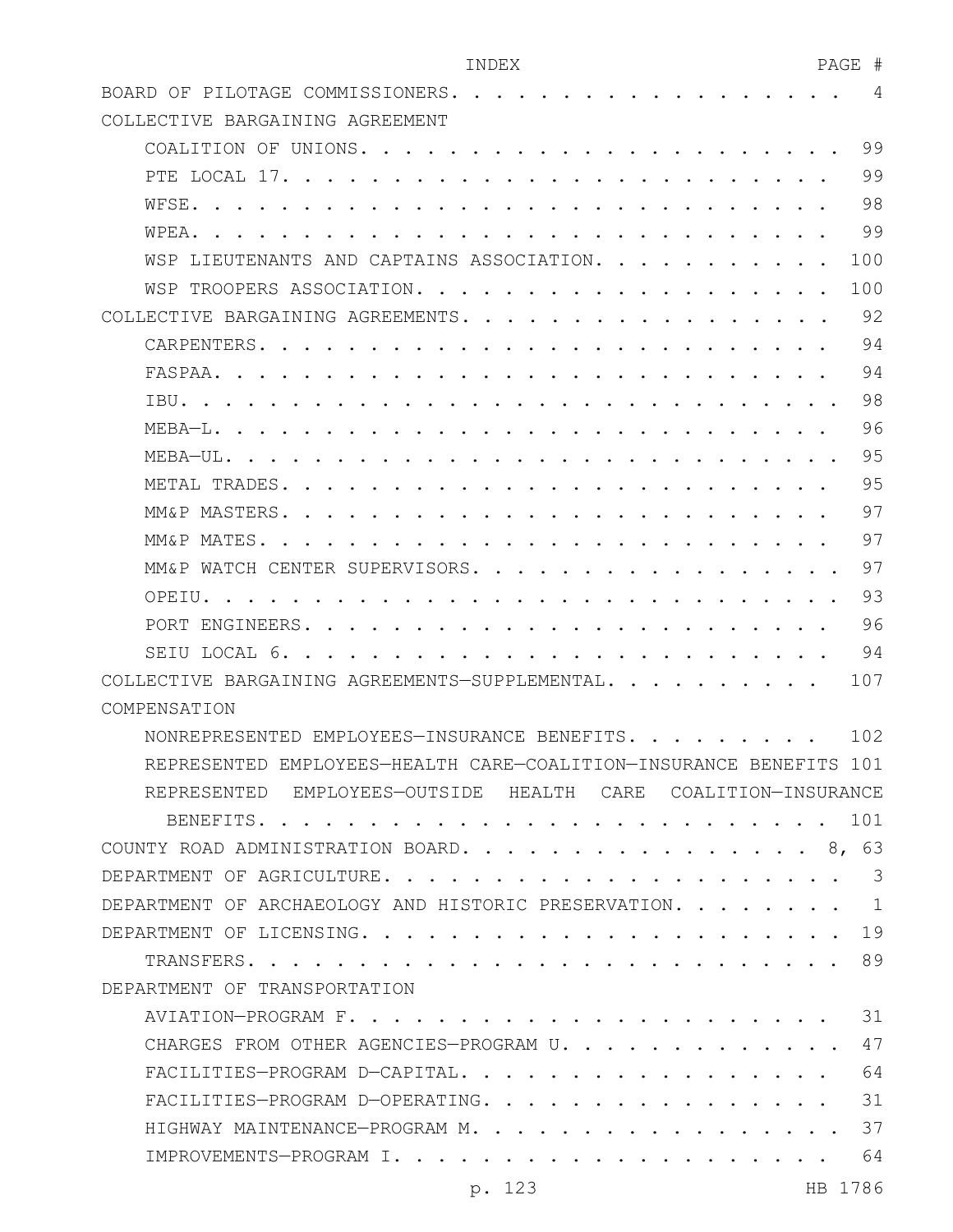| INFORMATION TECHNOLOGY-PROGRAM C.<br>30                                        |
|--------------------------------------------------------------------------------|
| 83<br>LOCAL PROGRAMS-PROGRAM Z-CAPITAL.                                        |
| 59<br>LOCAL PROGRAMS-PROGRAM Z-OPERATING.                                      |
| 54<br>MARINE-PROGRAM X.                                                        |
| 73                                                                             |
| 32<br>PROGRAM DELIVERY MANAGEMENT AND SUPPORT-PROGRAM H.                       |
| 48<br>PUBLIC TRANSPORTATION-PROGRAM V.                                         |
| 34<br>PUBLIC-PRIVATE PARTNERSHIPS-PROGRAM K.                                   |
| 80                                                                             |
| 56                                                                             |
| 25<br>TOLL OPERATIONS AND MAINTENANCE-PROGRAM B.                               |
| 76<br>TRAFFIC OPERATIONS-PROGRAM Q-CAPITAL.                                    |
| 40<br>TRAFFIC OPERATIONS-PROGRAM Q-OPERATING.                                  |
| 43<br>TRANSPORTATION MANAGEMENT AND SUPPORT-PROGRAM S.                         |
| 44<br>TRANSPORTATION PLANNING, DATA, AND RESEARCH-PROGRAM T.                   |
| 77<br>WASHINGTON STATE FERRIES CONSTRUCTION-PROGRAM W.                         |
| $\overline{\mathbf{3}}$                                                        |
| FOR THE DEPARTMENT OF TRANSPORTATION                                           |
| TRANSPORTATION EQUIPMENT FUND-PROGRAM E. 31                                    |
| FOR THE OFFICE OF FINANCIAL MANAGEMENT-COALITION OF UNIONS. 115                |
| FOR WESTERN WASHINGTON UNIVERSITY.<br>4                                        |
| FREIGHT MOBILITY STRATEGIC INVESTMENT BOARD. 14, 61                            |
|                                                                                |
| $\cdot$ $\cdot$ $\cdot$ $\cdot$ $\cdot$ $\cdot$ 102<br>GENERAL WAGE INCREASES. |
| . 5<br>HOUSE OF REPRESENTATIVES.                                               |
|                                                                                |
| OFFICE OF FINANCIAL MANAGEMENT. 1                                              |
| WASHINGTON FEDERATION OF STATE EMPLOYEES-GENERAL GOVERNMENT. 107               |
| WASHINGTON PUBLIC EMPLOYEES ASSOCIATION-GENERAL GOVERNMENT. . 113              |
|                                                                                |
| STATE TREASURER                                                                |
|                                                                                |
| BOND RETIREMENT AND INTEREST. 87, 88                                           |
| STATE REVENUES FOR DISTRIBUTION. 88                                            |
|                                                                                |
| TARGETED JOB CLASSIFICATION INCREASES. 103, 103                                |
|                                                                                |
| TRANSPORTATION IMPROVEMENT BOARD. 8                                            |
|                                                                                |